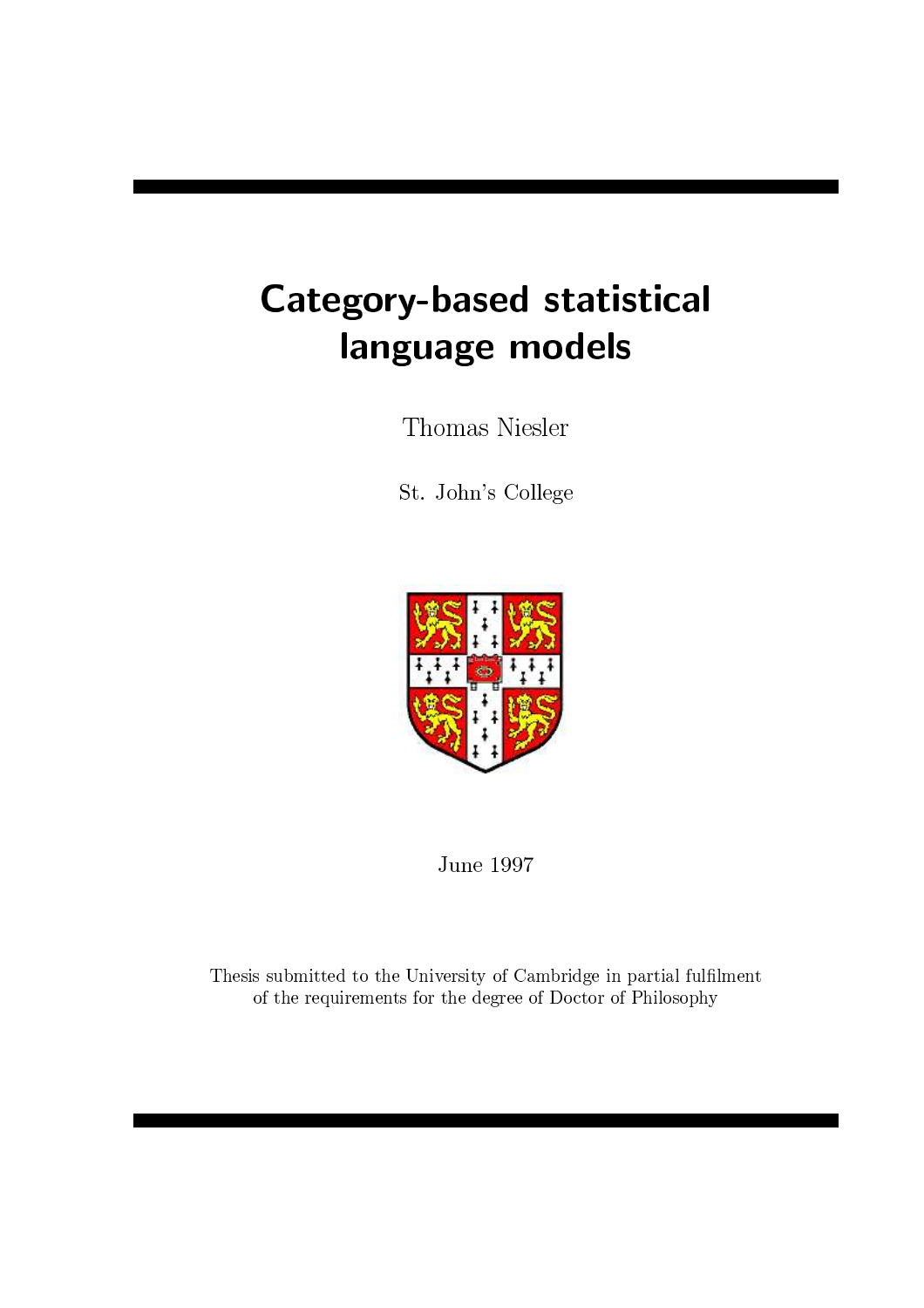# \$#'-

Language models are computational techniques and structures that describe word sequences produced by human subjects, and the work presented here considers primarily their application to automatic speechrecognition systems. Due to the very complex nature of natural languages as well as the need for robust recognition, statistically-based language models, which assign probabilities to word sequences, have proved most successful.

This thesis focuses on the use of linguistically defined word categories as a means of improving the performance of statistical language models. In particular, an approach that aims to capture both general grammatical patterns, as well as particular word dependencies, using different model components is proposed, developed and evaluated.

To account for grammatical patterns, a model employing variable-length *n*-grams of part-of-speech word categories is developed. The often local syntactic patterns in English text are captured conveniently by the *n*-gram structure, and reduced sparseness of the data allows larger  $n$  to be employed. A technique that optimises the length of individual *n*-grams is proposed, and experimental tests show it to lead to improved results. The model allows words to belong to multiple categories in order to cater for different grammatical functions, and may be employed as a tagger to assign category classifications to new text.

While the category-based model has the important advantage of generalisation to unseen word sequences, it is by nature not able to capture relationships between particular words. An experimental comparison with word-based *n*-gram approaches reveals this ability to be important to language model quality, and consequently two methods allowing the inclusion of word relations are developed.

The first method allows the incorporation of selected word *n*-grams within a backoff framework. The number of word *n*-grams added may be controlled, and the resulting tradeoff between size and accuracy is shown to surpass that of standard techniques based on *n*-gram cutoffs. The second technique addresses longer-range word-pair relationships that arise due to factors such as the topic or the style of the text. Empirical evidence is presented demonstrating an approximately exponentially decaying behaviour when considering the probabilities of related words as a function of an appropriately defined separating distance. This definition, which is fundamental to the approach, is made in terms of the category assignments of the words. It minimises the effect syntax has on word co-occurrences while taking particular advantage of the grammatical word classifications implicit in the operation of the category model. Since only related words are treated, the model size may be constrained to reasonable levels. Methods by means of which related word pairs may be identified from a large corpus, as well as techniques allowing the estimation of the parameters of the functional dependence, are presented and shown to lead to performance improvements.

The proposed combination of the three modelling approaches is shown to lead to considerable perplexity reductions, especially for sparse training sets. Incorporation of the models has led to a significant improvement in the word error rate of a high-performance baseline speech-recognition system.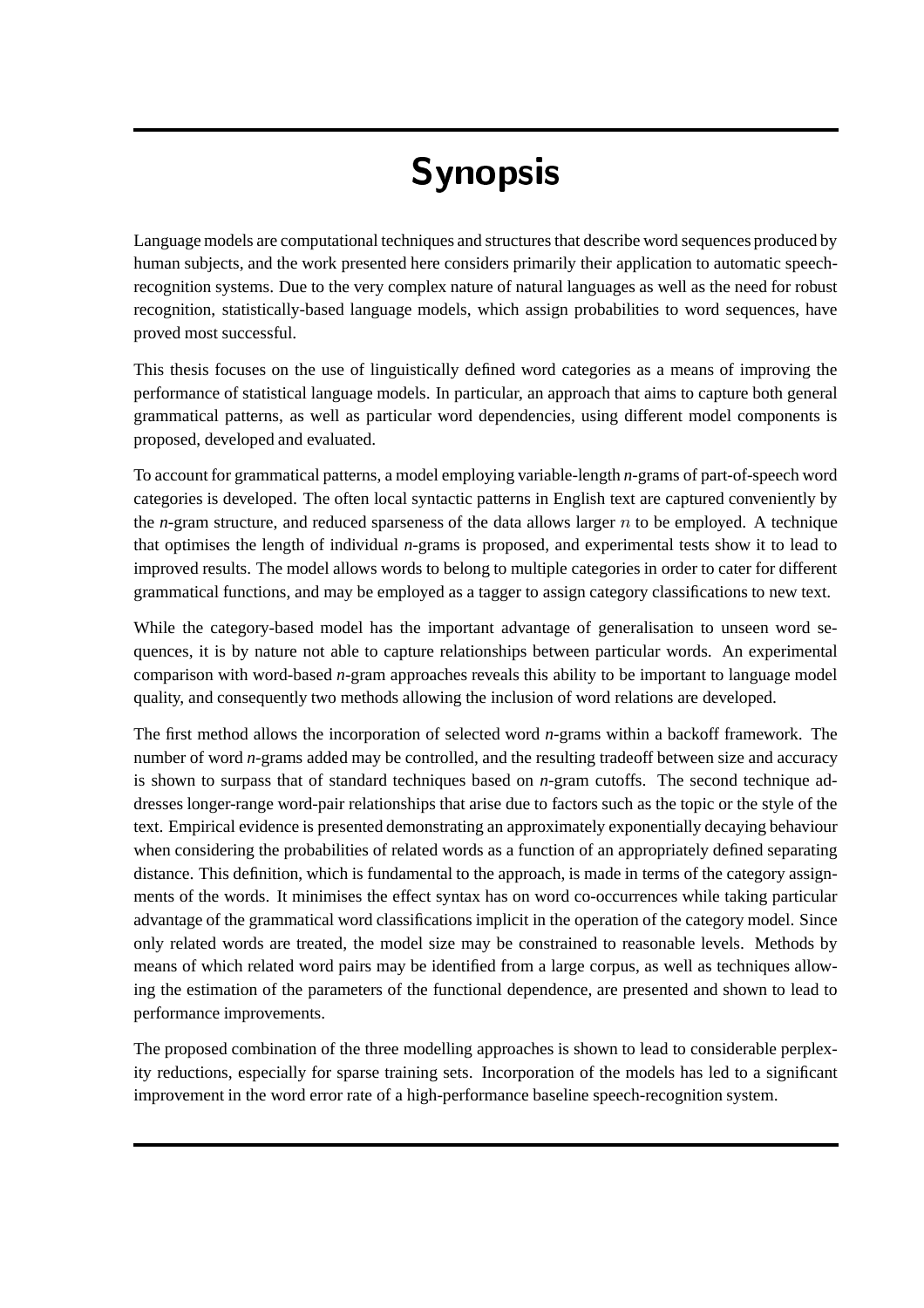## \$ " ]- #

This thesis is the result of my own original work, and where it draws on the work of others, this is acknowledged at the appropriate points in the text. This thesis has not been submitted in whole or in part for a degree at any other institution. Some of the work has been published previously in conference proceedings ([57], [60], [62]). The length of this thesis, including appendices and footnotes, is approximately 43,000 words.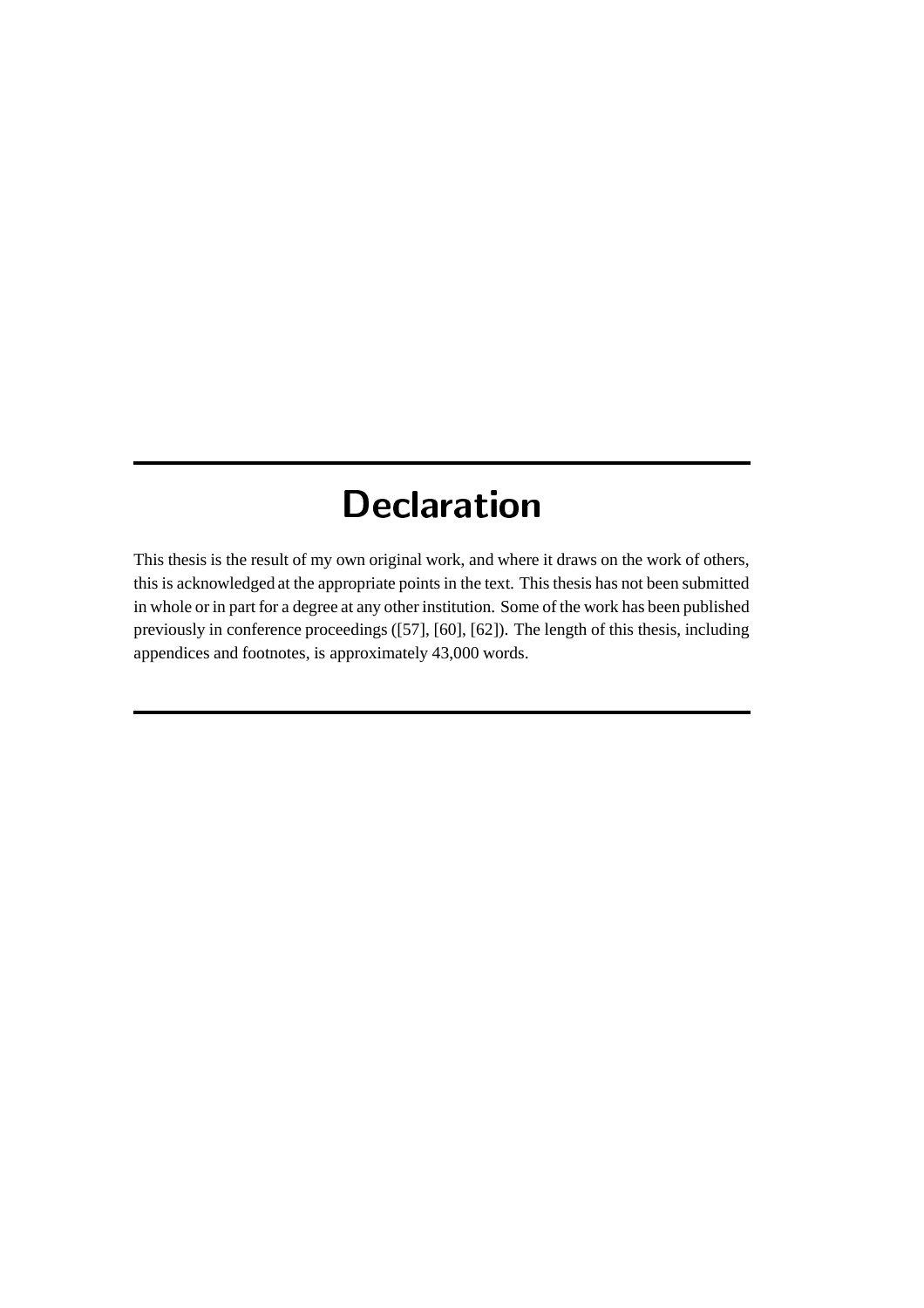## -\$# "\$ \*(\*#-

First and foremost I would like to thank my supervisor, Phil Woodland. His experienced opinion and sound advice have guided the course of this research to its successful conclusion, and with his consistent support I have already been able to publish and present parts of this research at respected conferences. It has been a privilege to work under his supervision.

Then I would like to express my gratitude to St. John's College, who have provided financial support in the form of a Benefactor's Scholarship, without which my doctoral studies would not have been possible. Furthermore I would like to acknowledge the generous additional funds provided by the Harry Crossley Foundation and the Cambridge University Engineering Department, which have allowed me to present my research at conferences in Atlanta, Philadelphia and Munich.

I am very grateful to Claudia Arena, Selwyn Blieden, Anna Lindsay, Christophe Molina, Eric Ringger, Piotr Romanowski, and my sister Carola, for proofreading all or sections of this manuscript. Without their help, I could not have presented the result of my research asit appears here. Then I have been fortunate to spend many working hours with my colleagues here in the Speech Laboratory, whom I thank for their continued assistance, good company, and for all that tea. Furthermore I owe a great deal to Patrick Gosling, Andrew Gee and Carl Seymour, the maintainers of the excellent computing facilities, without which this work would certainly not have been possible. The recognition experiments in this thesis were accomplished using the Entropic Lattice and Language Modelling Toolkit, and I thank Julian Odell for his major contribution to the preparation of this software, which has made the last phase of my research much simpler. Finally I would like to say how grateful I am to my family for their enduring support throughout the duration of my studies, and for their unquestioning faith in my abilities.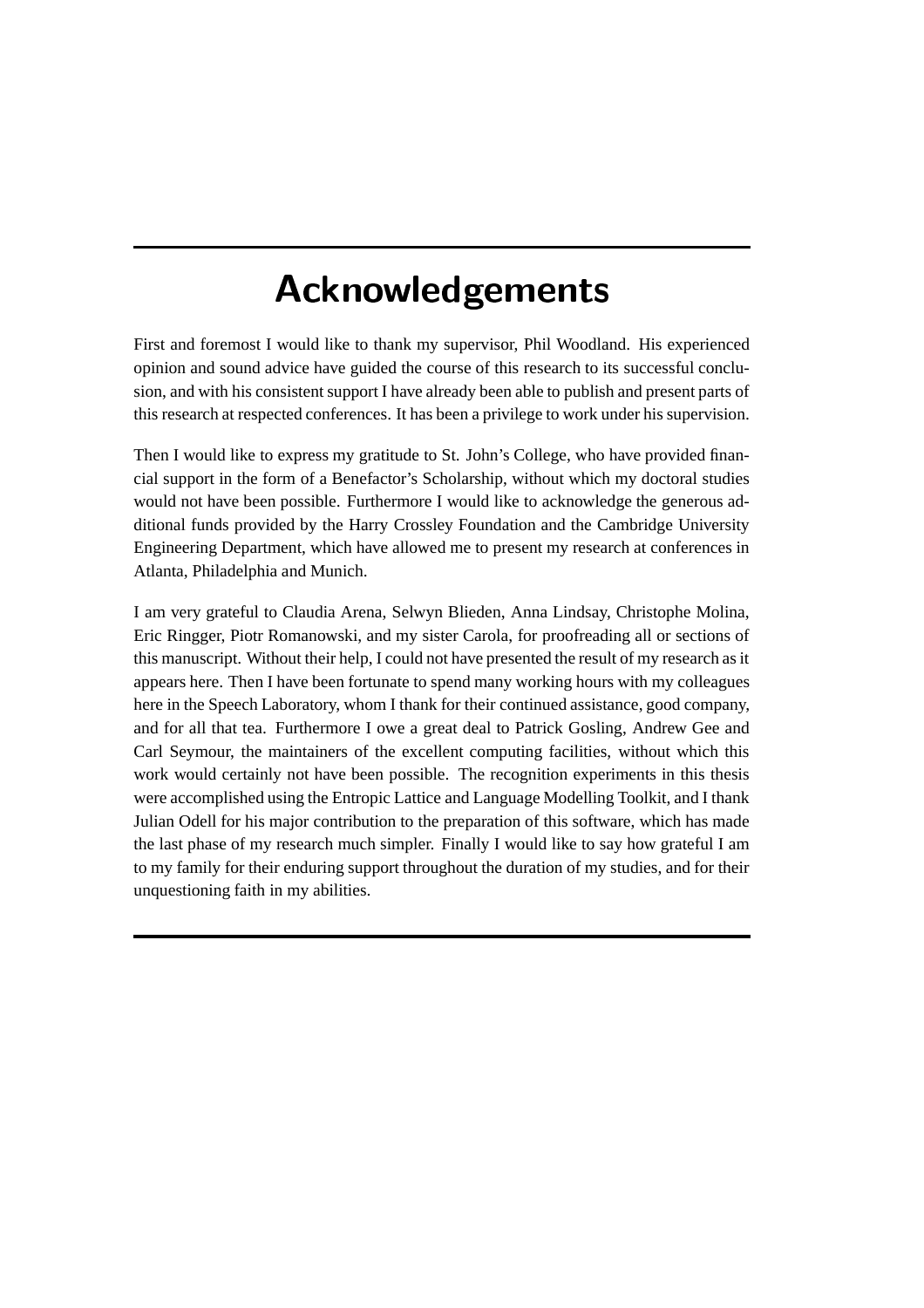# **Table of contents**

| 1. Introduction |                                                                                                                                                                                                                                               | $\mathbf{1}$   |
|-----------------|-----------------------------------------------------------------------------------------------------------------------------------------------------------------------------------------------------------------------------------------------|----------------|
|                 | <b>1.1.</b> The speech recognition problem <b>contained</b> in the speech recognition problem <b>contained</b> in the speech recognition of the speech recognition of the speech recognition of the speech recognition of the speech recognit | 2              |
| 1.1.1.          |                                                                                                                                                                                                                                               | $\overline{2}$ |
| 1.1.2.          |                                                                                                                                                                                                                                               | $\overline{2}$ |
| 1.1.3.          |                                                                                                                                                                                                                                               | 3              |
| 1.2.            | Dominant language modelling techniques entertainment and the modelling techniques                                                                                                                                                             | 3              |
| 1.3.            | Scope of this thesis electron contains and the state of this thesis electron contains and the state of the state of the state of the state of the state of the state of the state of the state of the state of the state of th                | 5              |
| 1.3.1.          |                                                                                                                                                                                                                                               | 5              |
| 1.3.2.          |                                                                                                                                                                                                                                               | 5              |
| 1.3.3.          | Modelling long-range semantic relations <i>manufacture and a manufacture manufacture manufacture manufacture manufacture</i>                                                                                                                  | 6              |
|                 | 1.4. Thesis organisation contained and the contained and the contact the contact of the contact of the contact of the contact of the contact of the contact of the contact of the contact of the contact of the contact of the                | 6              |
|                 |                                                                                                                                                                                                                                               | 7              |
|                 | 2. Overview of language modelling techniques                                                                                                                                                                                                  |                |
| 2.1.            |                                                                                                                                                                                                                                               | 7              |
| 2.2.            | Equivalence mappings of the word history <b>Equivalence</b> mappings of the word history                                                                                                                                                      | 10             |
|                 | 2.3. Probability estimation from sparse data <i>manufacture container</i>                                                                                                                                                                     | 11             |
| 2.3.1.          |                                                                                                                                                                                                                                               | 12             |
| 2.3.2.          |                                                                                                                                                                                                                                               | 16             |
| 2.3.3.          |                                                                                                                                                                                                                                               | 17             |
|                 | $2.3.3.1.$ Linear discounting $\ldots \ldots \ldots \ldots \ldots \ldots \ldots \ldots \ldots \ldots$                                                                                                                                         | 17             |
|                 |                                                                                                                                                                                                                                               | 18             |
|                 | 2.3.4. Backing off to less refined distributions                                                                                                                                                                                              | -18            |
|                 |                                                                                                                                                                                                                                               | 20             |
|                 |                                                                                                                                                                                                                                               | 21             |
| 2.4.            | N-gram models (and the contract of the contract of the contract of the contract of the contract of the contract of the contract of the contract of the contract of the contract of the contract of the contract of the contrac                | 22             |
| 2.5.            |                                                                                                                                                                                                                                               | 24             |
| 2.5.1.          |                                                                                                                                                                                                                                               | 24             |
| 2.5.2.          |                                                                                                                                                                                                                                               | 26             |
| 2.5.3.          |                                                                                                                                                                                                                                               | 28             |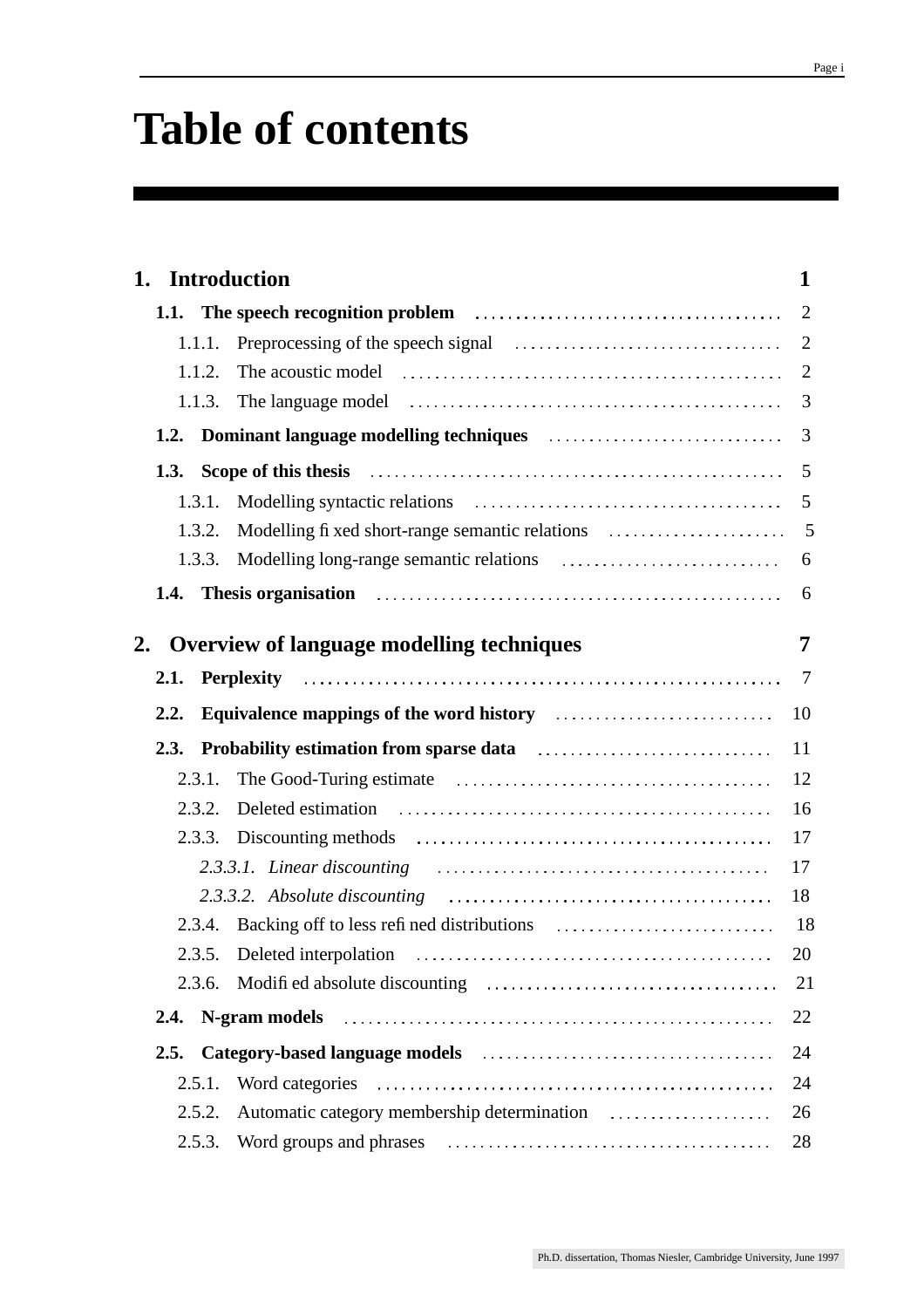|                                                                                                                                                                                                                                      | 29 |
|--------------------------------------------------------------------------------------------------------------------------------------------------------------------------------------------------------------------------------------|----|
| 2.6.1.                                                                                                                                                                                                                               | 29 |
| Cache models<br>2.6.2.                                                                                                                                                                                                               | 32 |
| 2.6.3.                                                                                                                                                                                                                               | 34 |
| 2.7. Domain adaptation contracts and a series and adaptation of the contract of the series of the contract of the contract of the contract of the contract of the contract of the contract of the contract of the contract of        | 36 |
| 2.7.1.                                                                                                                                                                                                                               | 36 |
| 2.7.2.                                                                                                                                                                                                                               | 37 |
| 2.8. Language models for other applications <b>container and the set of the set of the set of the set of the set of the set of the set of the set of the set of the set of the set of the set of the set of the set of the set o</b> | 38 |
| 2.8.1.                                                                                                                                                                                                                               | 38 |
| 2.8.2.                                                                                                                                                                                                                               | 38 |
| 2.8.3.                                                                                                                                                                                                                               | 39 |
| 2.8.4.                                                                                                                                                                                                                               | 39 |
|                                                                                                                                                                                                                                      |    |
| 3. Variable-length category-based <i>n</i> -grams                                                                                                                                                                                    | 40 |
| 3.1.                                                                                                                                                                                                                                 | 40 |
|                                                                                                                                                                                                                                      | 40 |
| 3.2.1.                                                                                                                                                                                                                               | 42 |
| 3.2.2.                                                                                                                                                                                                                               | 44 |
| 3.2.3.                                                                                                                                                                                                                               | 44 |
| 3.2.4.                                                                                                                                                                                                                               | 47 |
| 3.2.5.                                                                                                                                                                                                                               | 47 |
| 3.3. Performance evaluation manufactured contains a series of the series of the series of the series of the series of the series of the series of the series of the series of the series of the series of the series of the se       | 48 |
|                                                                                                                                                                                                                                      | 48 |
|                                                                                                                                                                                                                                      | 49 |
|                                                                                                                                                                                                                                      | 49 |
| 3.3.1.3. Tagging the Switchboard and WSJ corpora                                                                                                                                                                                     | 50 |
| 3.3.2.                                                                                                                                                                                                                               | 51 |
| 3.3.3.                                                                                                                                                                                                                               | 54 |
| Comparing word- and category-based models <b>comparison</b> word-<br>3.4.                                                                                                                                                            | 55 |
| 3.4.1.                                                                                                                                                                                                                               | 55 |
| 3.4.2.                                                                                                                                                                                                                               | 56 |
| 3.4.3.                                                                                                                                                                                                                               | 56 |
| 3.4.4.                                                                                                                                                                                                                               | 59 |
| Robustness to domain-change <i>manufacture contains a container and a container a container a</i><br>3.4.5.                                                                                                                          | 60 |
| Summary and conclusion <i>manufacture contained and conclusion manufacture contained and conclusion</i><br>3.5.                                                                                                                      | 61 |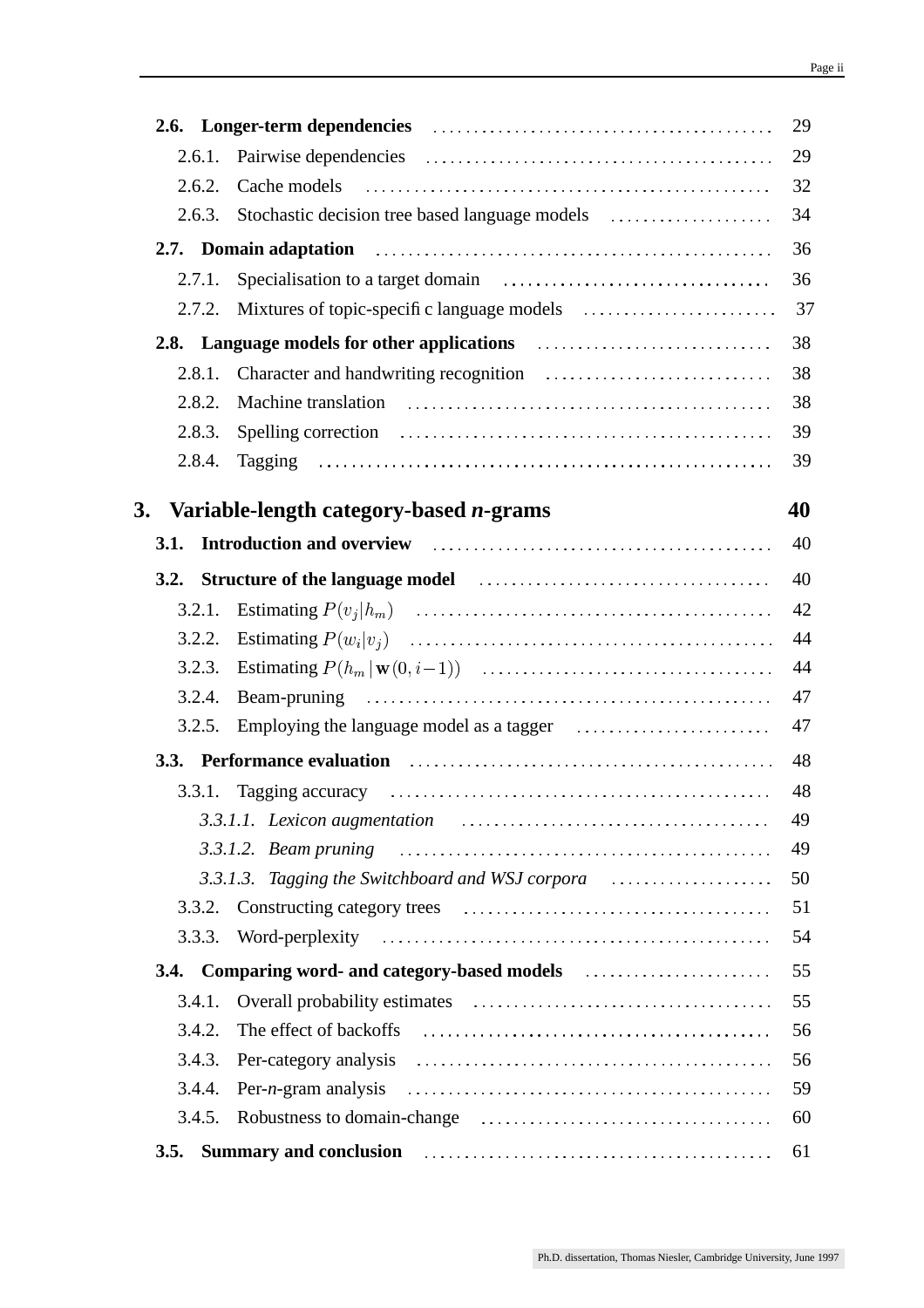|        | 4. Word-to-category backoff models                                                                                                                                                                                             | 62 |
|--------|--------------------------------------------------------------------------------------------------------------------------------------------------------------------------------------------------------------------------------|----|
|        |                                                                                                                                                                                                                                | 62 |
| 4.2.   | Exact model influence in the contract of the contract of the contract of the contract of the contract of the contract of the contract of the contract of the contract of the contract of the contract of the contract of the c | 62 |
| 4.3.   | Approximate model in the contract of the contract of the model of the contract of the contract of the contract of the contract of the contract of the contract of the contract of the contract of the contract of the contract | 63 |
| 4.4.   |                                                                                                                                                                                                                                | 66 |
| 4.4.1. |                                                                                                                                                                                                                                | 66 |
|        | 4.4.2. Testing the effect on the overall probability                                                                                                                                                                           | 66 |
| 4.5.   | Model building procedure <i>contained a contained a model</i> building procedure                                                                                                                                               | 67 |
|        |                                                                                                                                                                                                                                | 67 |
|        |                                                                                                                                                                                                                                | 68 |
| 4.6.2. | Switchboard corpus (and the context of the state of the state of the state of the state of the state of the state of the state of the state of the state of the state of the state of the state of the state of the state of t | 69 |
|        |                                                                                                                                                                                                                                | 70 |
|        | 4.7. Summary and conclusion <i>contract contract and conclusion contract contract and conclusion contract and conclusion contract and contract and conclusion contract and contract and contract and contract and contra</i>   | 70 |
|        |                                                                                                                                                                                                                                |    |
|        | 5. Word-pair dependencies in category-based language models                                                                                                                                                                    | 71 |
| 5.1.   |                                                                                                                                                                                                                                | 71 |
| 5.2.   |                                                                                                                                                                                                                                | 71 |
|        | 5.3. Probabilistic framework (and the continuum of the continuum of the continuum of the continuum of the continuum of the continuum of the continuum of the continuum of the continuum of the continuum of the continuum of t | 72 |
| 5.3.1. |                                                                                                                                                                                                                                | 74 |
| 5.3.2. |                                                                                                                                                                                                                                | 74 |
| 5.3.3. |                                                                                                                                                                                                                                | 76 |
|        |                                                                                                                                                                                                                                | 76 |
| 5.4.1. |                                                                                                                                                                                                                                | 76 |
| 5.4.2. |                                                                                                                                                                                                                                | 79 |
| 5.4.3. | Regulating memory usage contained and the contact of the set of the set of the set of the set of the set of the set of the set of the set of the set of the set of the set of the set of the set of the set of the set of the  | 80 |
| 5.4.4. |                                                                                                                                                                                                                                | 80 |
| 5.5.   | Perplexity results in the contract of the contract of the contract of the contract of the contract of the contract of the contract of the contract of the contract of the contract of the contract of the contract of the cont | 81 |
| 5.6.   | <b>Discussion</b>                                                                                                                                                                                                              | 83 |
| 5.7.   | Summary and conclusion <i>[1] main main main main main main main main main main main main main main main main main main main main main main main main main main main mai</i>                                                   | 84 |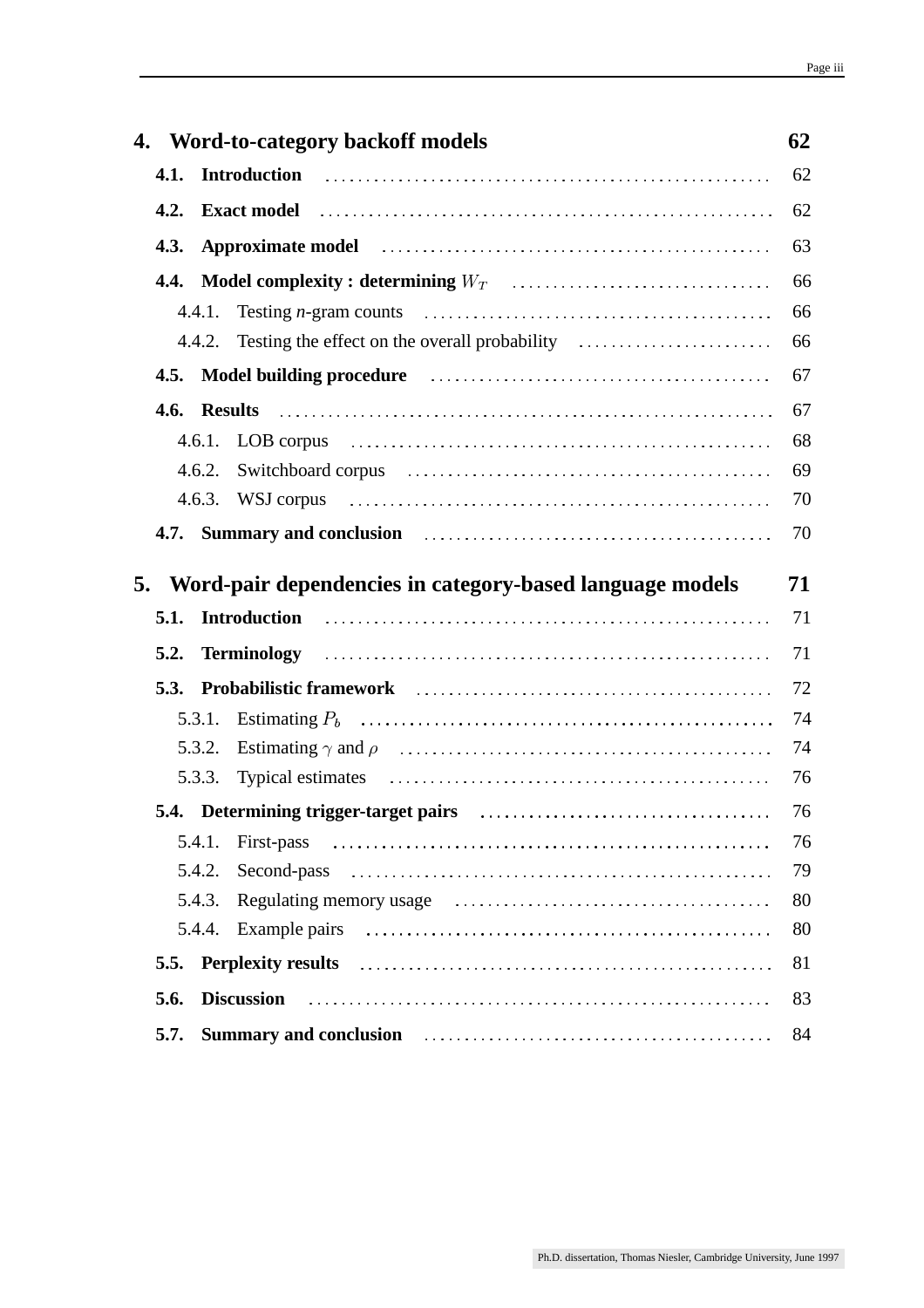|    |        | 6. Word error rate performance                                                                                                                                                                                                      | 85       |
|----|--------|-------------------------------------------------------------------------------------------------------------------------------------------------------------------------------------------------------------------------------------|----------|
|    |        | <b>6.1. Language models in the recognition search</b> contained and the manufacture of the manufacture of the manufacture of the manufacture of the manufacture of the manufacture of the manufacture of the manufacture of the man | 85       |
|    |        |                                                                                                                                                                                                                                     | 87       |
|    |        |                                                                                                                                                                                                                                     | 88       |
|    |        |                                                                                                                                                                                                                                     | 88       |
|    |        | 6.2.1. Baseline results                                                                                                                                                                                                             | 88       |
|    |        |                                                                                                                                                                                                                                     | 89       |
|    |        |                                                                                                                                                                                                                                     | 89       |
|    |        |                                                                                                                                                                                                                                     | 90       |
|    |        | 6.2.2.3. Category model with long-range correlations                                                                                                                                                                                | 90       |
|    |        | 6.2.2.4. Word-to-category backoff model with long-range correlations                                                                                                                                                                | 91       |
|    |        | 6.3. Summary and conclusion <i>contract contract of the summary and conclusion contract of the summary and conclusion</i>                                                                                                           | 91       |
|    |        |                                                                                                                                                                                                                                     |          |
| 7. |        | <b>Summary and conclusions</b>                                                                                                                                                                                                      | 92       |
|    |        | 7.1. Review of conducted work manufacturers of the Review of Conducted Work manufacturers and the Review of T                                                                                                                       | 92       |
|    | 7.1.1. |                                                                                                                                                                                                                                     | 92       |
|    | 7.1.2. |                                                                                                                                                                                                                                     | 93       |
|    | 7.1.3. |                                                                                                                                                                                                                                     | 94       |
|    |        | 7.2. Conclusion and topics for future investigation <i>manufacture investigation</i>                                                                                                                                                | 94       |
|    | 7.2.1. |                                                                                                                                                                                                                                     | 94       |
|    | 7.2.2. |                                                                                                                                                                                                                                     |          |
|    | 7.2.3. | Punctuation                                                                                                                                                                                                                         | 95       |
|    |        |                                                                                                                                                                                                                                     | 95       |
|    |        | 7.3. Final summary continuous continuous contract to the state of the state of the state of the state of the state of the state of the state of the state of the state of the state of the state of the state of the state of       | 95<br>95 |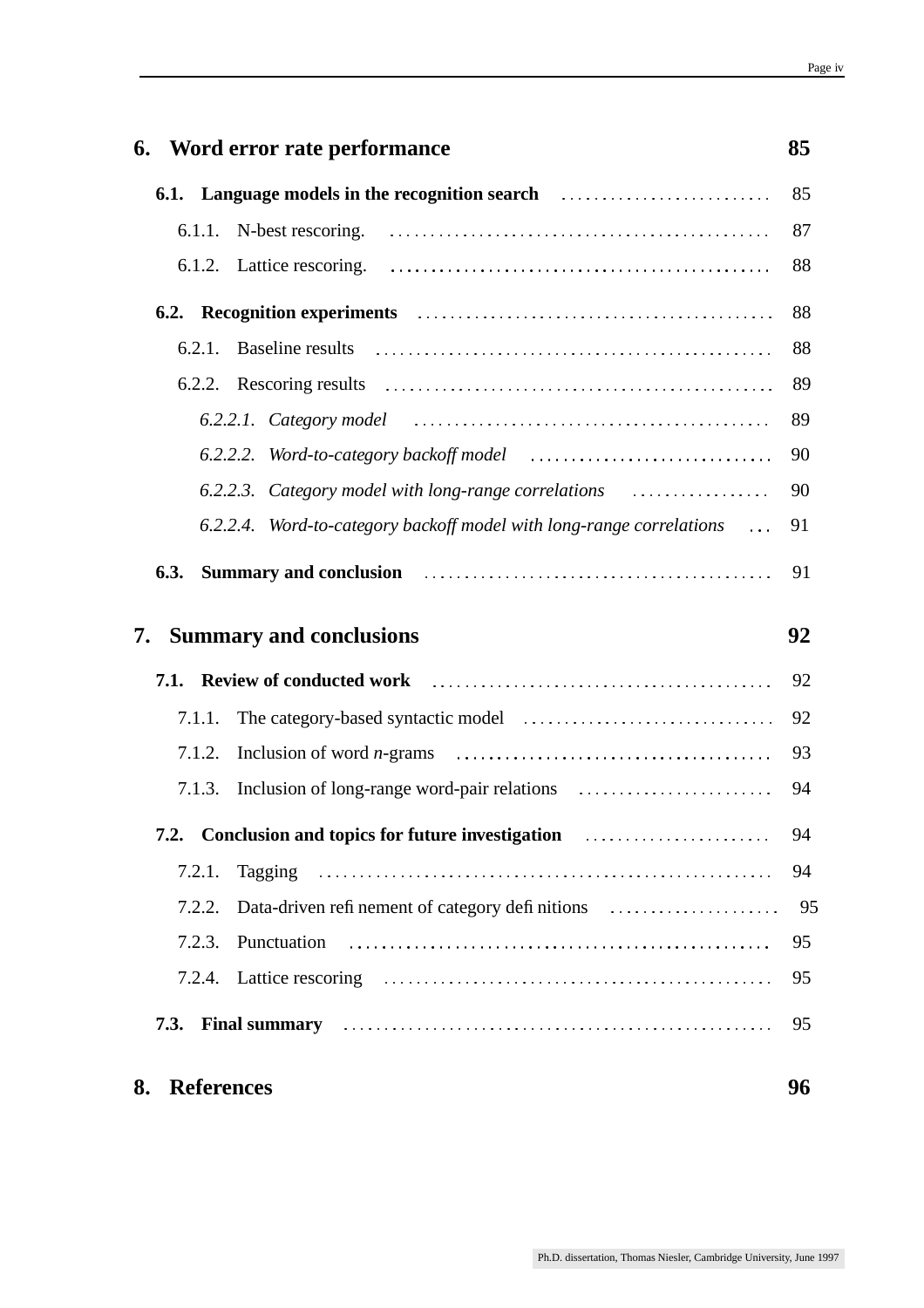| A. Appendix : Major text corpora                                                                                                         | 102        |
|------------------------------------------------------------------------------------------------------------------------------------------|------------|
| <b>B.</b> Appendix : Leaving-one-out cross-validation                                                                                    | 103        |
| $\mathbf{C}$ .<br><b>Appendix : Dealing with unknown words</b>                                                                           |            |
| D. Appendix : Experimental corpora and baseline                                                                                          | 107        |
| language models                                                                                                                          |            |
|                                                                                                                                          | 107        |
| D.2. The LOB corpus <i>manufacture contains a container container a container container a</i>                                            | 107        |
|                                                                                                                                          | 107        |
| D.2.2.                                                                                                                                   | 108        |
| D.2.3.                                                                                                                                   | 108        |
|                                                                                                                                          | 109        |
|                                                                                                                                          | 109        |
| D.3.2.                                                                                                                                   | 109        |
| D.3.3.                                                                                                                                   | 109        |
| <b>D.4.</b> The Wall Street Journal (WSJ) corpus <b>contained matter in the Wall Street Journal (WSJ)</b> corpus <b>contained matter</b> | 110        |
|                                                                                                                                          | 110        |
| D.4.2.                                                                                                                                   | 110        |
| D.4.3.                                                                                                                                   | 111        |
| E. Appendix : LOB corpus word-categories                                                                                                 | <b>112</b> |
| E.1. Part-of-speech tags found in the LOB corpus <i>manufacture container</i>                                                            | 112        |
|                                                                                                                                          |            |
| F. Appendix : OALD tag mappings                                                                                                          | <b>116</b> |
| G. Appendix : Trigger approximations                                                                                                     | 117        |
|                                                                                                                                          | 117        |
| G.2. Second approximation <i>contained a contained approximation contained as a contained a second approximation</i>                     | 118        |
| Appendix : The truncated geometric distribution<br>H.                                                                                    | 121        |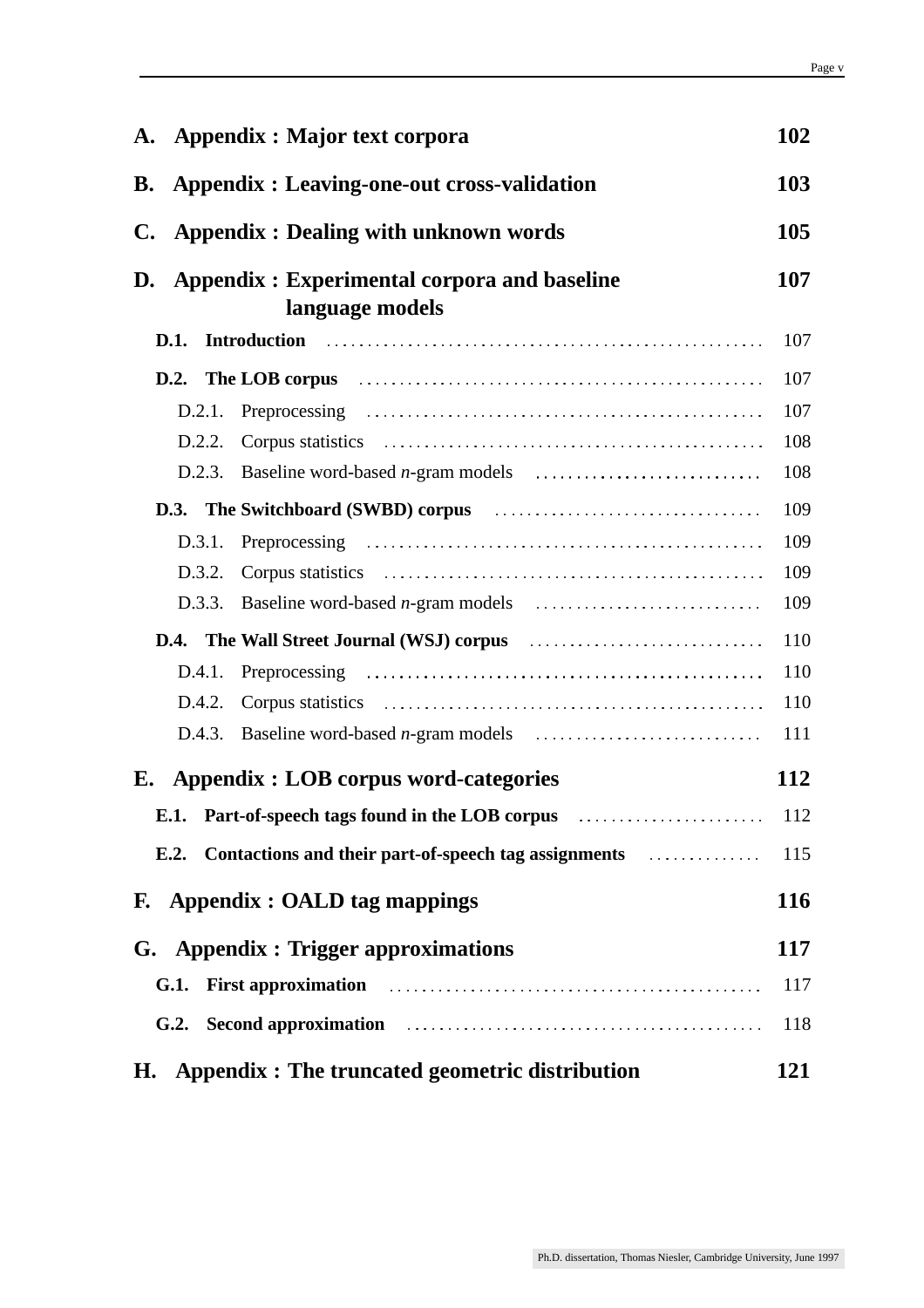# *Chapter 1* **Introduction**

Research into **language modelling** aims to develop computational techniques and structures that describe word sequences as produced by human subjects. Such models can be employed to deliver assessments of the correctness and plausibility of given samples of text, and have become essential tools in several research fields. The work in this thesis primarily considers their application to speech recognition, which has developed into a major research area over the past 30 years. The current principal objective is the development of large-vocabulary recognisers for natural, unconstrained, connected speech. Despite consistent progress, considerable advances are still necessary before widespread industrial application becomes feasible. However, the very broad spectrum of potential applications<sup>1</sup> will ensure that this technology will gain extreme importance once it matures.

Two major approaches to the modelling of human language may be identified. The first relies on syntactic and semantic analyses of the sample text to determine the hierarchical sentence structure. Such analyses employ a set of rules to ascertain whether a sentence is permissible or not, and although it has been possible to describe a significant proportion of English usage in this way, complete coverage has remained elusive. This is due, at least in part, to the continuous changestaking place in a living language. Furthermore, utterances that are clearly not grammatical occur often in natural language, but cannot be dealt with by such analyses. This significant likelihood of failure under such naturally occurring circumstances has led to infrequent use of the rule-based approach in speech recognition systems. Instead, a second approach based on statistical techniques with intrinsically greater robustness to grammatical irregularities is usually taken. Such **statistical language models** assign to each word in an utterance a probability value according to its deemed likelihood within the context of the surrounding word sequence. The probabilities are inferred from a large body of example text, referred to as the *training corpus*. In this way the model may come to reflect language usage as found in practice, and not only its grammatical idealisation. Moreover, advantage may be taken of the recent vast increases in the amount of available training text, which now runs into hundreds of millions of words.

A speech-recognition system must find the most likely sentence hypothesis for each spoken utterance. When dealing with connected speech, not only are the words themselves unknown, but also their number and boundaries in time. For large vocabularies, this leads to an extremely high number of possible alternative segmentations of the acoustic signal into words. In this context, the language model evaluates the linguistic plausibility of partial or complete hypotheses. In conjunction with the remainder of the recognition system, this estimate assists in finding those hypotheses which are most likely to lead to the correct result, as well as those which may be discarded in order to limit the number to practical levels.

<sup>&</sup>lt;sup>1</sup>Examples of such applications include: automatic dictation systems, hearing systems for the deaf, automated telephone enquiry, automated teaching of foreign languages, and voice-control of electronic and computer equipment.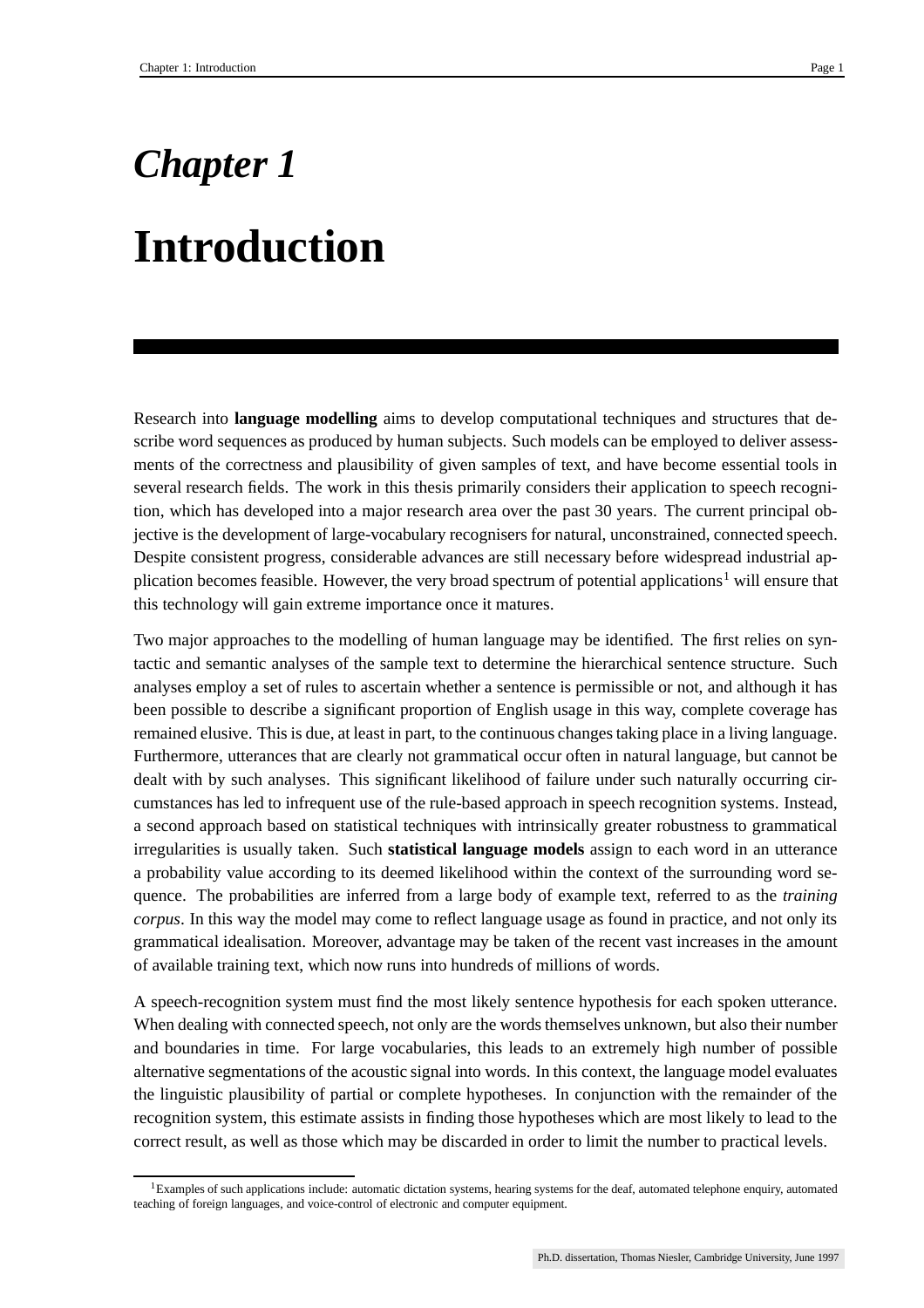Although this work focuses on their application to speech-recognition systems, language models are important components also in other areas<sup>2</sup>, such as handwriting recognition, machine translation, spelling correction, and part-of-speech tagging.

The following sections will describe the main elements of a speech recognition system, highlight the role of the language model, and outline the scope of the remainder of this thesis.

## **1.1. The speech recognition problem**

In speech recognition, the aim is to find the most likely sequence of words  $w$  given the observed acoustic data x. This is achieved by finding that w which maximises the conditional probability  $P(w|x)$ . From Bayes rule,

$$
P(\mathbf{w} \mid \mathbf{x}) = \frac{P(\mathbf{x} \mid \mathbf{w}) \cdot P(\mathbf{w})}{P(\mathbf{x})}
$$
(1)

but since  $P(x)$  is constant for a given acoustic signal, an equivalent strategy is to find:

$$
\underset{\forall \mathbf{w}}{\arg \max} \left\{ P(\mathbf{x} \,|\, \mathbf{w}) \cdot P(\mathbf{w}) \right\} \tag{2}
$$

The acoustic component of the speech recogniser must compute  $P(x | w)$ , whereas the language model must estimate the prior probability of a certain sequence of words,  $P(w)$ . Before focusing our attention on the latter, we will present some background on the acoustic processing.

## **1.1.1. Preprocessing of the speech signal**

Speech obtained from a microphone or recording device is in the form of an analogue electrical signal. Thisis processed into a form suitable for use within a speech-recognition system by a series of operations commonly referred to collectively as the **front end**. Usually these steps include band-limiting the signal, sampling it, and then applying some spectral transformation to encode its frequency characteristics. This last step normally employs the short-term discrete Fourier transform, and a particular popular choice is to encode the speech as Mel-frequency cepstral coefficients [72], which capture the spectral characteristics of the signal on a Mel-frequency scale. The resulting discrete-time sequence of **observation vectors** is the output of the front-end, and is passed to the recognition algorithm.

## **1.1.2. The acoustic model**

Central to every speech recognition system is a means of encoding the sounds comprising human speech. This has been most successfully achieved through the use of hidden Markov models (HMMs) [71], [94], although other approaches have also met with success [77]. By describing the observation vectors as a probabilistic time series, the HMM takes the inherent natural variability of human speech characteristics into account. Given a set of examples of a particular sound in the form of the corresponding observation vector sequences  $x$ , the parameters of the model  $M$  may be adjusted to best represent this data in a probabilistic sense, often by optimising  $P(x \mid M)$ . The model may consequently be employed to evaluate the likelihood of a new observation sequence with respect to its parameters, thus giving an indication of how similar the new measurement is to those originally used to determine its parameters. This likelihood is used to make a statistical decision regarding the utterance to be recognised, as illustrated in the

<sup>&</sup>lt;sup>2</sup>A brief overview of these is given in section 2.8.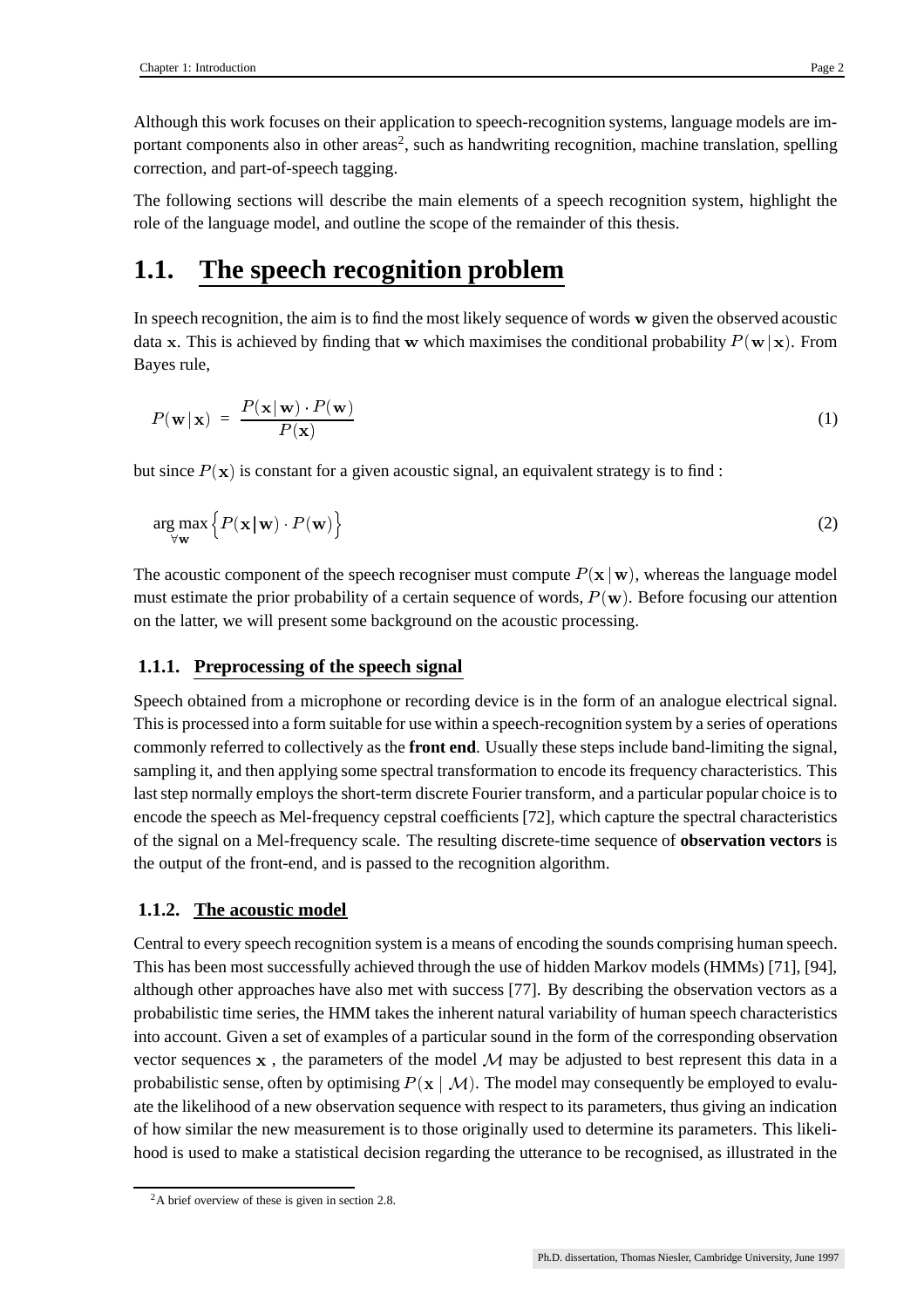following figure, which depicts a simple speech recognition system capable of distinguishing between the words "hello" and "goodbye".



**Figure 1.1: A simple speech recognition system.**

HMMs may either be trained to model entire words directly, or to model subword units (such as phonemes) which are concatenated to obtain words. The latter approach is usually adopted since, even for moderately-sized vocabulary, there may not be sufficient training material to determine whole-word models reliably.

## **1.1.3. The language model**

While the acoustic model indicates how likely it is that a certain sequence of words matches the measured acoustic evidence, it is the task of the language model to estimate the prior probability of the word sequence itself, i.e.:

$$
\hat{P}(\mathbf{w}(0,K-1))\tag{3}
$$

where  $w(0, K-1) = w(0), w(1), \ldots, w(K-1)$  is the sequence of K words in question, and the caret denotes an estimate. This probability can assist the speech recognition system in deciding upon one of possibly several acoustically-similar, competing ways of segmenting the observation vectors into words according to their linguistic likelihood. From the definition of conditional probabilities, we may decompose the joint probability of equation (3) into a product of conditional probabilities:

$$
\hat{P}\big(\mathbf{w}(0,K-1)\big) = \prod_{i=0}^{K-1} \hat{P}\big(w(i) \,|\, \mathbf{w}(0,i-1)\big)
$$
\n(4)

where in practice  $w(0, -1)$  indicates the start-of-sentence symbol. Since use of a language model in the speech recognition process usually requires evaluation of the conditional probabilities appearing on the right hand side of equation (4), these are normally estimated directly. In developing a language model, the task is to find suitable structures for modelling the probabilistic dependencies between words in natural language, and then to use these structures to estimate either the conditional or the joint probabilities of word sequences.

## **1.2. Dominant language modelling techniques**

This section presents a very brief summary of language modelling approaches prevalent in speechrecognition systems. The aim here is merely to place the scope of this thesis in context, and a more extensive review is presented in chapter 2.

Currently the most popular statistical language model is the **word** *n***-gram**, which estimates probabilities from the observed frequencies of word *n*-tuples<sup>3</sup> in the training corpus. In particular, the probability of

<sup>&</sup>lt;sup>3</sup>A sequence of *n* consecutive words.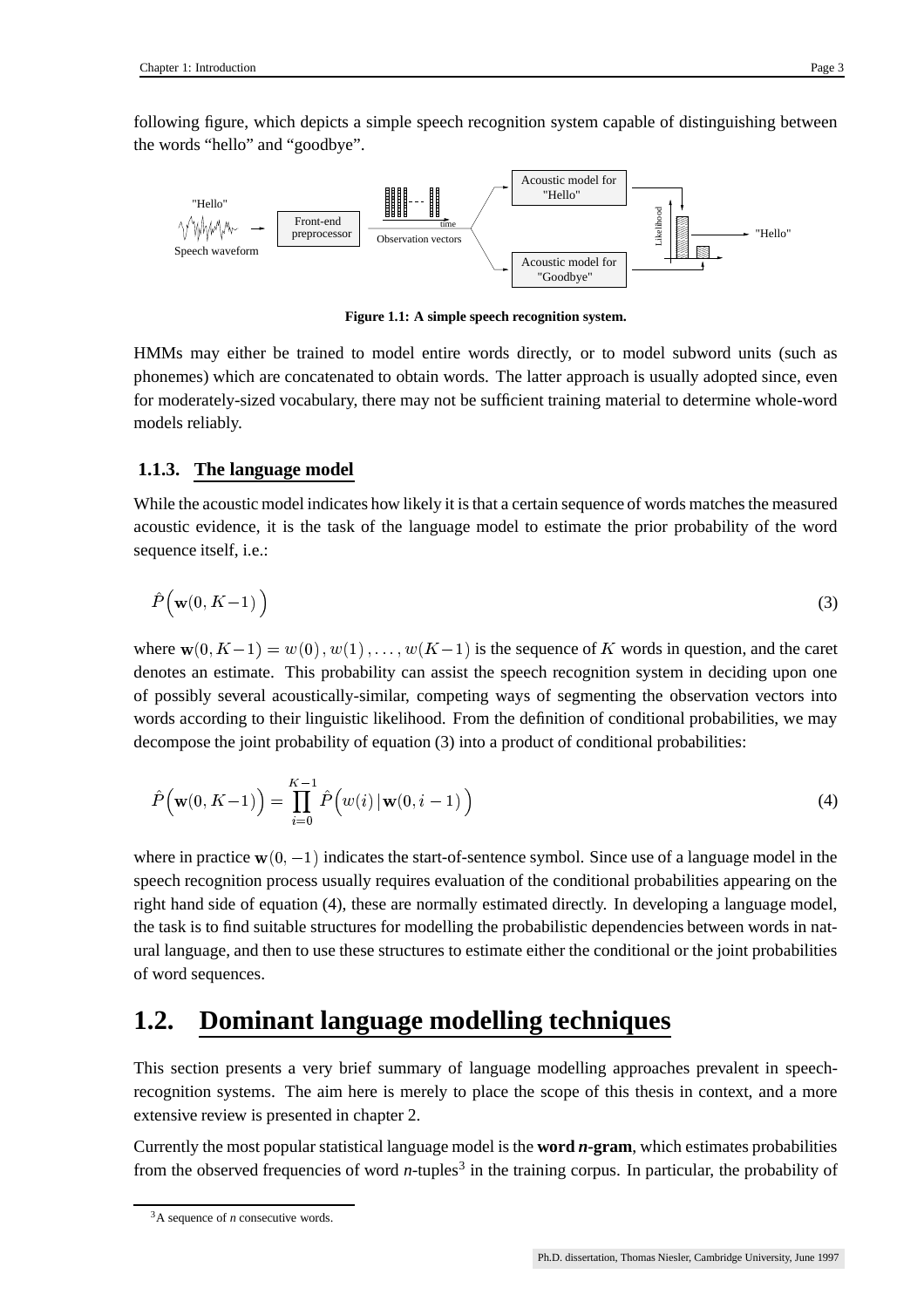a word is calculated using the frequency of the *n*-tuple, constituted by the preceding  $(n - 1)$  words of the utterance and the word itself. These models have the advantage of being quite simple to implement, computationally efficient during recognition, and able to benefit from the increasing amount of available training data. However, since each *n*-tuple is treated independently, these models fail to capture general linguistic patterns (such as the fact that adjectives do not normally precede verbs). Instead, they attempt to model each possible English *n*-tuple individually. This sometimes inefficient use of the information within the corpus can lead to data fragmentation and consequent poor generalisation to *n*-tuples that do not occur in the training set but which are nevertheless possible in real utterances. Moreover, since the number of *n*-tuples becomes extremely large as *n* increases, the models are very complex in terms of the number of parameters they employ. Both their large size (and consequent memory requirements), and the training set sparseness associated with large numbers of parameters, limits *n* to 2, 3 or perhaps 4. Hence these models cannot capture associations that span more than this number of words. Despite these restrictions, they remain the most successful type of language model currently used.

In order to counter the sparseness of the training corpus, and to improve model generalisation, language models that group words into **categories** have been proposed. By pooling data for words in the same category, model parameters may be estimated more reliably, and by capturing patterns at the category- as opposed to the word-level, it becomes possible to generalise to word sequences not present in the training data. The category definitions themselves may be available *a-priori*, for instance as **part-of-speech** classifications indicating the grammatical function of each word, or they may be determined automatically by means of an optimisation process. Models based on bigrams of part-of-speech categories have exhibited competitive performance relative to their word-based counterparts for sparse training corpora, but fare less well when the amount of training material increases. Optimisation algorithms for the category assignments allow this gap to be narrowed, particularly because the number of categories can be increased in sympathy with the size of the training set, but they suffer from high computational complexity. Bigram and trigram language models based on automatically determined categories have been used successfully in recognition systems when the training set is small, and also with some success for larger tasks in conjunction with word-based *n*-gram models.

A fundamental limitation of the *n*-gram approach is that it is not possible to capture dependencies spanning more than  $n$  words. Consequently the model is generally unable to capture long-range relations arising from such factors as the topic and style of the text. Empirical evidence suggests that a word which has already been seen in a passage is significantly more likely to recur in the near future than would otherwise be expected. A **cache** language model component addresses this by dynamically increasing the probability of words that have been seen in the recent text history, and in this way adapts to the local characteristics in the training set. Caches are usually employed in conjunction with *n*-gram models, and have led to performance improvements. However, they do not capture relationships between different words, and hence work has been carried out in finding associations between **word pairs**. Correlated word pairs have been detected,by measuring their mutual information (or related measure), and have been incorporated into a language model using various techniques. Although performance improvements have been achieved, these have been shown to be mostly due to correlations of words with themselves, an effect already addressed by a cache.

State-of-the-art speech-recognition systems continue to employ *n*-gram language models, based on words when the training sets are large enough, or based on word-categories when they are smaller, with the possible addition of a cache component.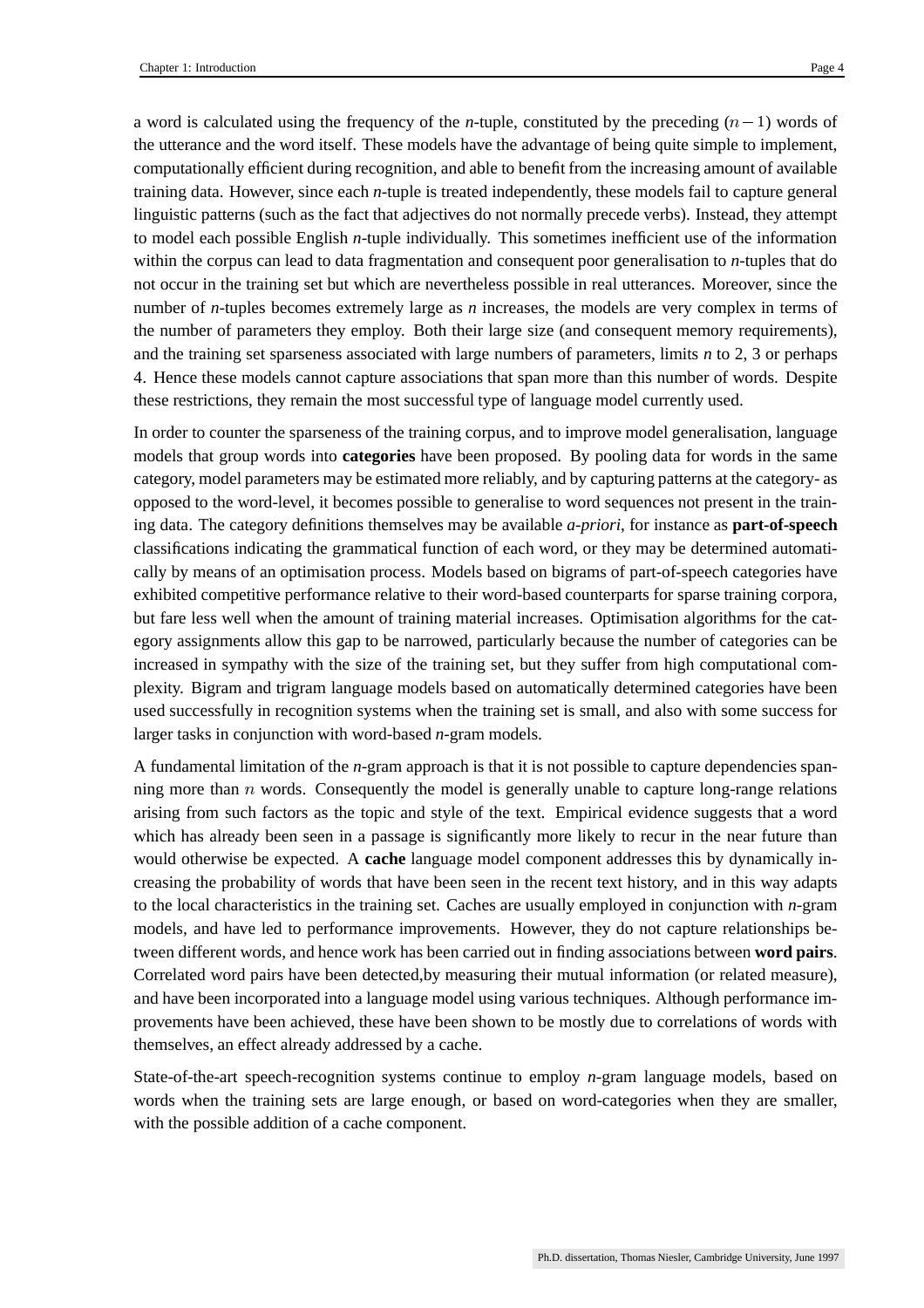## **1.3. Scope of this thesis**

A basic assumption made in this thesis is that one may classify patterns found in language in the following manner:

- 1. **Syntactic patterns**, which refer to aspects of text structure imposed by grammatical constraints, for instance the phenomenon that adjectives are often followed by nouns.
- 2. **Semantic patterns**, which result from the meaning of the words themselves, and may themselves be subclassified as:
	- (a) Fixed short-range relations: For example, the particular adjective "bright" often immediately precedes the particular noun "light".
	- (b) Loose long-range relations: For example, the nouns "sand" and "desert" may be expected to occur within the same sentence.

Word-based *n*-grams attempt to model all this information simultaneously by treating each possible *n*-tuple individually. While failing to identify general linguistic patterns, the proven success of this approach emphasises the importance of detailed word relations. The objective of this work has been to develop a model that deals separately with each type of pattern in the above classification, so as to reduce the data fragmentation inherent in word *n*-grams. In particular, since syntactic behaviour will be modelled explicitly, we may take advantage of available prior linguistic knowledge that is neglected by word-based approaches. The syntactic patterns in English are expected to be more universally consistent than word *n*-tuple frequencies, and therefore should lead to better generalisation to text styles and topics different from those of the training material.

## **1.3.1. Modelling syntactic relations**

Word order is important for grammatical correctness in English and is captured naturally and effectively by *n*-grams. Furthermore, English has many local syntactic constructs [37] which may be captured by *n*-grams despite their limited range. For these reasons the syntactic language model component described in chapter 3 has been based on *n*-grams of word categories, where these categories have been chosen to correspond to part-of-speech classifications as a means of incorporating *a-priori* grammatical information in a straightforward manner. Since words generally have more than one grammatical function, it is necessary for the model to maintain several possible classifications of the sentence history in terms of category sequences. The generally much smaller number of categories than words lowers the training corpus sparseness and allows  $n$  to be increased, so that longer-range syntactic correlations may be accounted for. In particular, a technique is proposed which selectively extends the length of individual *n*-grams based on their expected benefit to performance, and thus allows the number of parameters to be minimised while improving performance. The result is a variable-length category-based *n*-gram language model.

## **1.3.2. Modelling fixed short-range semantic relations**

Certain word combinations occur much more frequently than an extrapolation from the overall syntactic behaviour would suggest, such as the bigram of proper nouns "United Kingdom". Sequences such as these are best modelled by word *n*-grams. Chapter 4 presents a technique by means of which important word *n*-grams may be combined with the syntactic model component within a backoff framework. In particular, the word *n*-gram is used to calculate a probability whenever possible, while the syntactic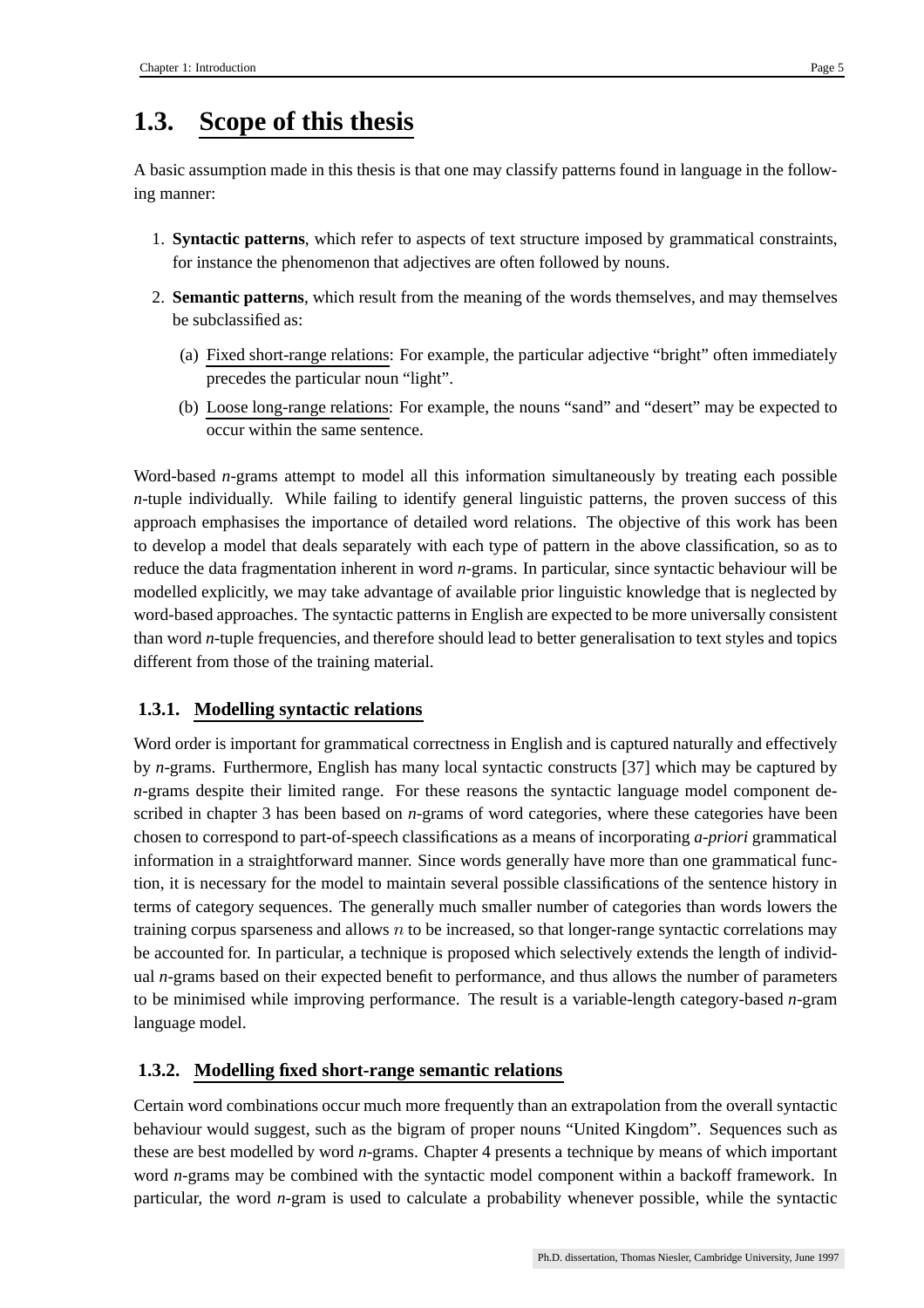model serves as a fallback for all other cases. This allows frequent word *n*-tuples to be modelled directly, while others are captured by the syntactic model. Care is necessary when designing this mechanism since the multiple classifications of the sentence history into category sequences complicate the normalisation of the statistical model.

### **1.3.3. Modelling long-range semantic relations**

Semantic relations due to factors such as the topic or the style of the text may span many words, and can therefore not be modelled by fixed-length sequences. In chapter 5 it is found that, following an appropriate definition of the distance between words, the occurrence probability of the more recent member in a related word pair displays an exponentially decaying behaviour as a function of this separation. The distance measure has been defined with the particular goal of minimising the effect that syntax has on word co-occurrences, and takes advantage of the grammatical word classifications implicit in the operation of the syntactic model. By assuming an exponentially decaying functional dependence between the occurrence probability of a word, and the distance to a related word, long-range correlations may be captured. Since only related words are treated and we restrict ourselves to word pairs, the model size may be constrained to reasonable levels. Methods are presented by means of which related word pairs may be identified from a large corpus, as well as techniques allowing the parameters of the functional dependence to be estimated.

## **1.4. Thesis organisation**

Chapter 2 presents a detailed exposition of the statistical language modelling field. Chapter 3 describes the development of the syntactic language model component, chapter 4 the incorporation of short-range semantic relations by word *n*-grams, and chapter 5 the modelling of long-range semantic relations by means of word-pair dependencies. Chapter 6 shows how language models may be integrated into a speech recognition system, and presents some recognition results using the models developed in this thesis. Finally, chapter 7 presents a summary and conclusions.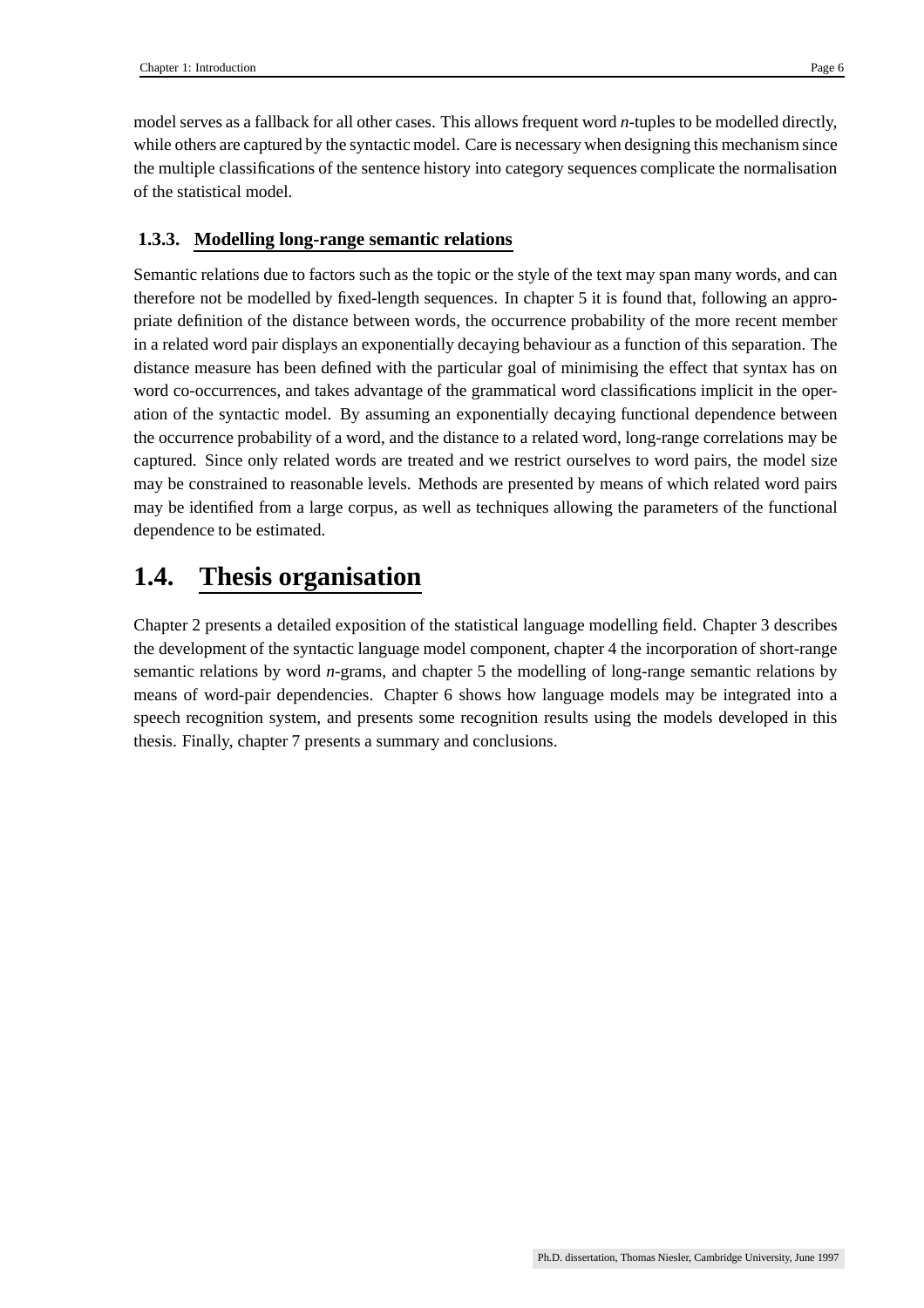## *Chapter 2*

# **Overview of language modelling techniques**

This chapter introduces the major statistical language modelling concepts and approaches. Appendix A gives a brief summary of the text corpora for which experimental results are encountered most frequently, and these will be referred to simply by name in the following. However, less frequent corpora will be described individually as they become relevant.

## **2.1. Perplexity**

The true quality of a language model can only be evaluated through execution of an entire recognition experiment, since its utility is implicitly linked to the behaviour of the acoustic model. In particular, the language model is important for distinguishing between acoustically similar word hypotheses on grounds of their possible linguistic dissimilarity. Conversely, the language model need not discriminate strongly between words that are significantly dissimilar from an acoustic point of view. However, since the execution of a complete recognition experiment is computationally costly, it is desirable to have some way of evaluating the quality of the language model independently, before linking it to the acoustic component of the recogniser. Consequently the language model will first be viewed in isolation.

Let us regard the natural language under study to have been produced by an information source that emits symbols  $z(i)$  at discrete time intervals  $i \in \{0, 1, \ldots, \infty\}$  from a certain finite set according to some statistical law. The symbols might be the words of the language themselves, or they might refer to a more general concept, such as syntactic word categories. Let the process of emission of a symbol by the source be referred to as an event. Assuming the symbols  $z(0, K-1) = \{z(0), z(1), \ldots, z(K-1)\}\$ to have been emitted by the source, and the probability of emission of this sequence to be  $P(z(0, K-1))$ , the per-event self information of the sequence  $z(0, K-1)$  is [74], [85]:

$$
I_s\Big(\mathbf{z}(0,K\!-\!1)\,\Big)\;=\;-\frac{1}{K}\!\cdot\!\log\left[P\Big(\mathbf{z}(0,K\!-\!1)\,\Big)\right]
$$

The self information is an information-theoretic measure of the amount of information gained by witnessing the sequence  $z(0, K-1)$ . Rare sequences, with correspondingly low associated probabilities, carry a larger amount of information than sequences seen very frequently. The per-event entropy, which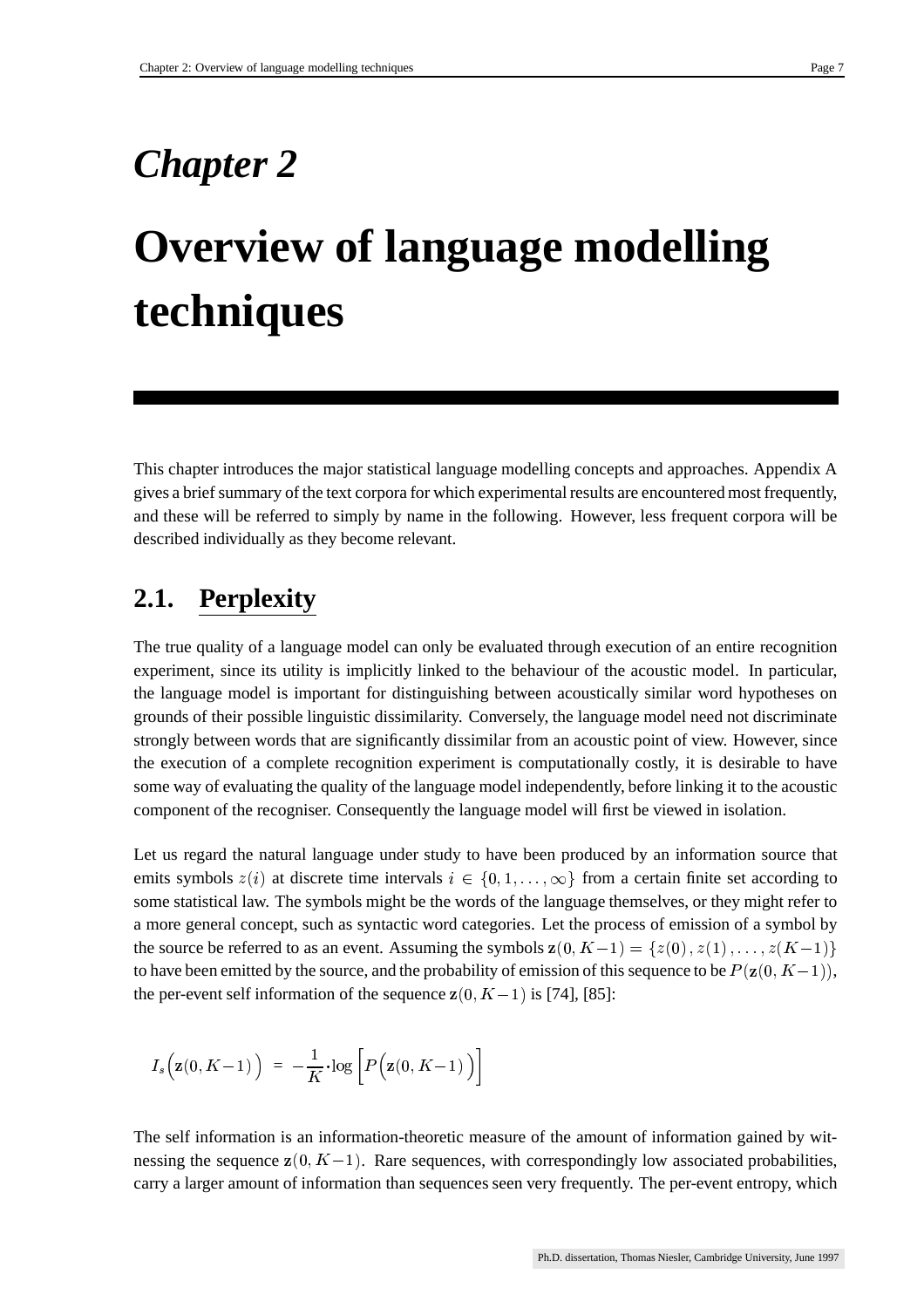is the average per-event self information, of the source is then:

$$
\hbar\;=\;-\lim_{K\to\infty}\left(\frac{1}{K}\right)\cdot\sum_{\forall \mathbf{z} (0,K-1)}\left[ P\Big(\mathbf{z} (0,K\!-\!1)\Big)\cdot\!\log\Big[P\Big(\mathbf{z} (0,K\!-\!1)\Big)\Big]\right]
$$

where the summation is taken over all possible event sequences of length  $K$  that may be produced by the source. Entropy is an average measure of the amount of information contained in the set of sequences the source is capable of producing. A source that is able to emit a wide variety of different sequences will have a higher entropy than one capable of producing only a limited number. Assuming that the information source is ergodic<sup>4</sup> we may write the above ensemble average as :

$$
\hbar\;=\;-\lim_{K\to\infty}\left(\frac{1}{K}\right)\cdot\log\left[P\Big(\mathbf{z}(0,K\!-\!1)\Big)\right]
$$

Up to this point it has been assumed that the true probability associated with each sequence  $z(0, K-1)$ is known, so that the above equation will yield the actual entropy of the source. However, since the true mechanism by means of which language is produced is unknown, we are able to calculate only approximations of the probabilities  $P(z(0, K-1))$ . Furthermore, the length of sequences  $z(0, K-1)$  at our disposal is always finite in practical situations, so that we must approximate the above equation by :

$$
\hat{\hbar}~=~-\frac{1}{K}\!\cdot\!\log \left[\hat{P}\Big(\mathbf{z} (0,K\!-\!1)\Big)\right]
$$

Thus the entropy of the source is approximated by the average per-event log probability of the observed sequence. In a language modelling framework, this sequence is the training corpus. It can be shown that, for an ergodic source, it is always true that:

$$
\hat{\hbar}\geq \hbar
$$

Due to the ergodicity of the source, the analysis of any sufficiently long sequence results in the same entropy estimate, thus :

$$
\lim_{K \to \infty} P\Big(\mathbf{z}(0,K-1)\Big) = \varsigma
$$

The corresponding figure obtained from the probability estimate is:

$$
\hat{P}\Big(\mathbf{z}(0,K\!-\!1)\Big) \; = \; \hat{\varsigma}
$$

When the approximation is perfect,  $\hat{P}(\cdot) = P(\cdot)$  and therefore  $\hat{\varsigma} = \varsigma$ . However, an imperfect approximation  $\hat{P}(\cdot)$  will assign a nonzero probability to invalid sequences (for which  $P(\cdot) = 0$ ), and thus, since

<sup>4</sup> The property of ergodicity implies that the ensemble averages of a certain desired statistical characteristic (a mean, for example) equal the corresponding time averages [84]. An ensemble average is the average of the time averages of all possible member functions, where a member function is a single observed sequence. Let the member function be  $z(0, K-1)$ , and the statistical property tions, where a member function is a single observed sequence. Let the member function be  $\mathbf{z}(0, K-1)$ , and the statistical property<br>be  $\vartheta(\mathbf{z}(0, K-1))$ . The time average for this case is given by  $\varrho_t = \lim_{K \to \infty} \frac{1}{K$  $\mathbf{A}^{\mathbf{a}}$ 'a dia any kaominina mpikambana amin'ny fivondronan-kaominin'i Europe de Castella  $\lim_{K \to \infty} \frac{1}{K} \cdot \left[ \sum_{\forall \mathbf{z}(0, K-1)} \left\{ P\left(\mathbf{z}(0, K-1)\right) \cdot \vartheta\big(\mathbf{z}(0, K-1)\big) \right\} \right],$  where the summation is over all member functions. When the process producing the member functions  $\mathbf{z}(0, K-1)$  is ergodic, it can be shown that  $\varrho_t = \varrho_e$ .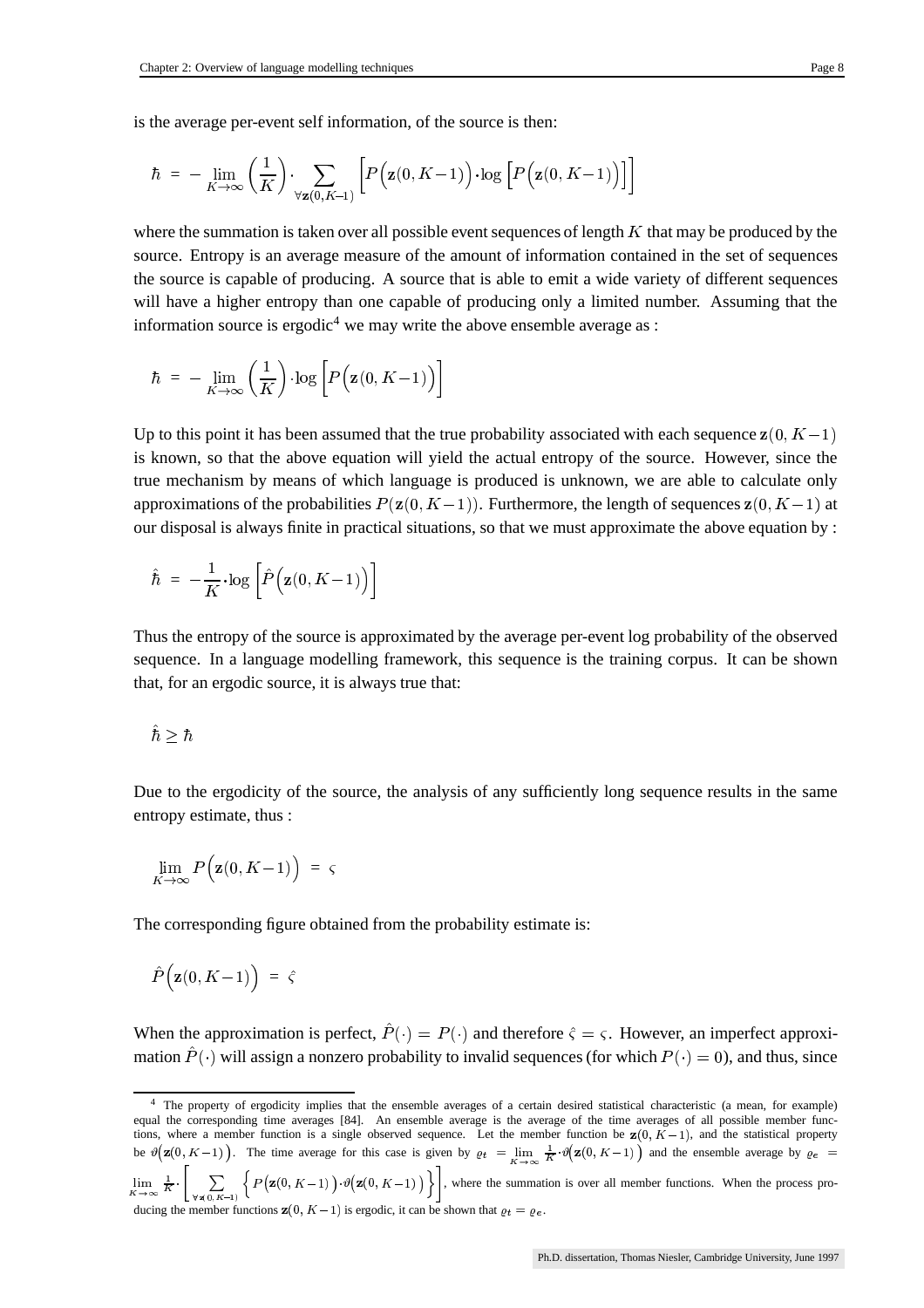the probabilities must sum to unity, i.e.:

$$
\sum_{\forall \mathbf{z}(\mathbf{0}, K-1)} P\Big(\mathbf{z}(\mathbf{0}, K-1)\Big) = 1 \quad \text{and} \quad \sum_{\forall \mathbf{z}(\mathbf{0}, K-1)} \hat{P}\Big(\mathbf{z}(\mathbf{0}, K-1)\Big) = 1
$$

the estimated probability of the observed (and therefore valid) sequence must be lower than the exact figure and we have:

 $\hat{\varsigma}<\varsigma$ 

This result is intuitively appealing since it implies that only a perfect model of the source will assign the highest probability to an actually observed sequence  $z(0, K-1)$ , and that any imperfections in the model due to the approximation  $P(\cdot)$  will lead to a lower probability. A good model is therefore one  $\blacksquare$  . The contract of the contract of the contract of the contract of the contract of the contract of the contract of the contract of the contract of the contract of the contract of the contract of the contract of the which assigns the highest probabilities to the data gathered from the source output, and therefore this probability (or its logarithm) may be taken as a measure of the model quality. To make the measure independent of the sequence length, a per-event average may be used, i.e. either:

$$
\left[\hat{P}\left(\mathbf{z}(0,K-1)\right)\right]^{-\frac{1}{K}}\tag{5}
$$

or, taking the logarithm to base 2, we obtain once more the entropy estimate:

$$
\hat{\hbar}~=~-\frac{1}{K}\cdot\log{}_2\left[\hat{P}\Big(\mathbf{z}(0,K\!-\!1)\Big)\right]
$$

It has become customary in language modelling applications to use the **perplexity** *PP* as a measure of model quality. The perplexity is uniquely related to the estimated entropy :

$$
PP = 2^{\hat{h}}
$$
  
= 
$$
\left[\hat{P}\left(\mathbf{z}(0,K-1)\right)\right]^{-\frac{1}{K}}
$$
 (6)

The perplexity is the reciprocal of the geometric mean of the probability of the sequence  $z(0, K-1)$ , and may therefore be interpreted as the average branching factor of the sequence at every time instant according to the source model. For example, when the vocabulary size is  $N$ , there is no grammar<sup>5</sup>, and we assume  $z(0, K-1)$  to be the sequence of words  $w(0, K-1)$ , we have:

$$
P\Big(\mathbf{w}(0,K\!-\!1)\Big)\;=\;\frac{1}{N^K}
$$

and therefore equation (6) leads to the result

$$
PP = N
$$

<sup>&</sup>lt;sup>5</sup>In the absence of a grammar, any word may follow any other word with the equal probability  $\frac{1}{N}$ .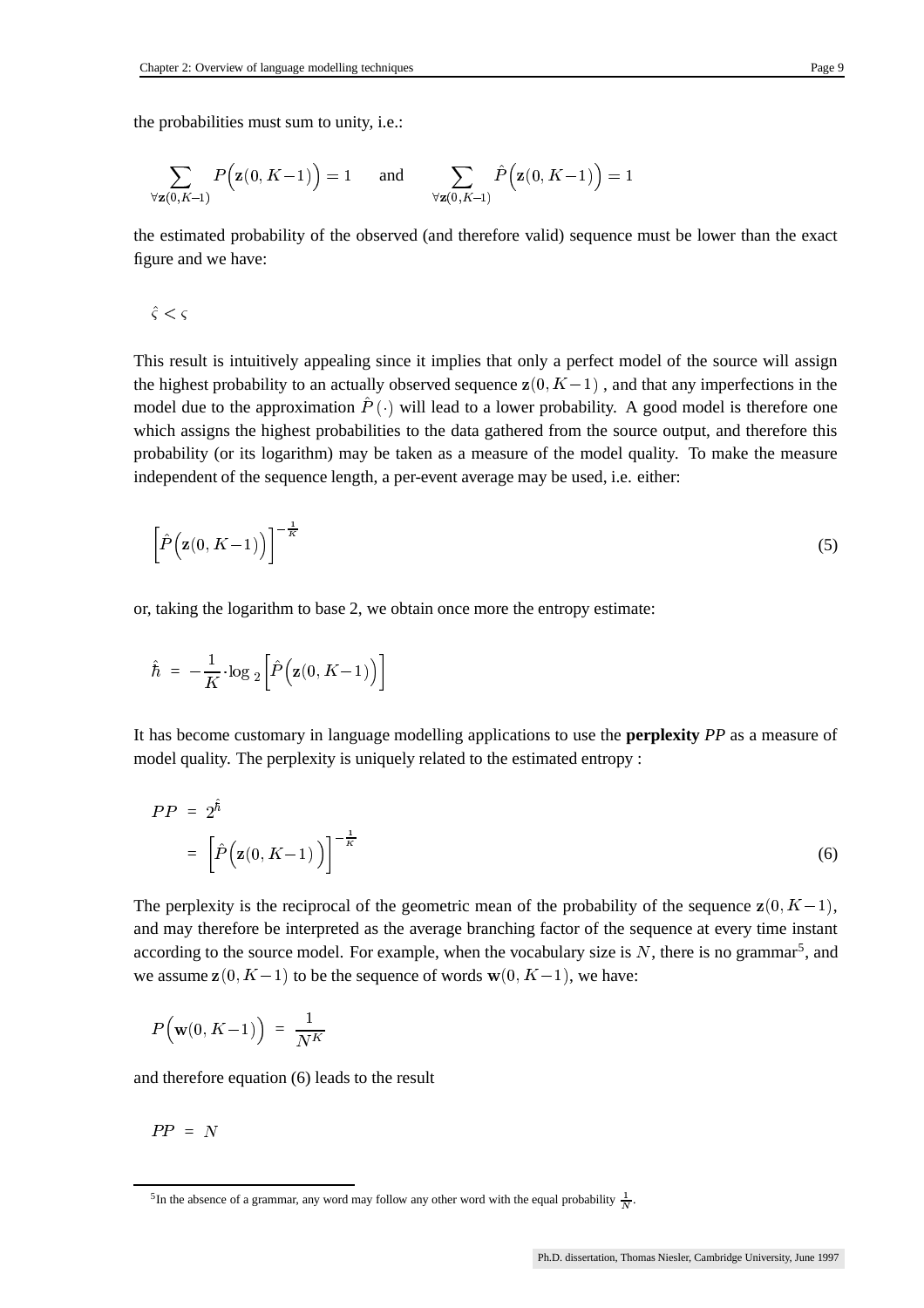Using the decomposition formula (4), the perplexity corresponds to:

$$
\log (PP) = -\frac{1}{K} \sum_{i=0}^{K-1} \log \left[ P(z(i) | \mathbf{z}(0, i-1)) \right]
$$
 (7)

Thus the perplexity of a passage of text for a given language model may be calculated by substituting the conditional probabilities computed by the model into the right hand side of equation (7). Apart from the constant  $-\frac{1}{K}$ , the perplexity is identical to the log probability of observing the sequence  $x(0), x(1), \ldots, x(K-1)$  and thus minimising the perplexity is equivalent to maximising the log probability of the word sequence. Note that, since equation (5) and the language model probability component in Bayes rule (1) are optimised under the same conditions for a fixed sequence length, the assessment of language model quality by its perplexity effectively separates the acoustic and language model probability components to first approximation. The perplexity measure was first proposed by Jelinek, Mercer and Bahl [34].

Perplexity allows an independent (and thus computationally less demanding) assessment of the language model quality. However, because it is an average quantity, it does not indicate local changes across the corpus over which it is being calculated. In particular, the interaction with the acoustic probabilities is not considered, and therefore the perplexity measure does not account for the varying acoustic difficulty of distinguishing words. An improved quality measure that addresses this aspect is proposed in [38], but has the disadvantage of becoming specific to the nature of the particular acoustic component used in the speech recognition system.

## **2.2. Equivalence mappings of the word history**

Recalling equation (4), the language model often estimates the conditional probabilities:

$$
P\Big(w(i) \,|\, \mathbf{w}(0,i-1)\,\Big) \tag{8}
$$

We will henceforth refer to  $w(0, i - 1)$  as the **history** of the word  $w(i)$ . Due to the extremely large number of possible different histories, statistics cannot be gathered for each, and the estimation of the conditional probability must be made on the grounds of some broader classification of  $w(0, i - 1)$ .

Define an operator  $H(w(i))$  which maps the history  $w(0, i - 1)$  of the word  $w(i)$  onto one or more distinct **history** equivalence classes. Denote these by  $h_j : j \in \{0, 1, ..., N_H - 1\}$ , where  $N_H$  is the number of different equivalence classes found in the training corpus, so that the classification  $H(\cdot)$ segments the words of the corpus into  $N_H$  subsets referred to collectively as  $\bf{H}$ : :

$$
\mathbf{H} = \left\{ h_0, h_1, \dots, h_{N_H - 1} \right\} \tag{9}
$$

When the history operator  $H(\cdot)$  is many-to-one, i.e. each word history corresponds to exactly one equivalence class, the conditional probabilities (8) may be estimated by:

$$
P\Big(w(i) \,|\, \mathbf{w}(0,i-1)\Big) \quad \approx \quad P\Big(w(i) \,|\, H(w(i))\Big) \tag{10}
$$

In general, however, the operator  $H(\cdot)$  is many-to-many [38], in which case calculation of the probability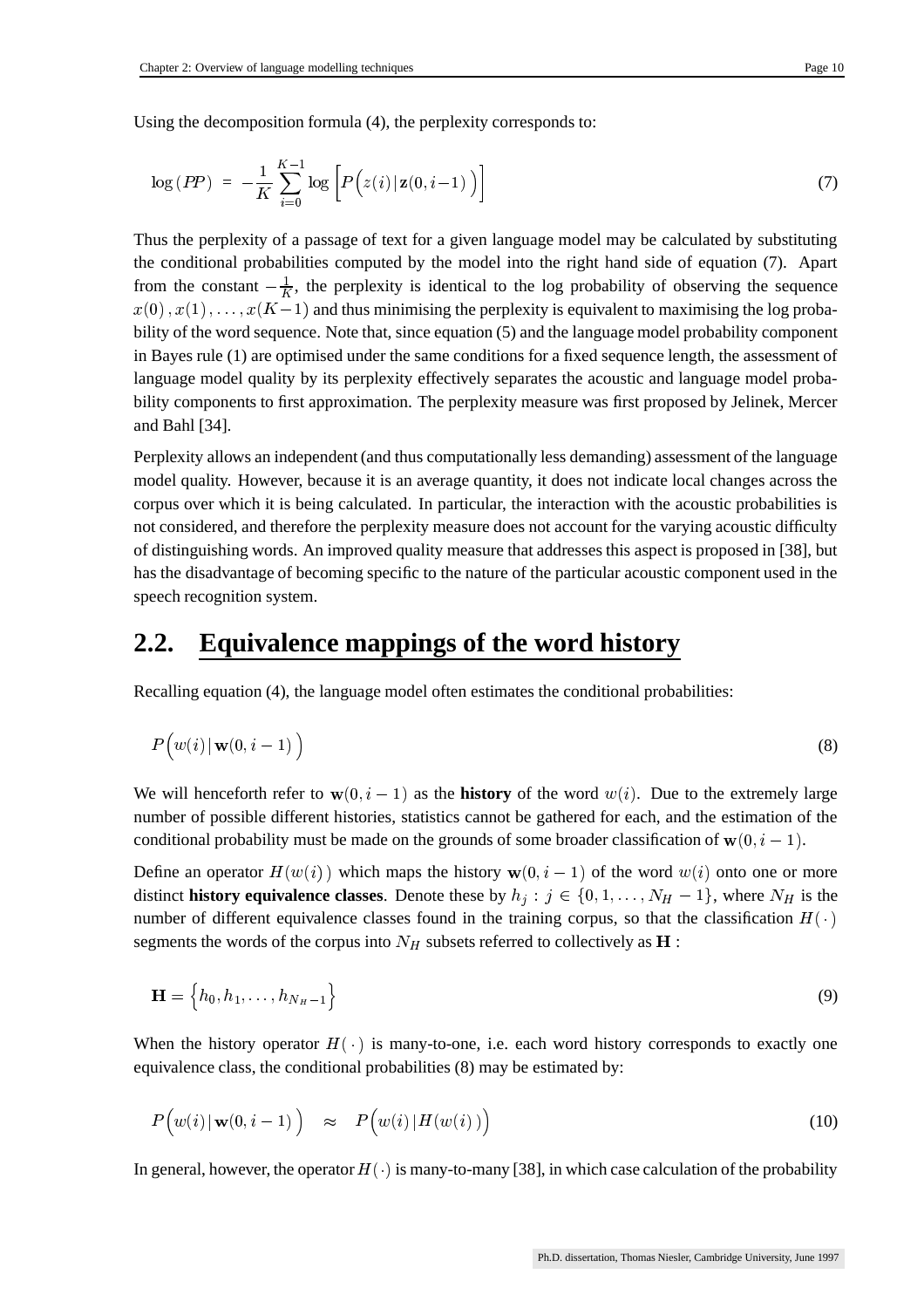involves summing over all history equivalence classes that correspond to  $w(0, i - 1)$  :

$$
P\Big(w(i) \mid \mathbf{w}(0, i-1)\Big) \approx \sum_{\forall h: h \in H\big(w(i)\big)} P\Big(w(i) \mid h\Big) \cdot P\Big(h \mid \mathbf{w}(0, i-1)\Big) \tag{11}
$$

where  $P(h | w(0, i - 1))$  gives the probability that the word history  $w(0, i - 1)$  belongs to the equivalence class  $h$ , and:

$$
\sum_{j=0}^{N_H-1} P\Big(h_j\,|\, {\bf w}(0,i-1)\,\Big) \quad = \quad 1 \quad \forall \quad {\bf w}(0,i-1)
$$

Note that equation (11) reduces to equation (10) when  $w(0, i - 1)$  is many-to-one, since then  $P(h | w(0, i - 1))$  is nonzero for exactly one equivalence class. As examples, **bigram** language models define:

$$
H(w(i)) \stackrel{def}{=} \mathbf{w}(i-1, i-1) = \{w(i-1)\}
$$
\n(12)

and **trigram** language models define:

$$
H(w(i)) \stackrel{def}{=} \mathbf{w}(i-2, i-1) = \{w(i-2), w(i-1)\}\
$$
\n(13)

where  $w(i-n, i)$  refers to the sequence of  $n+1$  words  $\{w(i-n), w(i-n+1), \ldots, w(i)\}$ . In contrast to the approach taken by equations (12) and (13), a decision tree is employed in [3] to map the word histories onto the equivalence classes.

## **2.3. Probability estimation from sparse data**

In many instances language modelling involves the estimation of probabilities from a sparse set of measurements. Specialised estimation techniques are required under such circumstances, and the most prevalent of these in the language model field are described in this section. To begin with, we present a formal notation and framework within which the ensuing statistical problems may be formulated.

Consider a **population**  $\bar{\Sigma}$  of measurements taken from all possible text in the language of interest. In practice we obtain a subset  $\Sigma$  of these measurements from a training corpus, so that  $\Sigma$  is a **sample** of the population, i.e.  $\Sigma \subseteq \overline{\Sigma}$ . The set of all possible unique measurements in  $\overline{\Sigma}$  is the **sample space**, which will be denoted by  $\Sigma$ . Furthermore, define the **events** both of the population and of the sample space to correspond exactly to the outcomes of the measurements<sup>6</sup>. From this we note that all events in  $\Sigma$  and in  $\bar{\Sigma}$  are members of  $|\Sigma|$ , but there may be events in  $|\Sigma|$  and in  $\bar{\Sigma}$  that are not members of  $\Sigma$ . Let the measurements be the detection of particular word patterns, the specific nature of which will depend on the method by which we choose to model the language<sup>7</sup>. Furthermore, assume the measurements to have a finite number of possible discrete values, so that the total number of different events in the sample space  $|\Sigma|$  may be defined as  $N_{\sigma}$ , and each individual event denoted by  $\sigma_i$  with  $i \in \{0, 1, \ldots, N_{\sigma} - 1\}$ .

 ${}^{6}$ By way of illustration, these outcomes will often correspond to the words of the vocabulary.

<sup>&</sup>lt;sup>7</sup>The most frequent choice of such pattern is an *n*-tuple of consecutive words for a chosen  $n$ , which is used as basis for an *n*-gram language model. Note that, in the formalism introduced here, bigrams and trigrams (for example) differ since they represent different measurements.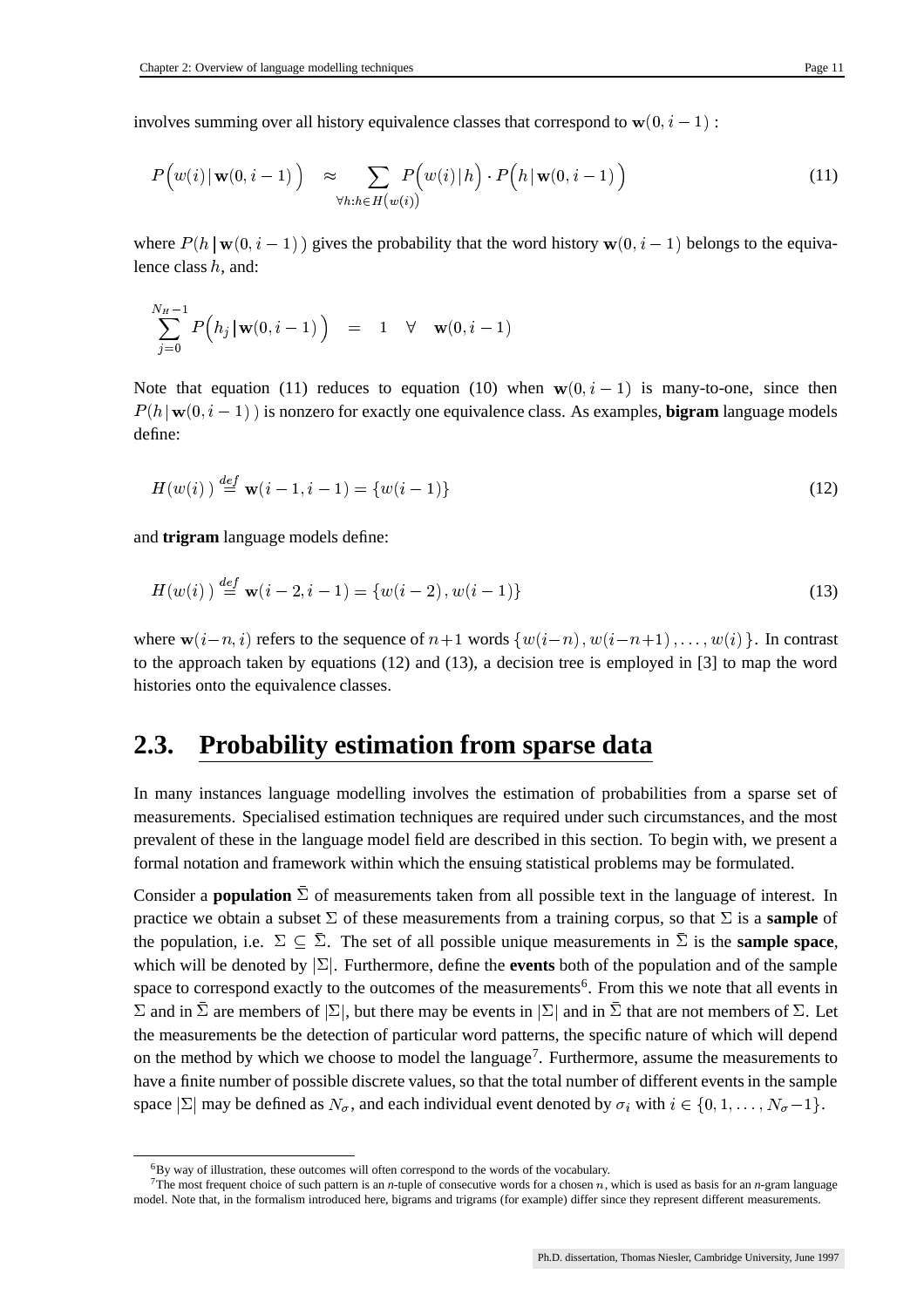The total number of events in  $\Sigma$  may now be expressed as:

$$
N_{\Sigma} \;=\; \sum_{i=0}^{N_{\sigma}-1}N(\sigma_i)
$$

where  $N(\sigma_i)$  is the number i) is the number of times  $\sigma_i$  occurs in  $\Sigma$ , and we may have  $N(\sigma_i) = 0$  for some the contract of the contract of the  $=0$  for some  $\sigma_i$ .

.In order to make this conceptual framework more concrete, consider as an example the word trigram language model, for which details are presented in section 2.4. In this case the events are the words of the vocabulary, i.e.  $\sigma_i \equiv w_i$  and  $N_{\sigma}$  = i and  $N_{\sigma} = N_w$  where  $N_w$  is the vocabulary size. The trigram computes the probability of word  $w(i)$  considering only the previous two words  $w(i-2, i-1)$ , referred to as the **bigram context**. Now consider in isolation a particular bigram context,  $\{w_a, w_b\}$ , so that each measurement entails determining which word  $w(i)$  follows a different occurrence of this bigram. The population  $\bar{\Sigma}$  is then the collection of all words that have ever followed this bigram in the language of interest, and  $\Sigma$  is the particular subset obtained from the training corpus. Each distinct bigram context found in the training corpus defines a different population, but all populations have the same sample space  $|\Sigma|$ .

In general the history classification<sup>8</sup>  $H(w)$  segments the training corpus into  $N_H$  subsets  $\Sigma_i$ , where  $a = \{0, 1, \ldots, N_H - 1\}$  and  $N_H$  is the number of distinct history classifications found in the corpus. As the history classifications  $H(\cdot)$  become more refined (for example, when we move from a bigram to a trigram), the discrimination of the language model improves since it can treat a greater variety of histories separately, but at the same time  $N_H$  increases and the number of events in each sample  $\Sigma_i$ decreases. This increasing sparseness of the  $\Sigma_i$  makes it more difficult to estimate event probabilities reliably. In particular, consider the maximum likelihood probability estimate for the event  $\sigma_i$  in the sample  $\Sigma_i$ , which corresponds to the relative frequency [18]:

$$
P_{_{ML}}(\sigma_i|\,\Sigma_j)~=~\frac{N\!(\sigma_i|\,\Sigma_j)}{N_{\Sigma_i}}
$$

where  $N_{\Sigma_i}$  is the total number of events in  $\Sigma_i$ . This estimator will assign a probability of zero to any event that has not been seen in the sample  $\Sigma_i$ . But when  $\Sigma_i$  is sparse, many events in  $\bar{\Sigma}_i$  may be expected not to occur in  $\Sigma_i$ , and hence it is important that the probability estimator be refined to allow estimation of probabilities for such **unseen events**. The following sections review the Good-Turing, deleted and discounted estimation techniques, each of which address the estimation of marginal probabilities from sparse data and give particular attention to the computation of the unseen event probability. The backingoff and deleted interpolation approaches then suggest how this unseen probability may be distributed sensibly among the possible unseen events. Finally a discounting estimator which does not fit neatly into either of these categories is described.

#### **2.3.1. The Good-Turing estimate**

The Good-Turing probability estimation technique hinges on the **symmetry requirement**: the assumption that two events each occurring the same number of times in the sample must have the same probability of occurrence. For the original development of the Good-Turing estimate refer to [26], and for two alternative ways of arriving at the same result see [52].

<sup>8</sup>As introduced in section 2.2.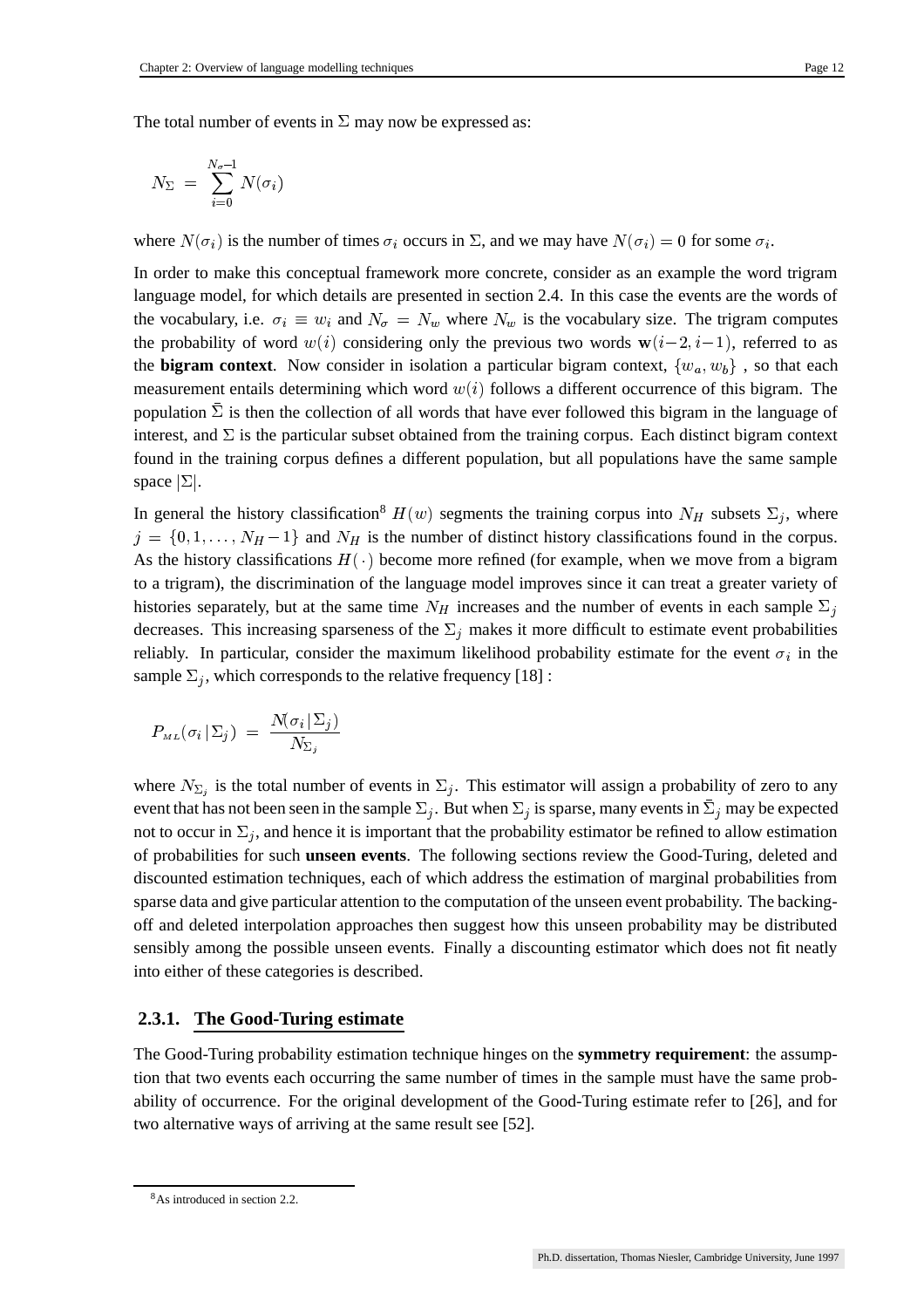We begin by letting  $C_r$  refer to the number of different events occurring exactly r times in  $\Sigma$ , so that:

$$
C_r = \sum_{i=0}^{N_{\sigma}-1} \delta\Big(N(\sigma_i) = r\Big) \tag{14}
$$

where:

$$
\delta(x) = \begin{cases} 1 & \text{when } x \text{ is true} \\ 0 & \text{when } x \text{ is false} \end{cases}
$$

From the definition (14) note that:

$$
\sum_{r=1}^{R} C_r = M_{\Sigma} \tag{15}
$$

and

$$
\sum_{r=1}^{R} r \cdot C_r = N_{\Sigma} \tag{16}
$$

where R is the largest number of times any event occurs in  $\Sigma$ , and  $M_{\Sigma}$  denotes the number of different events in  $\Sigma$  so that  $M_{\Sigma} \leq N_{\Sigma}$ . Finally, denote the set of all events that occur exactly r times in  $\Sigma$  by  $\varphi_r$ .

$$
\varphi_r = \left\{ \sigma_i : N(\sigma_i) = r \quad \text{and} \quad i \in \{0, 1, \dots, N_{\sigma} - 1\} \right\}
$$

The strategy employed by Good, as advocated by Turing [26], is to estimate the probability with which an event occurs in  $\Sigma$  when it is known to appear exactly r times in  $\Sigma$ . Denote this estimate by  $q_r$  so that, from the symmetry requirement, we may write:

$$
q_r = \frac{\text{Probability in } \bar{\Sigma} \text{ of any event occurring } r \text{ times in } \Sigma}{\text{Expected number of events occurring exactly } r \text{ times in } \Sigma} = \frac{P(\varphi_r)}{\mathcal{E}\{C_r\}} \tag{17}
$$

Assuming that the events occur independently (Bernoulli trials), the probability that there are precisely r sightings of  $\sigma_i$  in  $\Sigma$  is given by the binomial probability distribution [18]:

$$
P(N(\sigma_i) = r) = {N_{\Sigma} \choose r} \cdot p_i^r \cdot (1-p_i)^{N_{\Sigma} - r}
$$

where for notational convenience we have defined  $p_i = P(\sigma_i)$ . Now, fro  $(i)$ . Now, from (14), note that:

$$
\mathcal{E}_{N_{\Sigma}}\{C_{r}\} = \sum_{i=0}^{N_{\sigma}-1} \mathcal{E}\Big\{\delta\Big(N(\sigma_{i})=r\Big)\Big\}
$$

where the subscript of the expectation operator denotes the sample size. Note furthermore that:

$$
\mathcal{E}_{N_{\Sigma}}\left\{\delta\Big(N(\sigma_i)=r\Big)\right\} \ = \ \text{probability of } \sigma_i \text{ occurring } r \text{ times in } \Sigma \ = \ {N_{\Sigma} \choose r} \cdot p_i^r \cdot (1-p_i)^{N_{\Sigma}-r}
$$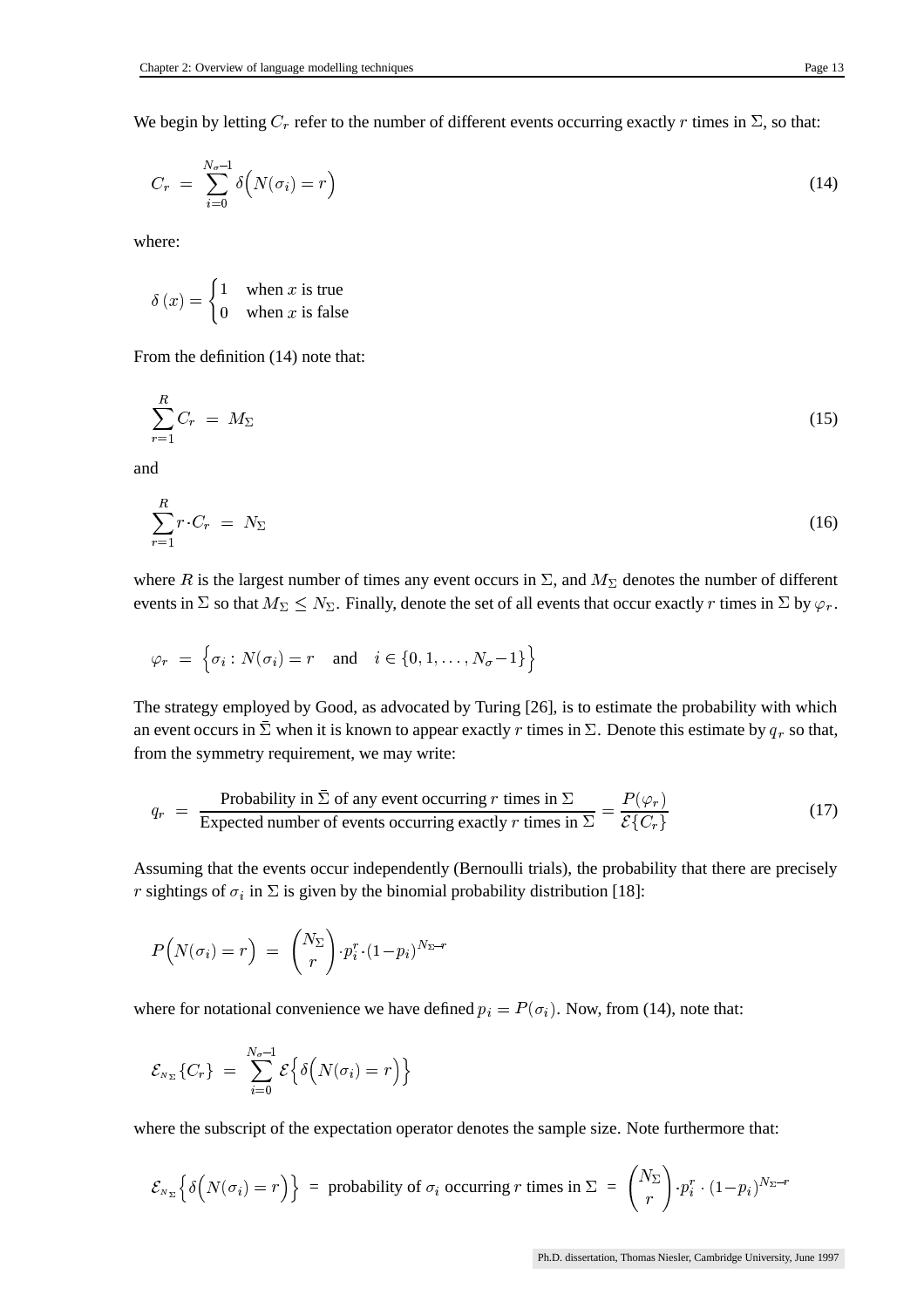and therefore:

$$
\mathcal{E}_{N_{\Sigma}}\left\{C_{r}\right\} = \binom{N_{\Sigma}}{r} \cdot \sum_{i=0}^{N_{\sigma}-1} p_{i}^{r} \cdot (1-p_{i})^{N_{\Sigma}-r} \tag{18}
$$

Now, since the events  $\sigma_i : i = \{0, 1, \dots, N_{\sigma} - 1\}$  form partitions of  $\bar{\Sigma}$  :

$$
P(\varphi_r) = \sum_{i=0}^{N_{\sigma}-1} \underbrace{P(N(\sigma_i) = r)}_{\binom{N_{\Sigma}}{r} \cdot p_i^r \cdot (1-p_i)^{N_{\Sigma}-r}} \cdot \underbrace{P(\sigma_i)}_{p_i}
$$

$$
= \binom{N_{\Sigma}}{r} \cdot \sum_{i=0}^{N_{\sigma}-1} p_i^{r+1} \cdot (1-p_i)^{N_{\Sigma}-r}
$$

For clarity, define:

$$
NW(r, N) = {N \choose r} \cdot \sum_{i=0}^{N_{\sigma}-1} p_i^r \cdot (1-p_i)^{N-r}
$$
 (19)

and note that:

$$
NW(r+1, N_{\Sigma}+1) = {N_{\Sigma}+1 \choose r+1} \cdot \sum_{i=0}^{N_{\sigma}-1} p_i^{r+1} \cdot (1-p_i)^{N_{\Sigma}+1-r-1}
$$
  

$$
= \frac{N_{\Sigma}+1}{r+1} \cdot P(\varphi_r)
$$
 (20)

Now, from equations (18) and (19):

$$
NW(r+1, N_{\Sigma}+1) = \mathcal{E}_{N_{\Sigma}+1}\{C_{r+1}\}\
$$

so that, using (20) it follows that:

$$
\mathcal{E}_{N_{\Sigma}+1}\{C_{r+1}\}\;=\;\frac{N_{\Sigma}+1}{r+1}\!\cdot\! P(\varphi_{r})
$$

and finally substitution of this result into (17) leads us to:

$$
q_r = \frac{(r+1) \cdot \mathcal{E}_{N_{\Sigma}+1} \{C_{r+1}\}}{(N_{\Sigma}+1) \cdot \mathcal{E}_{N_{\Sigma}} \{C_r\}}
$$

Approximating the expectations by the counts:

$$
\mathcal{E}_{N_{\Sigma}+1}\lbrace C_{r+1}\rbrace \approx C_{r+1} \quad \text{and} \quad \mathcal{E}_{N_{\Sigma}}\lbrace C_{r}\rbrace \approx C_{r}
$$
 (21)

we obtain Turing's formula [26] :

$$
q_r = \frac{(r+1) \cdot C_{r+1}}{(N_{\Sigma}+1) \cdot C_r} \tag{22}
$$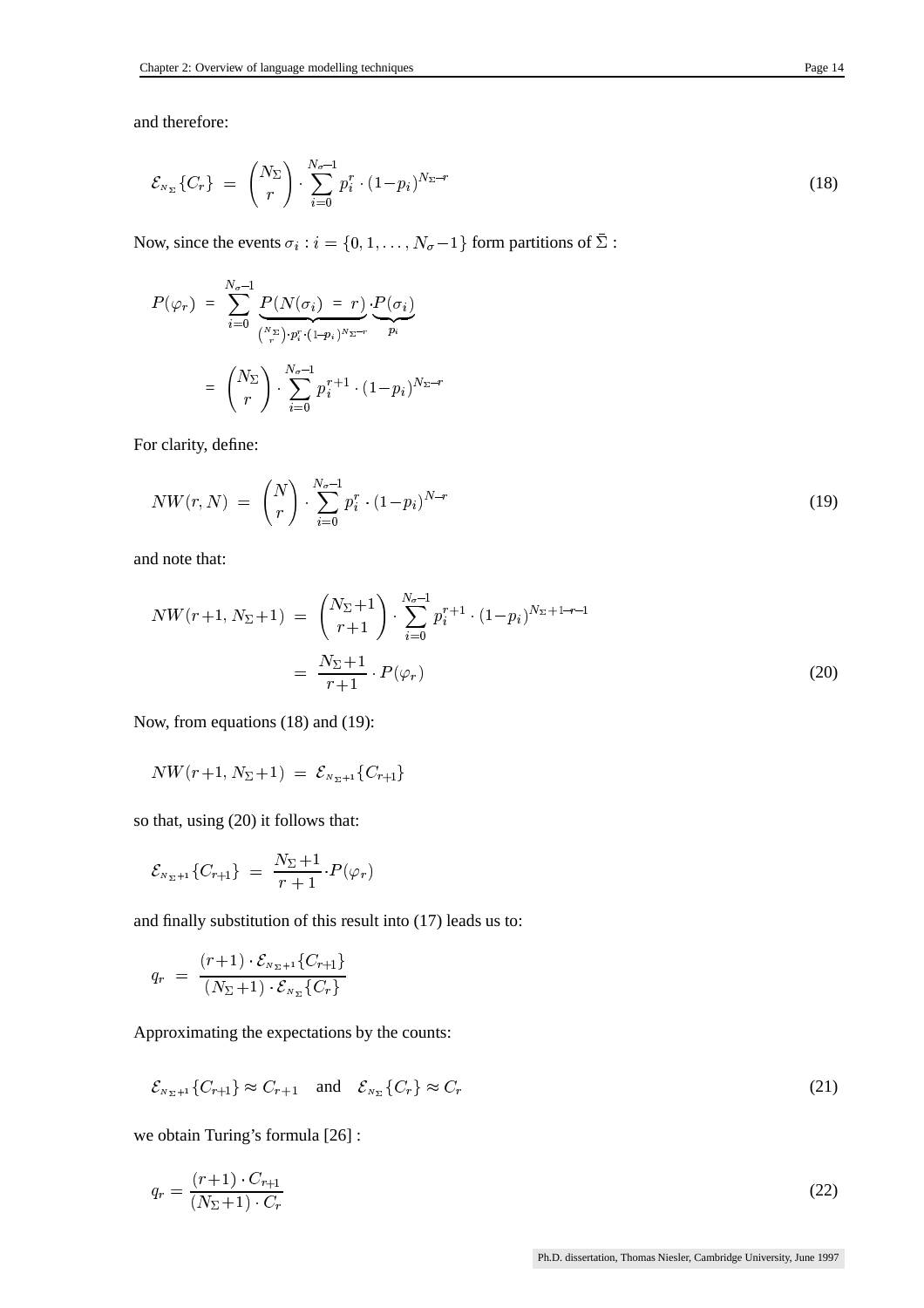This is often approximated as [52] :

$$
q_r = \frac{(r+1) \cdot C_{r+1}}{N_{\Sigma} \cdot C_r} \tag{23}
$$

Section 2.3.2 discusses how the expression (22) may be shown to be optimal within a cross-validation framework [52]. From equation (23) the probability of an unseen event may be calculated easily :

$$
\sum_{r\geq 0} C_r \cdot q_r = 1
$$
\n
$$
\Rightarrow C_0 \cdot q_0 + \sum_{r>0} C_r \cdot q_r = 1
$$
\n
$$
\Rightarrow C_0 \cdot q_0 + \frac{1}{N_{\Sigma}} \cdot \sum_{r>0} (r+1) \cdot C_{r+1} = 1 \quad \text{(using 23)}
$$
\n
$$
\Rightarrow C_0 \cdot q_0 + \frac{1}{N_{\Sigma}} \cdot \sum_{r>0} r \cdot C_r - \frac{C_1}{N_{\Sigma}} = 1
$$

so that, applying (16) we obtain the result:

$$
C_0 \cdot q_0 = \frac{C_1}{N_{\Sigma}} \tag{24}
$$

where the quantity  $C_0 \cdot q_0$  is the p  $\alpha_0$  is the probability of occurrence of any unseen event in  $\Sigma$ , while  $q_0$  is the probability corresponding to any one particular unseen event. Therefore, adopting a relative frequency interpretation, we may view  $C_1$  as an estimate of the number of unseen events in a sample of size  $N_{\Sigma}$ .

When the training set is sparse, the assumption (21) that the expectations may be approximated by the event counts may not be well founded. For example, it may occur that  $C_r = 0$  for some r in which case the estimate (22) requires a division by zero. Good suggests smoothing the counts  $C_r$  before application of (22) to remedy this [26], while Katz suggests using (22) only for small  $r$  since sparse counts are more likely to occur for large  $r$  [41]. In particular, when  $r$  exceeds the threshold  $k$ , the use of the maximum likelihood estimate is advocated, judging the counts to be reliable in this case:

$$
q_r = \frac{r}{N_{\Sigma}} \qquad \forall \ \ r > k
$$

Requiring that the probability estimate of unseen events remain  $\frac{C_1}{N_{\Sigma}}$ , Katz [41] finds that a possible choice of  $q_r$  (others may be possible) is:

$$
q_r = \left( \frac{\frac{(r+1) \cdot C_{r+1}}{r \cdot C_r} - \frac{(k+1) \cdot C_{k+1}}{C_1}}{1 - \frac{(k+1) \cdot C_{k+1}}{C_1}} \right) \cdot \frac{r}{N_{\Sigma}} \qquad \forall 1 \le r \le k \qquad (25)
$$

A typical value for  $k$  is 5. This approach may alleviate some of the problems associated with sparse  $C_r$  for large r. However, experiments with the LOB corpus have shown the above equation still to lack robustness and lead to unacceptable probability estimates.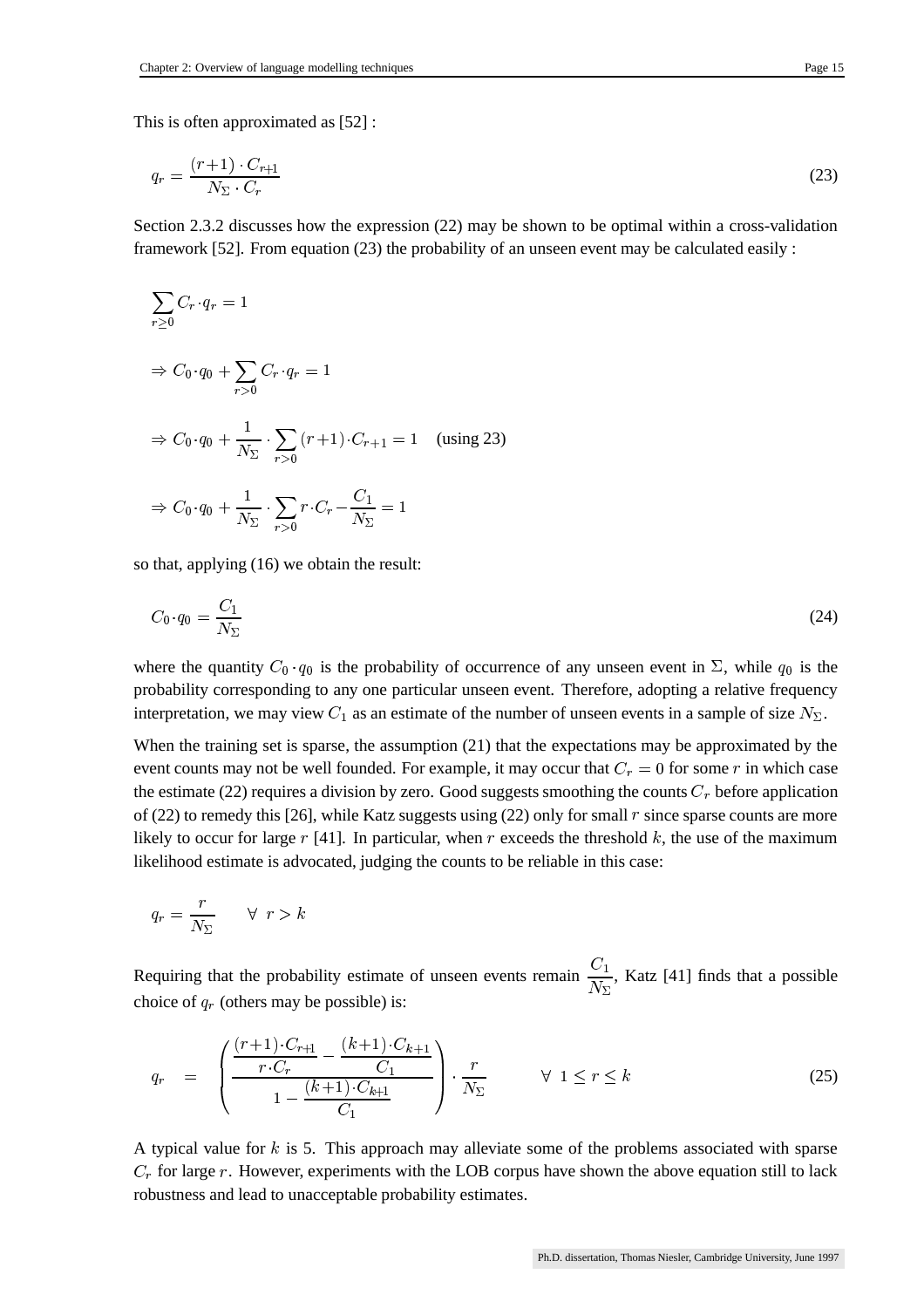Taking a different approach, the development in [55] describes methods by means of which constraints may be placed on the probability estimates, such as:

$$
q_{r-1}\leq q_r
$$

which requires the probability of more frequent events to equal or exceed that of less frequent ones, or:

$$
\frac{r-1}{N_{\Sigma}} \le q_r \le \frac{r}{N_{\Sigma}}
$$

which requires the estimates to lie close to the relative frequencies. Since other estimation methods have been found to be both simpler and more successful, these modifications will not be considered further.

#### **2.3.2. Deleted estimation**

The probabilities  $q_r$  may be estimated by employing the rotation method of cross-validation [35]. Define  $\varpi_r$  to be the sum of probabilities in  $\bar{\Sigma}$  of all events occurring r times in  $\Sigma$ , and apply the symmetry requirement in order to write<sup>9</sup>:

$$
\varpi_r = C_r \cdot q_r \qquad r = 1, 2, \dots, R \tag{26}
$$

Assume now that the training set has been partitioned into two sets termed the **retained** and **heldout** parts respectively. Let the counts  $C_r$  be determined from the former, so that the maximum likelihood estimate  $\hat{\varpi}$  for  $\varpi$  with respect to the heldout set is :

$$
\hat{\varpi}_r = \frac{Y_r}{\sum\limits_{k=1}^{R} Y_k}
$$

where  $Y_r$  is the number of occurrences in the heldout part of all events appearing  $r$  times in the retained part, and  $R$  is now the highest frequency with which any event occurs in the retained part. Now assume the training corpus to be split into D disjoint sets, and the quantity  $Y_r$  for the case where the  $i_{th}$  such partition forms the heldout part to be denoted by  $Y_r^i$ . Let each of the D partitions form the heldout part in turn, the remaining  $D-1$  constituting the retained part. The deleted estimate  $\varpi_r$  is defined to be that which maximises the product of the  $D$  heldout probabilities, and is found to be [52]:

$$
\hat{\varpi}_r = \frac{\sum\limits_{i=1}^D Y_r^i}{\sum\limits_{i=1}^D \sum\limits_{k=1}^N Y_k^i}
$$
\n(27)

When we choose  $D = N_{\Sigma}$  so that the heldout part consists of exactly one sample<sup>10</sup>, the result (27) reduces to the Good-Turing estimate [52], thus establishing the optimality of the latter within a crossvalidation framework.

A comparison between the Good-Turing and deleted estimates has been made using approximately 22 million words of AP news text during training, and as much during testing. The results indicate the former method to be consistently superior [15], and thus no further emphasis will be given to the latter.

<sup>&</sup>lt;sup>9</sup>By comparing equations (17) and (26), note that  $\varpi_r \neq P(\varphi_r)$ .

<sup>&</sup>lt;sup>10</sup>This corresponds to the 'leaving-one-out' method of cross-validation [19].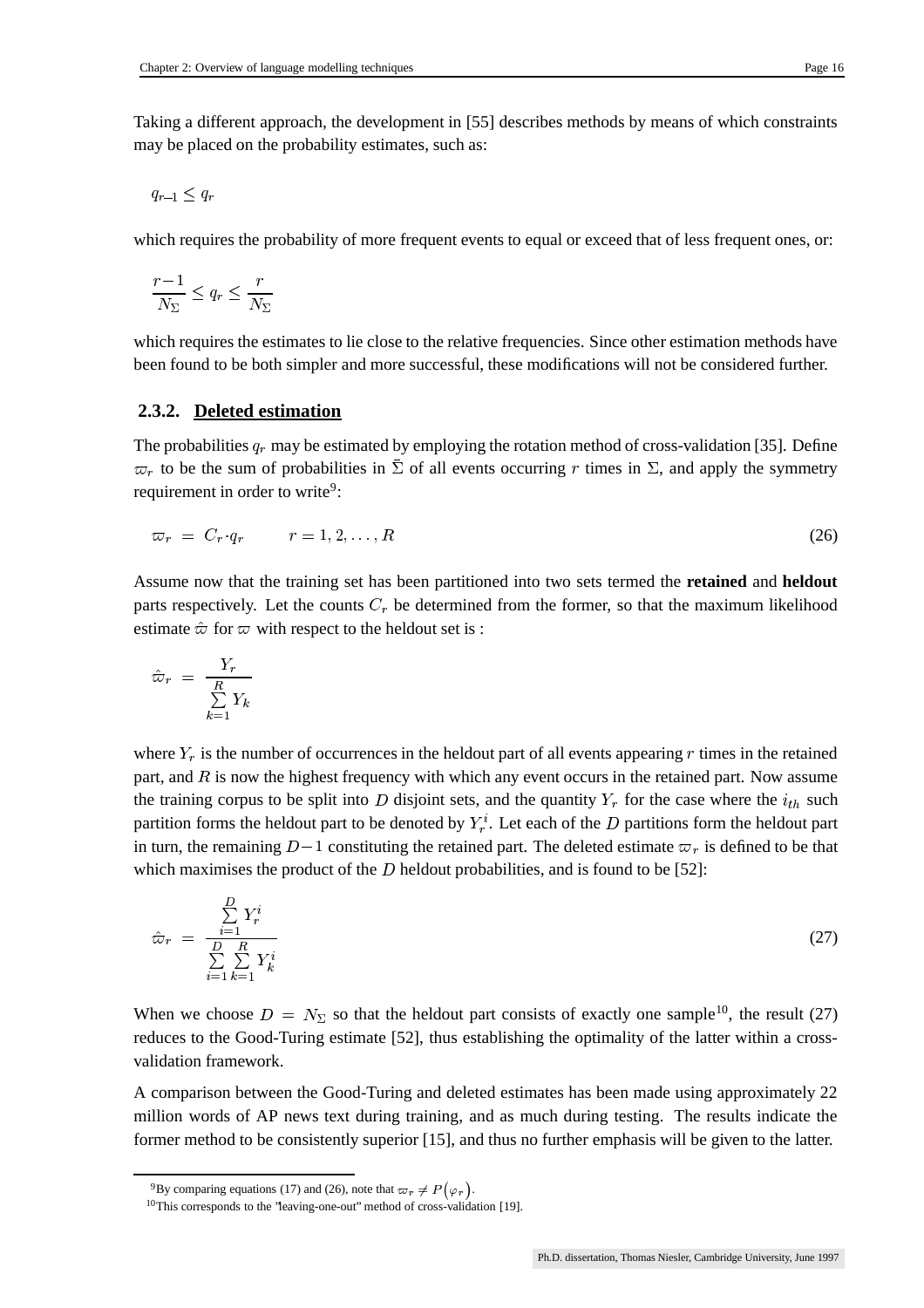#### **2.3.3. Discounting methods**

Katz interprets the process of probability estimation for unseen events as one in which the estimates for all seen events are decreased ("discounted") by a certain amount, and the resulting **discounted probability mass** then assigned to the unseen events [41]. This interpretation is used in [55] to postulate the form of the probability estimate as one which explicitly contains a **discounting factor** :

$$
q_r = \begin{cases} \frac{r - d_r}{N_{\Sigma}} & \text{if } r > 0\\ q_0 & \text{if } r = 0 \end{cases} \tag{28}
$$

As opposed to Turing's formula (22), which is sensitive to sparse  $C_r$  counts, the estimate (28) is very robust since it guarantees that  $0 < q_r < 1$  as long as  $d_r < r$ , which is a condition under the control of the designer and independent of the counts obtained from the training set.

In order to obtain an expression for the discounted probability mass, recall that:

$$
\sum_{r\geq 0} C_r \cdot q_r \,\,=\,\,1
$$

and solve for  $C_0 \cdot q_0$  as follow  $_0$  as follows:

$$
C_0 \cdot q_0 + \sum_{r>0} C_r \cdot \left(\frac{r - d_r}{N_{\Sigma}}\right) = 1
$$
  

$$
\Rightarrow C_0 \cdot q_0 + \frac{1}{N_{\Sigma}} \cdot \sum_{r>0} C_r \cdot r - \frac{1}{N_{\Sigma}} \cdot \sum_{r>0} C_r \cdot d_r = 1
$$

Finally apply equation (16) and obtain:

$$
q_0 \cdot C_0 = \frac{1}{N_{\Sigma}} \cdot \sum_{r > 0} C_r \cdot d_r \tag{29}
$$

The probability of unseen events  $q_0 \cdot C_0$  is in fact typically distributed among the possible unseen events by means of a more general distribution according to Katz's backing-off approach, which will be described in section 2.3.4. In both [53] and [55] two specific cases of discounting function are treated for the model (28), that of **absolute** discounting, and that of **linear** discounting.

#### *2.3.3.1. Linear discounting*

The linear discounting method chooses the discounting factor in equation (28) to be proportional to  $r$ :

$$
d_r = a \cdot r \quad \text{with} \quad 0 < a < 1 \tag{30}
$$

If we require the unseen probability to correspond to that delivered by the Good-Turing estimate (24), we obtain from (29) and (30) :

$$
\frac{C_1}{N_\Sigma} = \frac{1}{N_\Sigma} \cdot \sum_{r>0} a \cdot r \cdot C_r
$$

Ph.D. dissertation, Thomas Niesler, Cambridge University, June 1997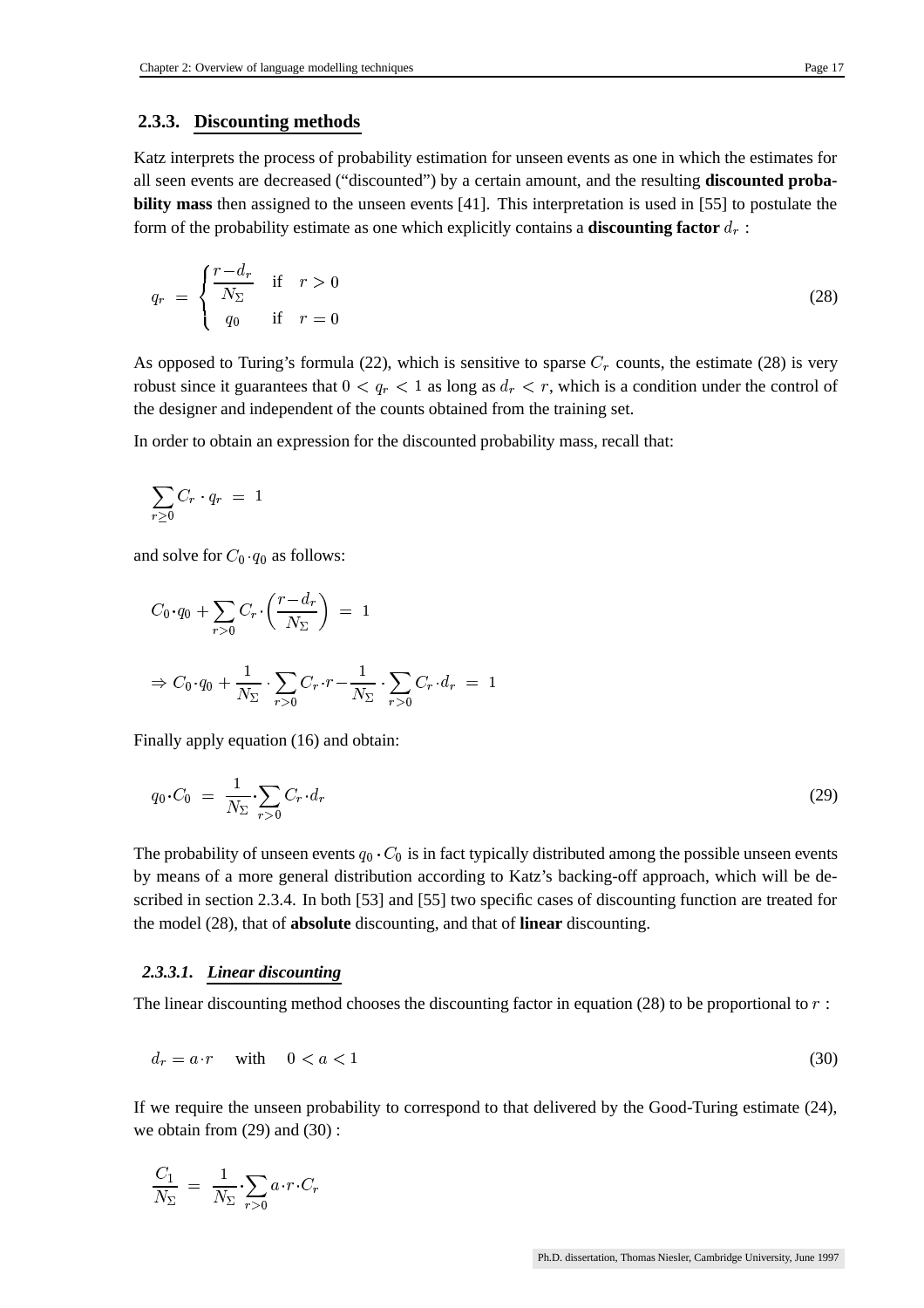and then applying (16) we find :

$$
a = \frac{C_1}{N_{\Sigma}}\tag{31}
$$

This solution has been shown to optimise the leaving-one-out probability [55], and has been employed in the speech recognition system described in [36]. Katz states that the performance of the linear discounting estimator is not influenced strongly by the particular choice of discounting factor [41].

#### *2.3.3.2. Absolute discounting*

The method of absolute discounting chooses the discounting factor in equation (28) to be a positive constant  $b$  less than unity, i.e.:

$$
d_r = b \quad \text{with} \quad 0 < b < 1 \tag{32}
$$

We may once again require the unseen probability to equal that obtained with Turing's estimate so that, from equations  $(15)$ ,  $(29)$  and  $(32)$ , we find:

$$
q_0 \cdot C_0 = \frac{b}{N_{\Sigma}} \cdot \sum_{r>0} C_r
$$

$$
= \frac{M_{\Sigma} \cdot b}{N_{\Sigma}}
$$

and applying equation (24) it follows that:

$$
b = \frac{C_1}{M_{\Sigma}} \tag{33}
$$

As opposed to the Good-Turing estimator (22), this estimate is robust to the sample counts, since  $C_1 < M_{\Sigma}$  for practical corpora (equality would require each event to be seen exactly once).

With the aim of finding an optimal value for the discounting factor, the leaving-one-out log probability is determined and subsequently differentiated with respect to  $b$  in [55]. The resulting equation can however not be solved exactly, although the following bound on the optimal was determined:

$$
b \le \frac{C_1}{C_1 + 2 \cdot C_2} < 1 \tag{34}
$$

Empirical tests using *n*-gram language models show absolute discounting to give a 10% perplexity reduction over linear discounting for both the LOB as well as a 100,000-word German corpus [53].

#### **2.3.4. Backing off to less refined distributions**

The previous sections have addressed strategies useful in estimating the probability of an event  $\sigma_i$  in a sample  $\Sigma_i$  drawn from a population  $\overline{\Sigma}_i$  when the sample is sparse. In each case the probability of encountering an unseen event may be computed, but the method of distributing this among the possible unseen evens is not specified. In the absence of further information, it seems reasonable to assume all events equally likely, and therefore to redistribute the probability mass  $C_0 \cdot q_0$  uniform <sub>0</sub> uniformly. However, in language modelling applications, further information is often available in the form of a more general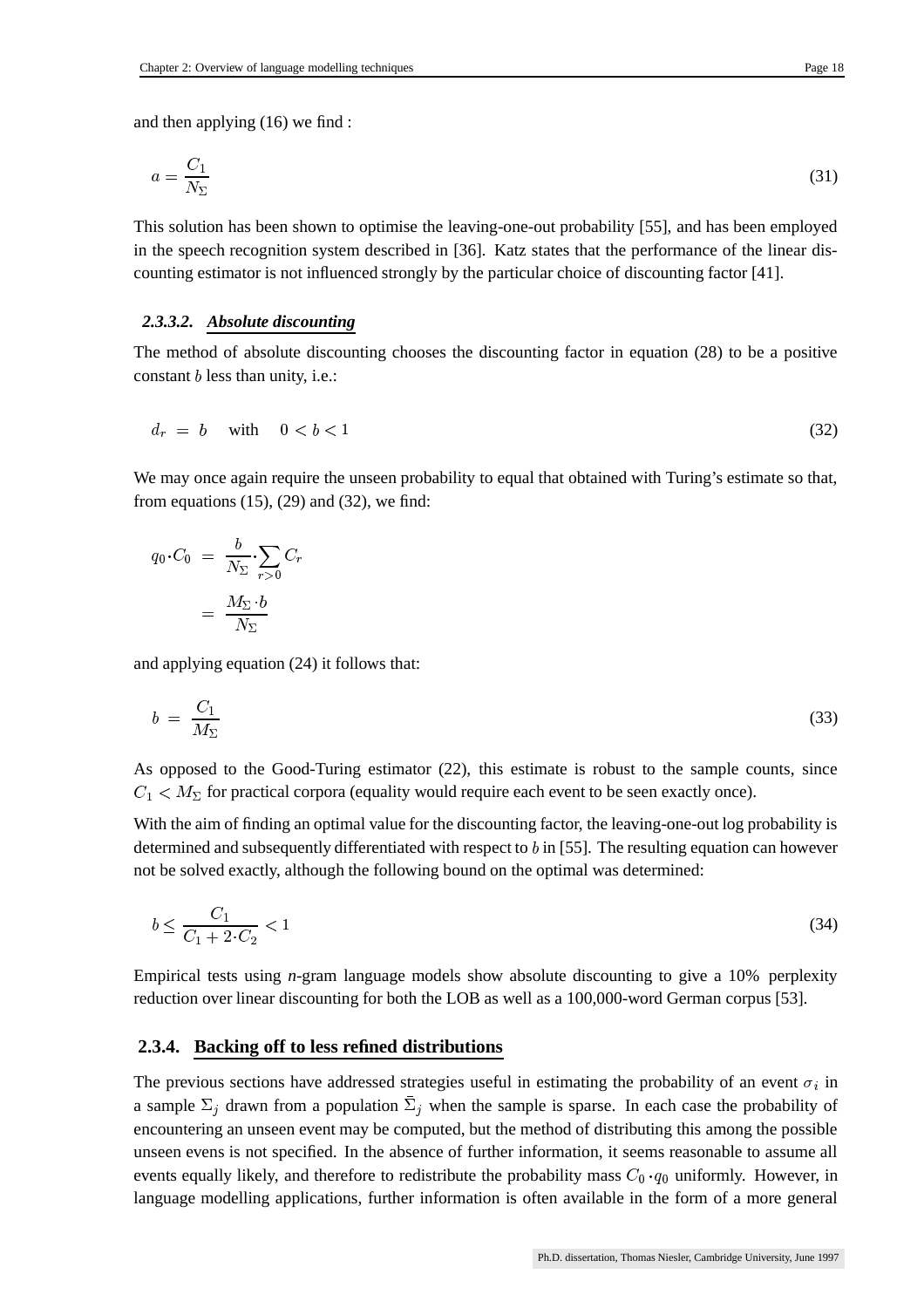distribution obtained from a less specific definition of the history equivalence classes<sup>11</sup>. For example,

when using a trigram, the bigram distribution may be considered.

Katz advocates redistributing the unseen probability among the possible unseen events, according to this more general distribution, in a process he terms **backing off** [41].

Consider two populations,  $\bar{\Sigma}_i$  and  $\bar{\Sigma}'_k$ , the first based on a more specific and the second on a more general definition of the history equivalence class. Denote the sample we have from each population by  $\Sigma_i$  and  $\Sigma'_k$  respectively, and let the corresponding probability estimates be  $P(\sigma_i | \Sigma_i)$  and I  $a_i | \Sigma_i$  and  $P(\sigma_i | \Sigma'_k)$ .  $i\mid \Sigma_k'.$ Finally, assume a method for calculating the probabilities of seen events to exist. The total probability of occurrence of any unseen event in the sample  $\Sigma_i$  is hence given by:

$$
P_u(\Sigma_j) = \sum_{\sigma_i : N(\sigma_i | \Sigma_j) = 0} P(\sigma_i | \Sigma_j)
$$
  
= 1 - 
$$
\sum_{\sigma_i : N(\sigma_i | \Sigma_j) > 0} P(\sigma_i | \Sigma_j)
$$
 (35)

Katz distributes this probability mass among the unseen events according to the lower-order probability  $P(\sigma_i|\Sigma'_k)$  as fol  $_{i}$   $|\Sigma_{k}'|$  as follows:

$$
P(\sigma_i \mid \Sigma_j) \quad \stackrel{def}{=} \quad \frac{P_u(\Sigma_j)}{\tilde{\alpha}(\Sigma_j)} \cdot P(\sigma_i \mid \Sigma'_k) \quad \forall \quad \sigma_i : N(\sigma_i \mid \Sigma_j) = 0 \tag{36}
$$

It follows from (35) and (36) that:

$$
P_u(\Sigma_j) = \frac{P_u(\Sigma_j)}{\tilde{\alpha}(\Sigma_j)} \cdot \sum_{\sigma_i : N(\sigma_i | \Sigma_j) = 0} P(\sigma_i | \Sigma'_k)
$$
  
\n
$$
\Rightarrow \tilde{\alpha}(\Sigma_j) = \sum_{\sigma_i : N(\sigma_i | \Sigma_j) = 0} P(\sigma_i | \Sigma'_k)
$$

It is more convenient to calculate :

$$
\tilde{\alpha}(\Sigma_j) = 1 - \sum_{\sigma_i : N(\sigma_i|\Sigma_j) > 0} P(\sigma_i|\Sigma'_k)
$$
\n(37)

and for notational convenience define:

$$
\alpha(\Sigma_j) \quad \stackrel{def}{=} \quad \frac{P_u(\Sigma_j)}{\tilde{\alpha}(\Sigma_j)}\tag{38}
$$

so that from (35), (37) and (38) we find:

$$
\alpha(\Sigma_j) = \frac{1 - \sum_{\sigma_i: N(\sigma_i|\Sigma_j) > 0} P(\sigma_i|\Sigma_j)}{1 - \sum_{\sigma_i: N(\sigma_i|\Sigma_j) > 0} P(\sigma_i|\Sigma'_k)}
$$
(39)

<sup>11</sup>Refer to sections 2.2 and 2.3.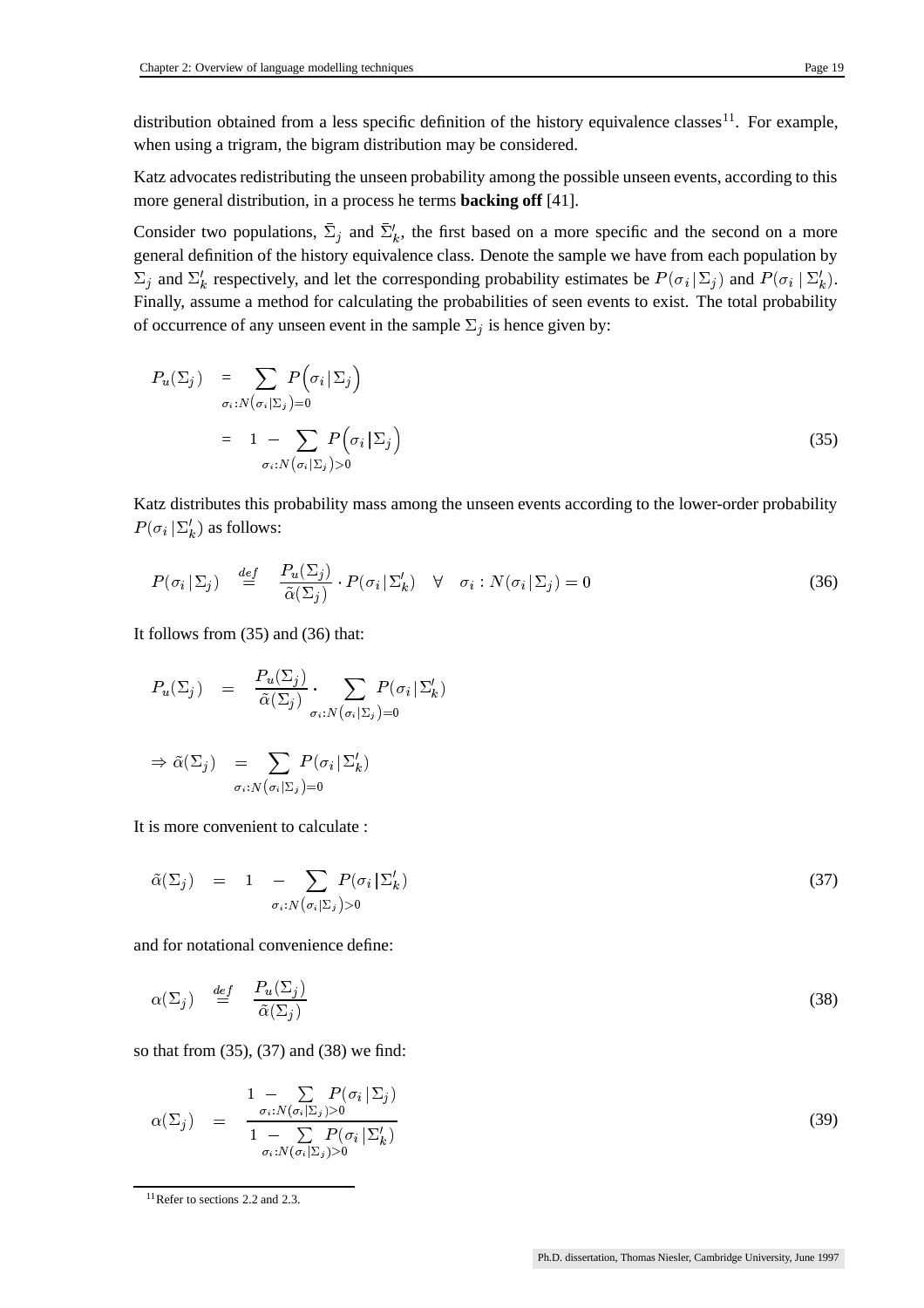and the complete probability estimate for an event  $\sigma_i$  is given by :

$$
P(\sigma_i | \Sigma_j, \Sigma'_k) = \begin{cases} P(\sigma_i | \Sigma_j) & \forall \quad N(\sigma_i | \Sigma_j) > 0 \\ \alpha(\Sigma_j) \cdot P(\sigma_i | \Sigma'_k) & \forall \quad N(\sigma_i | \Sigma_j) = 0 \end{cases} \tag{40}
$$

Note that, if there are events unseen to both  $\Sigma_j$  and  $\Sigma'_k$ , the probability estimate  $P(\sigma_i | \Sigma'_k)$  must  $\chi_i | \Sigma'_k)$  must itself employ a backoff to yet more general distribution, say  $P(\sigma_i | \Sigma_i'')$ . The  $\{x_i \mid \Sigma''_i\}$ . This recursion terminates once a distribution to which  $\sigma_i$  is no longer unseen is reached.

Note also that Katz's method is computationally efficient since the  $\alpha(\Sigma_i)$  may be precomputed for each  $= \{0, 1, \ldots, N_H - 1\}.$ 

In principle any probability estimator that takes unseen events into account may be used in the backing off framework. In particular, Turing's estimate (22) may either be used directly or in its modified form (25). However, neither of these estimators is robust to strongly sparse  $C_r$  counts, and in practice the discounted estimates have been more successful. The linear discounted estimate (31) is employed in [41], while nonlinear discounting is advocated in [1].

#### **2.3.5. Deleted interpolation**

The backing-off approach is a means of combining probability estimates from two different populations  $\bar{\Sigma}$  and  $\bar{\Sigma}'$  in order to address the problem of unseen events. Assume now in general that we have  $N_p$ such populations, each of differing generality. Denote the sample we have from each population by  $\Sigma^{(i)}$ where  $i = \{0, 1, \ldots, N_p - 1\}$ . The method of deleted interpolation combines the probability estimates obtained from these samples by means of a linear combination as follows:

$$
P_{di}\left(\sigma_i\,|\,\Sigma^{(N_p-1)},\Sigma^{(1)},\ldots,\Sigma^{(N_p-1)}\right) = \sum_{j=0}^{N_p-1} \lambda_j \left(\Sigma^{(N_p-1)}\right) \cdot P\left(\sigma_i\,|\,\Sigma^{(j)}\right) \tag{41}
$$

where  $\Sigma^{(N_p-1)}$  is assumed to correspond to the most refined history equivalence class, and:

$$
\lambda_j\left(\Sigma^{(N_p-1)}\right) > 0 \qquad \forall \quad j \in \{0, 1, \dots, N_p - 1\} \quad \text{and} \quad \sum_{j=0}^{N_p-1} \lambda_j\left(\Sigma^{(N_p-1)}\right) = 1 \tag{42}
$$

The smoothing parameters  $\lambda_j(\Sigma^{(N_p-1)})$  are chosen to maximise the probability calculated using  $P_{di}(\cdot|\cdot)$ of a cross-validation set, and hence the component probabilities of the right hand side of equation (41) will be weighted according to their utility with respect to the predictive quality of the language model.

In order to obtain the optimal smoothing parameters, an approach based on a hidden Markov model interpretation of equation (41) is proposed in [38]. The model has  $N_p + 1$  states : one initial state  $s_{-1}$ and one corresponding to each of the terms on the right hand side of the equation, denoted here by  $-1$  $_0, s_1, \ldots, s_{N_n-1}$ . The  $\lambda_i$  ( output probabilities. When the context  $\Sigma^{(N_p-1)}$  is encountered, the model executes transitions from  $s_{-1}$ 1. The  $\lambda_j(\Sigma^{(N_p-1)})$  are interpreted as transition probabilities, and the  $P(\sigma | \Sigma^{(\cdot)})$  as<br>lities. When the context  $\Sigma^{(N_p-1)}$  is encountered, the model executes transitions from s to each of the states  $s_0, s_1, \ldots, s_{N_{n-1}}$  according to the transition probabilities, following which an event  $\sim$  , is chinesed at cattle state at  $\sim$  $i<sub>i</sub>$  is emitted at each state according to the appropriate output probability. In this framework, the optimal  $\lambda_j(\Sigma^{(N_p-1)})$  may be obtained by training the model using forward-backward reestimation, with some initial choice of  $\lambda_j(\Sigma^{(N_p-1)})$  such that the constraints (42) are satisfied.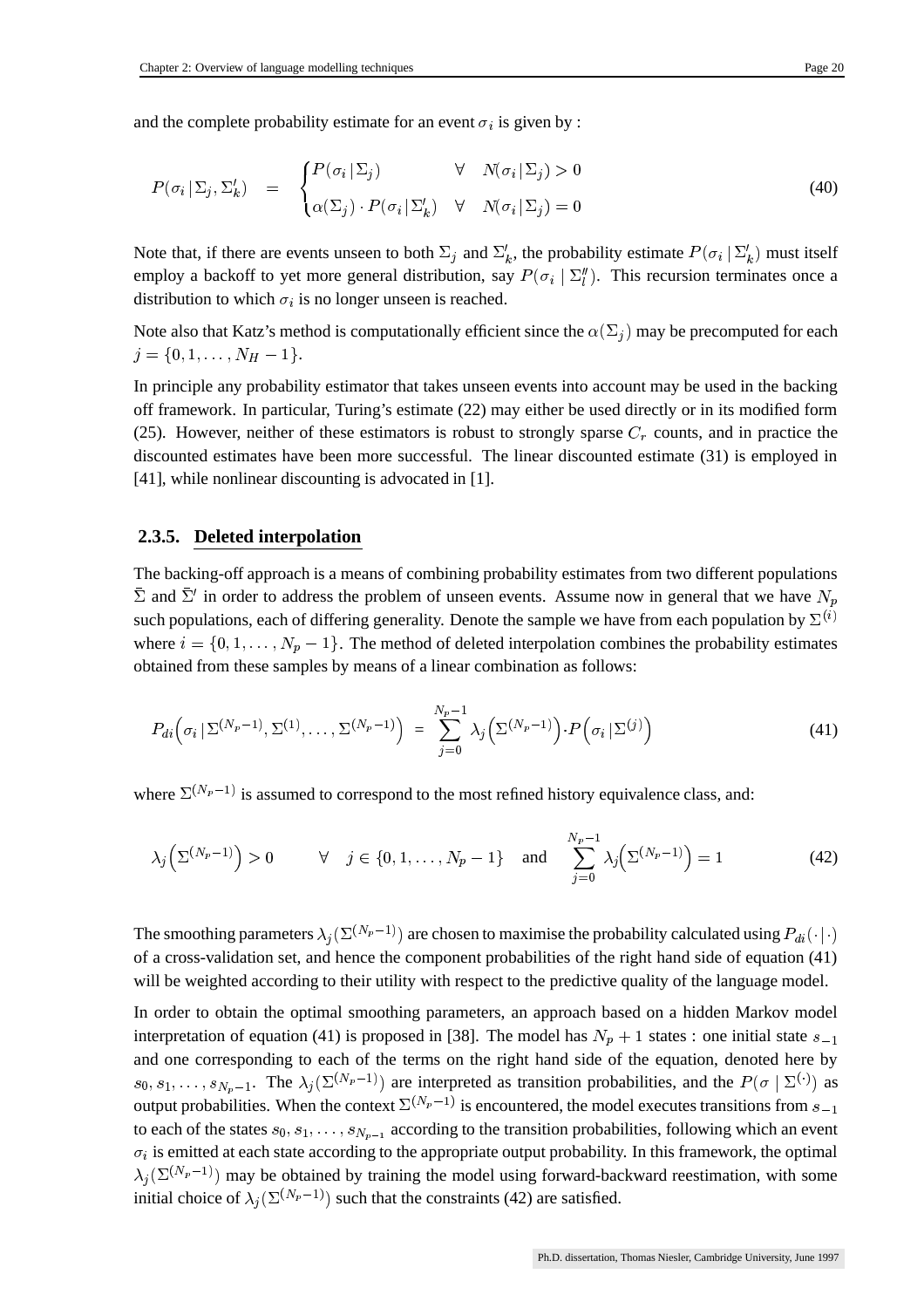Although each distinct context generally has different smoothing parameters, the limited quantity of training data may require them to be tied appropriately. Alternatively, the need for forward-backward

reestimation may be alleviated by using an empirically determined weighting function to calculate the smoothing parameters [64]. Results for a 70,000 word train information enquiry database, as well as the 1 million word Brown corpus, show perplexities to be increased only slightly by this simplification.

A performance comparison of the backing-off technique and the method of deleted interpolation<sup>12</sup> has shown both to give practically identical results [41], [51], and due to the higher implementational and computational complexity of the latter, it will not be pursued further in this work.

### **2.3.6. Modified absolute discounting**

In [53] a variation of the discounting model (28) is presented. Instead of distributing the discounted probability mass only among unseen eventsin the backoff framework, it is used to smooth the probability estimate at all times. The following general discounting function is postulated to achieve this :

$$
P(\sigma_i \mid \Sigma_j) = \frac{N(\sigma_i \mid \Sigma_j) - d(\sigma_i \mid \Sigma_j)}{N_{\Sigma_j}} + Q_d \cdot P(\sigma_i \mid \Sigma'_k)
$$
\n(43)

where the discounting function  $d(\sigma_i | \Sigma_i)$  is in  $\{i \mid \Sigma_i\}$  is in general different for every event  $\sigma_i$ , and the samples  $\Sigma_i$ and  $\Sigma'_{k}$  are related as in section 2.3.4. Now from:

$$
\sum_{i=0}^{N_{\sigma}-1}P(\sigma_i|\Sigma_j)=1
$$

we have:

$$
\sum_{i=0}^{N_{\sigma}-1} \frac{N(\sigma_i | \Sigma_j) - d(\sigma_i | \Sigma_j)}{N_{\Sigma_j}} + \sum_{i=0}^{N_{\sigma}-1} Q_d \cdot P(\sigma_i | \Sigma'_k) = 1
$$
  
\n
$$
\Rightarrow Q_d = \frac{1}{N_{\Sigma_j}} \cdot \sum_{i=0}^{N_{\sigma}-1} d(\sigma_i | \Sigma_j)
$$
\n(44)

Now choose the discounting function:

$$
d(\sigma_i | \Sigma_j) = \begin{cases} D & \text{if} \quad N(\sigma_i | \Sigma_j) > 0 \\ 0 & \text{if} \quad N(\sigma_i | \Sigma_j) = 0 \end{cases}
$$

where  $0 \le D \le 1$ . With this choice, the probability mass  $Q_d$  may be found from (15) and (44) to be :

$$
\begin{array}{lcl} Q_d & = & \frac{D}{N_{\Sigma_j}} \cdot \displaystyle\sum_{\forall \sigma_i: N\left(\sigma_i|\Sigma_j\right)>0} 1 \\ & = & \frac{D \cdot M_{\Sigma_j}}{N_{\Sigma_j}} \end{array}
$$

 $12$ This comparison was carried out for both a bigram and a trigram language model using a 750 000 word corpus of office correspondence.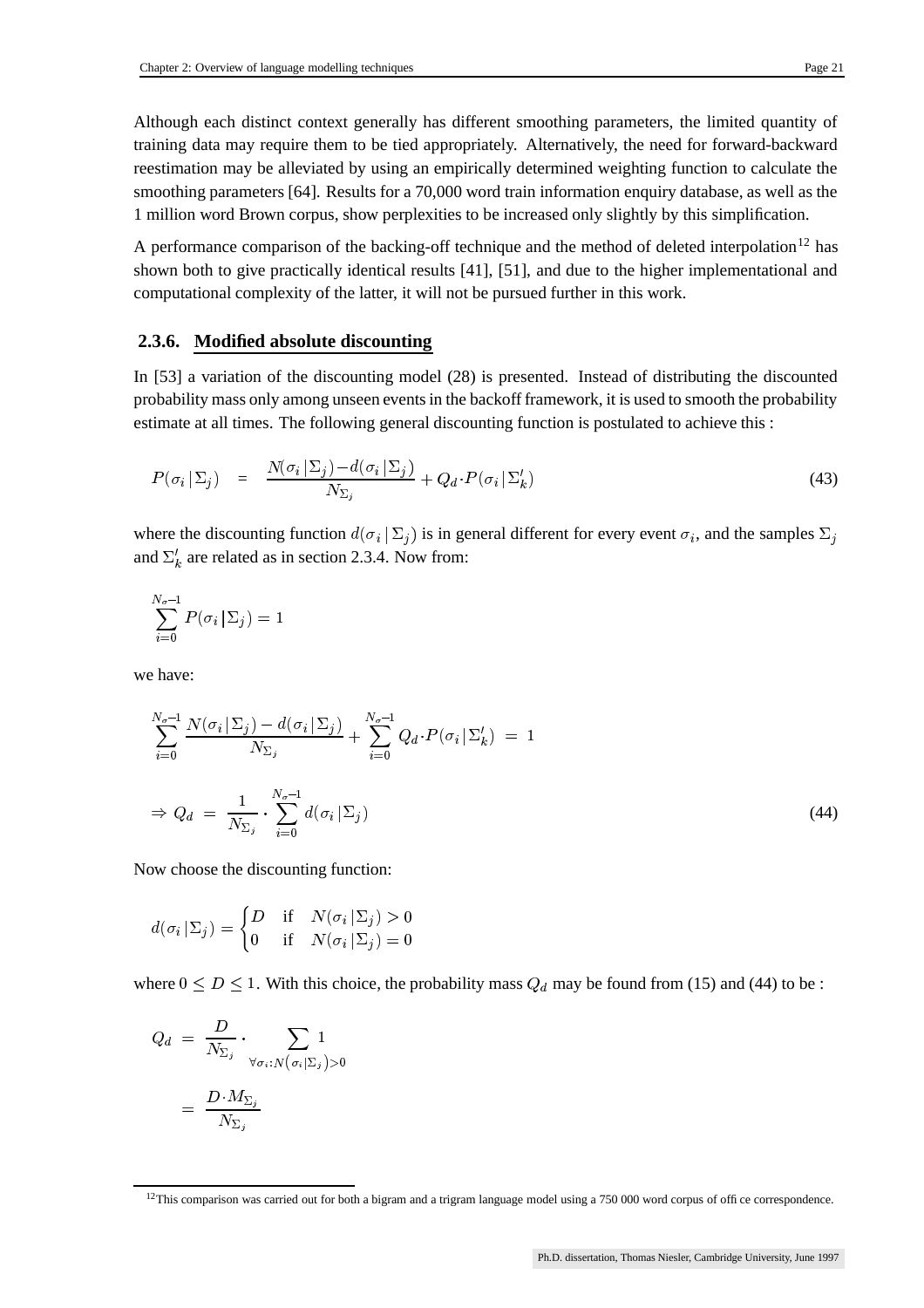so that substitution into (43) yields [53] :

$$
P(\sigma_i | \Sigma_j) = \frac{\max \left[ N(\sigma_i | \Sigma_j) - D, 0 \right]}{N_{\Sigma_j}} + D \cdot \frac{M_{\Sigma_j}}{N_{\Sigma_j}} \cdot P(\sigma_i | \Sigma_j)
$$
(45)

This approach has the advantage of resulting in strong smoothing when the proportion of the number of different events to the total number of events occurring in the context is large, a condition that will hold when these counts are sparse.

Ideally the values of  $D$  should be chosen to maximise a cross validation function, but exact solution appears to be mathematically intractable [53]. Furthermore, D should strictly be different for every  $\Sigma$ , but it may be practically advantageous to tie its value in some way. Empirical tests were performed in [53] for the following choices:

- 1. Modelling D individually for each  $\Sigma$ , and determining the optimal values by iterative adjustment of the parameters with a fixed step size over their allowable ranges so as to maximise the leavingone-out training set probability.
- 2. Modelling D to be the same for all  $\Sigma$ , thus pooling their counts, and determining the optimal value in a similar fashion to that used above.
- 3. Modelling D to be the same value for all  $\Sigma$ , this time approximating it by the upper bound (34).

It is found that all three approaches give practically identical results, indicating that the estimator is insensitive to the choice of D. The estimator (45) is employed successfully in [32], [33].

## **2.4. N-gram models**

An  $n$ -gram is a sequence of  $n$  consecutively occurring items. In this section we will assume these items to be words, bearing in mind that the principles may easily be extended to other forms of *n*-gram<sup>13</sup> . For this choice, the language model estimates the probability of the following word  $w(i)$  conditioned on the identity of the preceding  $n-1$  words  $\mathbf{w}(i-n+1, i-1)$ , termed the  $(n-1)$ -gram **context**. From section 2.2 we see that the history equivalence classes are therefore defined by:

$$
\mathbf{H} \; \equiv \; \Big\{h_0, h_1, \ldots, h_{N_H}\Big\} \; \equiv \; \Big\{ \mathbf{w}(i\!-\!n\!+\!1,i\!-\!1) : N\Big(\mathbf{w}(i\!-\!n\!+\!1,i\!-\!1)\Big) > 0 \Big\}
$$

where  $N_H$  is here the number of distinct  $(n-1)$ -tuples in the training corpus. Furthermore, the mapping operator  $H(\cdot)$  is many-to-one and defined by:

$$
H(w(i)) \equiv \mathbf{w}(i-n+1, i-1) \tag{46}
$$

For clarity define  $\mathbf{w}_i^c$  to be the  $(n-1)$ -gram context corresponding to  $h_i$ , i.e.:

$$
\mathbf{w}_i^c \equiv \mathbf{w}(i-n+1, i-1) \quad \text{when} \quad H(w(i)) = h_i
$$

<sup>13</sup>Section 2.5, for example, introduces *n*-grams of word-categories.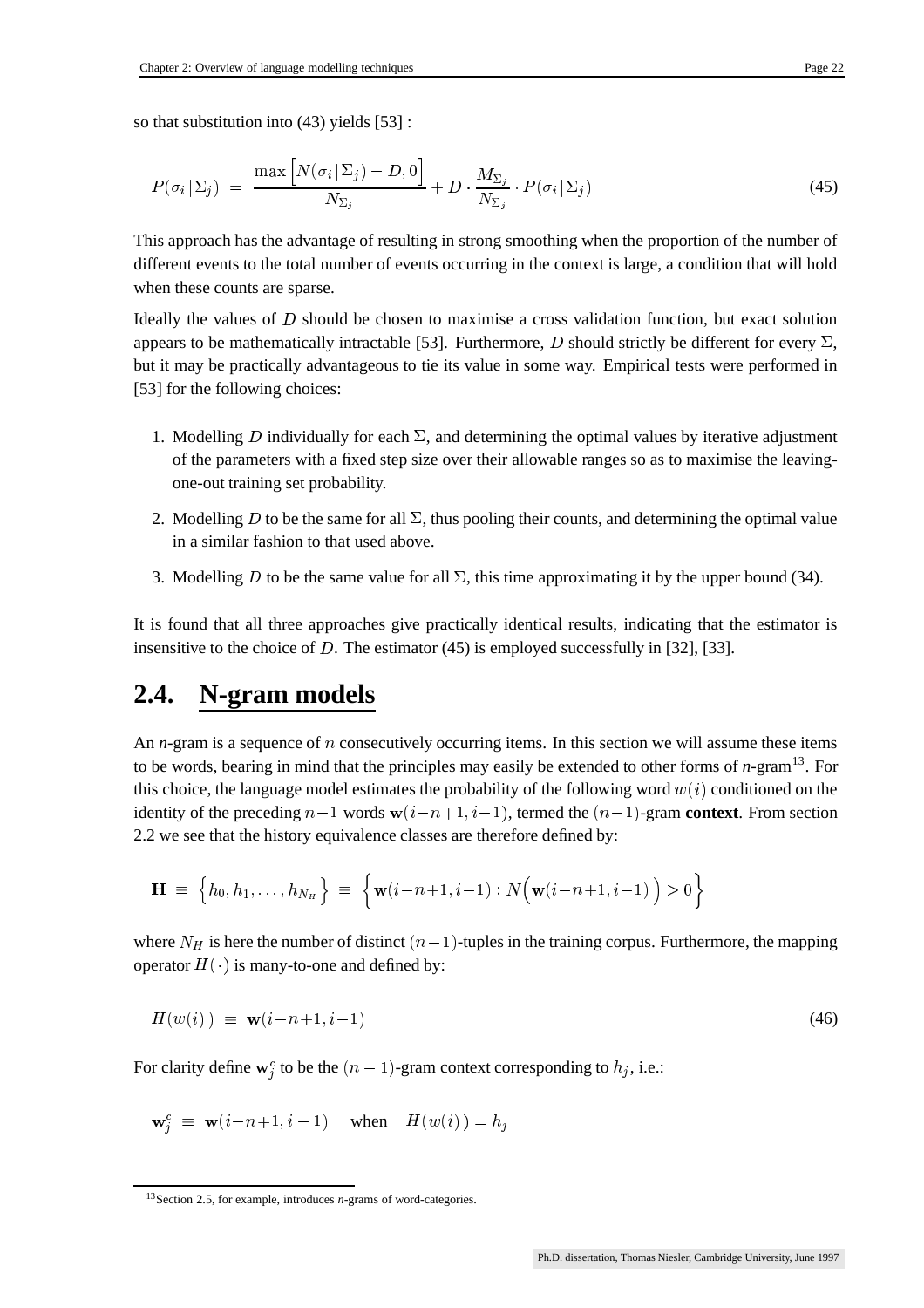Now consider a sample space  $|\Sigma|$ , with the words of the vocabulary as events, i.e.:

$$
\sigma_i \equiv w_i \quad \forall \quad i = \{0, 1, \dots, N_\sigma - 1\} \quad \text{with} \quad N_\sigma = N_w
$$

With reference to the formalism introduced in section 2.3, we denote the population and the sample corresponding to each history classification by  $\bar{\Sigma}_i$  and  $\Sigma_i$  respectively, so that :

$$
\Sigma_j = \left\{ w(i) : H(w(i)) = h_j \right\} \tag{47}
$$

while bearing in mind that all  $\Sigma_i$  continue to have the same sample space  $|\Sigma|$ . The population  $\overline{\Sigma}_i$ corresponding to each such context  $w_i^c$  then comprises all words that have followed or will ever follow it in the language of interest, while a subset  $\Sigma_i$  of this population consists of all words that have in fact followed the context in the training corpus.

The number of occurrences of an event  $w_i$  in the sample  $\Sigma_i$  is given by the number of times the *n*-gram formed by the concatenation of the context  $w_i^c$  and the word  $w_i$  is seen in the training corpus:

$$
N\!\Big(w_i\,|\,\Sigma_j\Big) \ = \ N\!\Big(\{\mathbf{w}^c_j,w_i\}\Big)
$$

and the total number of events in the sample is given by the number of occurrences of the context itself:

$$
N_{\Sigma_j} \;\; = \;\; \sum_{j=0}^{N_w} N \Big( w_j \, | \, \Sigma_j \Big) \;\; = \;\; N(\mathbf{w}_j^c)
$$

As *n* increases, the potential number of distinct contexts  $N_H$  increases exponentially, and hence the number of words per sample decreases for a fixed training corpus. Even for small  $n$  the data in each sample are often sparse, and  $n$  must in practice be restricted to 2 (**bigrams**) or 3 (**trigrams**)<sup>14</sup>. Each technique presented in section 2.3 has been applied to *n*-gram probability estimation, but since the Good-Turing estimator was found to be consistently superior to the deleted estimate [15], and nonlinear discounting to deliver better performance than the Good-Turing estimator [1], the latter has been used in further work. In particular, absolute discounting was used in the backoff framework with the  $(n-1)$ -gram estimate as the more general distribution. Letting  $p = n - 1$ , we find from (28), (33) and (40):

$$
P\left(w(i) | \mathbf{w}(i-p, i-1)\right) = \begin{cases} \frac{N\left(\mathbf{w}(i-p, i)\right) - b}{N\left(\mathbf{w}(i-p, i-1)\right)} & \text{if } N\left(\mathbf{w}(i-p, i)\right) > 0\\ \alpha\left(\mathbf{w}(i-p, i-1)\right) \\ P\left(w(i) | \mathbf{w}(i-p+1, i-1)\right) & \text{if } N\left(\mathbf{w}(i-p, i)\right) = 0 \end{cases}
$$
(48)

and

$$
b = \frac{C_1(\mathbf{w}(i-p, i-1))}{M_{\Sigma}(\mathbf{w}(i-p, i-1))}
$$
(49)

<sup>&</sup>lt;sup>14</sup>Results presented in [64] indicate small performance improvements when using larger  $n$  for a restricted-domain task (70,000-word train information enquiry database), but not for a larger and more diverse domain (the 1 million word Brown corpus). For larger tasks, 4-gram  $\frac{1}{2}$  have been employed recently [91] but are still uncommon due to their extremely large size.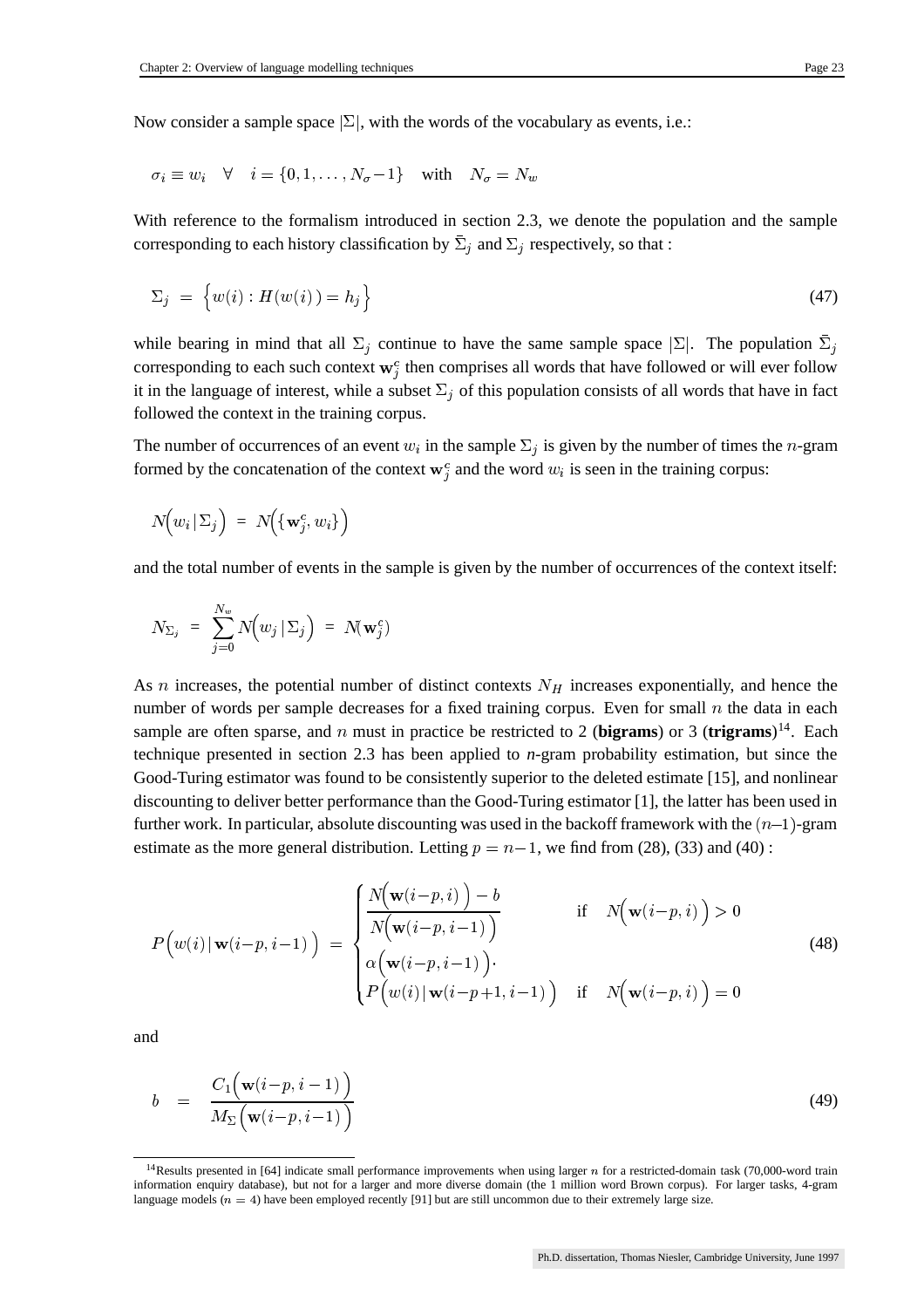and from (39):

$$
\alpha\Big(\mathbf{w}(i-p,i-1)\Big) = \frac{1 - \sum_{w_i:N(w_i|\mathbf{w}(i-p,i-1))>0} P\Big(w(i)|\mathbf{w}(i-p,i-1)\Big)}{1 - \sum_{w_i:N(w_i|\mathbf{w}(i-p,i-1))>0} P\Big(w(i)|\mathbf{w}(i-p+1,i-1)\Big)}
$$
(50)

Backing off to the  $(n-1)$ -gram distribution is reasonable when the data are sparse, and convenient from an implementational point of view, but in some cases it may lead to overestimation of an unseen probability. In particular, the absence of an *n*-gram may be as a result of linguistic improbability rather than lack of data. This issue is addressed in [12], [78], in [44], and in [65], where experiments employ the WSJ 87-89 corpus in the first three cases, and a 9 million word corpus of newspaper text in the last. In each case perplexities are reduced, although word error rate reductions were only reported in [44].

## **2.5. Category-based language models**

Instead of finding patterns among individual words, a language model may be designed to discover relationships between word groupings or **categories**. Taking this approach has the following advantages:

- Category-based models share statistics between words of the same category, and are therefore able to **generalise** to word patterns never encountered in the training corpus. This ability to sensibly process unseen events is termed language model **robustness**.
- Grouping words into categories can reduce the number of contexts in a model, and thereby counter **training set sparseness**.
- The reduction in the number of contexts leads to a more **compact** model employing fewer parameters, and therefore having more modest storage requirements which may be important from a practical standpoint.

The following sections introduce a formal notation for dealing with word categories and describe how these may be applied to the development of language models.

#### **2.5.1. Word categories**

A **category** will be taken to refer to any grouping of words. Let there be  $N_v$  such categories and denote them by:

$$
\mathbf{V}=\{v_0,v_1,\ldots,v_{N_v}\}
$$

Now define an operator  $V(\cdot)$  that maps each word  $w_i : i \in \{0, 1, ..., N_w\}$  to one or more categories  $v_j : j \in \{0, 1, \ldots, N_v\}, \text{ i.e.:}$ 

$$
v_j = V(w_i) \quad j \in \{0, 1, \dots, N_v - 1\} \quad \text{and} \quad i \in \{0, 1, \dots, N_w - 1\} \tag{51}
$$

where  $v_i$  is the category to which  $w_i$  is assigned by the operation  $V(\cdot)$ . When this mapping is manyto-one we will speak of **deterministic** category membership, while referring to **stochastic** membership when it is many-to-many.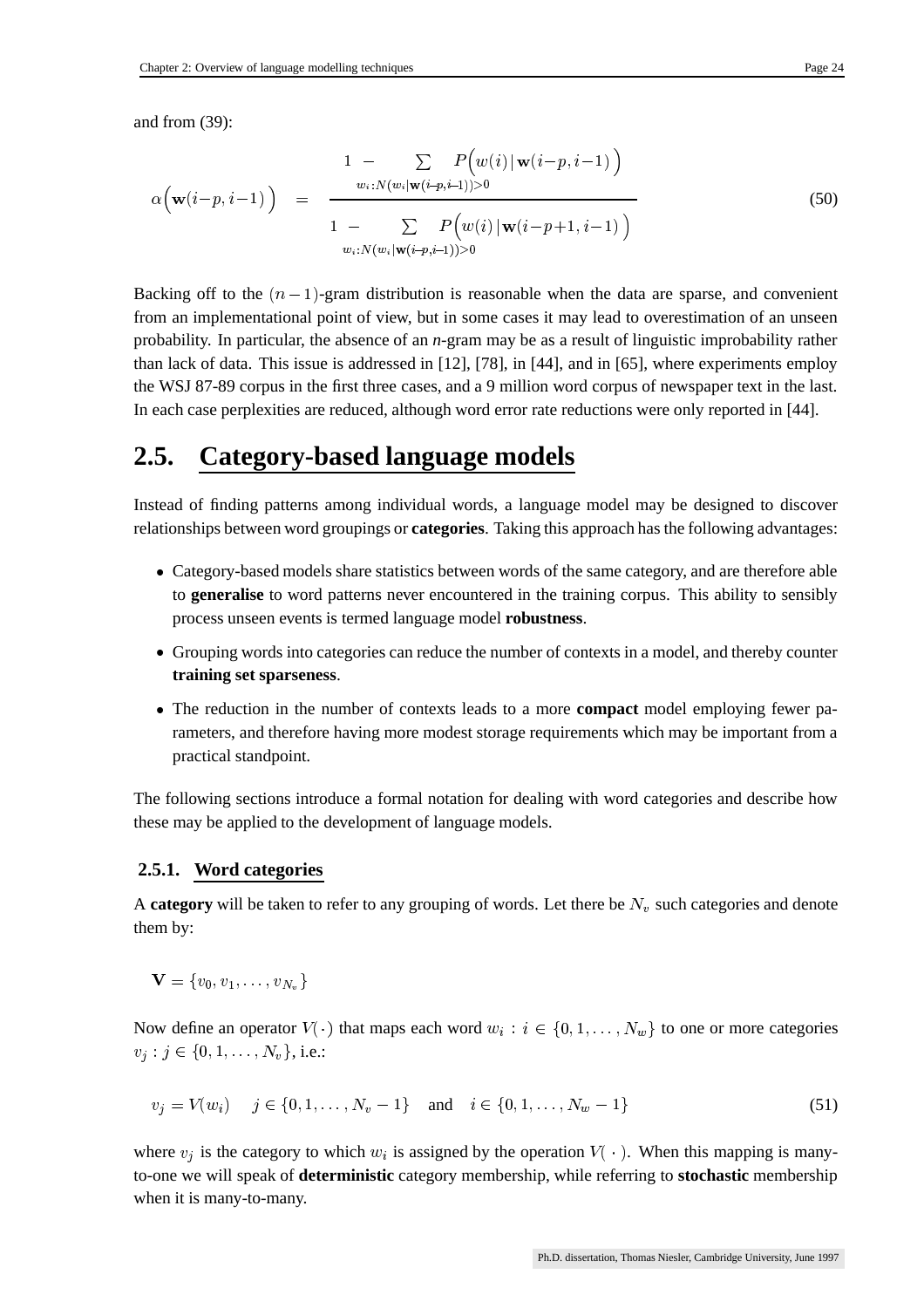Now assume that the probability of witnessing a word  $w(i)$  is completely defined by a knowledge of the category to which it belongs, so that we may write:

$$
P\Big(w(i) \,|\, \mathbf{w}(0,i-1)\Big) \;\approx\; P\Big(w(i) \,|\, v(i)\Big) \tag{52}
$$

For stochastic category membership, this allows us to decompose the conditional probability estimates in the following way:

$$
P\Big(w(i) \mid \mathbf{w}(0, i-1)\Big) \approx \sum_{\forall v:v \in V(w(i))} P\Big(w(i) \mid v\Big) \cdot P\Big(v \mid \mathbf{w}(0, i-1)\Big) \tag{53}
$$

Furthermore, classifying the history into equivalence classes, we find from equation (11) :

$$
P(v_j | \mathbf{w}(0, i-1)) \underset{\forall h: h \in H(w(i))}{\approx} \sum_{(w(i))} P(v_j | h) \cdot P(h | \mathbf{w}(0, i-1)) \tag{54}
$$

In this framework a natural choice for the history equivalence class mapping is the identity of the most recent  $n-1$  categories:

$$
H(w(i)) = \{v(i-n+1), v(i-n+2), \dots, v(i-1)\}
$$
\n(55)

from which we obtain **category-based** *n***-gram** language models. Note that equation (55) represents a many-to-many mapping when the operator  $V(\cdot)$  is one-to-many. Equations (53), (54) and (55) with  $i = 2$  are employed in [53] to construct a bigram language model based on linguistic **part-of-speech** word categories. Here each word is assigned to one or more categories by human experts according to its syntactic function. For the LOB corpus it is found that summing over all category and history equivalence class assignments (as opposed to choosing the most likely ones) reduces the perplexity by 20% . This agrees with the findings in [32], and indicates that multiple category membership improves modelling performance. Furthermore, the part-of-speech based model is found to have slightly lower perplexity than a word bigram, while employing fewer parameters. Larger improvements are obtained for a smaller German corpus of approximately 100,000 words, illustrating the improved generalisation of category-based models. A closed vocabulary was employed in both cases [43], [54].

When the history equivalence class mapping is many-to-one, equation (54) simplifies to:

$$
P(v(i) | \mathbf{w}(0, i-1)) \approx P(v_j | H(w(i))) \tag{56}
$$

so that we may rewrite (53) as:

$$
P\Big(w(i) \mid \mathbf{w}(0, i-1)\Big) \approx \sum_{\forall v:v \in V(w(i))} P\Big(w(i) \mid V(w(i))\Big) \cdot P\Big(V(w(i)) \mid H(w(i))\Big) \tag{57}
$$

Equation (57) has been used in the **synonym based** language model proposed in [38], which is very similar to the part-of-speech approach except in that the categories need not have strict grammatical definitions. Instead a *core vocabulary*  $V_{core}$  is defined, consisting a set of words that are assumed to exhibit all significant types of grammatical behaviour that may be encountered. Associated with each word  $w$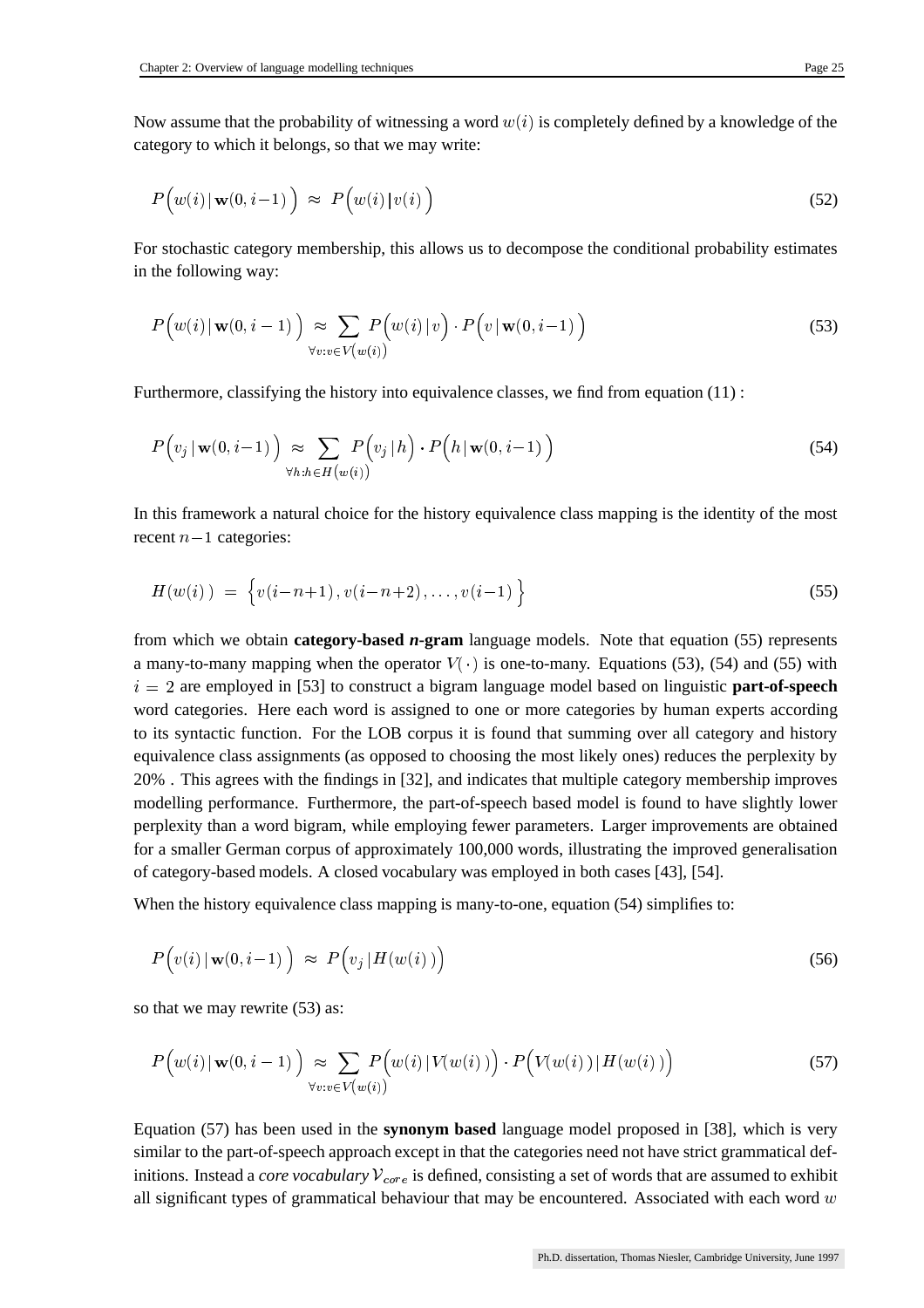in  $V_{core}$  is a *synonym list*  $S_w$ , which is a list of words that display similar grammatical characteristics to  $w$ . The synonym lists are compiled automatically from the training corpus by identifying the word(s) in the core vocabulary with which the context of the new word agrees best. In the light of (57),  $V_{core}$ corresponds to the set of categories, and the synonym sets  $S_w$  to the category membership definitions.

Finally, when we restrict ourselves to deterministic membership, equation (57) simplifies to:

$$
P\Big(w(i) \mid \mathbf{w}(0, i-1)\Big) \approx P\Big(w(i) \mid V(w(i))\Big) \cdot P\Big(V(w(i)) \mid H(w(i))\Big) \tag{58}
$$

Furthermore, using the category *n*-gram of equation (55) with  $n = 2$ , we obtain from (58) :

$$
P\Big(w(i) \mid \mathbf{w}(0, i-1)\Big) \approx P\Big(w(i) \mid V(w(i))\Big) \cdot P\Big(V(w(i)) \mid V(w(i-1))\Big) \tag{59}
$$

which is the category-based bigram language model used in [30], [31], [32], [42] and [53] in conjunction with automatically-determined category membership, as will be described in the following section.

#### **2.5.2. Automatic category membership determination**

The word categories and history equivalence classes must be defined in some way before category-based language models can be used. Although some smaller corpora for which the words have been tagged with part-of-speech labels by linguistic experts are available, such hand-labelling is impractical for large amounts of text, and consequently methods allowing automatic grouping of words into categories have been investigated.

One option is to use a rule-based linguistic parser to tag the training corpus with linguistic part-ofspeech and other information, and then to use these classifications as the word categories. However, since parsing is a very computationally intensive operation, it may be impractical to process the entire training corpus. In [90] a parser is used to tag an initial part of the training corpus, which is then used to initialise a statistical tagger, with which the remaining text is assigned with the most likely category labels.

Alternatively, some method of clustering the words into categories as part of an optimisation process may be employed. An optimisation algorithm that maximises the training set probability of the language model is described in [42] and [53]. A category-based bigram language model of the form (59) is used, so that each word may not belong to more than one category. Starting with some initial assignment, the algorithm evaluates the change in the training text log probability brought about by moving every word in the vocabulary from its current to every other possible category. The move resulting in the largest increase in the log probability is then selected, executed, and the process repeated. This continues until some convergence criterion is met.

In [53] the number of categories is assumed fixed for every optimisation run, this number being varied between 30 and 700 in repeated trials. It is found that the test set perplexity achieved after optimisation decreases initially as the number of categories increases, reaches a minimum, and then increases again, tending towards the word-bigram perplexity. Similar observations have been made in [69], where the category assignments were made by hand according to syntactic and semantic word functions. The following arguments account for this behaviour.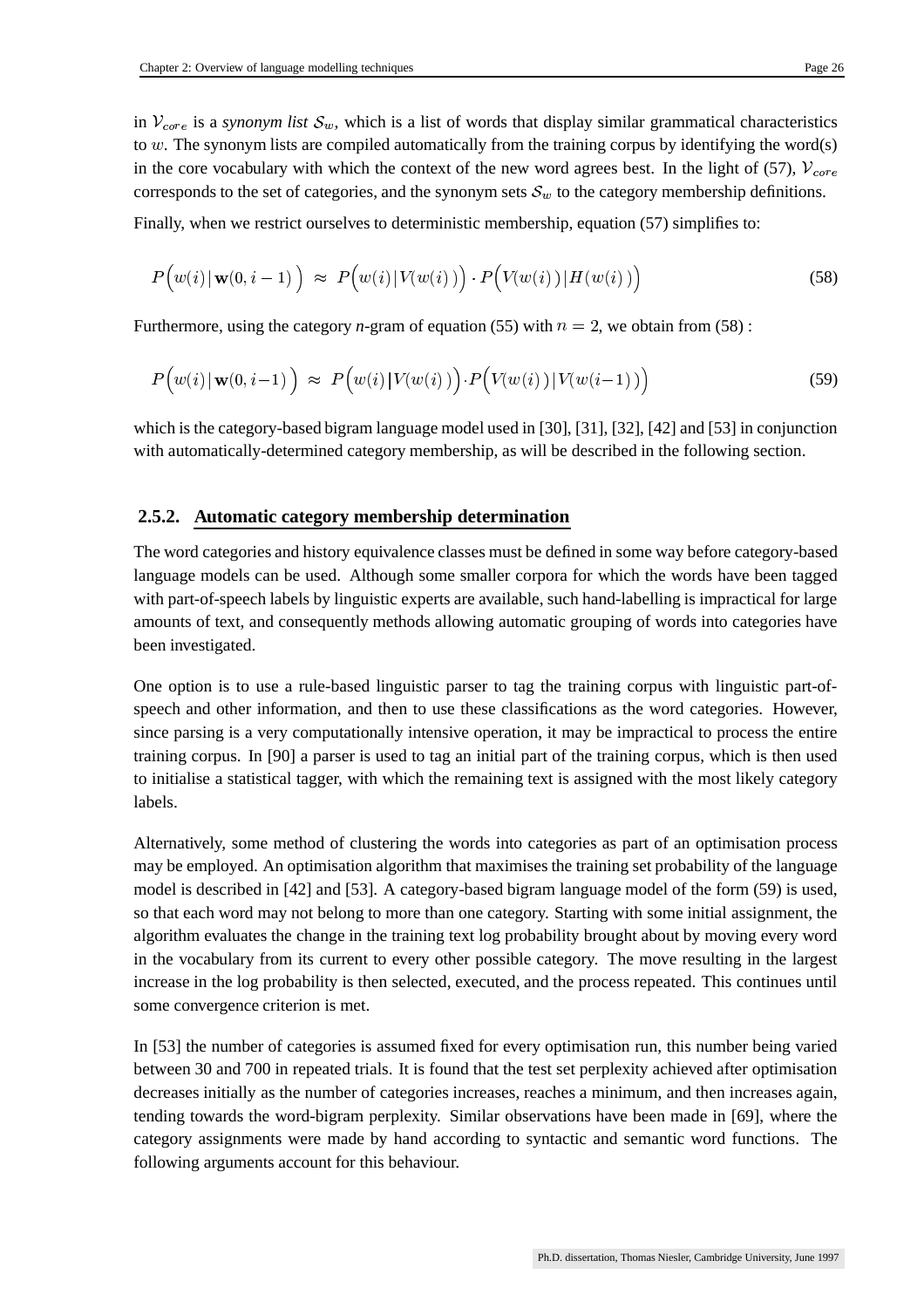- **Overgeneralisation**: When there are few categories, the language model is not able to discriminate strongly among different patterns in the text.
- **Tradeoff**: As the number of categories increases, the extent to which the model must generalise diminishes, and the discrimination ability improves.
- **Overfitting**: When there are too many categories, the language model begins to reflect the peculiarities of the training set, and generalises less well to the test set.

However, since the bigram relative-frequencies are the maximum likelihood probability estimates, the training set log probability will continue to improve as the number of categories grows, until the number of categories equals the number of different words in the vocabulary and we are left with a word-based bigram language model.

Overfitting may be detected by employing cross-validation when calculating the training set log probability. In particular, the optimal number of categories may be determined automatically in this way. The leaving-one-out method of cross-validation [19] is employed in [42] to achieve this, and in conjunction with the described optimisation algorithm it has indeed been possible to estimate the best number of categories fairly accurately.

The algorithm in [42] has since been extended to allow clustering by maximising the category-based trigram log probability [48]. However, when employing large data sets, this extension leads to a large increase in required computation, and it is necessary to limit the number of categories to such an extent that it remains possible to build language models with better performance using the aforementioned bigram clustering.

The use of simulated annealing methods to find the optimal category membership assignments is advocated in [30], [31], [32], [33] and [88]. Once again the bigram model structure of equation (59) is employed, and the training set log probability is used as an optimisation criterion although now both the word as well as the category it is to be moved to are chosen by Monte Carlo selection. The decision as to whether the move is accepted or not is taken according to the Metropolis algorithm, which will occasionally allow the perplexity to increase. The conditions under which this may occur are governed by a control parameter which follows an annealing schedule such that moves leading to perplexity increases become increasingly unlikely with time. Monte Carlo minimisations were carried out with and without simulated annealing, and the 11% lower perplexities achieved in the former case demonstrate the existence of locally optimal category assignments.

Overall, the experimental results obtained with automatically-determined categories indicate that category-based models can improve on the performance of corresponding word-based models when the training corpus is small, but not when dealing with larger bodies of text [21], [48], [88].

Examples of the category membership after optimisation indicate that, while the most frequent words in each cluster often appear to be grouped by syntactic or semantic function, this is not always so. Indeed some categories are very difficult to justify intuitively [30], [31], [42], [53].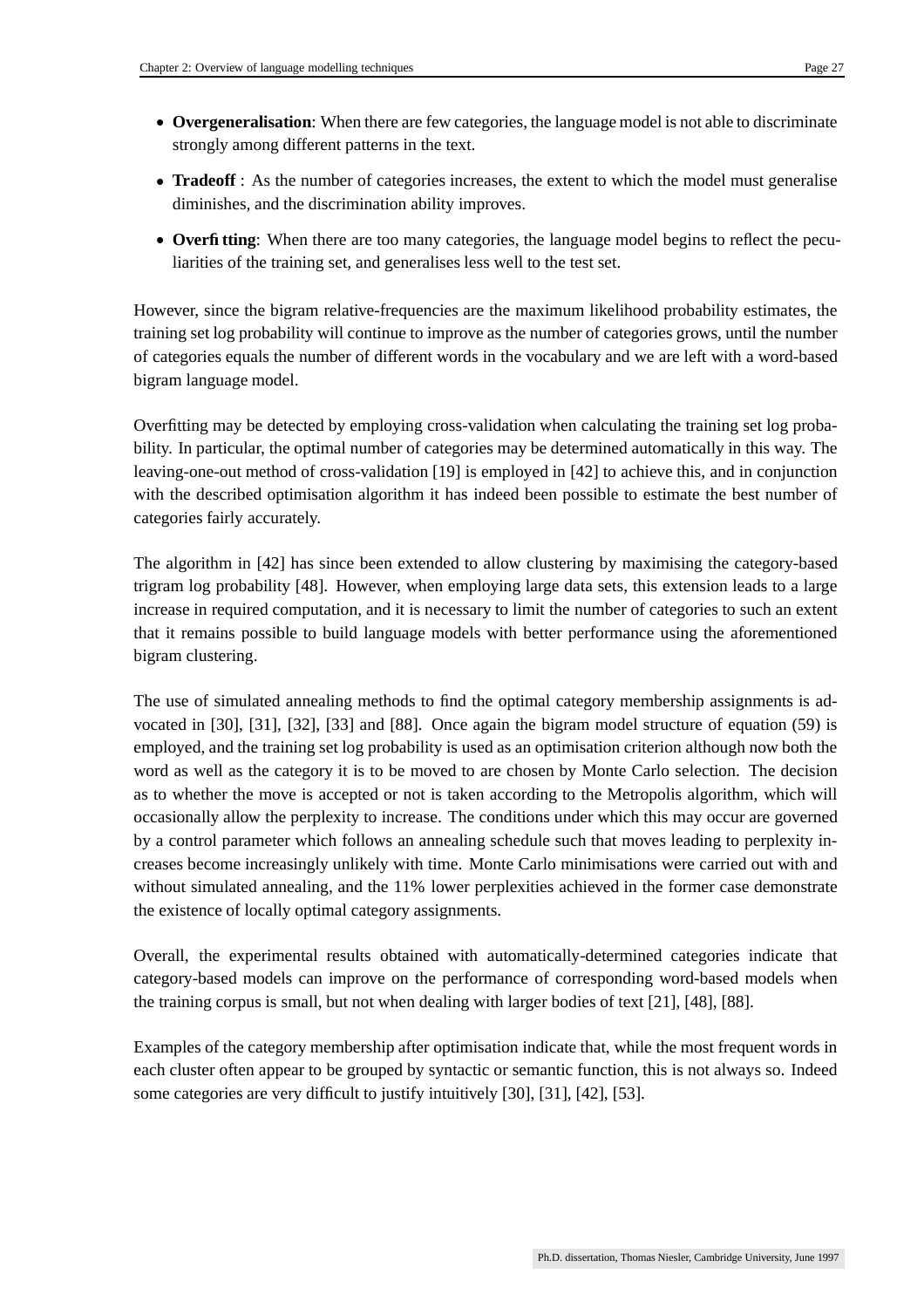A greedy agglomerative algorithm for clustering words into word categories is presented in [8]. A bigram language model structure is assumed, and it is shown that for this model the training set log probability may be written as the sum of two terms: the unigram distribution entropy  $\hbar(w)$  and the average **mutual information**  $^{15}$  between adjacent categories  $I_m\left(v_1,v_2\right)$ .

$$
LL = -\hbar(w) + I_m(v_1, v_2)
$$

The optimal set of category assignments is that which maximises the mutual information component, since the entropy is independent of this choice. The greedy algorithm proposed in [8] initially assigns each word in the training corpus to its own category, and then at each iteration merges that category pair (not necessarily adjacent) which least decreases  $I_m(v_1, v_2)$ . This process continues until the desired number of categories has been reached. In this framework it is again assumed that each word may belong to only one category.

Due to the large number of potential merges that must be investigated at every step, considerable care is required during the implementation of the algorithm in order to ensure its computational feasibility. In particular, inherent redundancies in the calculation of the mutual information are taken advantage of in order to yield an efficient algorithm, which is ultimately used to cluster a very large corpus consisting of more than 365 million words. The word categories found in this way are used to build a category-based trigram language model in analogy to equation (59). This model is found to have a perplexity that is 11% higher than that of a a word-based trigram model. However, interpolation of the two models leads to a slight (3% ) perplexity improvement.

#### **2.5.3. Word groups and phrases**

In order to improve the modelling of frequent word groups, it has been proposed that the language model vocabulary not be restricted to single words only, but that it be allowed also to contain frequently occurring phrases [38]. In particular, a technique relying on the concept of **mutual information** that allows these to be identified automatically from a text corpus is described.

The mutual information between two events  $x_i$  and  $x_j$  is given by:

$$
I_m(x_i, x_j) = \log \left[ \frac{P(x_i, x_j)}{P(x_i) \cdot P(x_j)} \right] \tag{60}
$$

Now if the events are taken to be adjacently-occurring words, then  $P(x_i, x_j)$  is the probability that  $x_j$ immediately follows  $x_i$ , and  $P(x_i)$  and  $P(x_j)$  are the unigram distributions of  $x_i$  and  $x_j$  respectively. Using relative frequency approximations, we may estimate these probabilities as :

$$
P(x_i, x_j) \approx \frac{N(x_i, x_j)}{N(\cdot, \cdot)} \; ; \; P(x_i) \approx \frac{N(x_i)}{N(\cdot)} \; ; \; P(x_j) \approx \frac{N(x_j)}{N(\cdot)}
$$

For a large corpus,  $N(\cdot, \cdot) \approx N(\cdot) \equiv N$ , so that we may estimate the mutual information as:

$$
I_m(x_i, x_j) = \log \left[ \frac{N(x_i, x_j) \cdot N}{N(x_i) \cdot N(x_j)} \right]
$$
\n(61)

<sup>15</sup>Mutual information will be defined in section 2.5.3.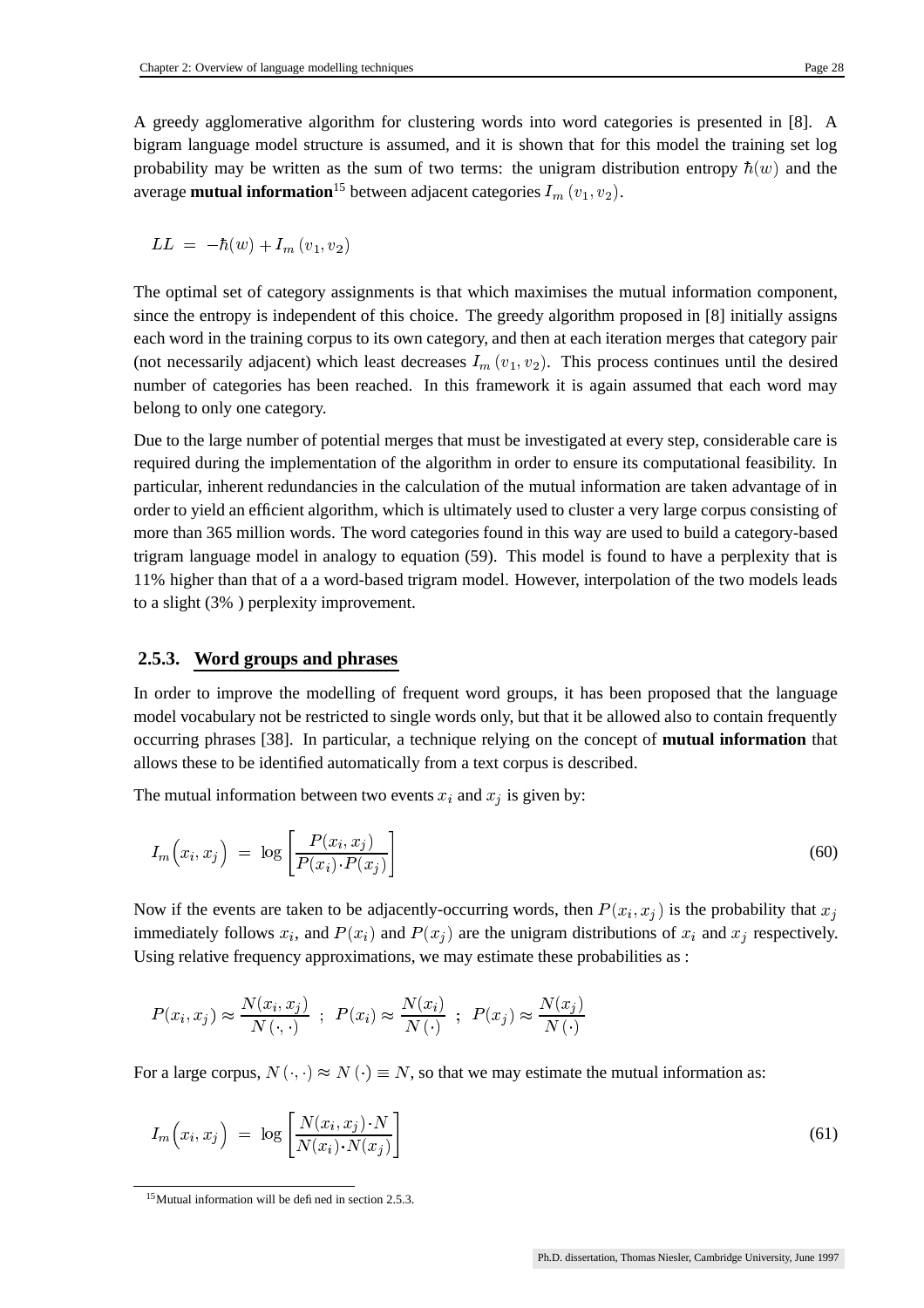A high value of  $I_m(x_i, x_j)$  indicates that  $x_j$  has followed  $x_i$  much more frequently in the text than would be expected were they to be generated independently. The procedure is then to find all consecutive word pairs with high mutual information and add these as single units to the vocabulary. Since the estimate in equation (60) may be unreliable for small counts, only word pairs occurring at least a threshold number of times are considered. In this way phrases such as "*nuclear magnetic resonance*" may be treated as single units by the language model. A similar approach<sup>16</sup> is taken in [8], where such associations are termed "**sticky pairs**". Treatment of such frequently occurring word groups as single lexicon entries has led to 3–8% word error rate improvements relative to a word-based bigram model for a small task (35-45,000 words of training data) [88].

Instead of using the mutual information measure to identify word groups, the training set log probability can be maximised directly. This approach is taken in [25] and in [75], the first minimising the perplexity on a dedicated cross validation set, while the second minimising the training set leaving-one-out probability. Determination of the phrases is automatic, and proceeds by identifying the pair which would most decrease perplexity by merging, subsequent execution of this merge, and repetition. A 20% perplexity and a 12% word error rate reduction is achieved in [25] for experiments with a dialogue system having a training set size of 60,000 words, while results in [75] show a small (1.3% relative) improvement in word error rate for the Verbmobil task but no improvement for the larger Switchboard corpus. This difference is ascribed to the more constrained nature of the former corpus, and it is argued that fixed phrases are more useful in this case.

### **2.6. Longer-term dependencies**

When based on *n*-grams, a language model is able to discriminate only among word histories that differ in the last  $n-1$  words, where n very rarely exceeds 3. This may classify two histories as equivalent while they differ in an important respect due to some event that has taken place in the more distant past. Semantic relationships, for example, which may span large distances of text, affect the probabilities with which words may be expected to occur. For this reason methods of explicitly taking such longer range dependencies into account are relevant.

#### **2.6.1. Pairwise dependencies**

Certain long-range dependencies<sup>17</sup> may be taken into account by postulating that the probability of the next word  $w(i)$  given the history  $w(0, i-1)$  may be decomposed into a set of independent pairwise probabilities  $P(w(i) | w(j))$ , where w  $(j)$ , where  $w(j) \in \mathbf{w}(0, i-1)$ , i.e.:

$$
P\Big(w(i) \,|\, \mathbf{w}(0,i-1)\,\Big) \;=\; F\Big(P\Big(w(i) \,|\, w(i-1)\,\Big), P\Big(w(i) \,|\, w(i-2)\,\Big), \ldots, P\Big(w(i) \,|\, w(0)\,\Big)\Big) \qquad (62)
$$

where  $F(\cdot)$  is an as yet undetermined function. By restricting ourselves to word pairs, the combinational explosion associated with *n*-grams for large  $n$  is avoided. However, since we are no longer limiting ourselves to consecutive words, the number of pairs is now, unlike in the bigram case, a significant fraction of  $N_w^2$ , where  $N_w$  is the vocabulary size [47]. For this reason it is necessary to filter the set of possible word pairs, retaining only those conveying a useful amount of information.

<sup>&</sup>lt;sup>16</sup>No experimental results treating the incorporation of such pairs into a language model have been given in either source, however. <sup>17</sup>Pairwise dependencies as described in this section are sometimes also referred to as **word associations** or **word triggers**.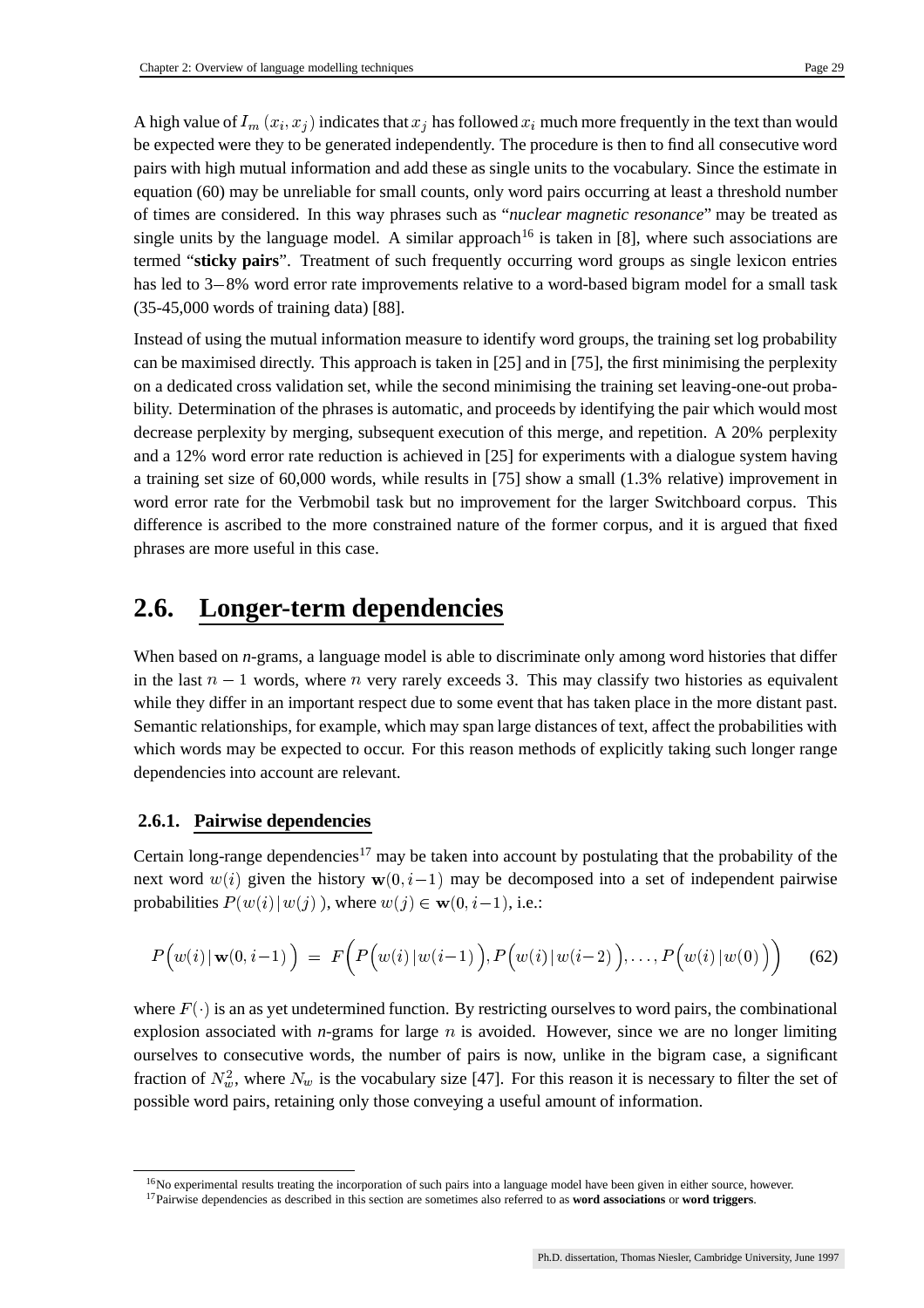$$
\psi(w_a, w_b) = \frac{\frac{N(w_a, w_b, L_W)}{N_w \cdot (L_W - 1)}}{\left(\frac{N(w_a)}{N_w}\right) \cdot \left(\frac{N(w_b)}{N_w}\right)}
$$
\n(63)

Here  $N_w$  is the size of the vocabulary,  $N(w_a, w_b, L_W)$  the nun  $_{b}$ ,  $L_{W}$ ) the number of times  $w_{b}$  follows  $w_{a}$  in the corpus within a window of length  $L_W$  (typically 5 words), and  $N(w_a)$  is the number of observations of  $w_a$  in the corpus. The association ratio differs from the mutual information in that it is not symmetric but encodes linear precedence. It is shown that, by using this measure as a selection criterion, many interesting word pair associations may be found. Particular attention is given to the range<sup>18</sup> and sequential order of the association. Ordering information is found to play a significant role for certain word combinations (e.g. "doctor" precedes "nurse" approximately 10 times more often than "nurse" precedes "doctor"). The association range is shown to vary widely according to the type of relationship the words have with each other, and the following four types have been identified:

- **Compound** : multiple-word expressions referring to single concepts, e.g. "Computer scientist".
- **Fixed** : the words of interest are separated by a fixed number of words, e.g. "bread and butter".
- **Lexical** : the words are related by syntactic factors.
- **Semantic** : the words are related by their meaning, e.g. "man" and "woman".

It is found that, for the first two types of association, the words usually co-occur within a narrow range. This is not so for the lexical and semantic associations, the latter in particular exhibiting a large variance of the association range. The following table, reproduced from [14], illustrates this:

|                 |            |               | <b>Separation</b> (words) |                 |
|-----------------|------------|---------------|---------------------------|-----------------|
| <b>Relation</b> | Word x     | Word y        | <b>Mean</b>               | <b>Variance</b> |
| Compound        | computer   | scientist     | 1.12                      | 0.10            |
|                 | United     | <b>States</b> | 0.98                      | 0.14            |
| Fixed           | bread      | butter        | 2.00                      | 0.00            |
|                 | drink      | drive         | 2.00                      | 0.00            |
| Lexical         | refraining | from          | 1.11                      | 0.20            |
|                 | coming     | from          | 0.83                      | 2.89            |
|                 | keeping    | from          | 2.14                      | 5.53            |
| Semantic        | man        | woman         | 1.46                      | 8.07            |
|                 | man        | women         | $-0.12$                   | 13.08           |

**Table 2.1: Word relationships found using the association ration in [14].**

A measure similar to (63) is used to identify associations employed in a long-distance bigram model [93]. This approach does not constrain the probability estimate to be conditioned on the preceding word,

<sup>18</sup>The number of words separating the word pair in question.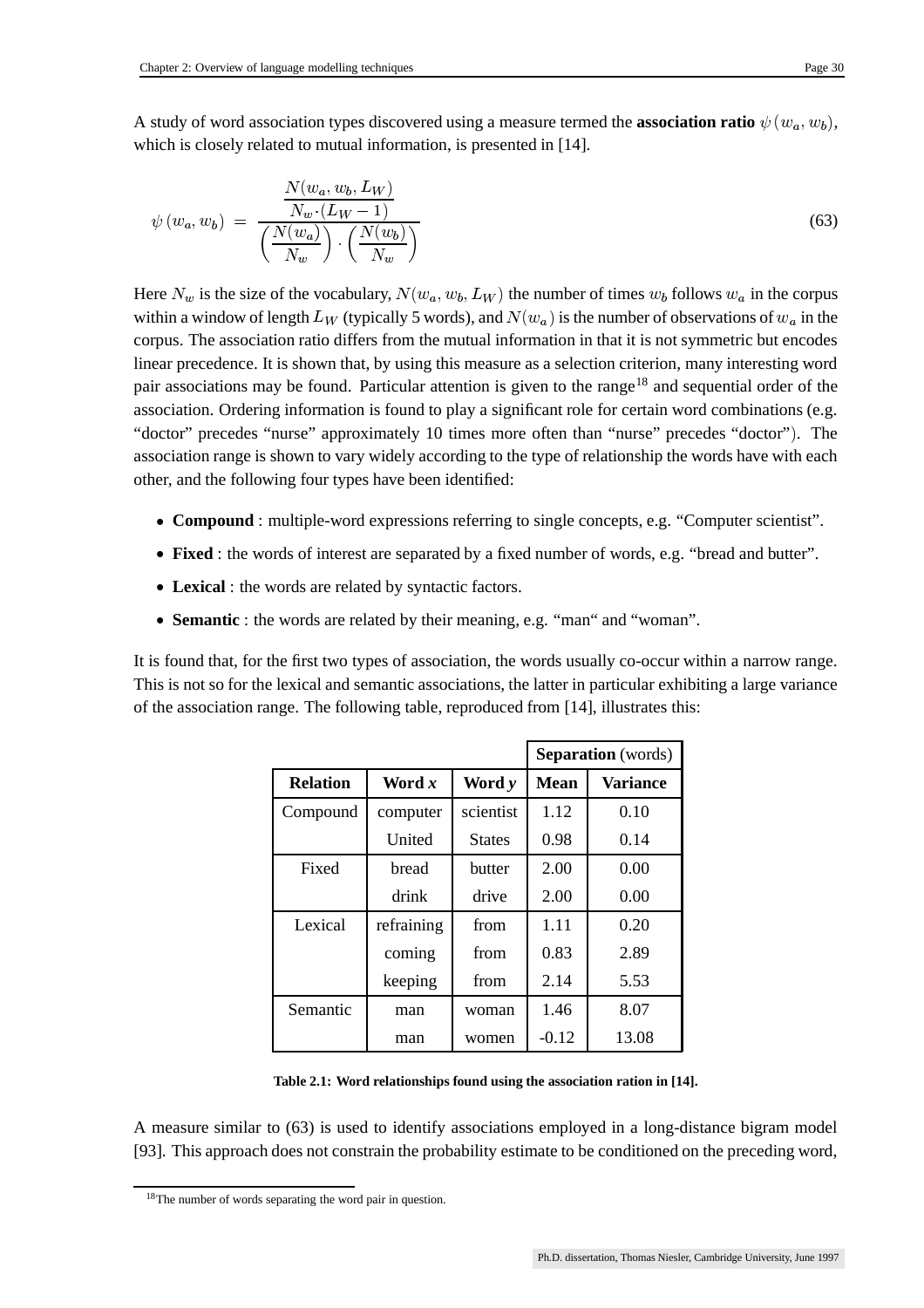but allows it also to depend on a more informative word occurring further back in the sentence. Using this technique, perplexity improvements were reported for a constrained corpus of 1000 sentences.

Mutual information is used as a filter for word pairs also in [47]. The pairs found in this way are used in conjunction with a conventional trigram language model by means of the maximum entropy principle, which allows the combination of various knowledge sources while making minimal assumptions concerning the distributions. In doing so, a 12% reduction in perplexity over the conventional trigram model was achieved for 5 million words of Wall Street Journal training text. Most of this improvement was noted to be due to correlations of words with themselves (**self-triggers**).

Having selected word pairs with significant correlation, functional forms for the probability distribution  $F(\cdot)$  in (62) may be postulated. It is suggested in [53], for example, that the probability estimate  $P(w(i))$  $\mathbf{w}(0, i-1)$ ) take on the form of a linear combination of the individual pairwise probabilities  $P(w(i))$   $(j)$  over all words in the history, i.e.  $j = \{1, 2, ..., p\}$ :

$$
P\left(w(i) \mid \mathbf{w}(0, i-1)\right) = \sum_{j=1}^{P} c_j \cdot P\left(w(i) \mid w(i-j)\right) \tag{64}
$$

where

$$
c_j \ge 0 \quad \text{and} \quad \sum_{j=1}^p c_j = 1 \tag{65}
$$

The constraint (65) guarantees that the probabilities sum to unity. Note that, for this probabilistic model, the probabilities  $P(w_i|w_k)$  depend of  $|w_k\rangle$  depend only on the identities of  $w_i$  and  $w_k$ , and not on the positional distance between them. However, the weights  $c_j$  may explicitly depend on this distance, and can be interpreted as representing a type of window function over the most recent  $p$  words of text. Various choices are possible, including rectangular, triangular, Gaussian and Hamming-type functions. Alternatively, assuming the probabilities  $P(w_i|w_k)$  to be kn  $(w_k)$  to be known, the  $c_j$  may be chosen to maximise the probability of the training data. In order to find this maximum, the method of Lagrange multipliers is applied in [53]. Using the constraint equation:

$$
\sum_{j=1}^p c_j -1 = 0
$$

and the likelihood function:

$$
LL ~=~ \frac{1}{N}\cdot\sum_{i=1}^N\log\bigg[\sum_{j=1}^pc_j\!\cdot\!P(w(i)\!\mid\!w(i\!-\!j)\,\big)\bigg]
$$

the function to be maximised is:

$$
F(c_1, c_2, \ldots, c_p) = \frac{1}{N} \cdot \sum_{i=1}^{N} \log \left[ \sum_{j=1}^{p} c_j \cdot P(w(i) | w(i-j)) \right] - \lambda \cdot \left[ \sum_{j=1}^{p} c_j - 1 \right]
$$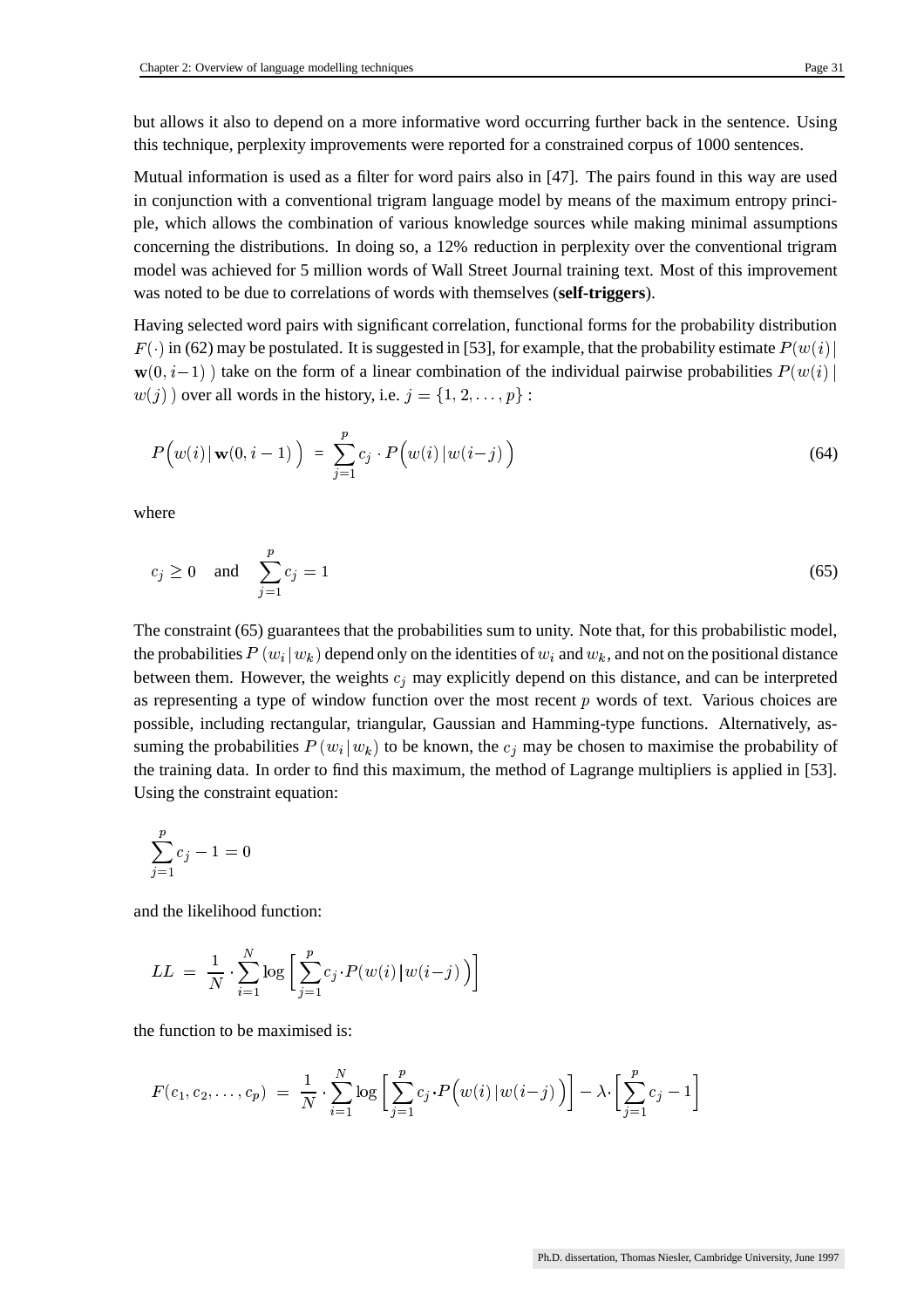$$
c_k \;=\; \frac{1}{N} \cdot \sum_{i=1}^N \frac{c_k\cdot P\Big(w(i)\,|\,w(i\!-\!k)\,\Big)}{\sum\limits_{j=1}^p c_j\cdot P\Big(w(i)\,|\,w(i\!-\!j)\,\Big)}
$$

This equation is used iteratively to determine the memory weights  $c_k \quad \forall \quad k \in \{1, 2, \ldots, p\}$ , with a uniform set of memory weights constituting a suitable initial condition [53].

Equation (64) was applied to the LOB corpus in [53]. The association probabilities  $P(w_i|w_k)$  were  $|w_k\rangle$  were estimated by counting the co-occurrences of words  $w_i$  and  $w_k$  within a window of length p. Bigrams and trigrams were disallowed in order to eliminate short-term dependencies. To avoid spurious cooccurrences, a minimum threshold of 3 was placed on the word counts of  $w_i$  and  $w_k$ . The weights  $c_j$ were found to be noncritical, and were made constant over the entire window. Various window sizes were investigated, and the optimum was found to lie at approximately  $p = 100$ . The resulting model was interpolated with a unigram language model, and resulted in a 15% perplexity reduction. However, no significant improvement was achieved when used in conjunction with a bigram language model.

#### **2.6.2. Cache models**

Language models usually employ probability estimates that have been chosen to perform well on average over the entire training corpus. This precludes adaptation to dynamic changes in the text characteristics, and therefore such models are described as *static*. The underlying philosophy of a cache is that, due to local text characteristics such as topic and author, words or word patterns that have occurred recently are more likely to recur in the immediate future than a static language model would predict. The cache addresses this by dynamically increasing the probability of such events.

A cache consists of a buffer of the most recent  $L$  words of text from which language model probabilities are calculated [39], [45]. The cache language model probabilities  $P_{cache}$  are combined with the static model probabilities  $P_s$  by linear interpolation:

$$
P\Big(w(i) \mid \mathbf{w}(0, i-1)\Big) = (1 - \beta_{cache}) \cdot P_s\Big(w(i) \mid \mathbf{w}(0, i-1)\Big) + \beta_{cache} \cdot P_{cache}\Big(w(i) \mid \mathbf{w}(0, i-1)\Big)
$$
(66)

The interpolation weights  $\beta_{cache}$  are typically chosen to optimise performance on a development test set [24], [29], although deleted interpolation has been employed in [45]. The calculation of  $P_{cache}$  is frequently based on unigrams, but bigrams and trigrams have also been used [29], [70], [95]. Taking the unigram cache as an example [45]:

$$
P_{cache}\left(w_k \,|\, \mathbf{w}(0,i-1)\,\right) \;=\; \frac{N_{cache}\left(w_k\right)}{L} \tag{67}
$$

where  $N_{cache}(w_k)$  is the number of occurrences of the word  $w_k$  in the cache of length L. As a matter of interest, equation (67) may be interpreted as a special case of the word-association model (64) by setting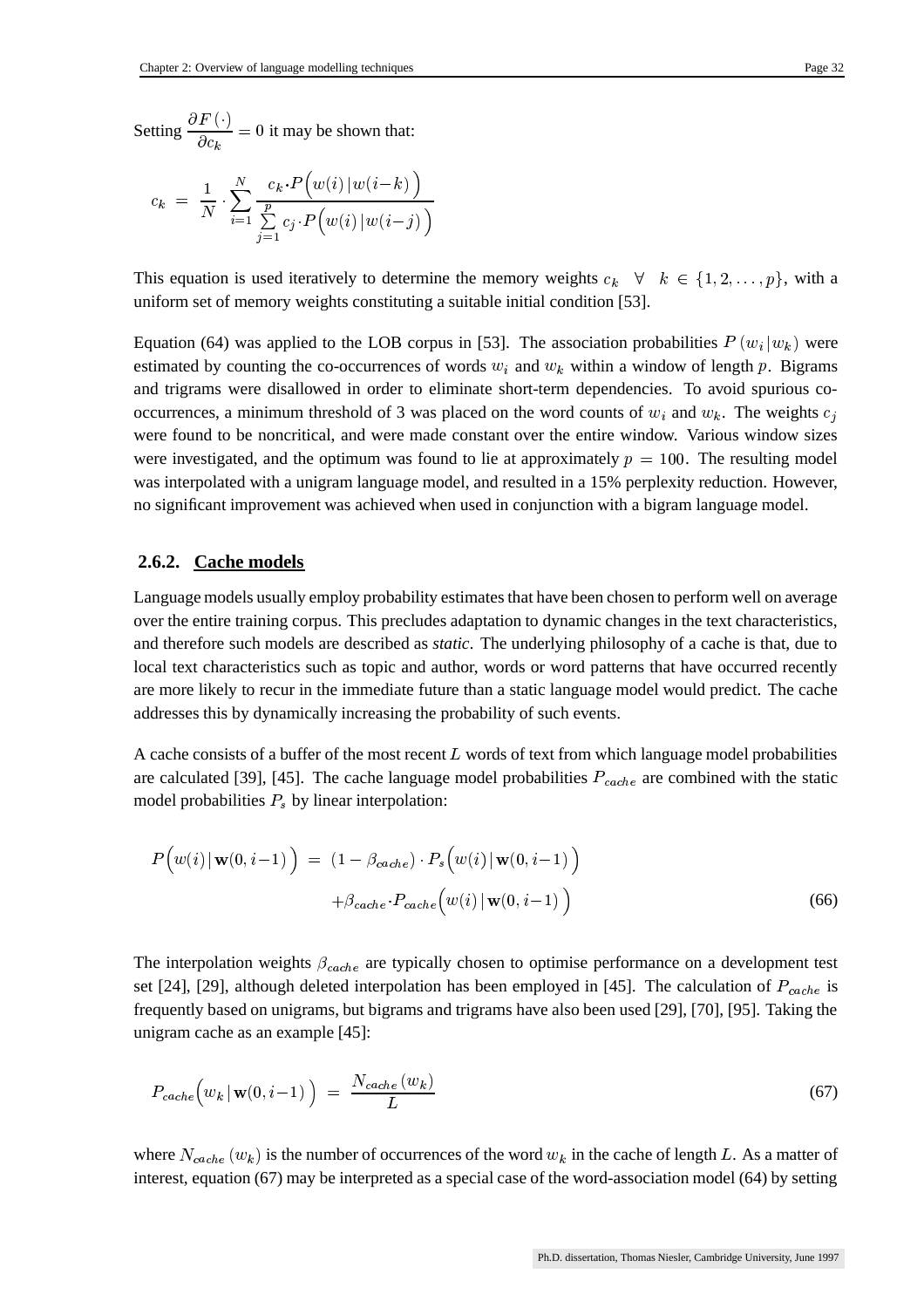$p=L, c_j=\frac{1}{L}$   $\forall$  ;  $=$   $\frac{1}{L}$   $\forall$   $j \in \{1, 2, ..., p\}$ , and choosing the association probabilities  $P(w_i | w_k)$  to be [53]  $\vert w_k)$  to be [53]:

$$
P(v(i) | w(i-j)) = \begin{cases} 1 & \text{if } w(i) = w(i-j) \\ 0 & \text{otherwise} \end{cases}
$$

When word classifications are available, the discrimination of the cache component may be enhanced by maintaining a separate buffer for each of the word categories. For example, a trigram language model based on part-of-speech categories is used in conjunction with a unigram cache in [45]. Let  $v_i$  denote a category hypothesised for  $w(i)$ , so that the trigram component of the language model computes:

$$
P\Big(v_j\,|\, {\bf v}(i\!-\!2,i\!-\!1)\,\Big)
$$

The probability of the word  $w(i)$  given its category  $v_i$  is estimated from the relative frequency:

$$
P_s\left(w(i) \mid v_j\right) = \frac{N\left(w(i) \mid v_j\right)}{N(v_j)}
$$
\n<sup>(68)</sup>

and a cache is maintained for each individual category:

$$
P_{cache(v_j)}(w_k) = \frac{N_{cache(v_j)}(w_k)}{L_j} \tag{69}
$$

where  $P_{cache(v_j)}(w_k)$  is  $\hat{U}_0(w_k)$  is the probability estimate from the cache for category  $v_j$ ,  $N_{cache(v_j)}(w_k)$  the prences of the word  $w_k$  in this cache, and  $L_i$  the cache size. number of occurrences of the word  $w_k$  in this cache, and  $L_i$  the cache size.

The combined probability estimate of  $w(i)$ , given that it belongs to  $v_j$ , is obtained by linear combination of (68) and (69) :

$$
P\Big(w(i)\,|\,v_j\Big)\ =\ \beta_j\!\cdot\!P_s\Big(w(i)\,|\,v_j\Big)+(1-\beta_j)\!\cdot\!P_{cache(v_j)}\Big(w(i)\Big)
$$

The language model probability is calculated using equation (57) :

$$
P\Big(w(i)\,|\,\mathbf{v}(i-2,i-1)\,\Big) \ = \!\!\!\!\!\!\!\!\!\!\sum_{v:v\in V\big(\overline{w}(i)\big)}\!\!\!\!\!\!\!\!\!\!\!\!P\Big(w(i)\,|\,v\Big)\cdot P\Big(v\,|\,\mathbf{v}(i-2,i-1)\,\Big)
$$

Since a cache models local variations in text character, it is usually reset at a point when this is known to change, for instance at article boundaries. Once this has occurred it is necessary to wait until a few entries are present in the cache before sensible probability estimates can be expected (for example, a threshold of 5 is employed in [45]).

In practice, the addition of a cache component to a language model has indeed led to significant perplexity reduction. For the part-of-speech trigram model in [45], the addition of a cache with  $L = 200$ leads to a 14% drop in perplexity on the LOB corpus. Tests with word-based *n*-gram models show the addition of a unigram and bigram cache with  $L = 1000$  to improve the perplexity by 17% on the WSJ 87-89 corpus [24] and lead to small (2% relative) word error rate improvements [29]. These figures are supported by similar results reported in [70] for tests on the 1994 and 1995 ARPA evaluation tasks [91] [92], where the addition of a unigram and bigram cache was found to lead to consistent improvements of 14% in perplexity and 2% (relative) in word error rate.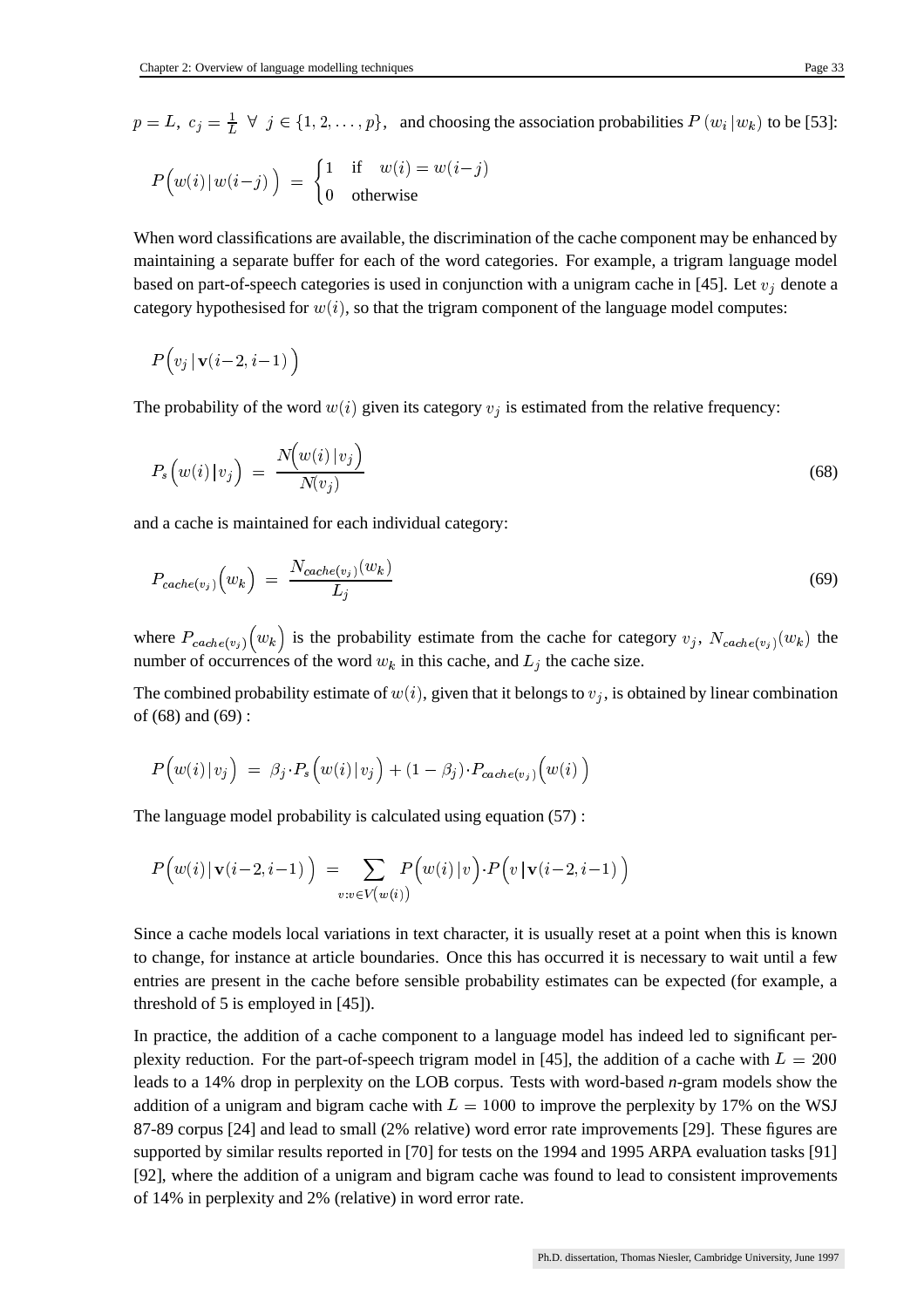#### **2.6.3. Stochastic decision tree based language models**

As a fundamental alternative to the *n*-gram history equivalence class defined in equation (46), a stochastic decision tree has been used in [3] to perform the many-to-one mapping  $H(w(i))$  described in section 2.2.

A decision tree consists of a hierarchically nested set of binary questions, each associated with one node of the tree [5]. Excepting the leaf (terminal) nodes, each has two descendants, one for each possible outcome of the question. Denote a decision tree **T** as a set of  $T_n$  nodes,  $\mathbf{T} = \{t_0, t_1, \ldots, t_{T_n-1}\}$ , where  $t_0$  refers to the root node. Furthermore, denote the *l* leaves of the tree by the set  $\mathbf{L} = \{l_1, l_2,$  $t_0$  refers to the root node. Furthermore, denote the *l* leaves of the tree by the set  $\mathbf{L} = \{l_1, l_2, \ldots, l_l\}$ , so that  $L \in T$ .

The development in [3] assumes that a set of Q "**predictor variables**" are extracted from the history. Denote these by **y**:

$$
\mathbf{y}=\Big\{y_1,y_2,\ldots,y_Q\Big\}
$$

For the particular model studied in  $[3]$ , these variables were chosen simply to be the most recent  $Q$ words, and hence we have:

$$
\mathbf{y} = \big\{y_1, y_2, \ldots, q_Q\big\} = \big\{w(i-Q)\,, w(i-Q\!+\!1)\,, \ldots, w(i\!-\!1)\,\big\}
$$

Many other choices are possible, however, such as syntactic word category identities and semantic labels for instance. The questions themselves concern the nature of the history  $\mathbf{w}(0, i-1)$ .

Denote a particular question by the symbol  $\Theta_r$ , where the index signifies it to belong to node  $t_r$ . In [3] the  $\Theta_r$  were initially assumed to be of the form :

$$
\Theta_r : y_i \in \Lambda_r \tag{70}
$$

where  $\Lambda_r$  is a subset of the set of values  $y_i$  may take on. When  $y_i$  is a word, for example,  $\Lambda_r$  is a subset of the known vocabulary. Thus  $\Theta_r$  ascertains whether one of the predictor variables is a member of a certain set, and returns either a TRUE or a FALSE result. Denote these two possible outcomes by  $\Theta_r^+$ and  $\Theta_r^-$  respectively.

and  $\Theta_r^-$  respectively.<br>To obtain the classification of the history  $\mathbf{w}(0, i - 1)$ , the tre  $(0, i - 1)$ , the tree is traversed from its root to one of the leaf nodes by answering in succession the question  $\Theta_r$  posed at each node  $t_r$  on this path. The leaves of the tree correspond to the history equivalence classifications  $l_i \equiv h_i = H(w(i))$ . Each has associated with it an appropriate distribution  $P(w_k | l_j) \quad \forall \quad k \in \{0, 1, \dots, N_w - 1\}$ , reflecting the probability of the next word  $w(i)$  given the equivalence class  $l_j$ . Note that the number of indicator variables Q may be held large without encountering the combinational explosion experienced with *n*-gram models, since for a given equivalence class generally only a subset of the indicator variables need to be examined.

Starting with only the root node (i.e.  $\mathbf{T} = \{t_o\}$  and  $\mathbf{L} = \emptyset$ ), the tree structure is grown incrementally from the training corpus. Growth occurs at the leaves only, non-terminal nodes remaining fixed. For a particular leaf  $l_i \equiv t_r$  involves the determination and assignment of a suitable new question  $\Theta_r$  and the corresponding addition of two descendant nodes (which become the new leaf nodes).

In order to control this process, a criterion indicating how the growth of a terminal node affects the performance of the tree is needed. A common choice, as also employed in [3], is the average entropy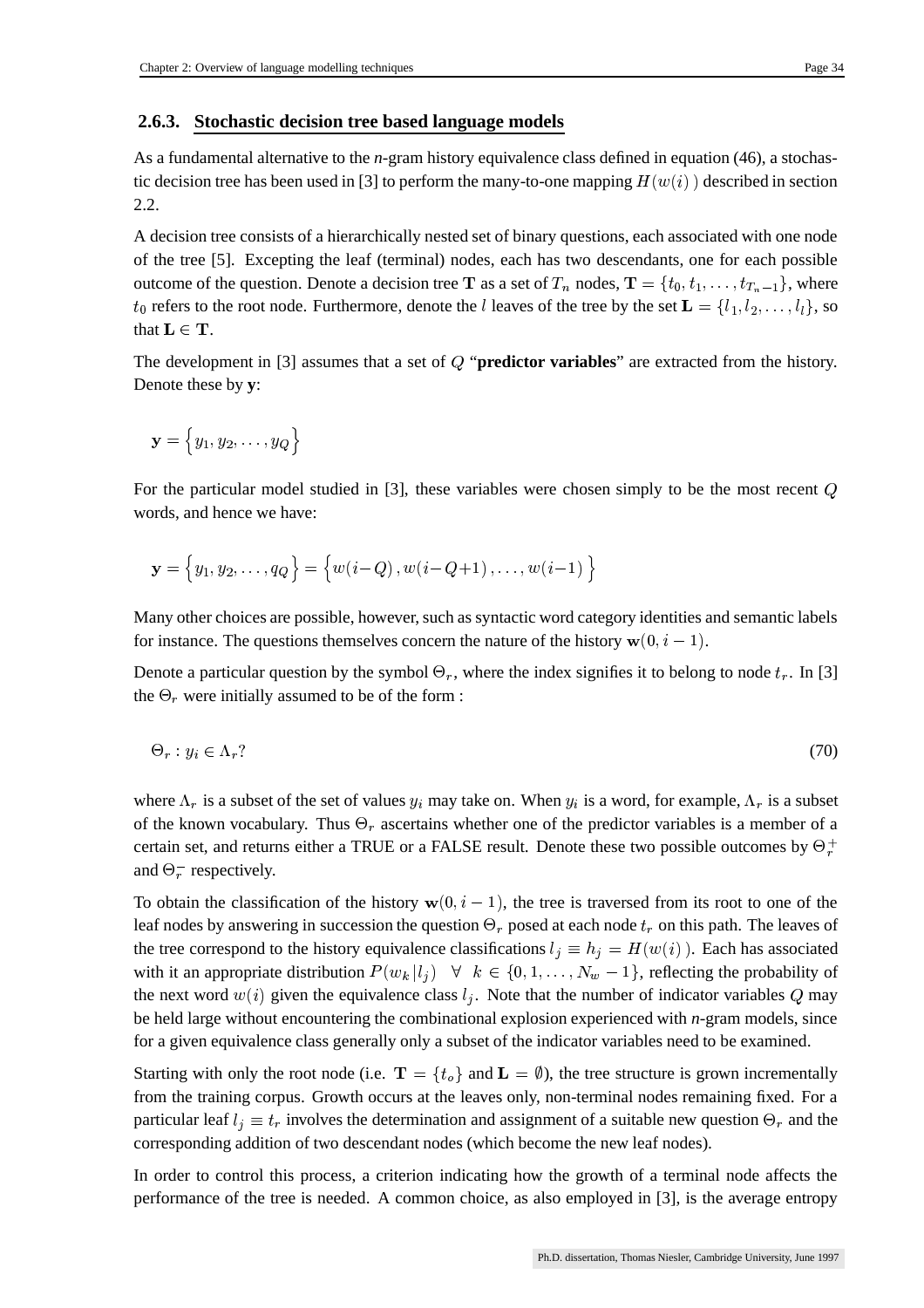of the leaf probability distributions  $P(w_k | l_i)$ . Minimising this figure directly minimises the overall uncertainty associated with the prediction of the next word. The entropy at leaf  $l_i$  is:

$$
\hbar_j\left(W\right)~=~-\sum_{k=0}^{N_w-1}P(w_k\!\mid\! l_j)\!\cdot\!\log\left(P(w_k\!\mid\! l_j)\right)
$$

so that the average entropy of the tree is:

$$
\bar{\hbar}_{tree}(W) = \sum_{j=1}^{L} \hbar_j(W) \cdot P(l_j)
$$
\n(71)

where  $P(l_i)$  is the probability of visiting leaf  $l_i$  and the argument W signifies that the entropy is calculated for the word probability distribution.

For questions of type (70),  $\Theta_r$  is uniquely defined by the choice of predictor variable  $y_i$  and the choice of the subset  $\Lambda_r$ . For a certain  $y_j$ , the process of finding an optimal  $\Theta_r$  therefore reduces to the task of determining the optimal partition of the range of  $y_j$  into the subset  $\Lambda_r$  and its complement  $\bar{\Lambda}_r$ . Since the calculation of the globally optimal solution to this problem is extremely computationally expensive, locally optimal greedy hill-climbing algorithms are employed. For example, a variant of k-means clustering is employed in [89]. A considerable fraction of the computation required during tree-growing is devoted to set construction.

Note that both  $P(l_i)$  and  $P(w_k | l_i)$  are assumed to be the true probabilities, valid for the language in general. In practice they must be replaced by their estimates, which are derived from the training corpus. Being of limited size, this corpus will never be truly representative of the entire language, and care must therefore be taken to avoid overfitting by the model. This may be accomplished by employing some form of cross-validation, for instance the use of a heldout set [3].

The form of the questions (70) is simple and conveniently illustrates the concept of the tree-based language model, but it may be argued that these are also unacceptably restrictive [3]. If the optimal question were to be of the form " $\Theta_r : y_i \in \Lambda_i \cap y_j \in \Lambda_j$  ?", for example, it would be split across two nodes, one with  $\Theta_r : y_i \in \Lambda_i$  ? and one with  $\Theta_r : y_j \in \Lambda_j$  ?. This would lead to unnecessarily large trees and fragment the already limited training data.

An alternative form of question employing a directed acyclical graph structure termed a **trellis** is presented in [89]. The trellis structure allows nodes to have more than two children and children to have multiple parents, thus allowing sum-of-products Boolean expressions to be encoded while preserving the use of elementary questions at the nodes themselves.

The tree-based language model has been compared with a trigram language model for a 5,000 word vocabulary task using a 30 million word corpus [3]. The tree-based model contained 10,000 leaves and exhibited a perplexity of 90.7. This was a slight improvement in relation to the trigram, which had a perplexity of 94.9. Although the tree had only 10,015 distinct probability distributions as opposed to the 796,000 of the trigram, the storage required by both was approximately equal since the distributions of the latter generally have only a few nonzero entries while this is not so for the former.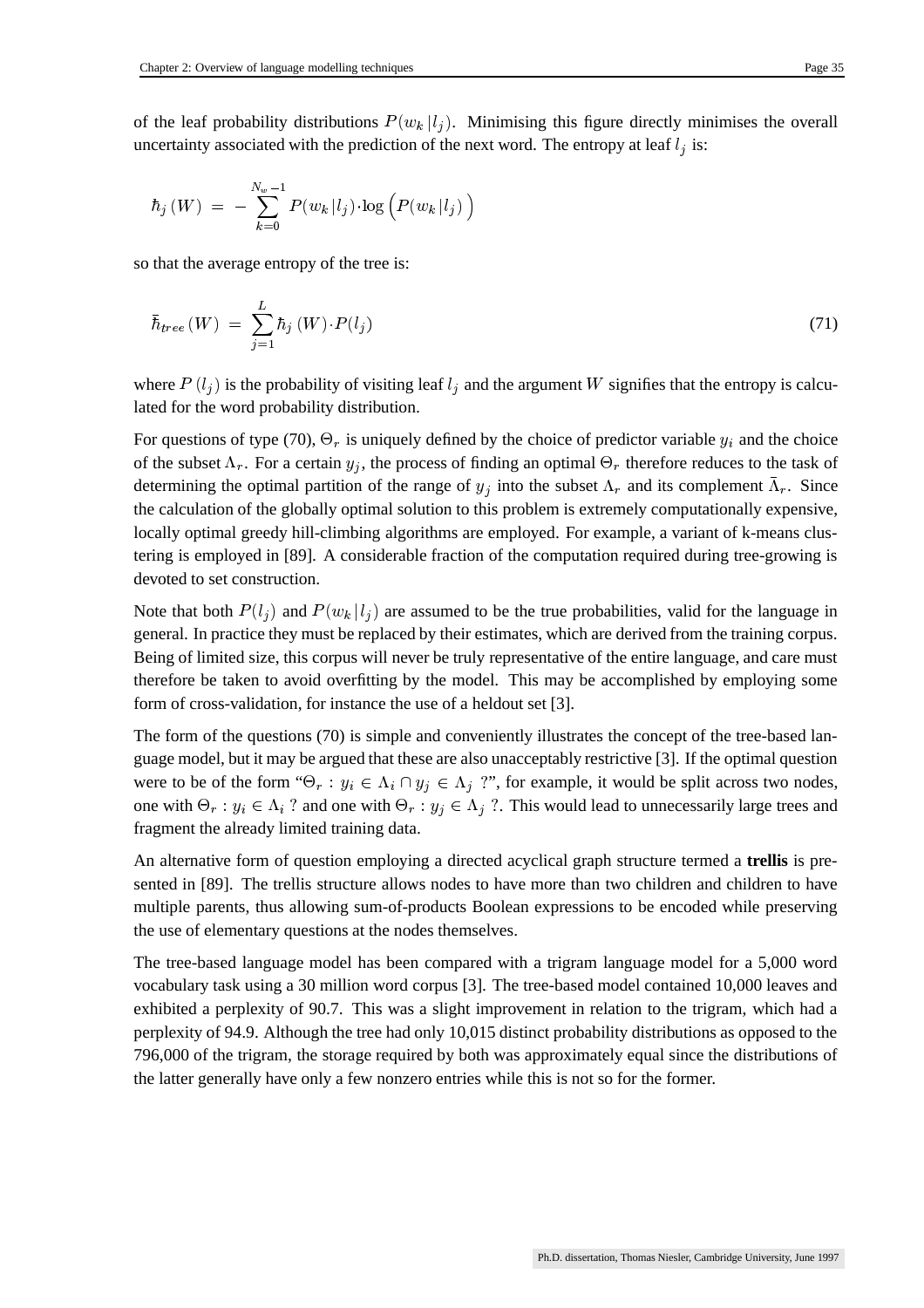### **2.7. Domain adaptation**

Adaptivity in a language model concerns its capacity to alter the probability estimate  $P(w(i) | w(0, i-1))$  in accordance with the particular nature of the text. Such text **domains** may be distinguished by attributes such as, for example, the topic of discussion, style of writing, and the time of writing. Cache-based models, as described in section 2.6.2, are an example of how this adaptation may be achieved dynamically. However if we know the domain(s) of application *a-priori*, we may produce a static model already adapted to the particular task.

### **2.7.1. Specialisation to a target domain**

Language models trained on large quantities of text covering many subject areas and styles of writing display good average performance, but are not able to take advantage of the particularities of the domains to which they are applied. Moreover, often there are insufficient data from the specialised domain to allow specialised models to be built directly. In such cases it is desirable to adapt the parameters of a general language model given a relatively small amount of material from the target domain.

Denote the general sample by  $\Sigma^G$  and the sample obtained from the target domain by  $\Sigma^D$ . Let the parameters of the probability distribution defined on the sample space  $|\Sigma|$  be  $\chi$ . Then, starting with the general sample  $P(\chi | \Sigma^G)$  as a prior distribution, we may write the posterior distribution of  $\chi$  as :

$$
P(\chi|\Sigma^D, \Sigma^G) \quad = \quad \frac{P(\Sigma^D|\chi, \Sigma^G) \cdot P(\chi|\Sigma^G)}{\int\limits_{\chi} P(\Sigma^D|\chi, \Sigma^G) \cdot P(\chi|\Sigma^G)}
$$

The study in [22] compares the **maximum a-posteriori** (MAP) estimate:

$$
\chi^{MAP} = \arg \max_{\chi} P(\chi | \Sigma^D, \Sigma^G)
$$

with the **classical Bayes** estimate:

$$
\chi^{Bayes} = \mathcal{E}\left\{\chi\,|\,\Sigma^D,\Sigma^G\right\} = \int\limits_{\chi} \chi \cdot P(\chi\,|\,\Sigma^D,\Sigma^G) \cdot d\chi
$$

as competing techniques for adapting the parameters of a probability distribution to new data. Experiments encompass the adaptation of a language model obtained from a 1.9 million word corpus of radiological reports from a particular hospital, to a smaller set of reports obtained from another. It is found that MAP outperforms Bayes adaptation, but also that even better results are obtained from the optimal linear interpolation of language models built using the general and domain-specific samples directly. Word error rate improvements<sup>19</sup> of 5 and 16 % for MAP, and 11% and 25% for optimal interpolation, were achieved after considering 1,000 and 5,000 words of text from the new domain respectively. No figures were given for a single model obtained when pooling the training data from the two samples.

A related approach is taken in [73], where the general language model is adapted to a particular domain using the **minimum discrimination information** method, in which the adapted model is required to be as close as possible to the general distribution in the Kullback-Liebler sense, while satisfying a set of constraints that are imposed by the new domain. These constraints include, for instance, unigram and bigram probabilities. The technique was applied to the Switchboard corpus, and performance was

<sup>&</sup>lt;sup>19</sup>These reductions are relative to a language model trained exclusively on the general sample.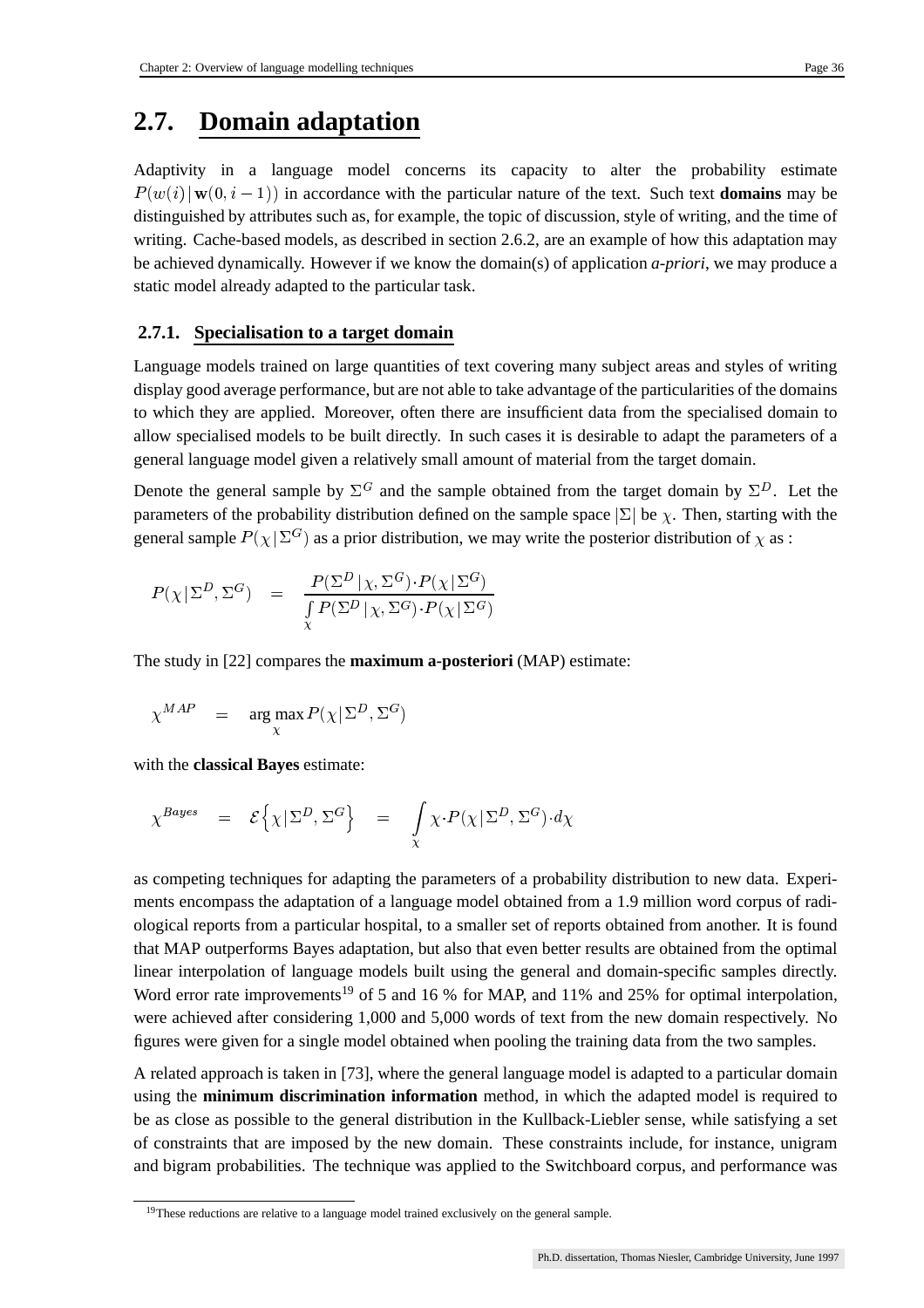measured relative to a language model constructed from the general sample only, as well as a model constructed from the pooled data. For these two cases, word error rate improvements of between 4.6 and 6.0% , and between 3.4 and 4.3% were achieved respectively. In contrast with the results reported in [22], similar word error rate improvements were achieved using an optimal linear interpolation between general and domain-specific models.

#### **2.7.2. Mixtures of topic-specific language models**

In order to account for a set number of distinct themes appearing in a corpus, the text may be divided into partitions corresponding to common subject matter, termed *topics*, following which a trigram language model is built for each individual topic [28]. The resulting models are then combined linearly to obtain an overall probability estimate:

$$
P\Big(w(i) \mid \mathbf{w}(i-2, i-1)\Big) = \sum_{j=1}^{N_{topic}} \lambda_j \cdot P_j\Big(w(i) \mid \mathbf{w}(i-2, i-1)\Big)
$$
\n(72)

with

$$
\sum_{j=1}^{N_{topic}} \lambda_j = 1
$$

where  $N_{topic}$  is the number of topics,  $P_j(w(i) | w(i-2, i-1))$  the trigram estimate for the  $j_{th}$  topic, and  $\lambda_i$  the weighting given to the contribution of the  $j_{th}$  topic. Since subdivision of the training corpus may lead to undertrained topic models, equation (72) was linearly interpolated with a **general** trigram  $P_G(\cdot)$ trained on the entire training set.

$$
P(w(i) | \mathbf{w}(i-2, i-1)) = \sum_{j=1}^{q} \lambda_j \cdot \left[ \theta_j \cdot P_j(w(i) | \mathbf{w}(i-2, i-1)) + \frac{\left(1-\theta_j\right) \cdot P_G(w(i) | \mathbf{w}(i-2, i-1))}{1-\theta_j} \right]
$$

The division of the corpus into the topic partitions themselves proceeds by agglomerative clustering, assuming each paragraph of text to be concerned with only one particular topic. Assigning each paragraph in the corpus to an individual topic cluster initially, the most similar pairs of clusters are merged successively until the desired number of topics is reached. The normalised number of content words common to both clusters was used as a similarity measure, and further cluster refinement is achieved by reassigning member sentences according to a greedy algorithm so as to maximise the training set probability. Note that the component trigram models  $P_i(w(i) | w(i-2, i-1))$  must be recomputed after every reassignment using the new partition of the training corpus.

Although in a truly adaptive language model the values of  $\lambda_j$  should adjust to the characteristics of the current text, fixed values were employed and optimal values for  $\lambda_j$  as well as  $\theta_j$  were obtained using a Viterbi-type reestimation approach [28]. By using a model with 5 topic classes, a 4% relative reduction in overall recogniser error rate was achieved using the NAB1 corpus [29].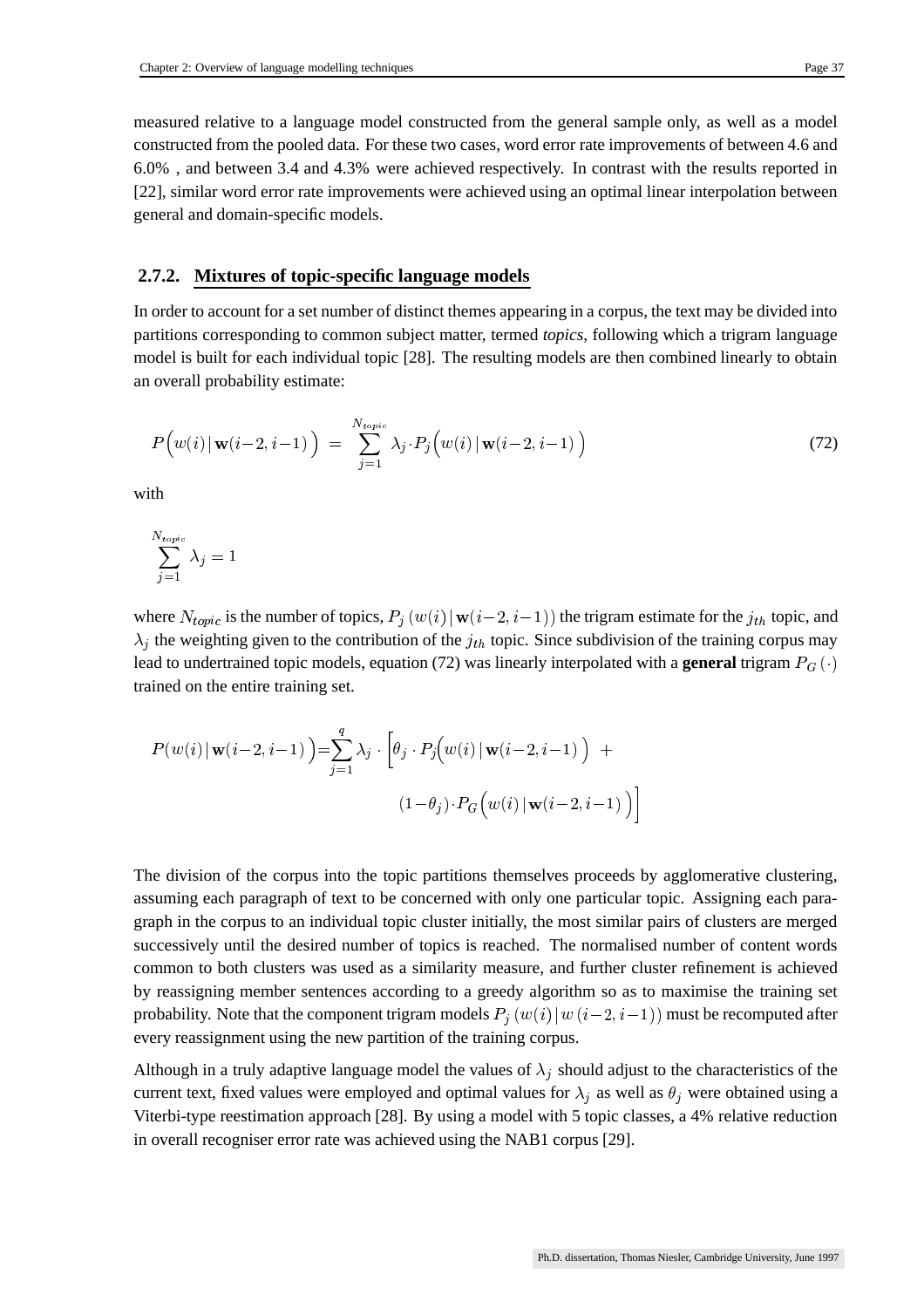### **2.8. Language models for other applications**

Although this thesis focuses on their application to speech-recognition systems, language models are important components also in other fields, some of which are introduced briefly in the following sections.

### **2.8.1. Character and handwriting recognition**

The recognition of printed or handwritten text is a search for the most likely sequence of words with respect to given graphic written evidence, and it is not surprising that techniques very similar to those used by a speech-recogniser may be applied [76], [87]. In particular, instead of an acoustic model, a model for the geometry or trajectory of the writing is employed. Let  $\mathbf{x}(0, T - 1)$  be a parameterisation of this written evidence, so that we may formulate the recognition problem as the solution of:

$$
\argmax_{w(0),w(1),...,w(K)} \biggl\{ P\Big(\mathbf{x}(0,T) \,|\, \mathbf{w}(0,K)\,\Big) \cdot P\Big(\mathbf{w}(0,K)\,\Big) \biggr\}
$$

Here again the language model  $P(\mathbf{w}(0, K))$  supplies an estimate of the grammatical plausibility of the hypothesised sequence of words  $w(0, K)$ , and has been shown to have great impact on recognition accuracy [27], [83], [87].

### **2.8.2. Machine translation**

The greater availability of aligned bilingual corpora has prompted renewed research into statistical methods of automatic translation [4], [6], [7], [86]. In particular, the work in [4] and [7] considersthe problem of translating a sentence  $w_s(0, N_{sl})$  from the **source language** (French) into a corresponding sentence  $\mathbf{w}_t(0, N_{tl})$  in the **target language** (English) according the following probabilistic model:

$$
\mathbf{w}_t(0, N_{tl}) = \underset{\forall \tilde{\mathbf{w}}_t(0, N_{tl})}{\arg \max} \left[ P(\mathbf{w}_s(0, N_{sl}), \tilde{\mathbf{w}}_t(0, N_{tl})) \right]
$$
  
= 
$$
\underset{\forall \tilde{\mathbf{w}}_t(0, N_{tl})}{\arg \max} \left[ P(\mathbf{w}_s(0, N_{sl}) | \tilde{\mathbf{w}}_t(0, N_{tl})) \cdot P(\tilde{\mathbf{w}}_t(0, N_{tl})) \right]
$$

Here  $P(\mathbf{w}_s(0, N_{sl}) | \tilde{\mathbf{w}}_t(0, N_{tl}))$  is the **translation model**, reflecting the extent to which the English words express the ideas presented in French, and  $P(\tilde{w}_t(0, N_t))$  the English language model, which reflects the extent to which the English hypothesisis grammatical. Within this formalism, the translation model is the analogy of the acoustic model in the speech recognition framework, although the internal mechanisms of each are of course different. Finding the best English translation of the French sentence is a search for the English hypothesis maximising  $P(\tilde{\mathbf{w}}_t(0, N_{tl}) | \mathbf{w}_s(0, N_{sl}))$ .

Since human translators have been observed to translate almost four times more quickly when dictating than when having to write or type their translations, the integration of such a translation system into a speech-recogniser has been investigated in [9]. Since the text of the source language is already available, and recognition occurs in the target language, the speech-recognition problem is reformulated as:

$$
\mathbf{w}_t(0, N_{tl}) = \arg_{\forall \mathbf{\tilde{w}}_t(0, N_{tl})} \left[ P\Big(\mathbf{x}_t\left(0, T\right), \mathbf{w}_s(0, N_{sl}), \mathbf{\tilde{w}}_t(0, N_{tl}) \Big) \right]
$$

where  $x_t$  is the acoustic observation in the target language, obtained from the speech of the dictation.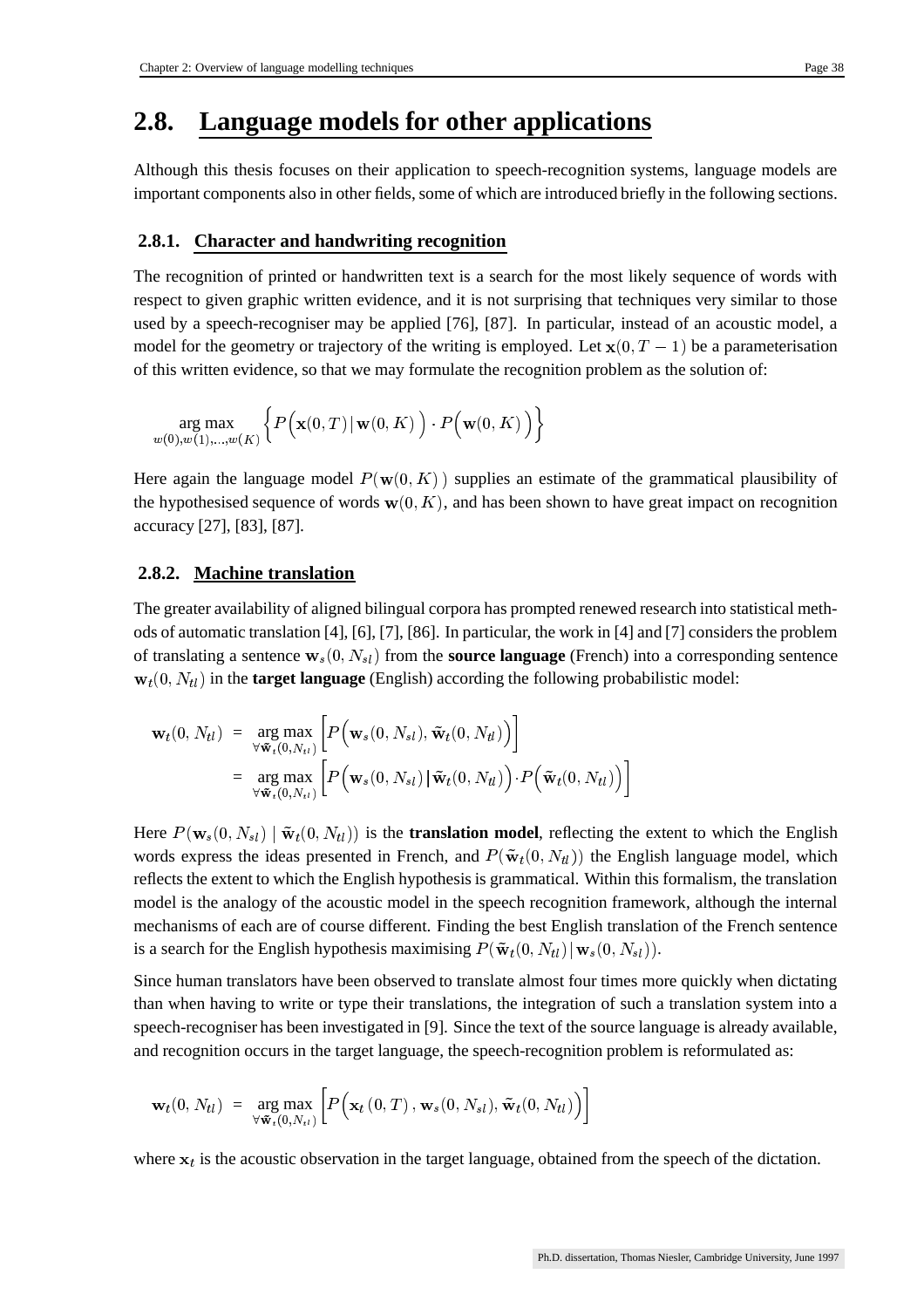One may assume that  $x_t$  is independent of the text of the source language, i.e.:

$$
P\Big(\mathbf{x}_t\,|\,\mathbf{w}_s(0,N_{sl}), \mathbf{\tilde{w}}_t(0,N_{tl})\Big) \;\approx\; P\Big(\mathbf{x}_t\,|\,\mathbf{\tilde{w}}_t(0,N_{tl})\Big)
$$

and hence obtain:

$$
\mathbf{w}_t(0, N_{tl}) \ = \ \argmax_{\forall \mathbf{\tilde{w}}_t(0, N_{tl})} \bigg[ P\Big(\mathbf{x}_t\left(0, T\right) \mid \mathbf{\tilde{w}}_t(0, N_{tl}) \Big) \cdot P\Big(\mathbf{w}_s(0, N_{sl}) \mid \mathbf{\tilde{w}}_t(0, N_{tl}) \Big) \cdot P\Big(\mathbf{\tilde{w}}_t(0, N_{tl}) \Big) \bigg]
$$

Results indicate improved recognition performance when the additional knowledge of  $w_s(0, N_{sl})$  incorporated in this way.

#### **2.8.3. Spelling correction**

Automatic methods for correcting spelling errors are important in a number of areas, including document preparation, database interaction and text-to-speech systems [46]. Two types of error may be distinguished: firstly **nonword errors**, where the misspelling results in a word no longer valid in the language of interest (for example "than" misspelled as "tahn"), and secondly **real-word errors**, where the error results in a different but valid word with alternate meaning (for example "from" misspelled as "form"). Language models have been applied successfully to the correction of both types of error. In particular, they have led to improvements relative to *isolated-word* methods, which treat the misspelling without taking into account the surrounding words and are hence unable to address real-word errors.

When a nonword error is detected, a number of similar valid spellings are determined, generally by means of a database of valid words or subword units (such as character n-grams) as well as suitable distance measures indicating similarity between strings. Language models have been employed successfully to the ranking of these alternatives, the best then constituting the result of the automatic correction. In the case of real-word errors, the language model was used both to detect the misspelled words by sensing the associated low language model probability, as well as to choose the most likely from the list of subsequently generated alternatives [46].

#### **2.8.4. Tagging**

Words may be classified into groups according to their grammatical function (or **part-of-speech**) within the sentence. Such analyses are often important as the first steps in discovering higher-level linguistic structure, for instance the identification of noun-phrases. Since words often have more than one possible part-of-speech assignment (for instance "light", which may act as adjective, verb or noun), this classification may be ambiguous when considering only the lexical identity of the word. Language models based on part-of-speech information and bigram or trigram dependencies have been used with much success for the automatic annotation of unlabelled text with part-of-speech information, a process referred to as **part-of-speech tagging** [13], [17] ,[20].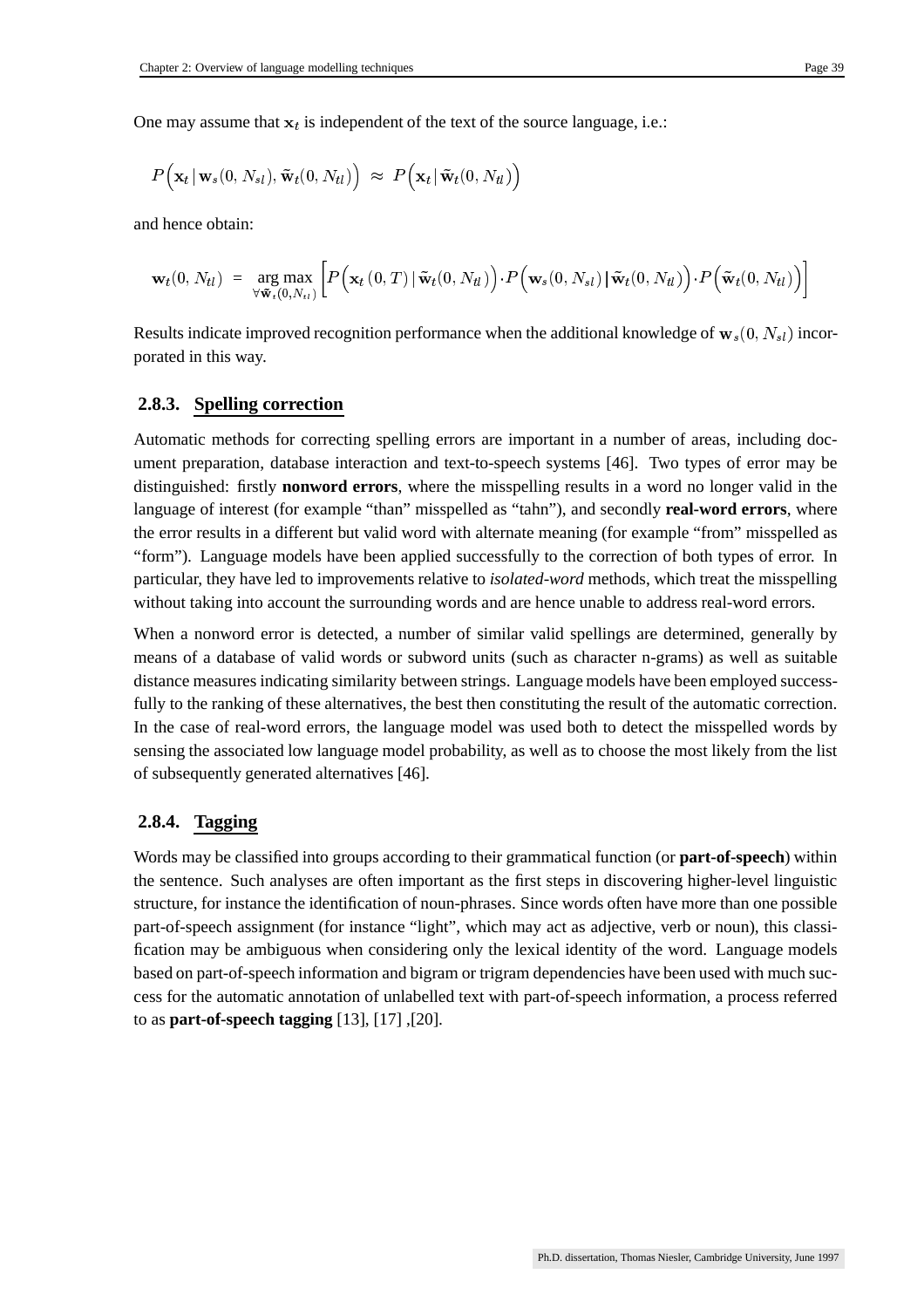## *Chapter 3*

# **Variable-length category-based** *n***-grams**

### **3.1. Introduction and overview**

In this chapter we develop a language model designed to capture syntactic patterns in English text. The part-of-speech classification<sup>20</sup> of each word in the training corpus is assumed to be known and constitutes the *a-priori* grammatical information that will be exploited by the statistical model.

The model employs *n*-grams of part-of-speech word-categoriesto capture sequential grammatical dependencies [56], [57]. Since there are far fewer parts-of-speech than there are words in a typical vocabulary, the number of different *n*-grams is much smaller for a given value of  $n$  than for a word-based *n*-gram model. This reduces the problem of data sparseness, and it becomes possible to increase the value of both from a statistical as well as a storage viewpoint. Furthermore, *n*-grams based on categories are intrinsically able to generalise to word *n*-tuples never witnessed during training. Since these categories embed syntactic information, this generalisation proceeds according to the measure of grammatical correctness assigned to the unseen sequence by the model. Finally, the length of each individual *n*-gram is optimised by allowing it to increase to the point at which no further improvement in predictive capability is detected, thereby allowing model size to be traded for model performance in a well-defined way.

### **3.2. Structure of the language model**

Drawing on the exposition of section 2.5.1, denote the  $N<sub>n</sub>$  different part-of-speech categories by:

$$
\mathbf{V}\mathbf{=}\Big\{v_{0},v_{1},\ldots v_{N_{v}-1}\Big\}
$$

Because a word may have multiple grammatical functions, the mapping operator  $V(\cdot)$  is one-to-many and hence  $V(w_i)$  is the set of possible part-of-speech classifications for  $w_i$ . With reference to the definitions in section 2.2, we now define a history equivalence class to be an *n*-gram of categories. Let there be  $N_H$ such *n*-grams, denoting these collectively by  $\bf{H}$ : :

$$
\mathbf{H}\mathbf{=}\left\{h_0, h_1, \ldots, h_{N_H-1}\right\}
$$

Let the length of the category *n*-gram associated with the particular history equivalence class  $h_i$  be given

<sup>&</sup>lt;sup>20</sup>This work employs the definitions used for the LOB corpus, a listing of which appears in appendix E.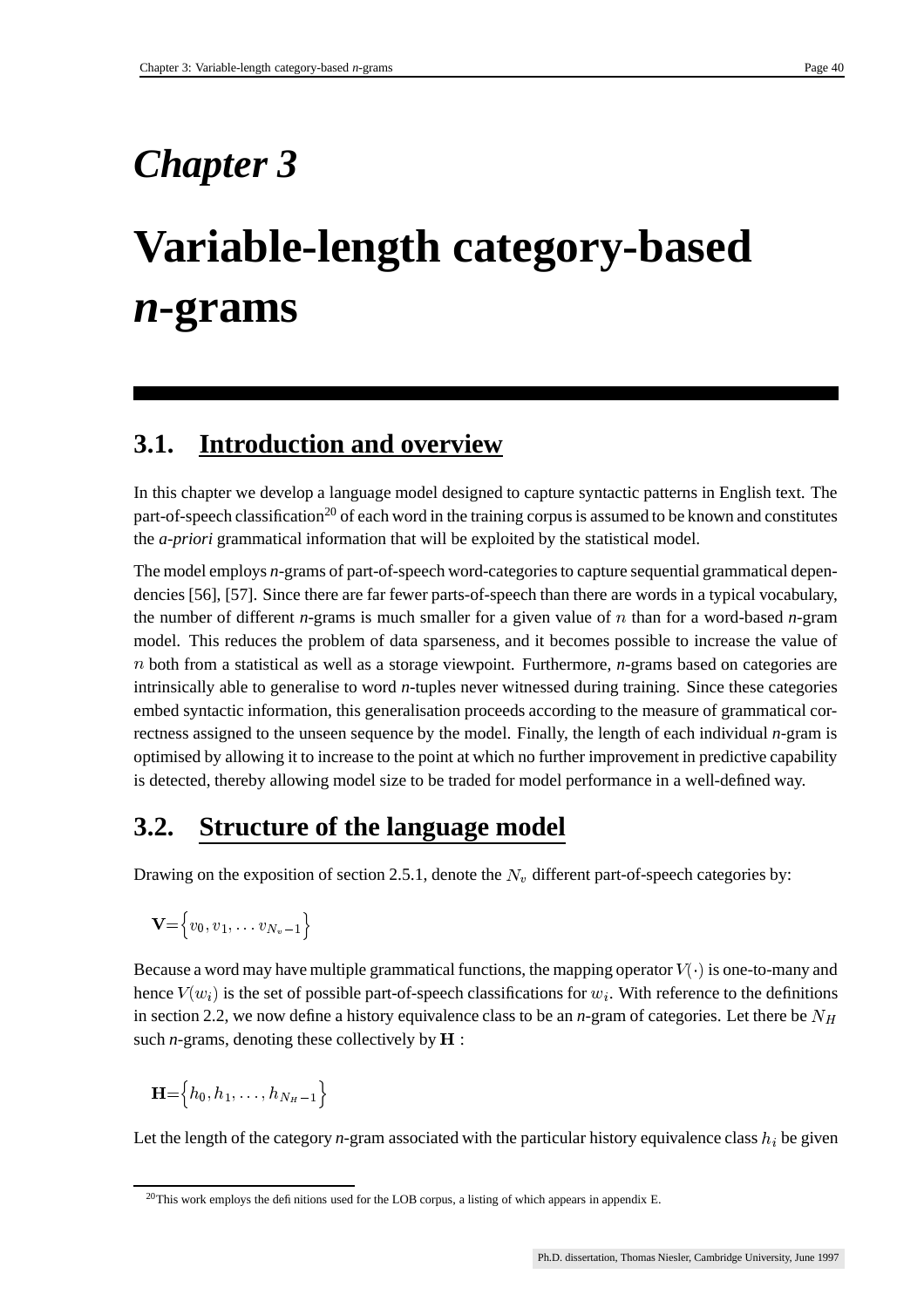by  $L_H(h_i)$ , so that t  $(h_i)$ , so that the *n*-gram itself may be denoted by:

$$
h_i \equiv \mathbf{v}_{h_i} \left( 0, L_H(h_i) - 1 \right) \tag{73}
$$

Finally, since  $V(\cdot)$  is one-to-many, a particular category *n*-gram may describe multiple word *n*-grams. Hence the mapping  $H(\cdot)$  is many-to-many, returning for each particular word sequence  $w(0, i-1)$  the set of history equivalence classes  $H(w(0, i-1))$  for which the category and word *n*-grams match:

$$
H(\mathbf{w}(0,i-1)) = \left\{ h_a : v_{h_a}(j) \in V(\hat{w}(j+i-L_H(h_a))) \right\}, a \in \mathcal{R}_H, j \in \mathcal{R}_{L_a}, i \ge L_H(h_a) \right\}
$$
(74)

where  $\mathcal{R}_H = \{0, 1, \ldots, N_H - 1\}$  and  $\mathcal{R}_{L_a} = \{0, 1, \ldots, L_H(h_a) - 1\}$ . Assume as in equation (52) that the word occurrence probability depends only on its believed category, and hence employ (53) to write:

$$
P\Big(w(i) \mid \mathbf{w}(0, i-1)\Big) \approx \sum_{\forall v:v \in V(w(i))} P\Big(w(i) \mid v\Big) \cdot P\Big(v \mid \mathbf{w}(0, i-1)\Big) \tag{75}
$$

Furthermore, employing the decomposition (54) and the *n*-gram assumption (73), we may decompose the second term on the right hand side of equation (75) as follows:

$$
P(v_j | \mathbf{w}(0, i-1)) \underset{\forall h: h \in H(v(i))}{\approx} \sum_{(v_i, i) \in H(v(i))} P(v_j | h) \cdot P(h | \mathbf{w}(0, i-1)) \tag{76}
$$

where  $h$  is the category  $n$ -gram context. The summation in (75) accounts for all part-of-speech categories that may be assigned to  $w(i)$ , and the summation in (76) for all the history equivalence classes matching the word history  $\mathbf{w}(0, i-1)$ . The interrelation of the probability functions in these equations is illustrated in figure 3.1, and the subsequent sections treat the estimation of each individually.



**Figure 3.1: Operation of the category-based language model.**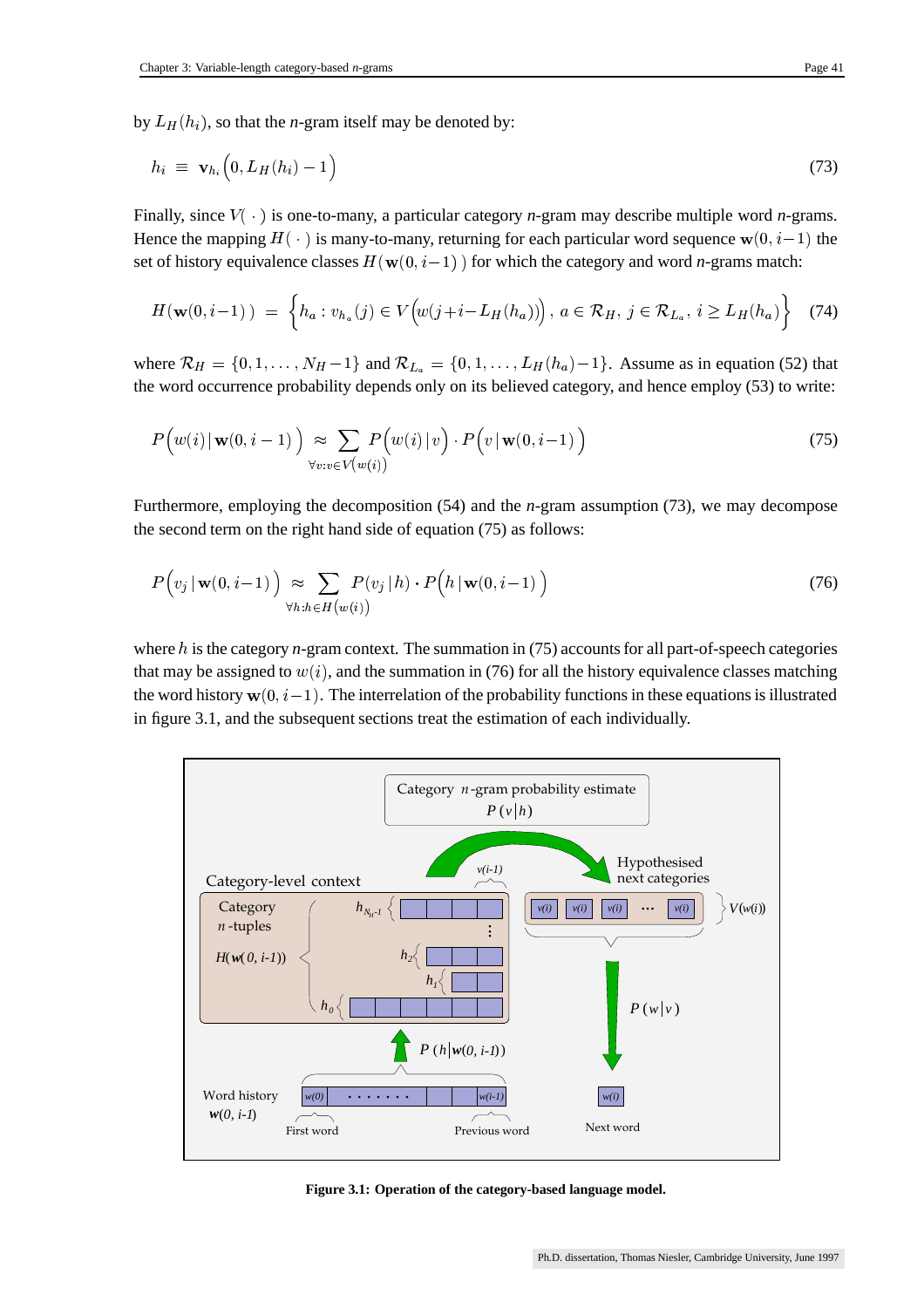### **3.2.1. Estimating**  $P(v_i|h_m)$

For compact storage of category *n*-grams a tree data structure is employed, associating each node with a particular word category so that paths originating at the root correspond to category *n*-grams. In this way each node represents a distinct history equivalence class  $h_m$ , and has associated with it a conditional probability distribution function  $P(v|h_m)$ , while the set of all nodes corresponds to the set of all history equivalence classes  $H$ . By not restricting the length of the individual paths through the tree, contexts of arbitrary depth are catered for. The following figure illustrates this structure by means of an example. Nodes are labelled both with the specific history equivalence class  $h_m$  they represent, as well as the category defining the *n*-gram with respect to the parent node. In particular, for this example, the history equivalence class  $h_1$  corresponds to the bigram context  $\mathbf{v}(i-1, i-1) = \{v_1\}$  and the history equivalence class  $h_5$  to the trigram context  $\mathbf{v}(i-2, i-1) = \{v_2, v_8\}$ . equivalence class  $h_5$  to the trigram context  $\mathbf{v}(i-2,i-1) = \{v_2, v_8\}.$ 



**Figure 3.2: Organisation of the category** *n***-gram tree.**

Probabilities of the form  $P(v(i) | v(0, i-1))$  are calculated from the tree by first determining the history equivalence class corresponding to the category context  $\mathbf{v}(0, i-1)$  and then applying an *n*-gram probability estimator. In particular, define the operator  $\mathcal{F}_t(\cdot)$  which maps category *n*-grams to history equivalence classes, i.e.:

$$
h_m = \mathcal{F}_t(\mathbf{v}(0, i-1))
$$
\n<sup>(77)</sup>

where  $h_m$  is the history equivalence class corresponding to the deepest match of the category sequence  $\mathbf{v}(0,i-1)$  within the *n*-gram tree. The probabilities  $P(v|h_m)$  are estimated by application of Katz's back-off in conjunction with nonlinear discounting according to equations (48), (49) and (50). Model construction proceeds via the following level-by-level tree growing strategy, which retains only contexts that improve a performance quality estimate. This allows model compactness to be maintained while employing longer *n*-grams where they benefit performance.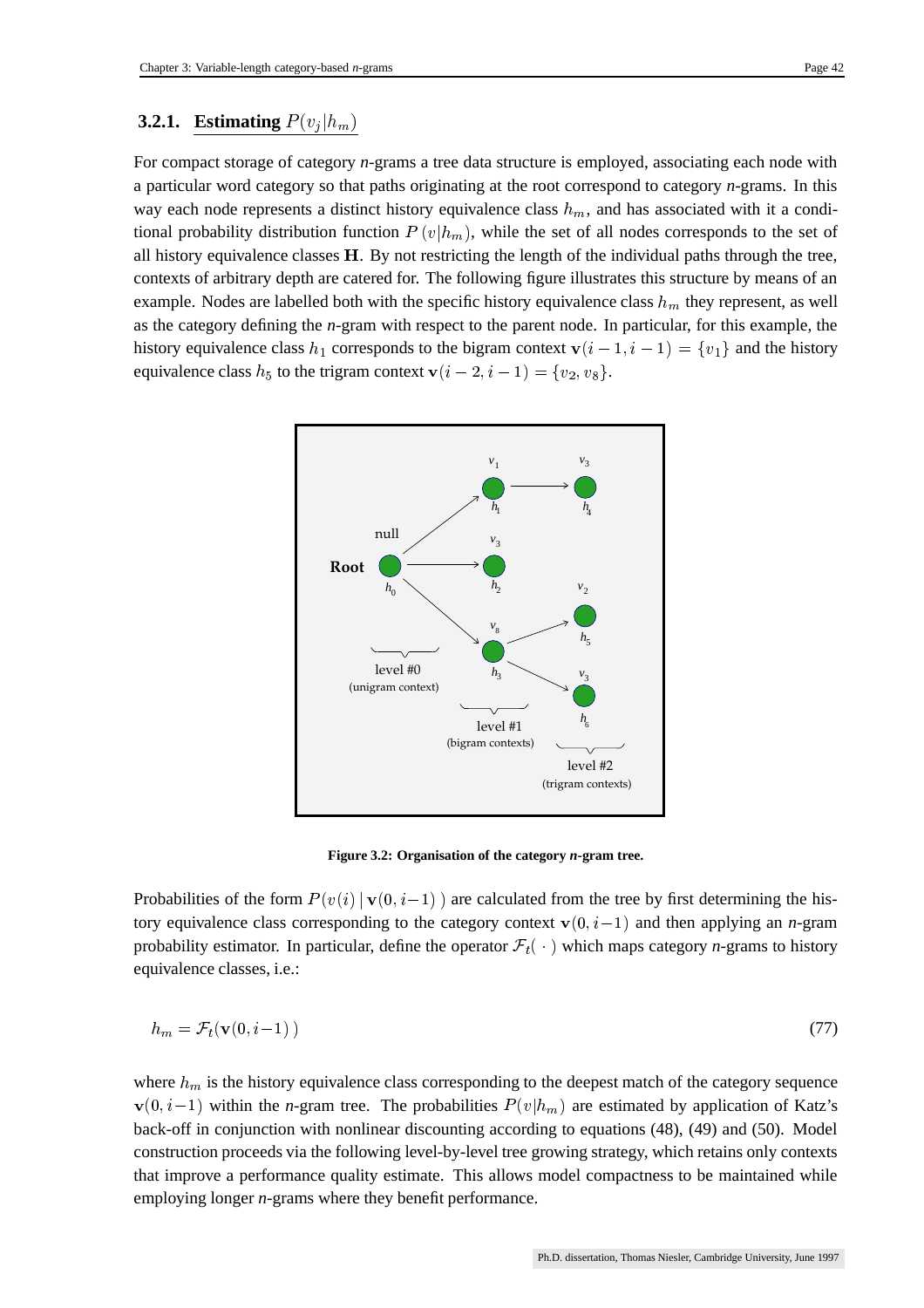- 1. **Initialisation** :  $L = -1$
- 2.  $L = L + 1$  $\blacksquare$  . The contract of the contract of the contract of the contract of the contract of the contract of the contract of the contract of the contract of the contract of the contract of the contract of the contract of the the contract of the contract of the contract of the contract of the contract of the contract of the contract of
- 3. **Grow**: Add level  $#L$  to level  $#(L-1)$  by adding all the  $(L + 1)$ -grams occurring in the training set for which the  $L$ -grams already exist in the tree.
- 4. **Prune**: For every (newly created) leaf in level  $#L$ , apply a quality criterion and discard the leaf if it fails.
- 5. **Termination**: If there are a nonzero number of leaves remaining in level  $\#L$ , goto step 2.

The quality criterion is based on the training set probability delivered by the model to reflect its predictive performance. In order to avoid overfitting, leaving-one-out cross validation is employed in calculating this probability [19]. For the category *n*-gram model, this method has the particular advantage of being computationally efficient since the *n*-gram counts are available in memory. In particular, referring to appendix B, the leaving-one-out log probability may be expressed as:

$$
LL_{\text{cum}}(\Omega^{tot})\ =\ \sum_{i=0}^{N_c-1}\log\left[P\Big(v(i)\mid {\bf v}(0,i-1)\,,\Omega_i^{\text{RT}}\Big)\right]
$$

where  $N_c$  is the number of words in the training corpus  $\Omega^{tot}$ , and  $P(v(i) | v(0, i-1), \Omega_i^{RT})$  is the probability estimated by the *n*-gram model obtained from  $\Omega^{RT}$ , the retained-part formed by removal of the heldout part  $\Omega^{HO}$  from  $\Omega^{tot}$ . Using definition (77), this log probability may be rewritten as the sum of contributions of each node:

$$
LL_{\text{cum}}\left(\Omega^{\text{tot}}\right) = \sum_{n=0}^{N_H-1} \left( \sum_{v(j): \mathcal{F}_t\left(\mathbf{v}(0,j-1)\right) = h_n} \log\left[ P\left(v(j) \mid h_n, \Omega_j^{\text{RT}}\right) \right] \right)
$$
  
= 
$$
\sum_{n=0}^{N_H-1} LL_{\text{cum}}^{h_n}
$$

where

$$
LL_{\text{cum}}^{h_n} \;=\; \sum_{k=0}^{N_v-1} N_{h_n}(v_k) \cdot \log \left[ P\left(v_k \mid h_n, \Omega_k^{\text{RT}}\right) \right]
$$

and where  $LL_{\text{cum}}$  is the log probability of the entire training corpus  $\Omega^{tot}$ ,  $LL_{\text{cum}}^{h_n}$  the log probability of all events occurring in context  $h_n$ ,  $N_{h_n}(v_k)$  the total number of times  $v_k$  was seen in context  $h_n$  in  $\Omega^{tot}$ , and  $P(v_k|h_n, \Omega_k^{\text{RT}})$  the probability of  $v_k$  occurring in context  $h_n$  based on the retained part of the training set  $\Omega_k^{\text{RT}}$  formed when  $v_k$  constitutes the heldout part.

Now assume that node  $h_n$  is a leaf, and that the change in training set log probability resulting from the addition of a child  $h_{n+\epsilon}$  must be calculated. While  $h_n$  refers to the original parent node,  $h_n$  is used to denote this node after the addition of the child. The change in log probability is then given by:

$$
\Delta LL^{h_n}_{\text{cum}}\;=\; LL^{h_n}_{\text{cum}}+ LL^{h_{n+\epsilon}}_{\text{cum}}- LL^{h_n}_{\text{cum}}
$$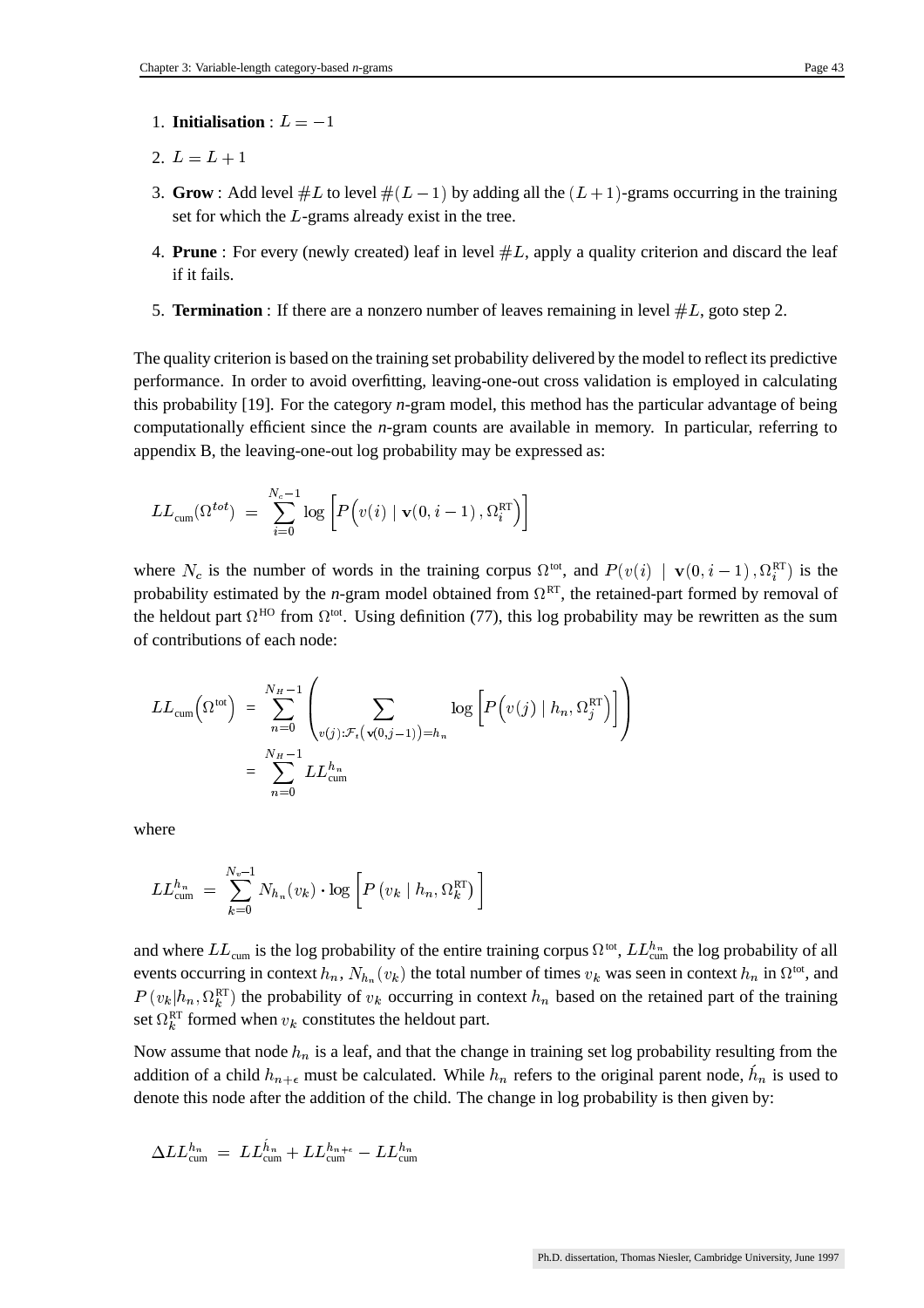$$
\Delta LL_{\text{cum}}^{h_n} > -\lambda_{ct} \cdot LL_{\text{cum}}(\Omega^{\text{tot}}) \tag{78}
$$

This requires the new node to lead to an increase of at least a threshold defined as a fraction  $\lambda_{ct}$  of the total log probability, so as to make the choice of the threshold fairly problem independent.

The probability  $P(v_i|h_m)$  may be used to calculate a perplexity indicating the confidence with which the tree predicts the following category. This is used later in language model evaluation, and will be referred to as the **category perplexity**.

### **3.2.2. Estimating**  $P(w_i|v_i)$

Assuming each category to have a sufficiently large membership, we apply the relative frequency:

$$
P\left(w_i|v_j\right)\ =\ \frac{N(w_i|v_j)}{N(v_j)}
$$

Since the language model must hypothesise categories for out-of-vocabulary (OOV) words, the probability with which these occur within each category must be estimated. Accordingly a word named<sup>21</sup> "UW" is added to each category, and its count  $N_{uw}$  estimated by the leaving-one-out method:

$$
P(\text{UW}|v_j) = \frac{N_1(v_j)}{N(v_j) + \eta} \tag{79}
$$

and

$$
N_{uw} \left( v_j \right) \; = \; \frac{P \left( \text{UW} | v_j \right) \cdot N(v_j)}{1 - P \left( \text{UW} | v_j \right)}
$$

where  $N_1(v_i)$  is the number of words seen exactly once in both  $v_i$  and the training set,  $N(v_i)$  the total number of words in  $v_j$ ,  $N_{uw}(v_j)$  the estimated count for UW in  $v_j$ . Finally,  $\eta > 0$  is a small constant introduced heuristically to ensure that the denominator of (79) always exceeds the numerator. Its effect is significant only for sparsely trained categories with consequently small  $N(v_i)$ . The effect of  $\eta$  on performance was seen empirically to be weak, and  $\eta \approx 5...10$  yields satisfactory results for the LOB corpus. More complete details are given in appendix C.

### **3.2.3. Estimating**  $P(h_m | w(0, i-1))$

This language model component estimates the probability that a particular word history  $w(0, i-1)$  corresponds to the category *n*-gram context associated with  $h_m$ . Since a word may have multiple part-ofspeech classifications, there are in general many possible contexts to which  $w(0, i-1)$  could belong. The set of such contexts as well as the probabilities associated with each may be calculated using a recursive approach which we will develop by first assuming these contexts and probabilities to be known for  $w(0, i-1)$ , and then deriving the corresponding results for  $w(0, i)$ . To begin, we define:

- $_{i}^{hyp}(a, b)$ : A possible category sequence for the words  $w(a, b)$ , termed a **hypothesis** hereafter, individual hypotheses being distinguished by the index  $j$ .
- $\mathbf{u}_h = \mathbf{u}_h$  $(a, b)$ : The number of hypotheses for the word sequence  $w(a, b)$ .

 $21$ The string 'UW" is an abbreviation for 'unknown word'. Any other word that is not in the vocabulary could of course be used instead.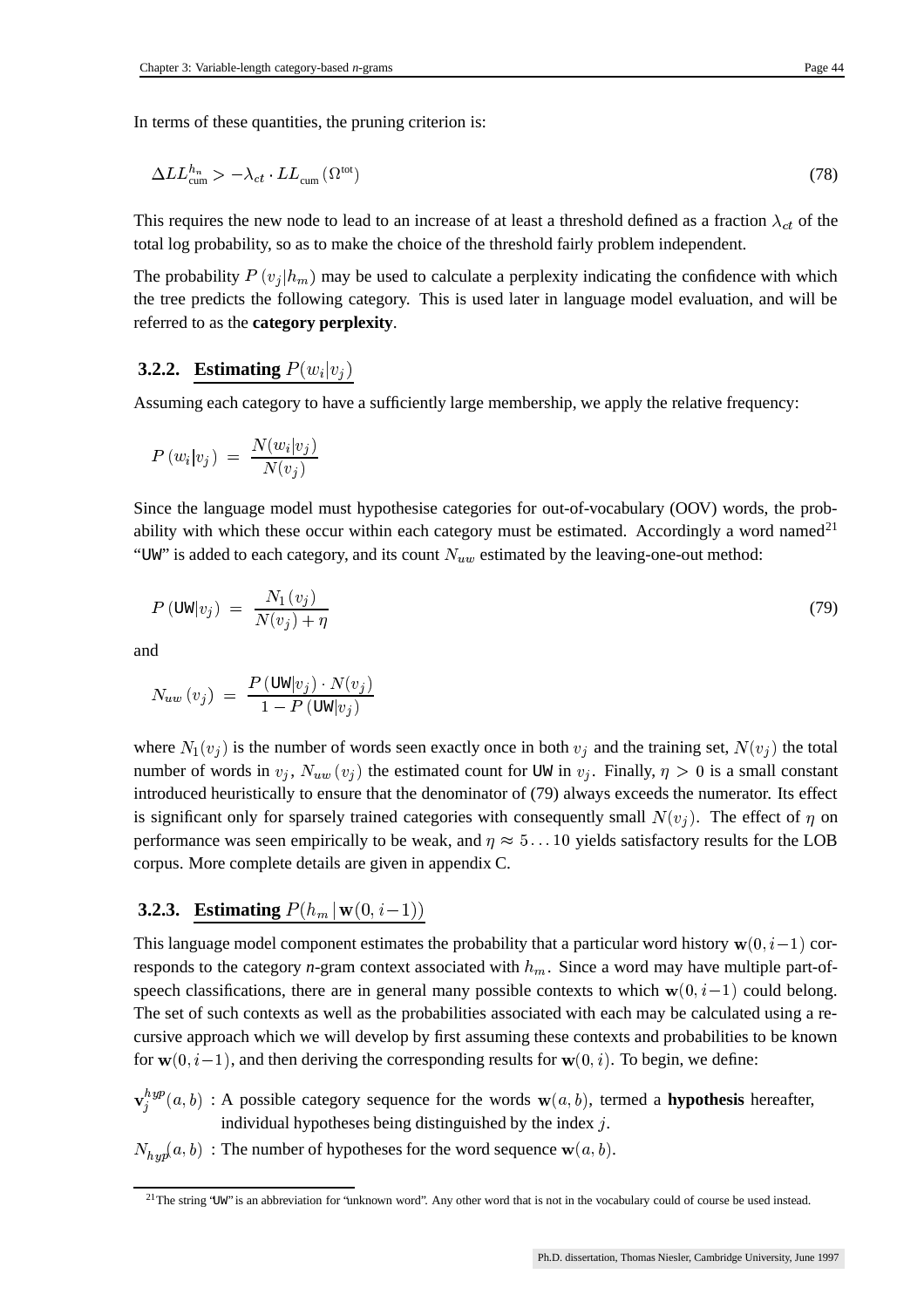For each possible hypothesis we require an indication of the likelihood that it is the correct classification of the word string. Denote this probability by  $P(\mathbf{v}_i^{hyp}(a, b) | \mathbf{w}(a, b))$ , so that:

$$
\sum_{j=0}^{N_{hyp}(a,b)-1} P\Big(\mathbf{v}_j^{hyp}(a,b) \,|\, \mathbf{w}(a,b)\Big) \;=\; 1 \tag{80}
$$

In the following we determine expressions for  $P(\mathbf{v}_i^{hyp}(0,i) | \mathbf{w}(0,i))$ , from which the desired probability of the history equivalence class may be obtained as follows:

$$
P\left(h_m \mid \mathbf{w}(0,i)\right) = \sum_{\forall j: \mathcal{F}_t(\mathbf{v}_j^{hyp}(0,i)) = h_m} P\left(\mathbf{v}_j^{hyp}(0,i) \mid \mathbf{w}(0,i)\right)
$$
(81)

Explicit maintenance of the hypothesesis necessary (as opposed to simply keeping a record of the history equivalence classes) due to the varying lengths of the *n*-grams. In particular, it may occur that:

$$
L_H(\mathcal{F}_t(\mathbf{v}(0,i\!-\!1)\,))\ <\ L_H(\mathcal{F}_t(\mathbf{v}(0,i)\,))-1
$$

in which case the *n*-gram probability estimate based on  $\mathbf{v}(0, i)$  makes use of more contextual information than is implicit in the history equivalence class  $\mathcal{F}_t(\mathbf{v}(0,i-1))$ . In practice it is only necessary to maintain a set of hypotheses  $\mathbf{v}(i - D, i - 1)$  of depth D such that D equals or exceeds the maximum length of any *n*-gram stored in the tree. This guarantees that the hypotheses are always at least as deep as any path through the tree. Hypotheses arising during the recursive calculations that differ only in elements  $v(i - j)$  for  $j > D$ , may be merged by summing their probabilities.

Given a set of existing hypotheses  $\{v_i^{hyp}(0,i-1)\}\$ , the set of new hypotheses is  $\{v_i^{hyp}(0,i-1), v_k\}\$ for all  $(j, k)$  such that  $j = \{0, 1, ..., N_{hyn}(0, i-1)\}$  $(0, i-1) - 1$  and  $k = \{0, 1, ..., N_v-1\}$  where  $N_v$  is the number of different categories. Consider now the particular postulate  ${\bf v}_{i'}^{hyp}(0,i) = {\bf v}_i^{hyp}(0,i-1), v_k$ , the prime over the index indicating that there is in general no fixed relation between the ordering of the two sets of hypotheses. Using Bayes rule, we may write:

$$
P\left(\mathbf{v}_{j'}^{hyp}(0,i) | \mathbf{w}(0,i)\right) = \frac{P\left(\mathbf{w}(0,i) | \mathbf{v}_{j'}^{hyp}(0,i)\right) \cdot P\left(\mathbf{v}_{j'}^{hyp}(0,i)\right)}{P\left(\mathbf{w}(0,i)\right)}
$$

$$
= \frac{P\left(\mathbf{w}(0,i) , \mathbf{v}_{j'}^{hyp}(0,i)\right)}{P\left(\mathbf{w}(0,i)\right)}
$$
(82)

but, recalling assumption (52) it follows that:

$$
P\left(\mathbf{w}(0,i) \mid \mathbf{v}_{j'}^{hyp}(0,i)\right) = \prod_{k=0}^{i} P\left(w(k) \mid v_{j'}^{hyp}(k)\right)
$$
  
= 
$$
P\left(w(i) \mid v_{j'}^{hyp}(i)\right) \cdot P\left(\mathbf{w}(0,i-1) \mid \mathbf{v}_{j'}^{hyp}(0,i-1)\right)
$$
 (83)

and applying equation (76) as well as the *n*-gram assumption (73), we may write: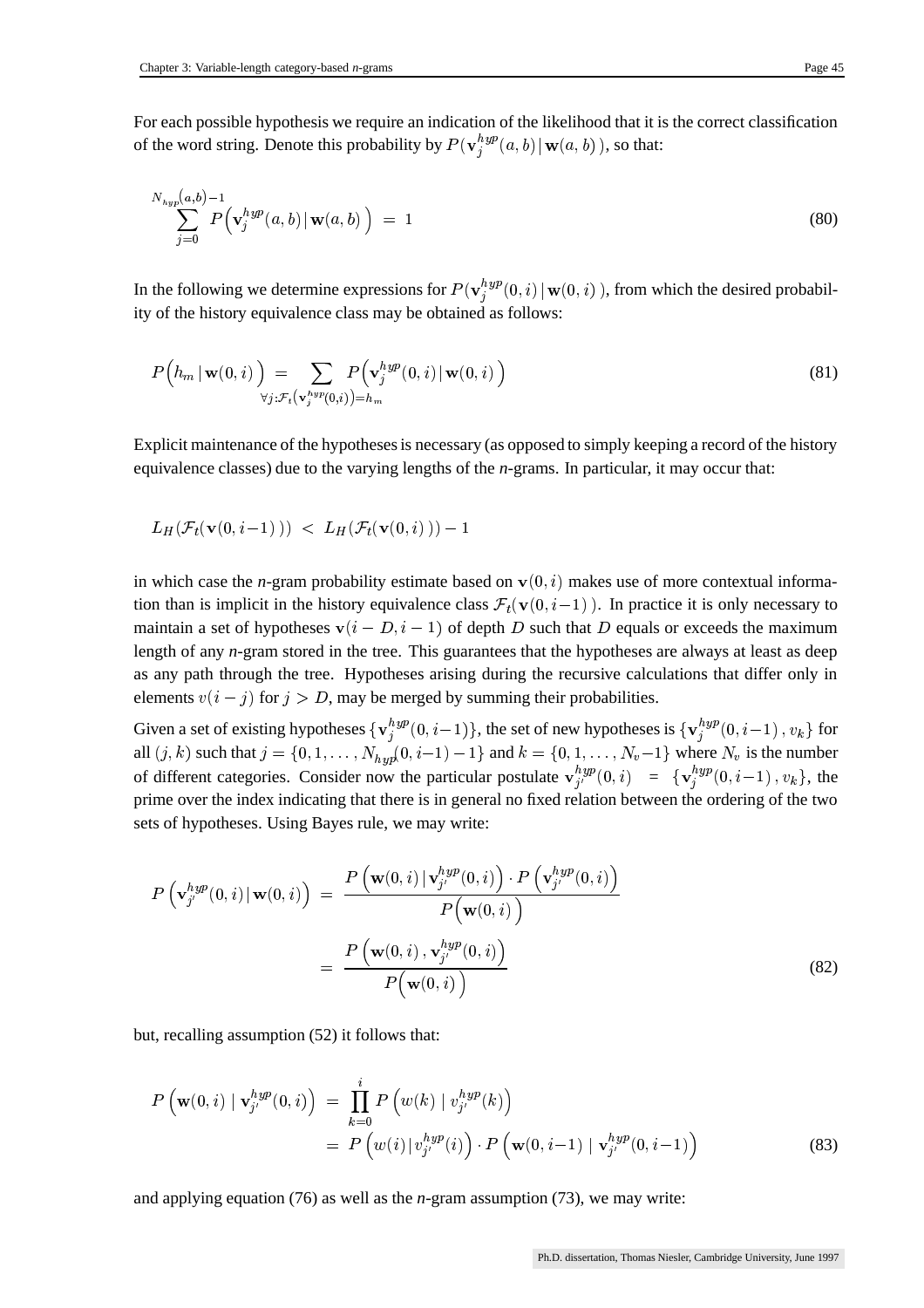$$
P\left(\mathbf{v}_{j'}^{hyp}(0,i)\right) = \prod_{k=0}^{i} P\left(v_{j'}^{hyp}(k) | \mathcal{F}_t(\mathbf{v}_{j'}^{hyp}(0,k-1))\right)
$$
  
= 
$$
P\left(v_{j'}^{hyp}(i) | \mathcal{F}_t(\mathbf{v}_{j'}^{hyp}(0,i-1))\right) \cdot P\left(\mathbf{v}_{j'}^{hyp}(0,i-1)\right)
$$
 (84)

where  $\mathbf{v}_{i'}^{hyp}(0,-1)$  is the single initial empty hypothesis and  $\mathcal{F}_t(\mathbf{v}_{i'}^{hyp}(0,-1))$  the associated unigram context, so that  $P\left(\mathbf{v}_i^{hyp}(0,-1)\right) = 1$ . From (82), (83) and (84) it follows that:

$$
P\left(\mathbf{w}(0,i),\mathbf{v}_{j'}^{hyp}(0,i)\right) = P\left(w(i) \, |v_{j'}^{hyp}(i)\right) \cdot P\left(v_{j'}^{hyp}(i) \, | \, \mathcal{F}_t(\mathbf{v}_{j'}^{hyp}(0,i-1))\right) \cdot P\left(\mathbf{w}(0,i-1),\mathbf{v}_{j'}^{hyp}(0,i-1)\right) \tag{85}
$$

Finally, note that:

$$
P\big(\mathbf{w}(0,i)\big) = \sum_{j'=0}^{N_{hyp}(0,i)} P\left(\mathbf{w}(0,i), \mathbf{v}_{j'}^{hyp}(0,i)\right)
$$
(86)

At any given instant, the most likely postulate is that for which  $P\left(\mathbf{v}_{i'}^{hyp}(0,i) | \mathbf{w}(0,i)\right)$  is a maximum. Since the number of possible hypotheses becomes extremely large as  $i$  increases, it is necessary to restrict storage to the  $N_{hm}^{max}$  most likely candidates by choosing those for which this probability is greatest. This implies that valid hypotheses may be discarded, and hence equation (80) will no longer be satisfied:

$$
\sum_{q=0}^{N_{hyp}^{max}} P\left(\mathbf{v}_q^{hyp}(0,i) \,|\, \mathbf{w}(0,i)\right) \; < \; 1 \quad \text{ when } \quad N_{hyp}^{max} < N_{hyp}(0,i)
$$

and where  $\mathbf{v}_q^{hyp}(0, i)$  is taken in this case to refer to the  $q_{th}$  most likely hypothesis. However equation (76) requires these probabilities to sum to unity. By replacing equation (86) with:

$$
P(\mathbf{w}(0,i)) \stackrel{def}{=} \sum_{q=0}^{N_{hyp}^{max}} P(\mathbf{w}(0,i), \mathbf{v}_q^{hyp}(0,i))
$$
 (87)

these conditional probabilities are renormalised on application of equation (82). In effect the probability mass associated with the discarded hypotheses is distributed proportionally among those which are retained. Note that, since according to equation (82) the quantity  $P(\mathbf{w}(0,i))$  is common to all new hypotheses, the choice of the  $N_{hym}^{max}$  best candidates can be made by considering the joint probabilities  $P\left(\mathbf{w}(0,i), \mathbf{v}_{i}^{hyp}(0,i)\right)$  in  $\mathcal{L}^{hyp}_{i'}(0,i)$  instead of the conditional probabilities  $P\left(\mathbf{v}_{i'}^{hyp}(0,i) \mid \mathbf{w}(0,i)\right)$ .

The complete recursive procedure is summarised in the following. It is assumed that the set of  $N_{hyn}^{old} \leq N_{hyn}^{max}$  best previous hypotheses  $\mathbf{v}_i^{hyp}(0, i-1)$  as well as the corresponding probabilities  $P(\mathbf{w}(0,i), \mathbf{v}_i^{hyp}(0,i-1))$  $\binom{hyp}{i}(0, i-1)$  are available in arrays collectively referred to as  $H^{old}$ . Sim  $l$ <sup>d</sup>. Similarly the set of  $N_{hym}^{new} \leq N_{hym}^{max}$  updated conter- larly the set of  $N_{hyp}^{new} \le N_{hyp}^{max}$  updated context hypotheses with their corresponding probabilities  $P(\mathbf{w}(0,i), \mathbf{v}_i^{hyp}(0,i))$  and  $P(\mathbf{v}^{hyp}(0,i)|\mathbf{w}(0,i))$  will be stored in  $\mathbf{H}^{new}$ . Initialisation is accom- $\mathbb{E}_{i}^{hyp}(0,i)$  and  $P(\mathbf{v}^{hyp}(0,i) | \mathbf{w}(0,i))$  will be stored in  $\mathbf{H}^{new}$ . Initialisation is accomplished by setting  $i = -1$  and placing a single empty hypothesis in  $\mathbf{H}^{new}$ , i.e.  $v_0^{hyp} = \{\}\$  and  $N_{hum}^{new} = 1$ .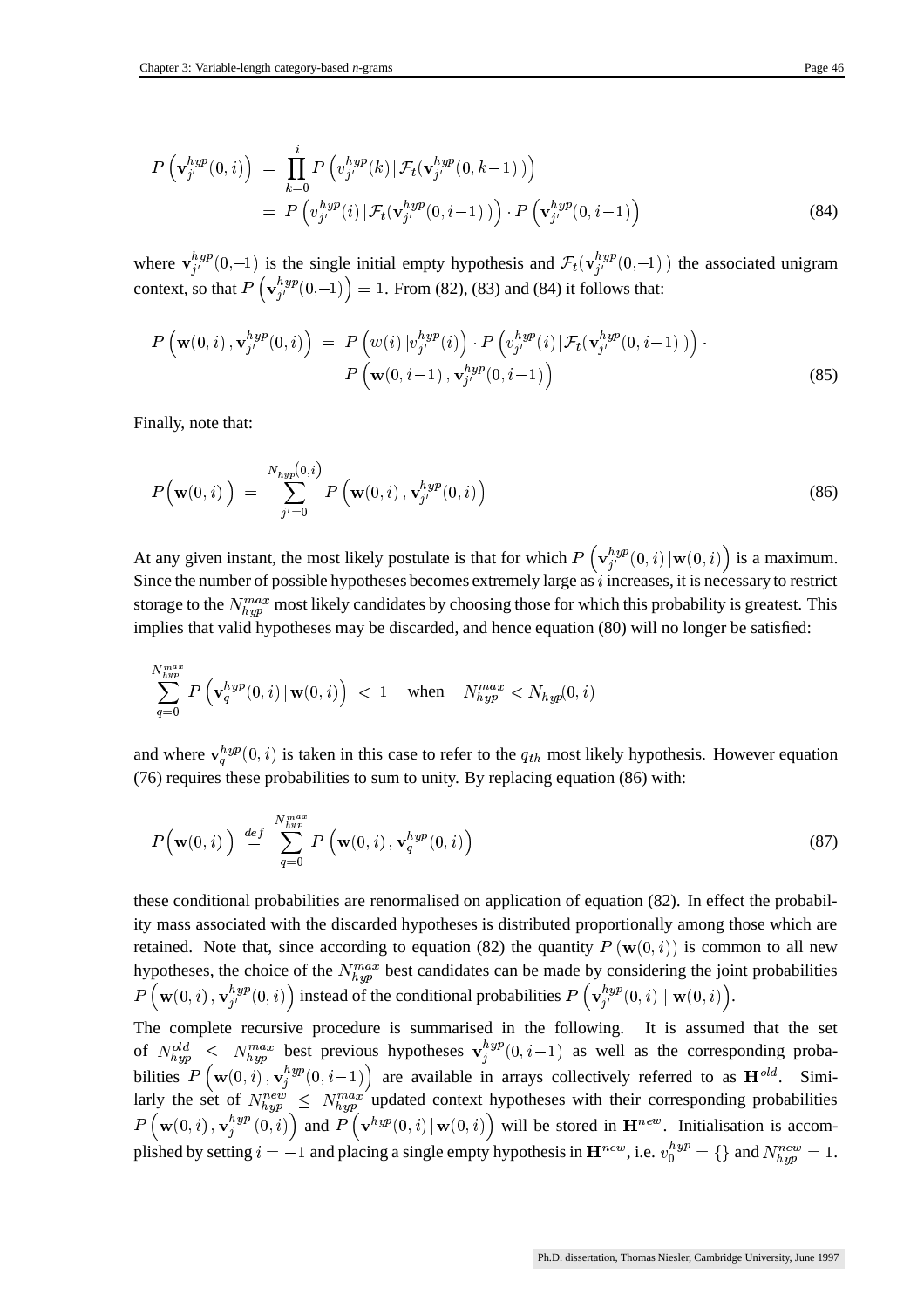- 1. Copy all  $\mathbf{v}^{hyp}(0,i)$  and corresponding  $P(\mathbf{w}(0,i), \mathbf{v}^{hyp}(0,i))$  in  $^{hyp}(0, i)$  in  $\mathbf{H}^{new}$  to  $\mathbf{H}^{old}$ .  $\mathbf{d}$ .
- 2. Clear  $\mathbf{H}^{new}$ .
- 3.  $i = i + 1$ .

4. For each hypothesis  $\mathbf{v}_i^{hyp}$  in  $\mathbf{H}^{old}$  wher <sup>ld</sup> where  $j = \{0, 1, \ldots, N_{hyn}^{old} - 1\}$  $\begin{array}{c} old_{hvm} = 1 \end{array}$ :

5. For each category  $v_k$  such that  $v_k \in V(w(i))$ :

6. 
$$
\mathbf{v}^{hyp}(0,i) = \left\{ \mathbf{v}_j^{hyp}, v_k \right\}.
$$

7. Calculate 
$$
P(\mathbf{w}(0, i), \mathbf{v}^{hyp}(0, i))
$$
 using (85).

- 8. If  $P(\mathbf{w}(0,i), \mathbf{v}^{hyp}(0,i))$  ex  $({\bf p}^{hyp}(0,i))$  exceeds an entry in  ${\bf H}^{new}$ , insert  $P({\bf w}(0,i),{\bf v}^{hyp}(0,i))$ If  $P(\mathbf{w}(0,i), \mathbf{v}^{hyp}(0,i))$  exceeds an entry in  $\mathbf{H}^{new}$ , insert  $P(\mathbf{w}(0,i), \mathbf{v}^{hyp}(0,i))$ <br>and  $\mathbf{v}^{hyp}(0,i)$  into  $\mathbf{H}^{new}$ , possibly overwriting the smallest entry in the process.
- 9. Calculate  $P(\mathbf{w}(0, i))$  using (87).
- 10. Calculate  $P(\mathbf{v}^{hyp}(0,i) | \mathbf{w}(0,i))$  for each  $q = \{0, 1, \ldots, N_{hm}^{new} 1\}$  in  $\mathbf{H}^{new}$  using (82).
- 11.  $\mathbf{H}^{new}$  now contains the set of best new hypotheses as well as the corresponding probabilities  $P({\bf w}(0,i),{\bf v}^{hyp}(0,i))$  an  $\mathbb{E}^{hyp}(0,i)$  and  $P(\mathbf{v}^{hyp}(0,i) | \mathbf{w}(0,i))$  . Use (81) to calculate  $P(h_m | \mathbf{w}(0,i))$ .

### **3.2.4. Beam-pruning**

The procedure described in the previous section maintains a fixed maximum number of hypotheses for the word history  $\mathbf{w}(0, i)$ . Often many of these have very low associated  $P\left(\mathbf{v}_a^{hyp}(0, i) | \mathbf{w}(0, i)\right)$ , and by discarding such unlikely hypotheses, computational efficiency may be improved considerably. Beam-pruning maintains only those hypotheses with associated probabilities that are at least a certain fraction of the most likely hypothesis. In particular, letting  $P_{\mathbf{w},\mathbf{v}}^{max}(i)$  denote the maximum  $P({\bf w}(0,i),{\bf v}^{hyp}(0,i))$  en  $^{hyp}(0,i)$  entry in  $\mathbf{H}^{new}$ , this condition is met when:

$$
P\big(\mathbf{w}(0,i),\mathbf{v}^{hyp}(0,i)\big) \ \geq \ \delta \cdot P_{\mathbf{w},\mathbf{v}}^{max}(i) \tag{88}
$$

In practice this means that step 8 must be reformulated as follows:

- 8a. If (88) is satisfied by the new hypothesis, insert  $P(\mathbf{w}(0,i), \mathbf{v}^{hyp}(0,i))$  and  $^{hyp}(0,i)$  and  ${\bf v}^{hyp}(0,i)$  into  ${\bf H}^{new}$ , possibly overwriting the smallest entry in the process.
- 8b. remove from  $\mathbf{H}^{new}$  any hypothesis for which (88) fails.

The second step discards hypotheses which have moved outside the beam. Incorporation of the beampruning allows accuracy to be traded for computational efficiency, an issue that is particularly important when the language model is used to tag large quantities of text.

#### **3.2.5. Employing the language model as a tagger**

A knowledge of the correct category assignment for each word in the training corpus is assumed when constructing the language model. Since this information is not normally available, an automatic means of annotating large volumes of text with grammatical word classifications is sought.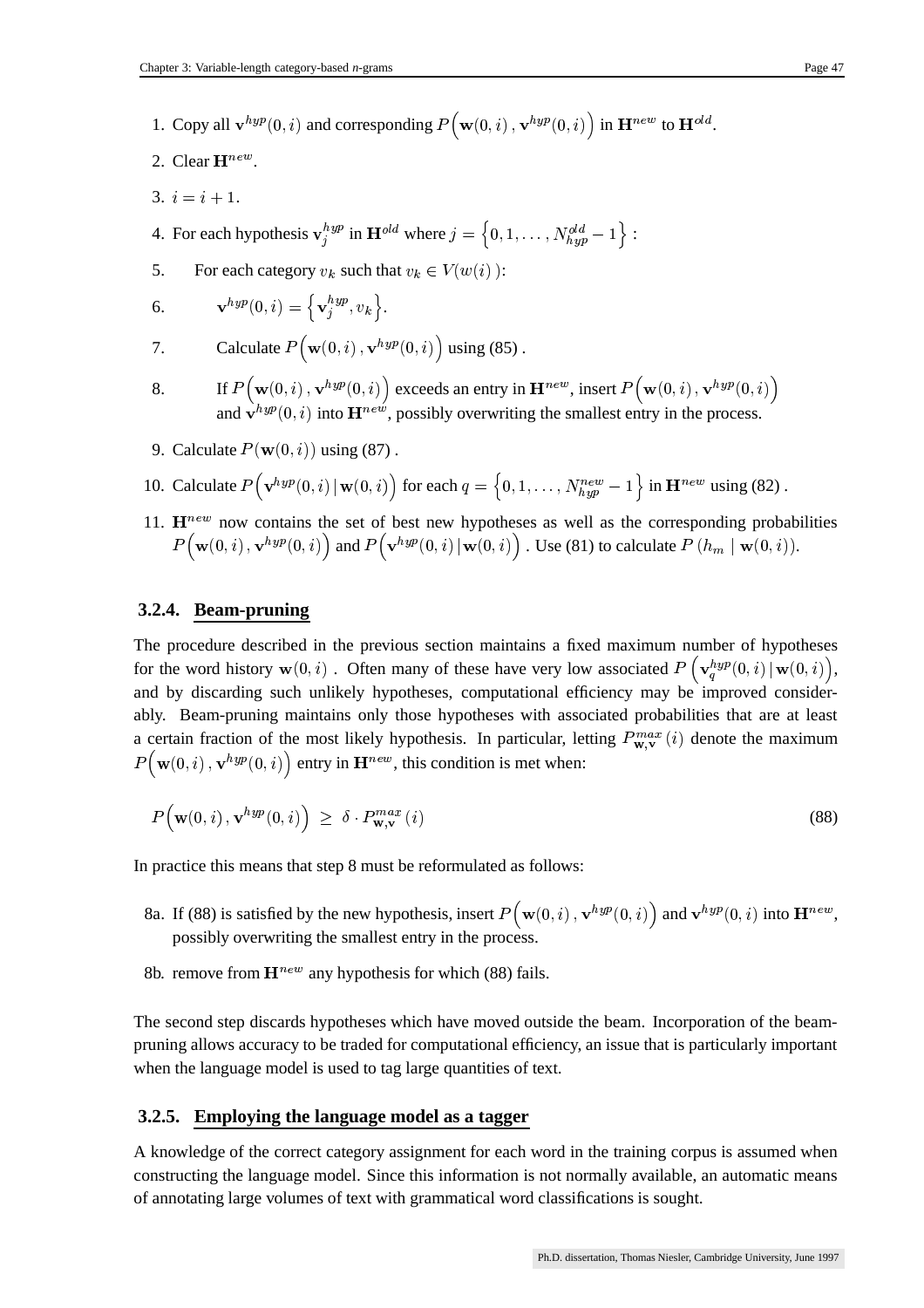Assigning the most likely category to each word in a sentence is a process referred to as tagging<sup>22</sup>. Denoting the sentence by  $\mathbf{w}(0, N-1)$ , this corresponds to finding the sequence  $\mathbf{v}(0, N-1)$  for which the probability

$$
P\big(\mathbf{v}(0, N\!-\!1) \mid \mathbf{w}(0, N\!-\!1)\,\big)
$$

is a maximum. Recall now that a list of these probabilities as well as the corresponding category assignments is maintained by the procedure described in section 3.2.3, and hence the calculation of the probability  $P(h | w(0, i))$  implicitly involves a tagging operation. In particular, it maintains a list of the most likely category sequences for the words  $w(0, i)$  with respect to the language model statistics.

With reference to the procedure on page 47, sentences may be tagged one at a time as follows:

- 1. Initialise  $\mathbf{H}^{new}$  and set  $i = -1$ .
- 2. Execute steps 1 11 for each word in the current sentence in turn.
- 3. The hypothesis  $\mathbf{v}(0, N-1)$  with the highest  $P(\mathbf{v}(0, N-1) | \mathbf{w}(0, N-1))$  is the most likely sequence of tags for the sentence.

Using this technique, a language model constructed from a tagged corpus may be used to assign tags to an untagged corpus, making it possible to build further language models from the result. Since the untagged corpus may contain many millions of words, the beam-pruning technique is of particular importance during tagging.

### **3.3. Performance evaluation**

In the following we evaluate the language model construction and application techniques described in the first part of this chapter. Experiments are carried out for the LOB, Switchboard and WSJ corpora, and because the last two do not contain part-of-speech information, application of the language model as a tagger is treated first. Details regarding the corpora and their division into test and training sets is presented in appendix D.

### **3.3.1. Tagging accuracy**

A category-based language model built using the LOB training set was used to tag the test set by means of the procedure described in section 3.2.5, and the result compared with the actual tags in order to determine the tagging accuracy. As a benchmark, the same experiment was carried out using the ACQUILEX tagger [20], and are shown in the following table.

|                                       |        | <b>ACQUILEX</b>   Category model |
|---------------------------------------|--------|----------------------------------|
| Overall tagging accuracy              | 94.03% | 95.13%                           |
| Tagging accuracy of known words       | 95.77% | 96.31%                           |
| Tagging accuracy of OOV words (2.51%) | 31.17% | 49.30%                           |

**Table 3.1: Tagging accuracies for the LOB test set.**

<sup>22</sup>The particular category assignment for each word is referred to as the **tag**.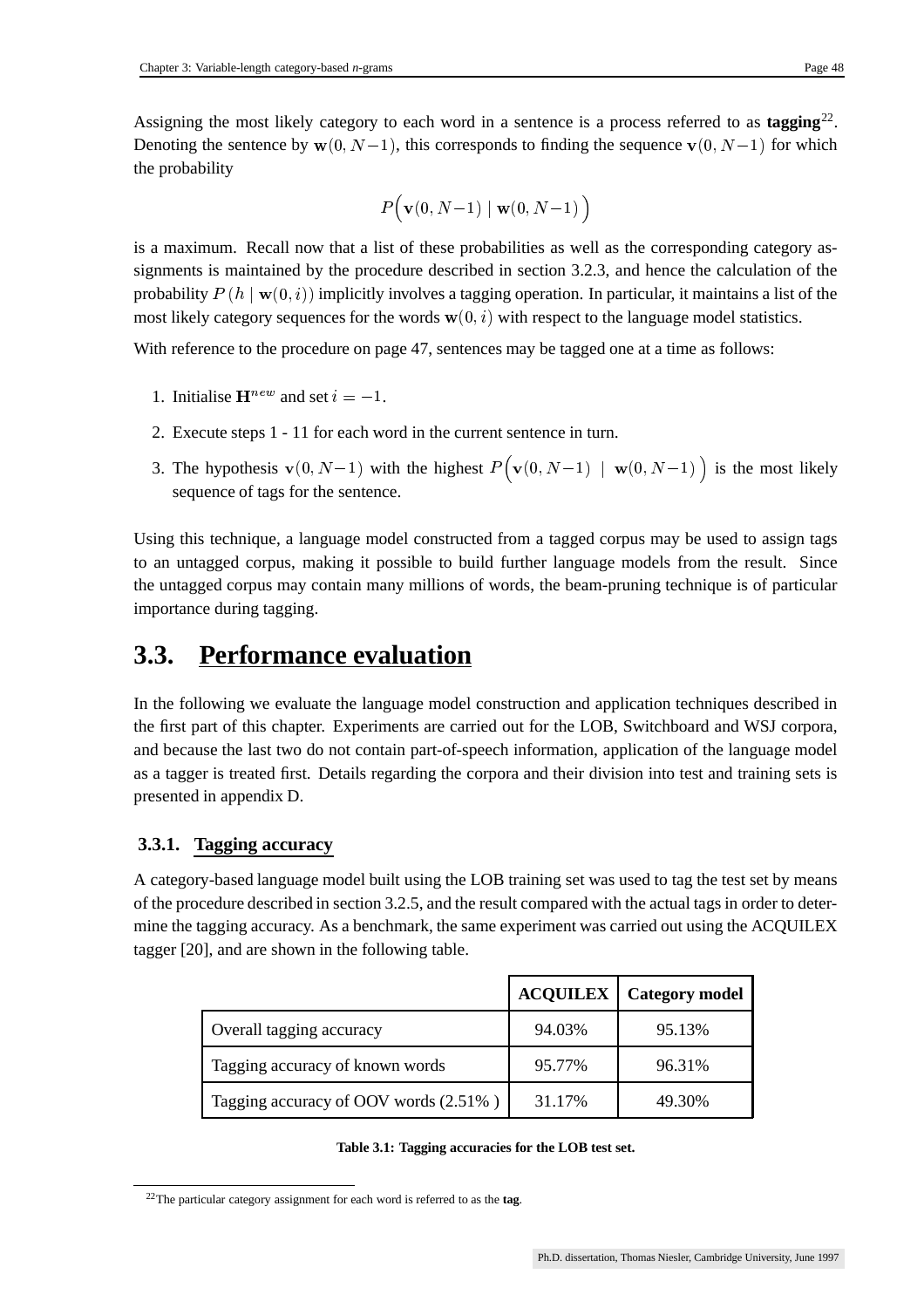When tagging words falling within the vocabulary defined by the training corpus, the language model achieves a 13% reduction in tagging error over the benchmark, and when tagging OOV words, this figure rises to 26% . The improvements are attributed to the longer *n*-gram contexts used by the category model, as well as the method used to calculate probabilities for unknown words, described briefly in section 3.2.2 and in more detail in appendix C.

### *3.3.1.1. Lexicon augmentation*

The results in table 3.1 show the tagging accuracy for OOV words to be significantly lower than for words seen during training, and for this reason the effect of employing various additional information sources to augment the lexicon was investigated. In particular, the following sources were used:

- 1. Word spellings and part-of-speech assignments from the Oxford Advanced Learner's Dictionary (available electronically [50]). The mapping used to convert the dictionary's grammatical classifications to those employed by the language model is described in appendix F.
- 2. A list of 5000 frequent names and surnames. These were included since OOV words were seen to include a high proportion of proper nouns (approximately 70% ).
- 3. Genitive cases of words already present in the lexicon only in their standard form.

The following table shows tagging accuracies when using the augmented lexicon. Note that the OOV rate has more than halved, and that the overall tagging error has been reduced by 14.3% .

|                                 | No augmentation | With augmentation |
|---------------------------------|-----------------|-------------------|
| OOV rate                        | 2.51%           | 1.05%             |
| Overall tagging accuracy        | 95.13%          | 95.82%            |
| Tagging accuracy of known words | 96.31%          | 96.26%            |
| Tagging accuracy of OOV words   | 49.30%          | 54.55%            |

**Table 3.2: Tagging accuracies with augmented lexicon.**

### *3.3.1.2. Beam pruning*

Since the text corpora that are to be tagged may be very large, the required computational effort is an important practical issue, since it determines the required processing time. Figure 3.3 shows how the tagging rate and accuracy vary as functions of the beam pruning parameter. Note that tagging may be accelerated by a factor of 2-3 with only a slight decrease in accuracy.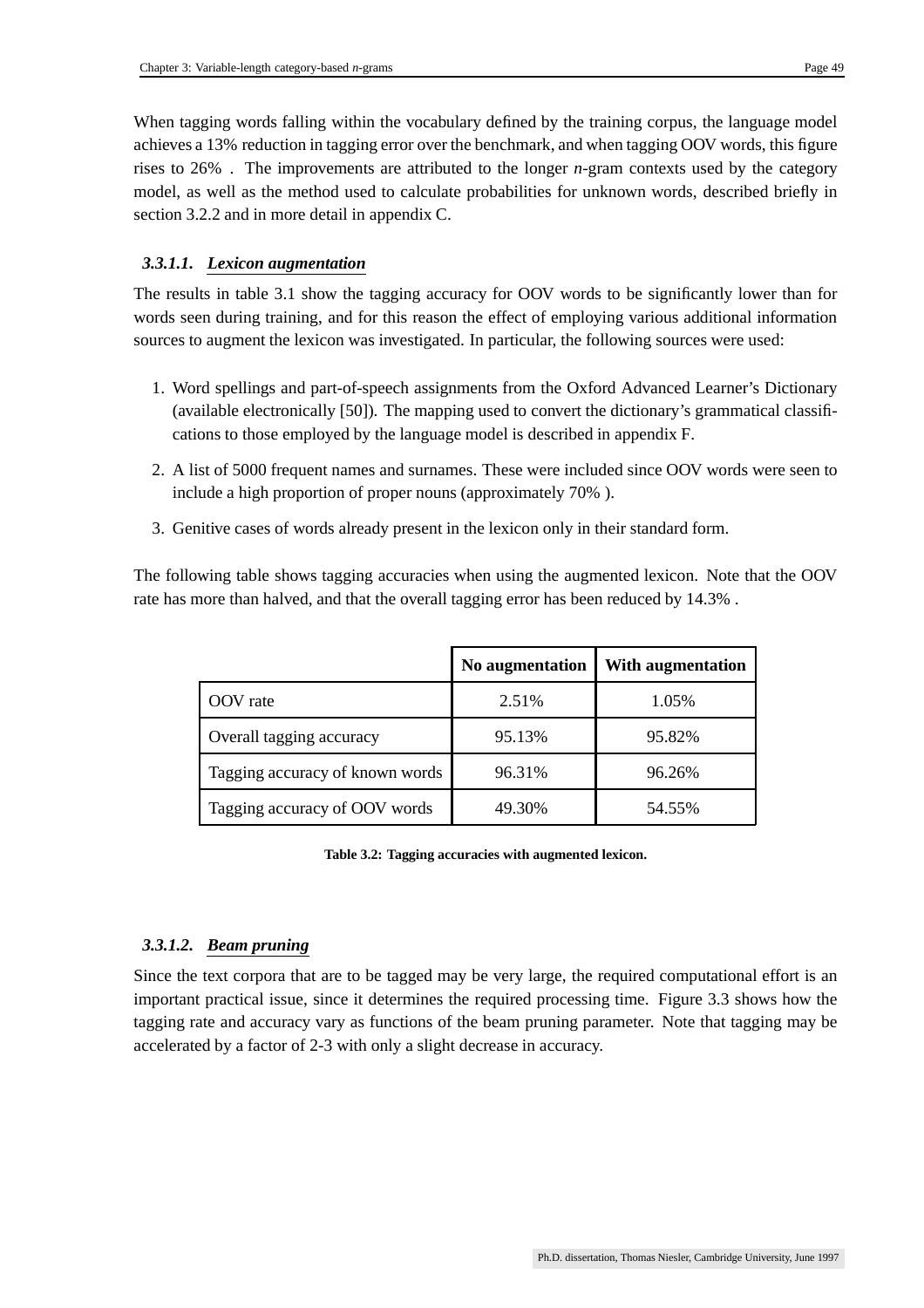

**Figure 3.3: Tagging rate and accuracy as a function of the beam pruning parameter.**

#### *3.3.1.3. Tagging the Switchboard and WSJ corpora*

Since the Switchboard and Wall Street Journal (WSJ) corpora do not contain part-of-speech classifications, they must be tagged before category-based models can be constructed. To accomplish this, a language model was built using the entire LOB corpus, after which its lexicon was augmented as in section 3.3.1.1. Finally, the most frequent OOV words in the respective corpora were determined, tagged by hand, and also added to the lexicon. Table 3.3 summarises this process.

|                             | Switchboard | WSJ     |
|-----------------------------|-------------|---------|
| Words in LOB corpus lexicon | 42,258      | 42,258  |
| Words added from dictionary | 34,509      | 34,509  |
| Additional proper nouns     | 5,037       | 5,037   |
| Hand-tagged OOV words       | 452         | 1,888   |
| Genitives                   | 46,209      | 46,061  |
| <b>TOTAL</b>                | 128,465     | 129,753 |
| OOV-rate on training corpus | 0.26%       | 1.19%   |

**Table 3.3: Constitution of the augmented lexica for tagging Switchbaord and WSJ.**

The category-based language model was used in conjunction with the corresponding augmented lexicon to produce tagged versions of both the Switchboard and the WSJ corpora.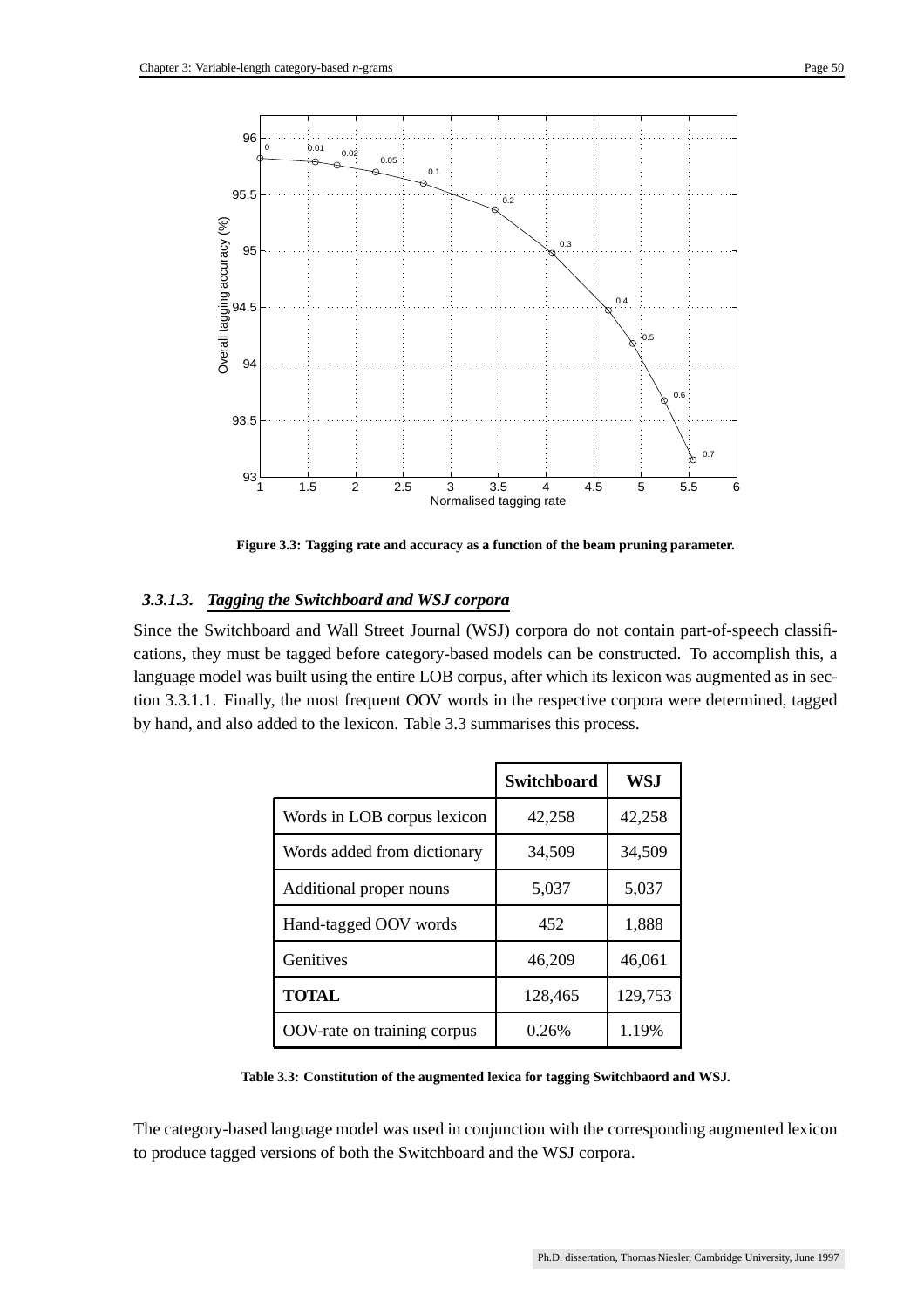#### **3.3.2. Constructing category trees**

Using the procedure detailed in section 3.2.1, category *n*-gram language model trees were constructed for the LOB, Switchboard and WSJ corpora. The proposed tree pruning technique based on the leavingone-out probability, termed **likelihood pruning** in the following, was evaluated by comparing it with two others: *context-count pruning* and *n-gram-count pruning*. The first discards all *n*-grams for which the  $(n-1)$ -gram context has been seen fewer than a threshold number of times. The second eliminates all *n*-grams in the tree which have themselves been seen less often than a threshold, regarding them as part of the unseen mass in probability calculations. Note that the latter approach is often used to make word-based *n*-gram models more compact.

To illustrate the models obtained for different pruning thresholds, figure 3.4 graphs model size (total number of *n*-grams in the tree) against the resulting category-perplexity (introduced at the end of section 3.2.1) for the LOB corpus. Models obtained by *n*-gram-count pruning are not shown here since their perplexities are off-scale, lying above 17.5.



**Figure 3.4: Model size versus performance for context-count and likelihood pruning on the LOB corpus.**

From figure 3.4 we see that, as the complexity of the tree increases, the test set perplexity moves through a minimum. The initial decrease may be ascribed to underfitting of the data due to an insufficient number of parameters, and the subsequent increase to overfitting of the data due to an excessive number of parameters in the language model tree. Although its effect has been significantly reduced in comparison with context-count pruning, overfitting occurs despite the use of leaving-one-out cross-validation, which remains an approximate way of modelling the test set. For all values of the pruning threshold, trees constructed using likelihood-pruning exhibit a better size versus performance characteristic than those obtained by thresholding context counts. Similar behaviour has been seen for the Switchboard and Wall Street Journal corpora, except that in the last case the perplexity increase due to overfitting is smaller, an effect which is ascribed to the larger amount of training material.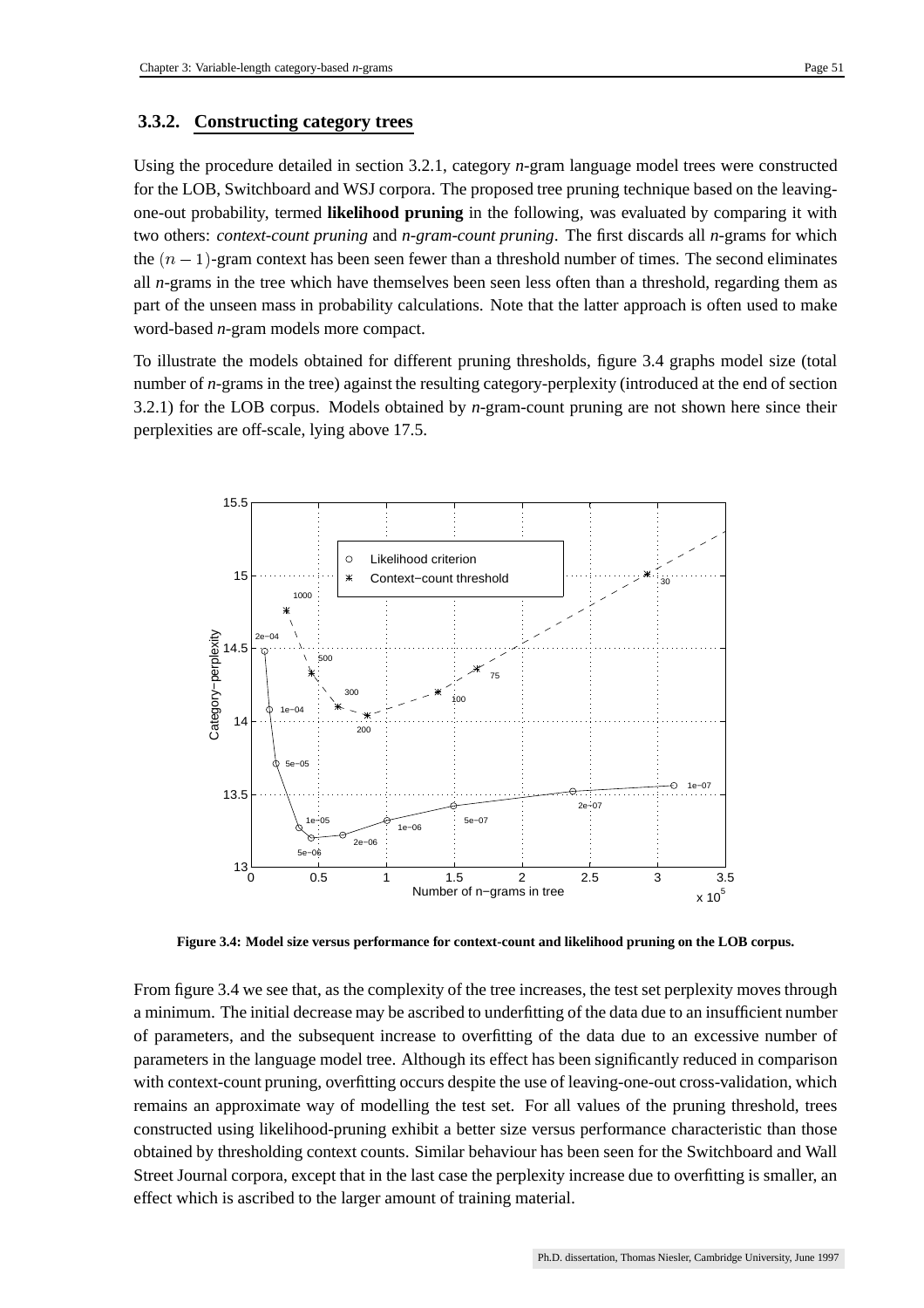In order to determine how longer *n*-grams affect model performance, the category perplexity was measured while limiting the maximum *n*-gram length in the tree to various values<sup>23</sup>. In particular, the trees obtained from the LOB training set by likelihood pruning (threshold  $\lambda_{ct} = 5e - 6$ ), context-count prun ing (threshold 200) and *n*-gram-count pruning (threshold 1) were used for these experiments, and the results graphed in figure 3.5. We conclude that context-count pruning performs better than *n*-gram-count pruning<sup>24</sup>, although the difference is negligible for  $n < 4$ . This is due to the increasing sparseness of  $n$ -grams and their contexts at higher  $n$ . In particular, individual  $n$ -grams occurring more often than the threshold will cause *n*-gram-pruning to maintain a context which may deliver bad generalisation due to a high proportion of unseen events in the test set. However, pruning based on the log probability outperforms both approaches based on count thresholds.



**Figure 3.5: Evolution of the category-perplexity as a function of maximum** *n***-gram length.**

Consider now for each of the three corpora the tree obtained by likelihood pruning with  $\lambda_{ct} = 5e - 6$ . Figure 3.6 analyses the proportion of  $n$ -grams in each model for each  $n$ , and from it we conclude that:

- For small  $n$  (unigrams and bigrams), the number of possible  $n$ -grams is small and so the number of *n*-grams in the model is small.
- As  $n$  becomes large, the data become sparse, and consequently the cross-validated log probability permits fewer *n*-grams to be added to the model.
- The WSJ corpus, which is much larger than the other two and therefore less sparse, has a larger proportion of  $n$ -grams with larger  $n$ .

<sup>&</sup>lt;sup>23</sup>Although the results are not shown here, similar behaviour was observed for the word perplexity.

<sup>&</sup>lt;sup>24</sup>It may be possible to achieve better results by varying the threshold counts as a function of the *n*-gram length, but this was not investigated.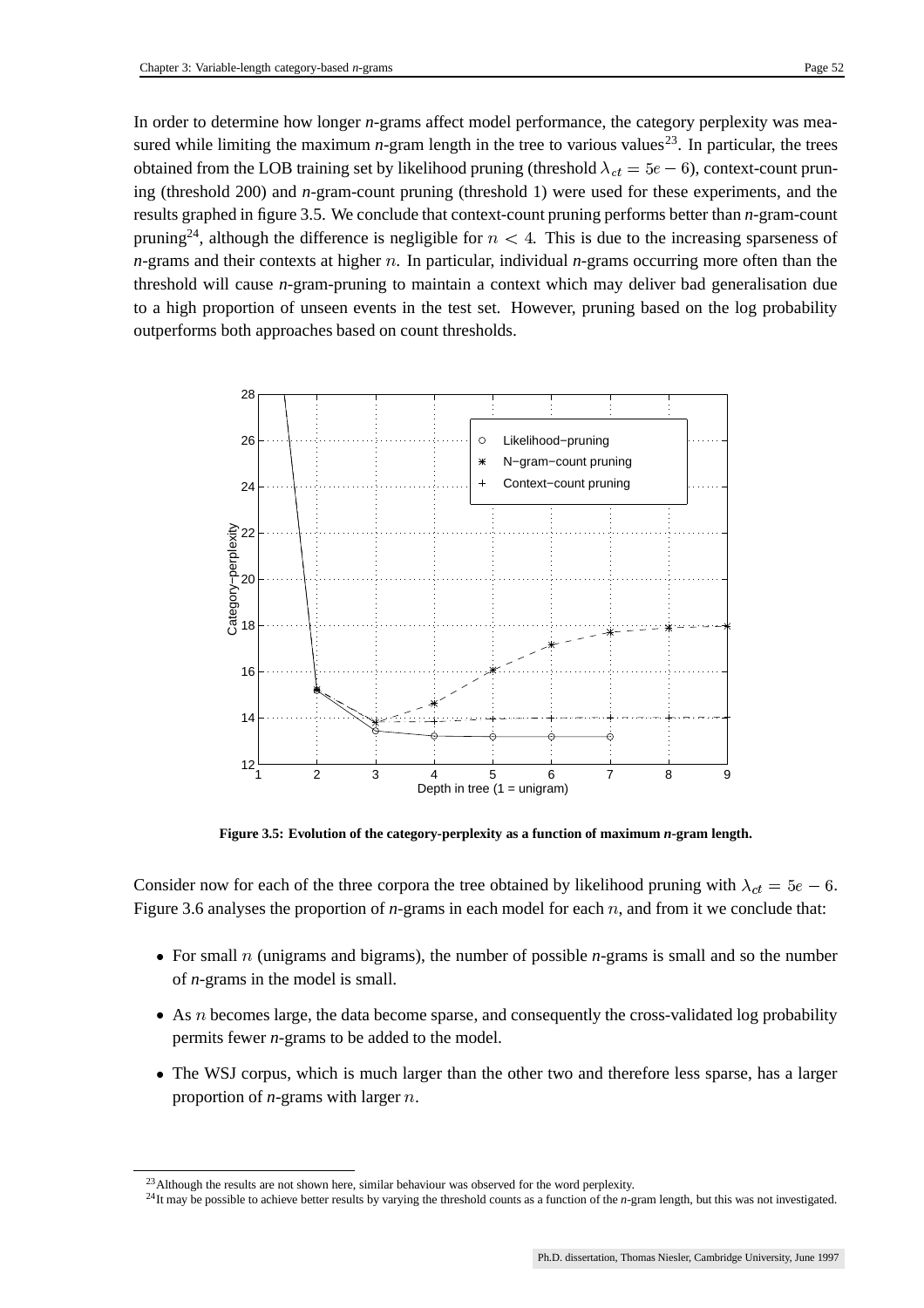

**Figure 3.6: Proportion of** *n***-grams in the tree as a function of .**

Furthermore, when considering the evolution of the category-perplexities for each model with the addition of each level to the tree, we find the behaviour illustrated in figure 3.7. Here each curve has been normalised with respect to its bigram perplexity in order to facilitate the comparison. The greater size of the WSJ corpus allows longer *n*-grams to be of more benefit, and this is reflected by the larger relative decreases in perplexity with the addition of 4-grams and higher. In contrast, the Switchboard corpus is too sparse to merit the addition of 7-grams.



**Figure 3.7: Perplexity as a function of maximum tree depth.**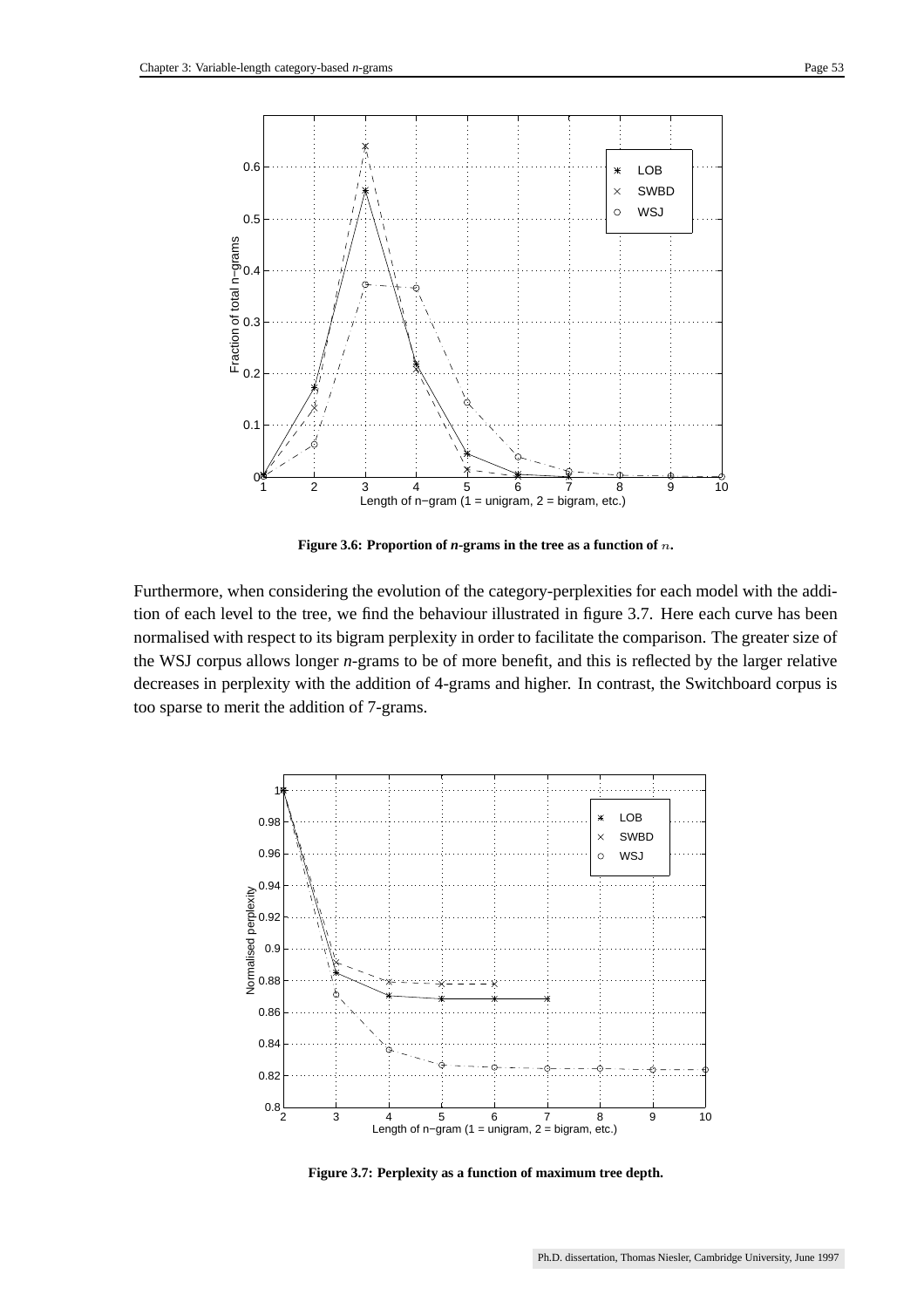### **3.3.3. Word-perplexity**

While the previous section has investigated the behaviour of the variable *n*-gram model using the category perplexity, here we consider the perplexities measured at the word level when implementing the language model described in section 3.2. For all three corpora, category trees produced using a likelihood pruning threshold of  $\lambda_{ct} = 5e - 6$  in equation (78) are employed. The effect which limiting the number of maintained history postulates to  $N_{bin}^{max}$  has on performance is shown in the following table<sup>25</sup>. Beam-pruning was not employed in this experiment.

|             | Number of hypotheses $(N_{hyp}^{max})$ |       |       |       |       |
|-------------|----------------------------------------|-------|-------|-------|-------|
|             |                                        | 2     |       | 10    | 25    |
| <b>LOB</b>  | 521.2                                  | 455.4 | 444.0 | 441.7 | 441.1 |
| Switchboard | 152.5                                  | 144.9 | 144.0 | 143.9 | 143.9 |
| <b>WSJ</b>  | 522.7                                  | 483.2 | 477.1 | 476.2 | 475.8 |

**Table** 3.4: Perplexities when varying the maximum number of history postulates  $N_{hwv}^{max}$ . **.**

The word perplexities decrease monotonically as the number of hypotheses is increased, demonstrating that the history equivalence class ambiguity has a significant effect on the language model performance. The largest decrease occurs as  $N_{bin}^{max}$  is increased from 1 to 2, further increments leading to smaller reductions. The figures in the table indicate that a value of approximately 10 will yield near-optimal results, and therefore  $N_{burn}^{max} = 10$  will be used henceforth. Having fixed  $N_{hum}^{max}$ , it remains only to decide on the value of the beam pruning parameter. Figure 3.8 shows its effect on perplexity for the LOB corpus, and we conclude that a value less than  $10^{-1}$  should be chosen. Since a wider beam increases the computational effort, there is a tradeoff between the model accuracy and computational cost. Unless otherwise specified, all experiments have been carried out with at value of  $10^{-2}$ .



**Figure 3.8: The effect of the beam pruning parameter on perplexity for the LOB corpus.**

<sup>25</sup>For comparison, the perplexities of word-based *n*-gram language models for each corpus are given in appendix D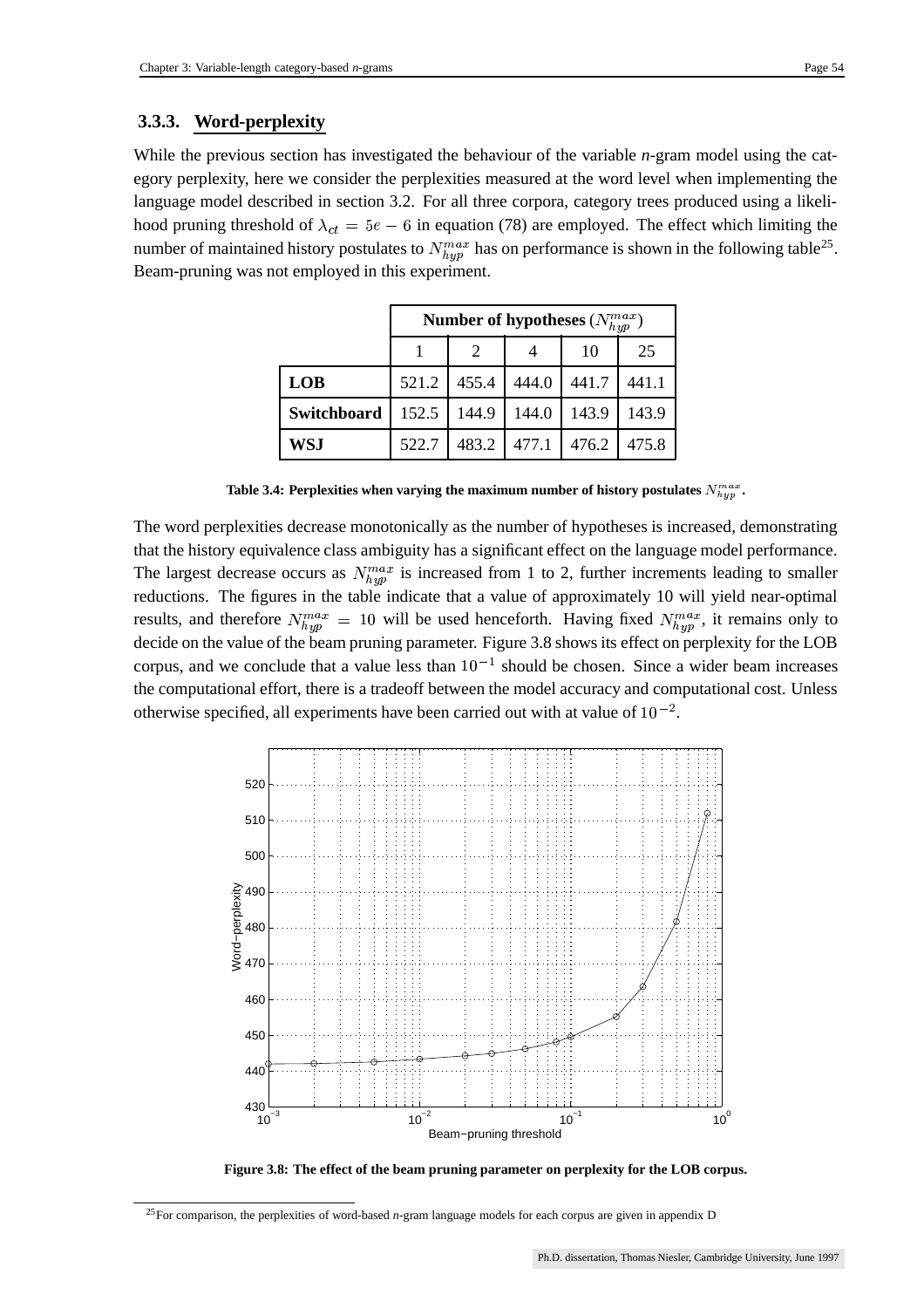### **3.4. Comparing word- and category-based models**

This chapter has introduced a language model based on variable-length part-of-speech *n*-grams. Wordbased bigram and trigram models<sup>26</sup> often remain the most successful and popular choice, however. In view of this, the following sections present a detailed investigation into the relative performance of these two approaches, in an attempt to determine the strengths and weaknesses of each [59]. All tests employ language models trained on the WSJ corpus, the category-based model having been produced with a pruning threshold of  $\lambda_{ct} = 5e - 6$  as defined in equation (78).

### **3.4.1. Overall probability estimates**

Firstly we investigate the differences in the values of the probability estimates delivered by each model. The histograms<sup>27</sup> in figure 3.9 shows the number of words in the test set predicted with various log probabilities by each model. Note in particular the following:

- The category-based model assigns probabilities less than  $10^{-6}$  to a smaller proportion of words.
- A larger number of words is predicted with high probability (between 1.0 and 0.1) by the wordbased than by the category-based model.



**Figure 3.9: Overall distribution of log probabilities produced by word- and category-based models.**

We conclude that the ability of the category-model to generalise to unseen word sequences leads to the smaller number of very low probabilities. However this same characteristic does not allow it to capture word-specific relations, and the strongest of these are responsible for the high-probability estimates delivered by the word-based model.

<sup>26</sup>As presented in section 2.4.

<sup>27</sup>A bin size of 0.25 has been used.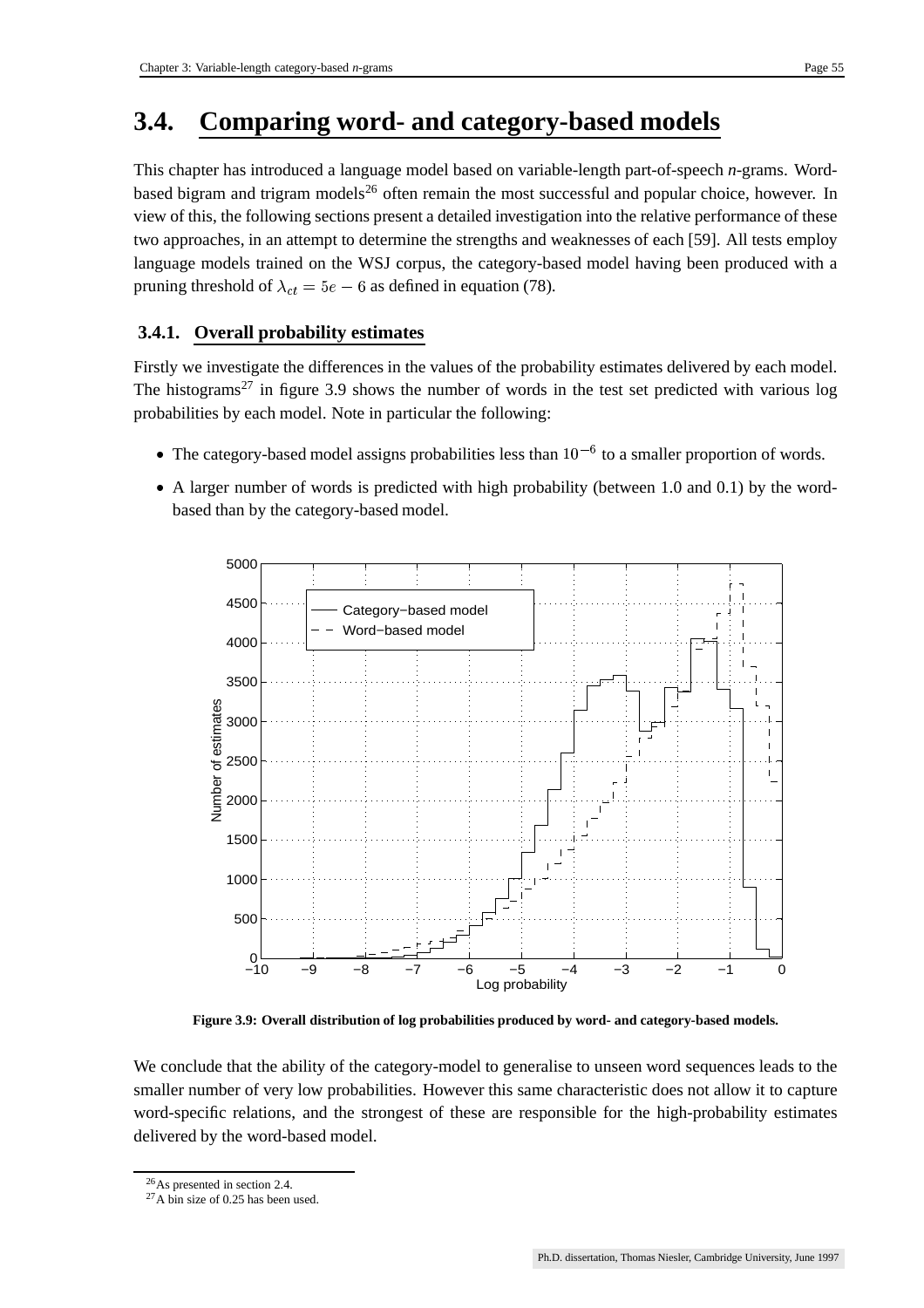### **3.4.2. The effect of backoffs**

The objective here is to investigate the probability estimates made by the category-based model and the word-based trigram when the latter does not back-off, or backs-off to various degrees. Table 3.5 presents the perplexities calculated according to the type of word-model *n*-gram request and backoff. The category- and word-based models are denoted by "CBM" and "WBM" respectively.

| Type of $n$ -gram request       | % of test set | <b>CBM</b> perplexity | <b>WBM</b> perplexity |
|---------------------------------|---------------|-----------------------|-----------------------|
| Unigram                         | $1.1\%$       | 564.6                 | 1,027.6               |
| Bigram (found)                  | 19.3 %        | 321.6                 | 95.3                  |
| Bigram (backed-off to unigram)  | 2.3 %         | 15,110.3              | 73,541.4              |
| Trigram (found)                 | 59.7 %        | 232.8                 | 30.8                  |
| Trigram (backed-off to bigram)  | 13.4 %        | 3,418.9               | 3,530.2               |
| Trigram (backed-off to unigram) | 4.2 %         | 31,202.2              | 288,237.0             |

**Table 3.5: Perplexities for various types of word** *n***-gram requests.**

From these results we may conclude that, when the word-based model does not back-off (a situation true for approximately 80% of the words in the test set), it performs significantly better on average than the category-based model. When backoffs do occur this is no longer true, and the intrinsic ability to generalise to unseen word *n*-tuples allows the category-based model often to deliver better probability estimates. It is interesting to note that a significant proportion (approximately 22%) of the predictions made by the category-based model are as good or better than those of the word-model, even when backing-off does nor occur.

### **3.4.3. Per-category analysis**

Here the objective is to analyse the contribution to the overall test set log probability made by individual categories, as well as the average log probability associated with each, for non backed-off word *n*-grams.

The category is taken to be that assigned to the word by the same tagger used to tag the training corpus. Figures 3.10 and 3.11 illustrate<sup>28</sup> the absolute fraction of the total log probability each category is accountable for, while figure 3.12 shows the per-category average log probability. The horizontal axis indicates the frequency with which each such category occurs in the test set. From these figures we conclude that:

- As found in the previous section, when backing-off does not occur, the word-based model performs better than the category-based model.
- There is no clear relationship between the frequency of occurrence of a category and its perplexity, except that the categories with lowest average log probability also have been seen a very small number of times (this is not visible in figure 3.12, but becomes evident on expansion of the horizontal axis by several orders of magnitude). These categories are sparsely trained as they have been seen only a small number of times in the training set.

<sup>&</sup>lt;sup>28</sup>The following most significant grammatical categories have been labelled in these figures: common noun (NN), plural common noun (NNS), adjective (JJ), proper noun (NP), verb base form (VB), past tense of verb (VBD), past participle (VBN), present participle (VBG), thirdperson singular verb (VBZ), adverb (RB), preposition (IN), cardinal (CD), singular or plural article (ATI), singular article (AT), coordinating conjunction (CC), subordinating conjunction (CS), letter of the alphabet (ZZ), end-of-sentence marker (SE), infinitival "to" (TO), unit of measurement (NNU).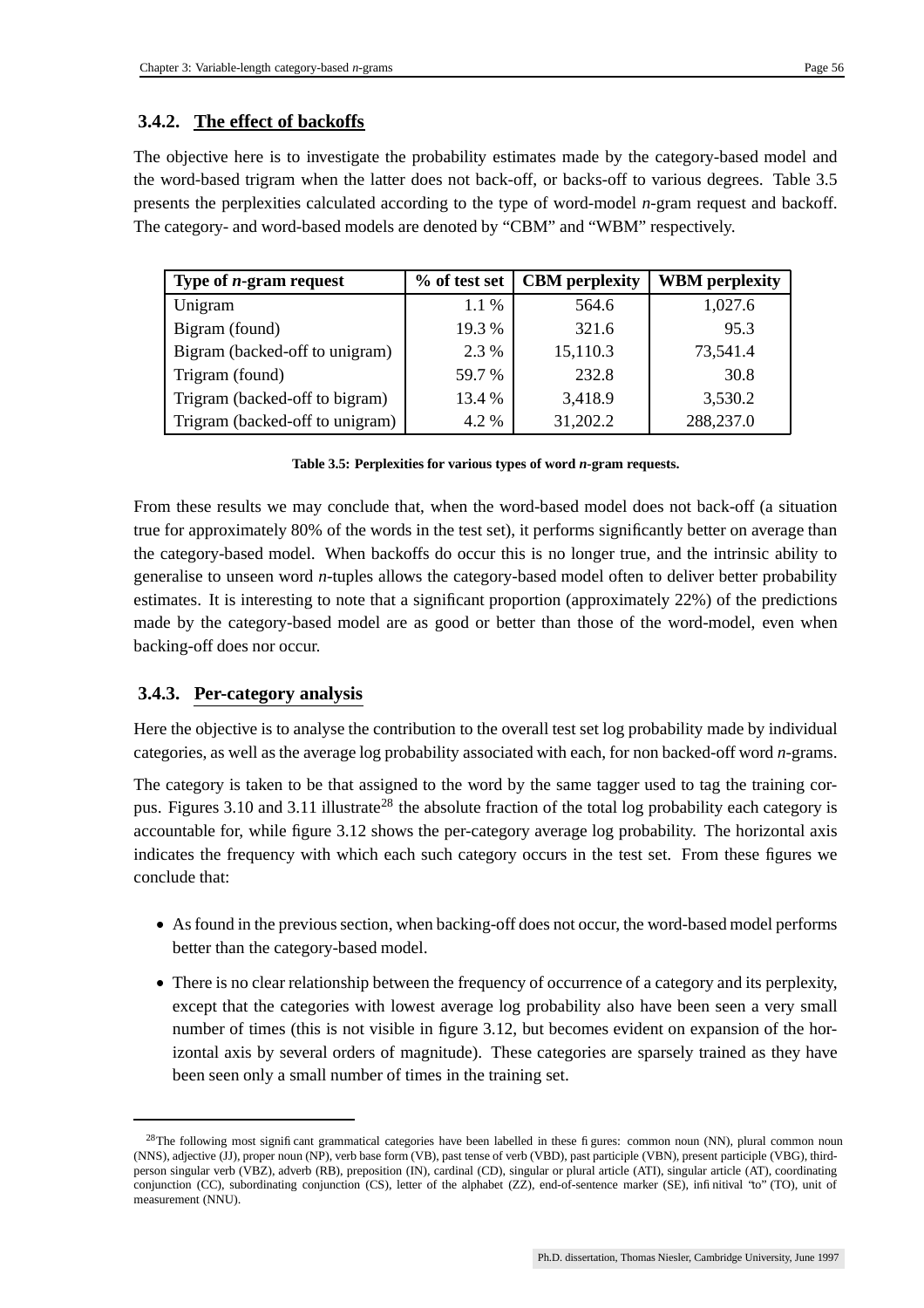- Although some categories have low average log probabilities, they are infrequent and therefore make a minor contribution overall.
- Common nouns (NN) are the most significant contributers to overall log probability, followed by plural common nouns (NNS), adjectives (JJ) and proper nouns (NP).
- In general it seems that words with semantic content, such as nouns and adjectives, are harder to predict (have lower probability) than syntactic function words (prepositions, articles, conjunctions and personal pronouns). This is true for both word- and category-based models. The two vertically separated groupings in figure 3.12 illustrate this point.
- There appears to be an approximately linear relationship between the frequency with which a category occurs and its contribution to the overall log probability. The constant of proportionality is different for words with significant semantic content and syntactic function words respectively. This is emphasised by the two elongated groupings in figures 3.10 and 3.11.



**Figure 3.10: The contribution of each category to the overall test set log probability (word-based model).**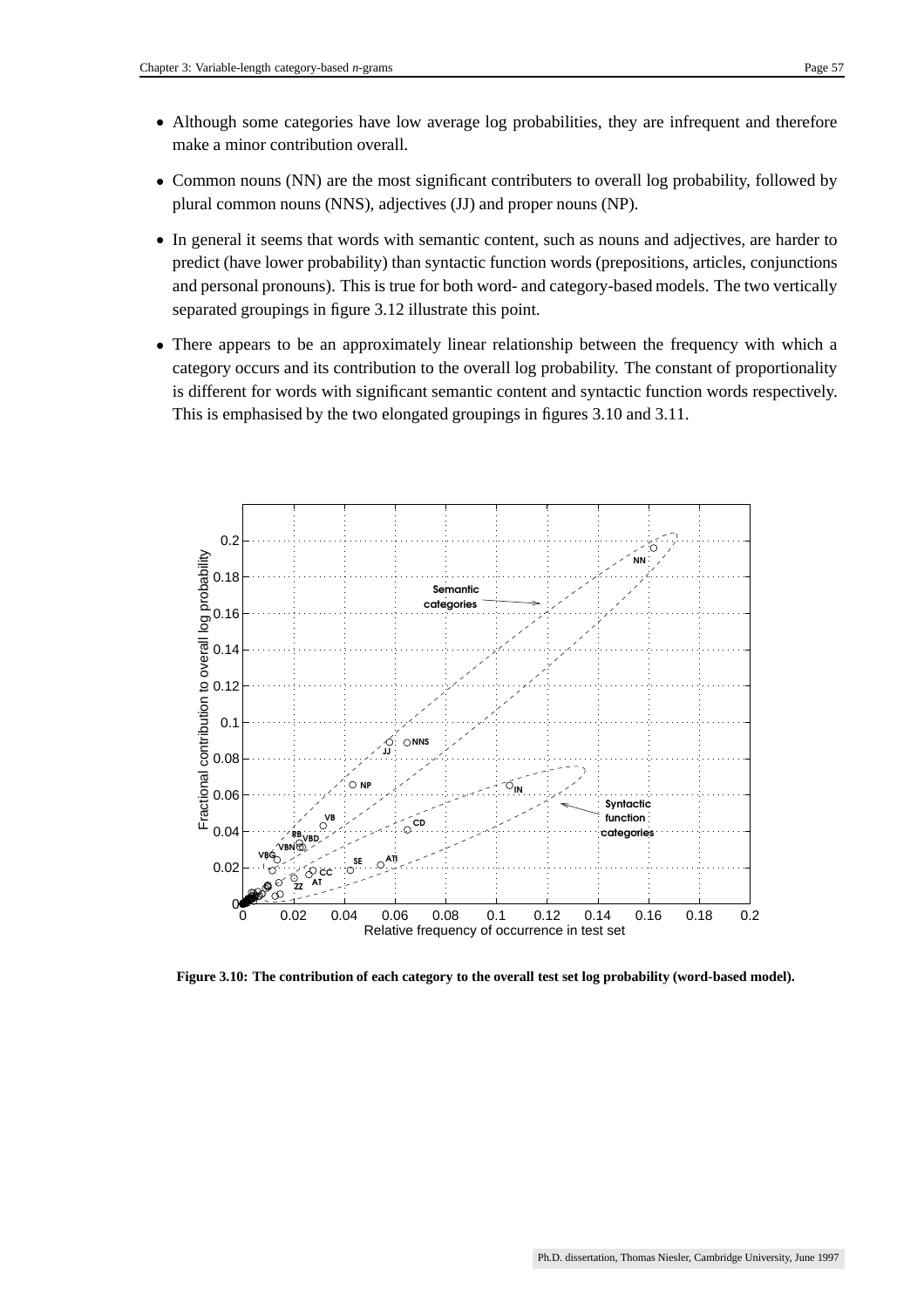

**Figure 3.11: The contribution of each category to the overall test set log probability (category-based model).**



**Figure 3.12: Average log probability per category for both word-based () and category-based (+) models.**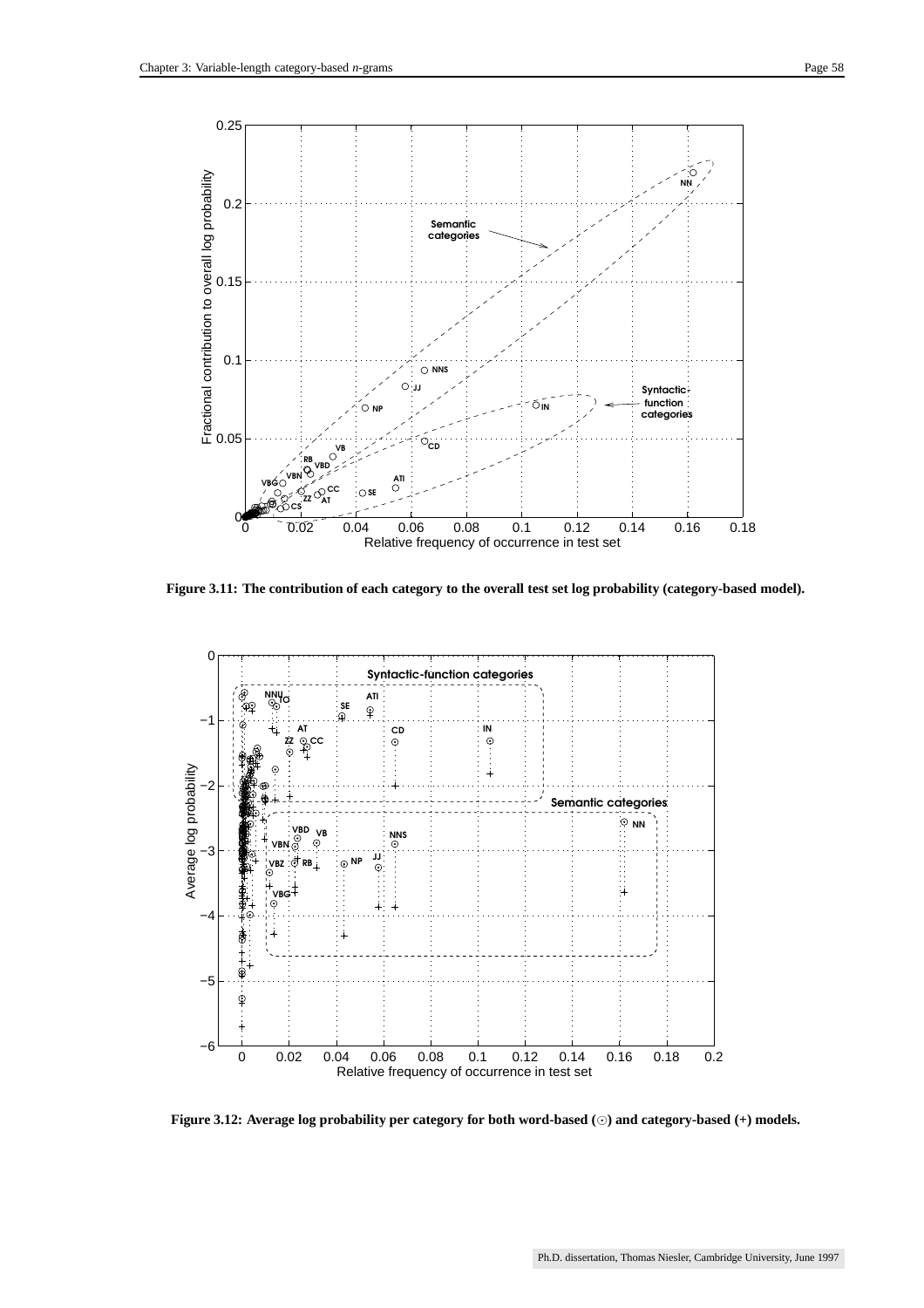#### **3.4.4. Per-***n***-gram analysis**

The findings of the preceding two sections have made it clear that word-based *n*-grams carry a significant amount of information that cannot be captured by their category-based counterparts. The objective of this section is to investigate what proportion of word *n*-grams play a significant role in improving upon the category-based model. In order to do this, the contribution to the difference in total log probability between the word- and category-based model made by each distinct word-trigram in a non-backoff situation is calculated. These contributions are subsequently sorted in order of decreasing value, normalised, and graphed in figure 3.13. Note the portion of the curve above 1.0, which is due to those trigrams assigned higher probabilities by the category-based model.



**Figure 3.13: Contribution to the difference in log probabilities generated by word- and category-based models.**

From figure 3.13 we may deduce that approximately half of the word trigrams contribute to the lead which the word-based model has over its category-based counterpart, the other half being predicted equally well or better by the latter. Furthermore, more than 50% of the improvement is contributed by only 5% of the trigrams. Thus, were category- and word-based models to be used in conjunction with one another, it should be possible to make the latter significantly more compact.

As a matter of interest, table 3.6 lists a few examples of trigrams for which the word- and categorymodels fare better respectively.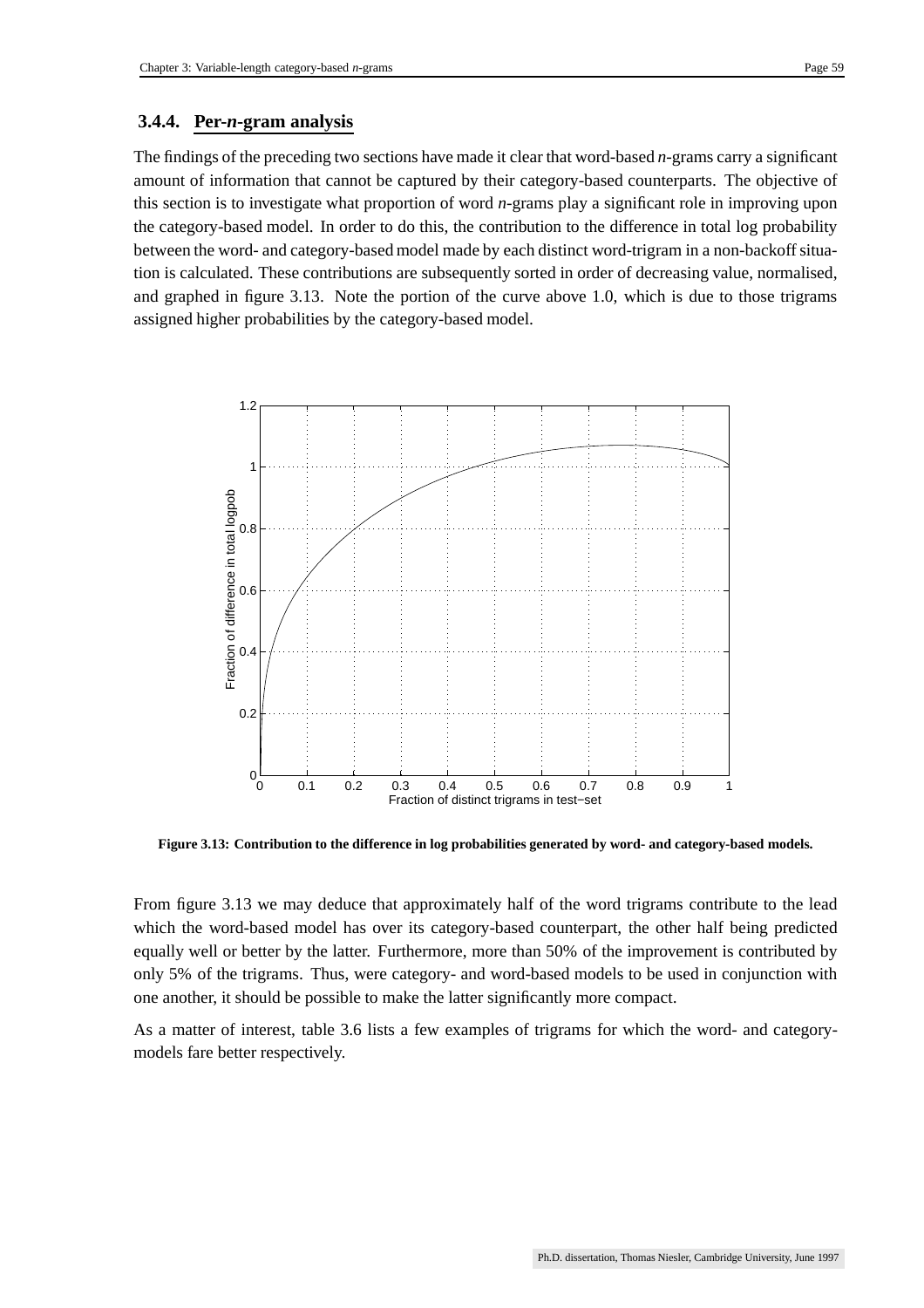| <b>Word-model better</b>              | <b>Category-model better</b> |  |
|---------------------------------------|------------------------------|--|
| a border patrol                       | abortive rising of           |  |
| a Roman Catholic                      | also compared him            |  |
| accepted accounting principles        | announcers or analysts       |  |
| across national borders               | as the point                 |  |
| Adam and Eve                          | be announced to              |  |
| below zero Fahrenheit                 | both declined that           |  |
| caught by surprise                    | closely held to              |  |
| declaration of independence           | declined to quote            |  |
| five year old                         | farmers now raise            |  |
| former investment banker              | five hundred percent         |  |
| <b>Great Barrier Reef</b>             | grins and says               |  |
| have grown accustomed                 | he agreed the                |  |
| increase cash flow                    | <b>Italian or French</b>     |  |
| lowest discount fares                 | last year shares             |  |
| <b>McDonnell Douglas Astronautics</b> | minister or president        |  |
| more than doubled                     | more than us                 |  |
| Nobel peace prize                     | new orders of                |  |
| open heart surgery                    | open not closed              |  |
| possible business combination         | previously reported of       |  |
| president Francois Mitterrand         | president and Mr             |  |
| racist and sexist                     | rest of an                   |  |
| registered as unemployed              | rose to say                  |  |
| satellite into orbit                  | seven million futures        |  |
| sentiment remained bearish            | so healthy that              |  |
| Soviet air defences                   | spokesman for an             |  |
| television sports commentator         | twenty thousand percent      |  |
| Vancouver British Columbia            | vision than chief            |  |

**Table 3.6: Trigrams assigned higher probabilities by word- and category-based models respectively.**

### **3.4.5. Robustness to domain-change**

Experiments have to this point employed a test set whose character matches that of the training set closely, being derived from the same newspaper (the Wall Street Journal) and from the same period. An important issue in language modelling is how well the model will fare on data from a different test set domain (e.g. from a different newspaper, or with an entirely different character and style of text). In order to investigate the performance of the two language models on domains other than WSJ, the following four additional test sets were compiled from the LOB corpus [40].

- **Press reportage** (categories A, B and C from the LOB corpus, which are made up of various newspaper articles, editorials and reviews not from WSJ).
- **Religion** (category D of the LOB corpus, which contains text concerning religious topics).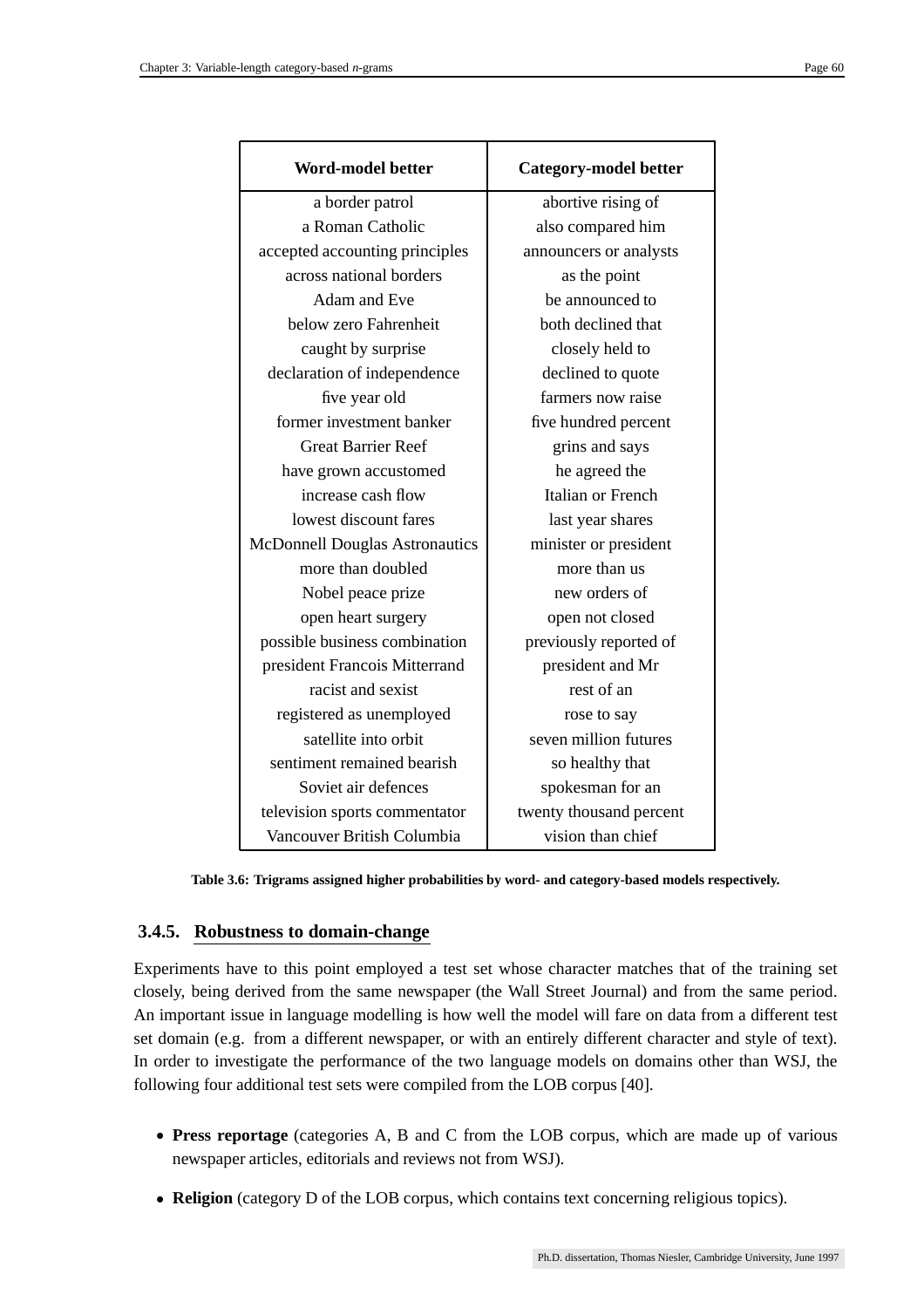- **Scientific writing** (category J of the LOB corpus).
- **Fiction** (categories K, L, N, P and R from the LOB corpus, consisting of adventure, mystery, Western, romantic and humorous fiction).

Table 3.7 summarises the performance of both the word- and category-based language models (WBM and CBM respectively) on these test sets. Performance on the WSJ test set is also shown for comparison. The category model used in this experiment was constructed with a pruning threshold of  $\lambda_{ct} = 2e - 7$ .

| <b>Test set</b>    | No. of words | % OOV | <b>Perplexity (WBM)</b> | <b>Perplexity (CBM)</b> |
|--------------------|--------------|-------|-------------------------|-------------------------|
| WSJ baseline       | 56,820       | 0.67  | 144.4                   | 450.5                   |
| Press reportage    | 174,465      | 4.76  | 488.4                   | 625.4                   |
| Religion           | 33,215       | 5.52  | 549.4                   | 598.0                   |
| Scientific writing | 154,755      | 6.63  | 624.3                   | 671.7                   |
| Fiction            | 239,927      | 6.13  | 643.0                   | 715.0                   |

**Table 3.7: Performance of the category- and word-based models on different test sets.**

Although the word-based model outperforms the category-based model in all cases, it is interesting to see that, whereas the perplexity of the former increases by a factor of between 3.4 and 4.5, the perplexity of the latter does so only by a factor of between 1.3 and 1.6, indicating a reduced sensitivity to a change of test domain.

### **3.5. Summary and conclusion**

A category-based language model employing *n*-grams of varying lengths has been described. A procedure allowing *n*-gram length to be optimised with respect to estimated performance is presented, and experiments using the LOB corpus show it to outperform conventional *n*-gram approaches while reducing the number of model parameters. Words may belong to multiple categories, and consequently the model basesits probability estimates on a set of possible classifications of the word history into category sequences. Each such classification has an associated probability, and is updated recursively for each successive word in a sentence.

In order to capture syntactic patterns with this language model, the categories have been chosen to correspond to part-of-speech classifications. To make these classifications available for large but untagged text corpora, the application of the language model as a statistical tagger has been described, and experimental evaluation shows improved in tagging accuracy when compared with a benchmark.

The category-based language models are significantly more compact than word-based models, and offer competitive performance in terms of perplexity, especially for sparse corpora. However, since category models are never able to capture relationships between particular words, but only between the categories to which these words belong, they are not able to fully exploit all the information available in a large training corpus. For this reason word-based models begin to perform significantly better as the amount of training material increases. However, closer analysis reveals that most of this lead is due to a relatively small proportion of *n*-grams in the word-model. In particular, category-based probability estimates remain competitive or superior in many instances, notably those for which the word-models needs to back-off. For this reason category-based models display a greater robustness to changes in the characteristics of the testing domain.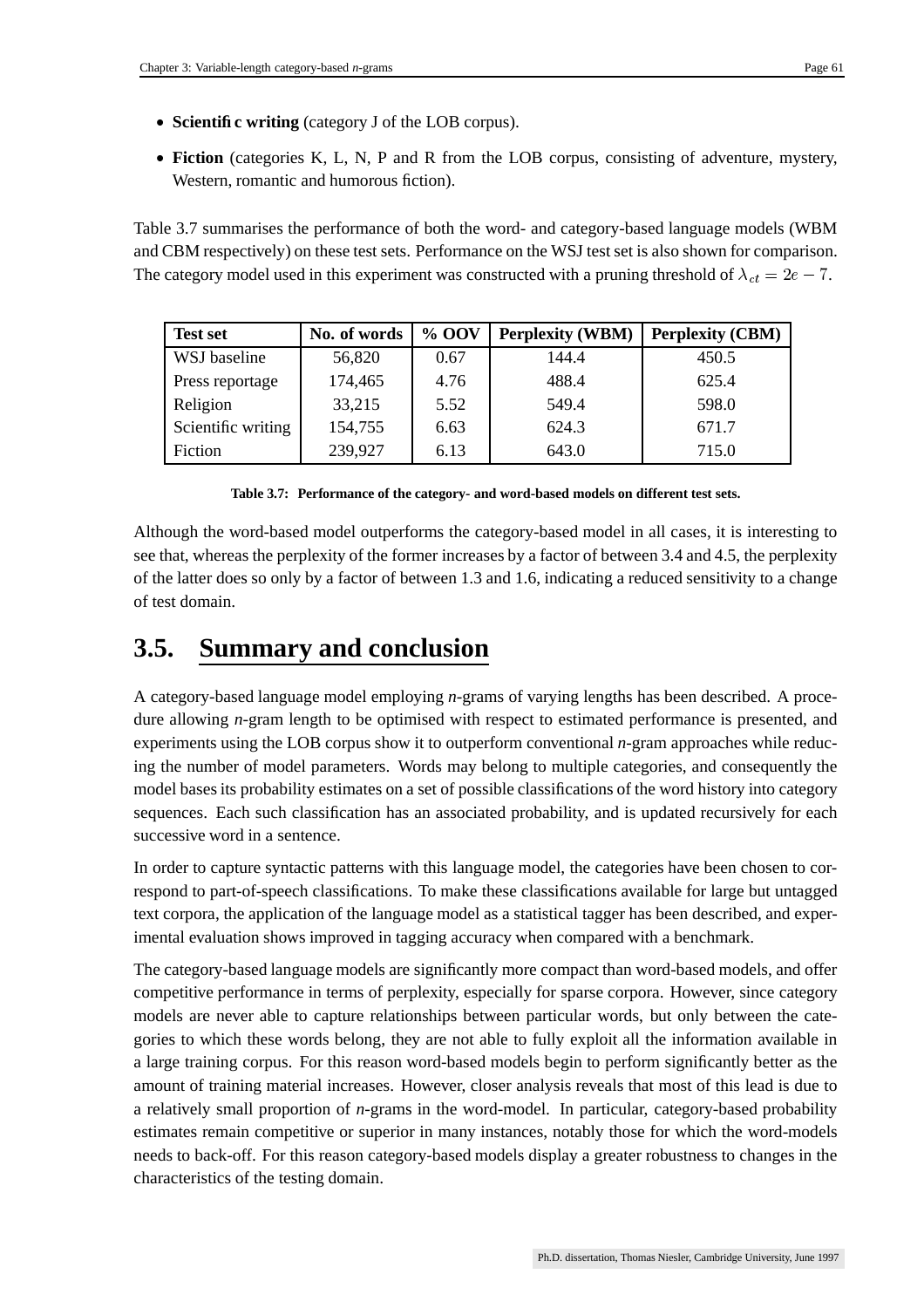## *Chapter 4*

## **Word-to-category backoff models**

### **4.1. Introduction**

Section 3.4 has shown that the category-based language model presented in section 3.2 delivers better probability estimates in backoff situations due to its intrinsic ability to generalise to unseen word sequences. It has also been shown that only a small fraction of word *n*-grams contribute to the largest part of this difference in performance. In this chapter we consider a technique that allows backoffs to take place from a word- to a category-based *n*-gram probability estimate, with the aim of retaining the advantages offered by each approach [58],[60].

### **4.2. Exact model**

Consider the following language model, which backs off from a word- to a category-based probability estimate :

$$
P_{wc}(w \mid \Phi_c) = \begin{cases} P_w(w \mid \Phi_w) & \text{if } w \in W_T(\Phi_w) \\ \beta(\Phi_c) \cdot P_c(w \mid \Phi_c) & \text{otherwise.} \end{cases}
$$
(89)

where :

- $\bullet$  w is the word for which we would like to estimate the probability of occurrence.
- $\bullet$   $\Phi_w$  is the word-history upon which the probability estimate of the word-based *n*-gram language model depends, referred to the **word-level context** hereafter. For a bigram it is the preceding word, and for a trigram the preceding two words.
- $\bullet$   $\Phi_c$  is the word history and associated set of category history equivalence-class postulates upon which the probability estimate of the category-based model depends, termed the **category-level context** hereafter. Due to the recursive nature in which the category history equivalence class postulates are maintained<sup>29</sup>, the category-level context is in general only completely defined by the entire word history (i.e. to the beginning of the current sentence). Thus the number of categorylevel contexts is potentially huge, and the mapping from  $\Phi_w$  to  $\Phi_c$  is one-to-many.
- $P_w(w | \Phi_w)$  is the probability estimate for w obtained from the word-based language model.
- $P_c(w | \Phi_c)$  is the corresponding probability obtained from the category-based language model.

<sup>29</sup>Refer to section 3.2.3.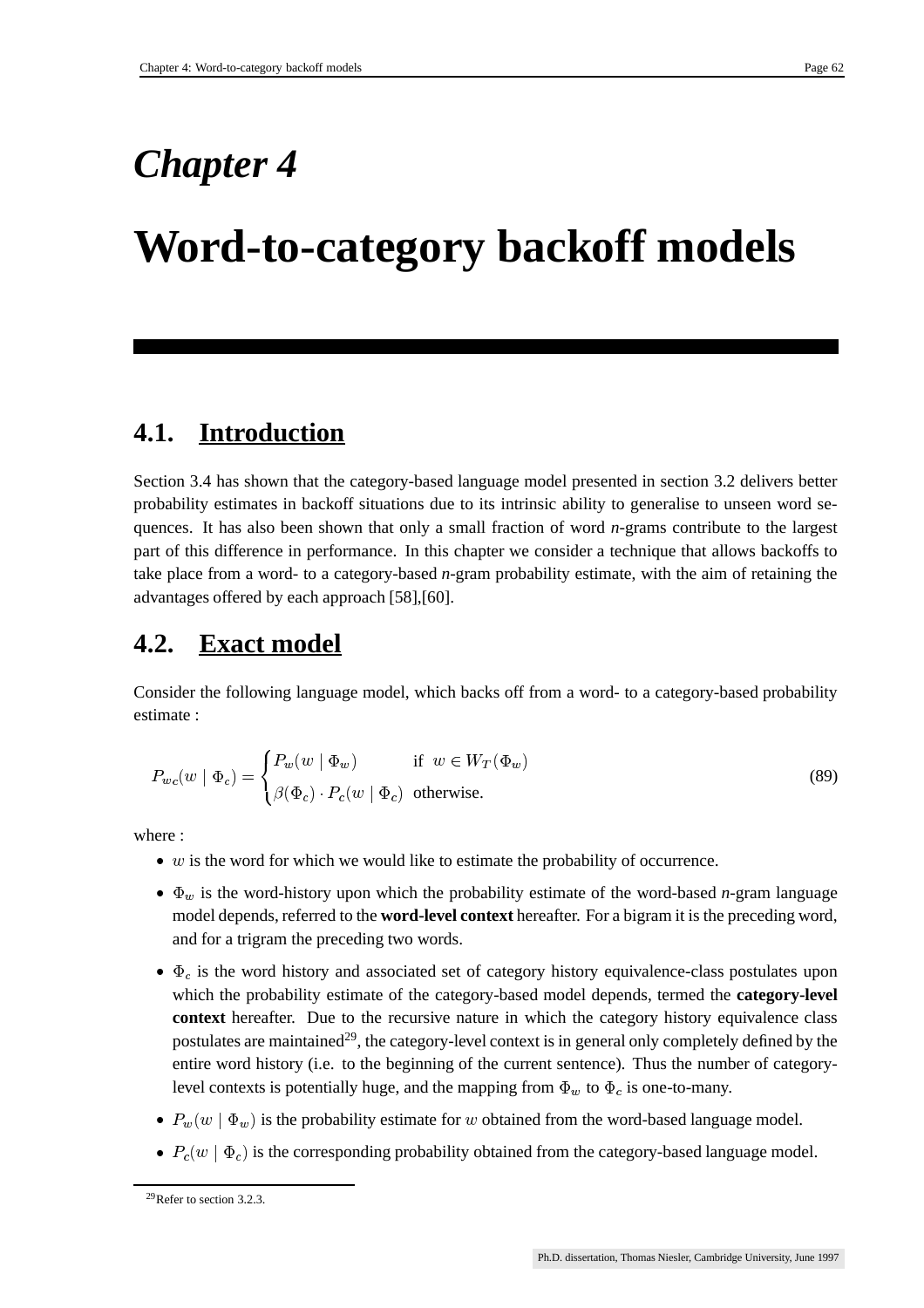- $W_T(\Phi_w)$  is the set of words in the word-context  $\Phi_w$  for which the word-model estimates will be used, backoffs occurring in other cases.
- $\beta(\cdot)$  is the backoff weight,  $\beta(\cdot) > 0$ .

The estimate (89) is designed to employ word *n*-grams to capture significant sequential dependencies between particular words, while using the category-based model for less frequent word combinations. From the requirement:

$$
\sum_{\forall w} P_{wc}(w \mid \Phi_c) = 1.0 \quad \forall \Phi_c \tag{90}
$$

it follows from (89) that:

$$
\beta(\Phi_c) = \frac{1.0 - \sum_{\forall w \in W_T} P_w(w \mid \Phi_w)}{1.0 - \sum_{\forall w \in W_T} P_c(w \mid \Phi_c)}
$$
\n(91)

### **4.3. Approximate model**

Due to the large number of different possible  $\Phi_c$  used by the category model, precalculation of  $\beta(\cdot)$  according to equation (91) is not feasible. It would be more convenient to obtain backoff constants for every word-level context instead, but the dependence of the denominator of (91) upon  $\Phi_c$  does not permit this, since it is not uniquely fixed by  $\Phi_w$ . Run-time calculation of  $\beta(\cdot)$  using equation (91) increases the computational complexity of a probability calculation within any particular context by a factor of approximately  $W_T$  in comparison with a model for which these parameters are precalculated, and thus represents a significant computational burden. To circumvent this, we note that the categorylevel context is most strongly influenced by the most recent words, and hence make the approximation:

$$
P_c(w | \Phi_c) \simeq P_c(w | \hat{\Phi}_c) \tag{92}
$$

where  $\hat{\Phi}_c$  is the the category-level context corresponding to  $\Phi_w$  when assuming no prior knowledge of the words preceding  $\Phi_w$ . Note that there is a unique  $\hat{\Phi}_c$  for each  $\Phi_w$ , so that we may define:

$$
\hat{P}_c(w \mid \Phi_w) \stackrel{def}{=} P_c(w \mid \hat{\Phi}_c) \quad \text{for} \quad \Phi_w \Rightarrow \hat{\Phi}_c \tag{93}
$$

and now we approximate the backoff weights by:

$$
\beta(\Phi_c)\simeq \beta(\hat{\Phi}_c)\stackrel{def}{=}\beta(\Phi_w) \qquad \text{for}\quad \Phi_w\Rightarrow \hat{\Phi}_c
$$

and hence from (91) we find:

$$
\beta(\Phi_w) = \frac{1.0 - \sum_{\forall w \in W_T} P_w(w \mid \Phi_w)}{1.0 - \sum_{\forall w \in W_T} \hat{P}_c(w \mid \Phi_w)}
$$
\n(94)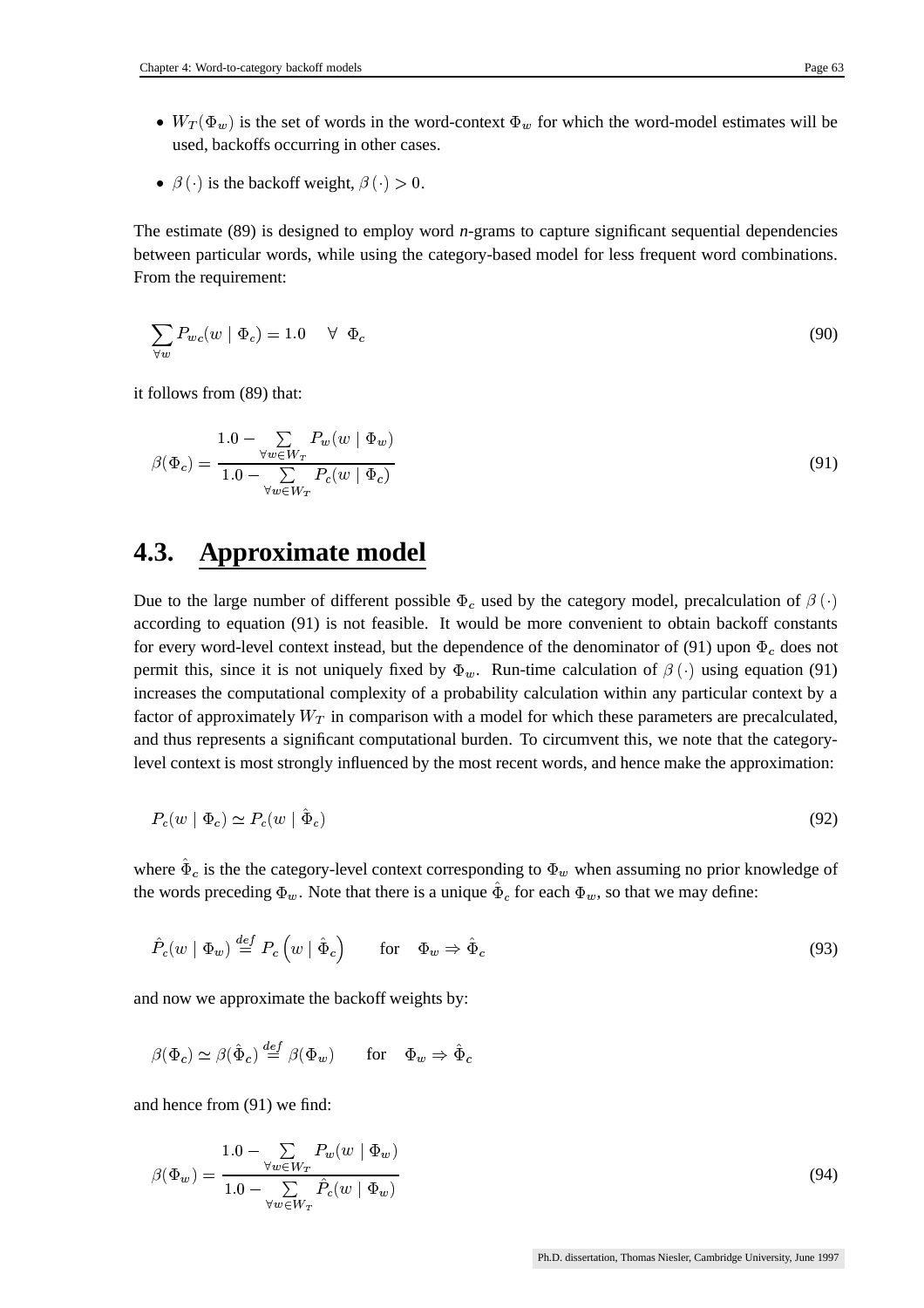This choice of  $\beta(\cdot)$  in general no longer satisfies equation (90) however, and so we adjust the backoff model (89) as follows:

$$
P_{wc}(w \mid \Phi_c) = \begin{cases} P_w'(w \mid \Phi_c) & \text{if } w \in W_T(\Phi_w) \\ \beta(\Phi_w) \cdot P_c(w \mid \Phi_c) & \text{otherwise.} \end{cases}
$$
(95)

where  $P'_m(w | \Phi_c)$  is some approximation of  $P_w(w | \Phi_w)$ . Now for equation (90) to be satisfied, it follows from (95) that:

$$
\sum_{\forall w \in W_T} P'_w(w \mid \Phi_c) = \left(1 - \beta(\Phi_w)\right) + \beta(\Phi_w) \cdot \sum_{\forall w \in W_T} P_c(w \mid \Phi_c) \tag{96}
$$

so we may choose to define:

$$
P'_{w}(w | \Phi_{c}) \stackrel{def}{=} k(w | \Phi_{w}) \cdot (1 - \beta(\Phi_{w})) + \beta(\Phi_{w}) \cdot P_{c}(w | \Phi_{c}) \tag{97}
$$

where, in order to satisfy (96) we require that:

$$
\sum_{\forall w \in W_T} k(w \mid \Phi_w) = 1.0 \tag{98}
$$

The quantity  $(1 - \beta(\Phi_w))$  may be interpreted as a probability mass which must be distributed among the elements of  $W_T$  by a suitable choice of  $k(w | \Phi_w)$ . The adopted approach is to distribute this mass using the ratio:

$$
\frac{P_w(w \mid \Phi_w)}{\sum\limits_{\forall w \in W_T} P_w(w \mid \Phi_w)}
$$
\n
$$
(99)
$$

and therefore distribute probability mass to *n*-grams approximately in the same proportion as the wordbased language model. Proceeding from equations (97) and (99), and employing the approximation (93) we are led to require :

$$
\frac{k(w \mid \Phi_w) \cdot \left(1-\beta(\Phi_w)\right) + \beta(\Phi_w) \cdot \hat{P}_c(w \mid \Phi_w)}{1-\beta(\Phi_w) + \beta(\Phi_w) \cdot \sum\limits_{\forall w \in W_T} \hat{P}_c(w \mid \Phi_w)} = \frac{P_w(w \mid \Phi_w)}{\sum\limits_{\forall w \in W_T} P_w(w \mid \Phi_w)}
$$

from which it follows that:

$$
\alpha(w|\Phi_w) = \left(1 - \beta(\Phi_w) + \beta(\Phi_w) \cdot \sum_{\forall w \in W_T} \hat{P}_c(w|\Phi_w)\right) \cdot \frac{P_w(w|\Phi_w)}{\sum_{\forall w \in W_T} P_w(w|\Phi_w)} -\beta(\Phi_w) \cdot \hat{P}_c(w|\Phi_w)
$$
\n(100)

where

$$
\alpha(w \mid \Phi_w) = k(w \mid \Phi_w) \cdot \left(1 - \beta(\Phi_w)\right) \tag{101}
$$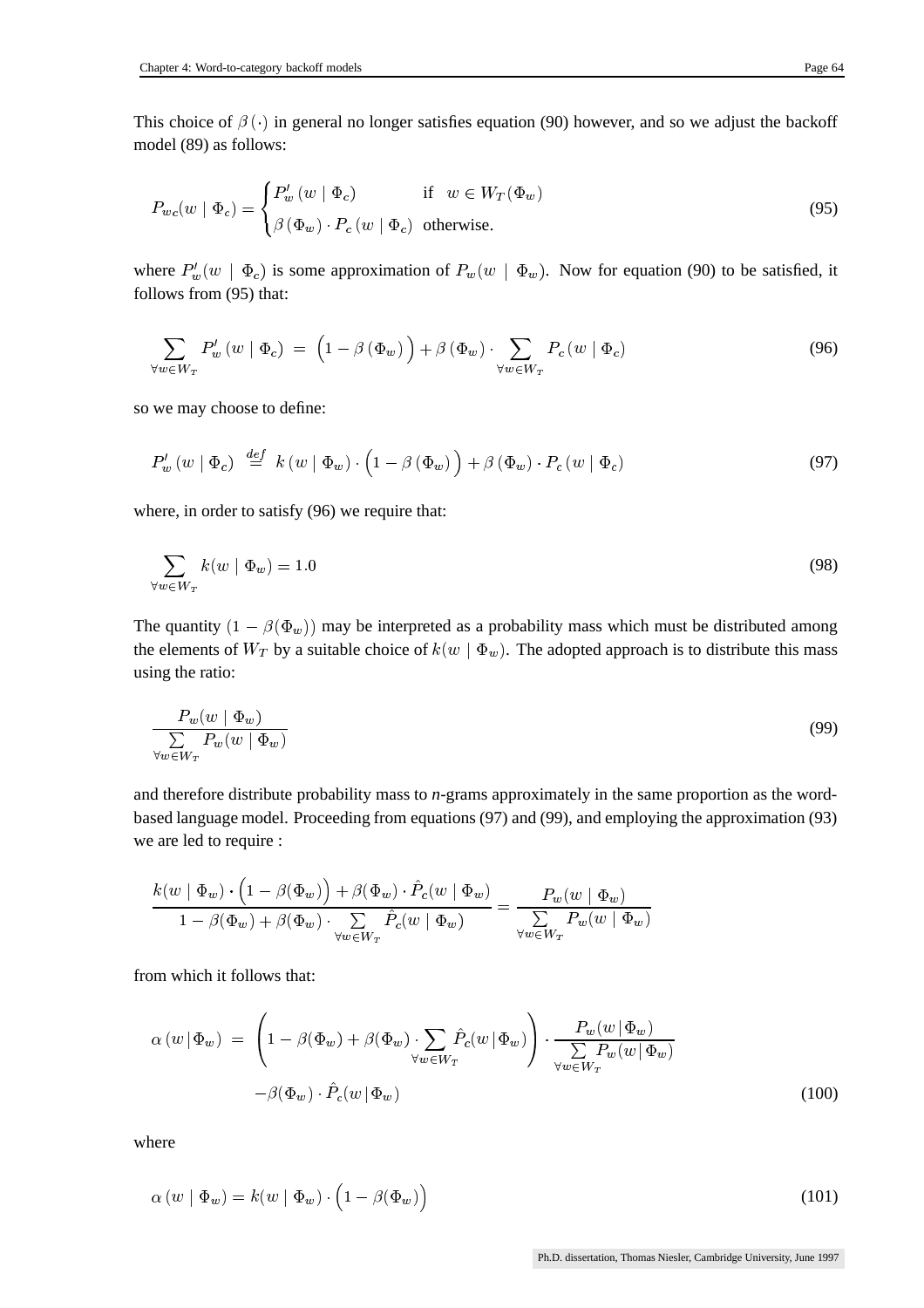$$
\hat{P}_c\left(w\mid\Phi_w\right)\to P_c\left(w\mid\Phi_c\right)
$$

we find from (94), (97) and (101) that:

$$
P_w'(w|\Phi_c) \rightarrow \left(1 - \frac{1 - \sum\limits_{\forall w \in W_T} P_w(w|\Phi_w)}{1 - \sum\limits_{\forall w \in W_T} P_c(w|\Phi_c)} + \frac{\frac{1 - \sum\limits_{\forall w \in W_T} P_w(w|\Phi_w)}{1 - \sum\limits_{\forall w \in W_T} P_c(w|\Phi_c)} \cdot \sum\limits_{\forall w \in W_T} P_c(w|\Phi_c)\right) \cdot \left(\frac{P_w(w|\Phi_w)}{\sum\limits_{\forall w \in W_T} P_w(w|\Phi_w)}\right)
$$
  
= 
$$
\left(1 - \left(\frac{1 - \sum\limits_{\forall w \in W_T} P_w(w|\Phi_w)}{1 - \sum\limits_{\forall w \in W_T} P_c(w|\Phi_c)}\right) \cdot \left(1 - \sum\limits_{\forall w \in W_T} P_c(w|\Phi_c)\right)\right) \cdot \frac{P_w(w|\Phi_w)}{\sum\limits_{\forall w \in W_T} P_w(w|\Phi_w)} \cdot P_w(w|\Phi_w)
$$
  
= 
$$
P_w(w|\Phi_w)
$$

which means that the approximate backoff (95) converges to the exact backoff (89) as the estimates  $\hat{P}_c\left(w\mid\Phi_w\right)$  approach the exact values  $P_c\left(w\mid\Phi_c\right)$ .

Finally, although equation (100) guarantees:

$$
P_w'(w \mid \Phi_c) > 0 \tag{102}
$$

when the approximation (92) is perfect, it does not do so in general. In order to guarantee (102) it is sufficient to require:

$$
\alpha(w \mid \Phi_w) \ge 0 \tag{103}
$$

so that, using equation (100) it follows that:

$$
\beta(\Phi_w) \le \frac{P_w(w \mid \Phi_w)}{\hat{P}_c(w \mid \Phi_w) \cdot \left(\sum_{\forall w \in W_T} P_w(w \mid \Phi_w)\right) + P_w(w \mid \Phi_w) \cdot \left(1 - \sum_{\forall w \in W_T} \hat{P}_c(w \mid \Phi_w)\right)}\tag{104}
$$

While calculating  $\beta(\Phi_w)$ , the equality in equation (104) should be enforced whenever the inequality is violated. Referring back to equation (97), this is equivalent to demanding the probability mass distributed to each word to be positive. In practice, this adjustment is required very infrequently.

The use of the estimates  $\hat{P}_c(\cdot)$  allows the backoff constants  $\alpha(w | \Phi_w)$  and  $\beta(\Phi_w)$  to be precalculated, making the model (95) significantly more computationally efficient than the exact model (89), while continuing to employ in backoff situations the probabilities delivered by the category model.

Related research, carried out independently and concurrently, has recently been reported in [49]. It describes a method that allows backoffs to occur from a word- to a category-based bigram language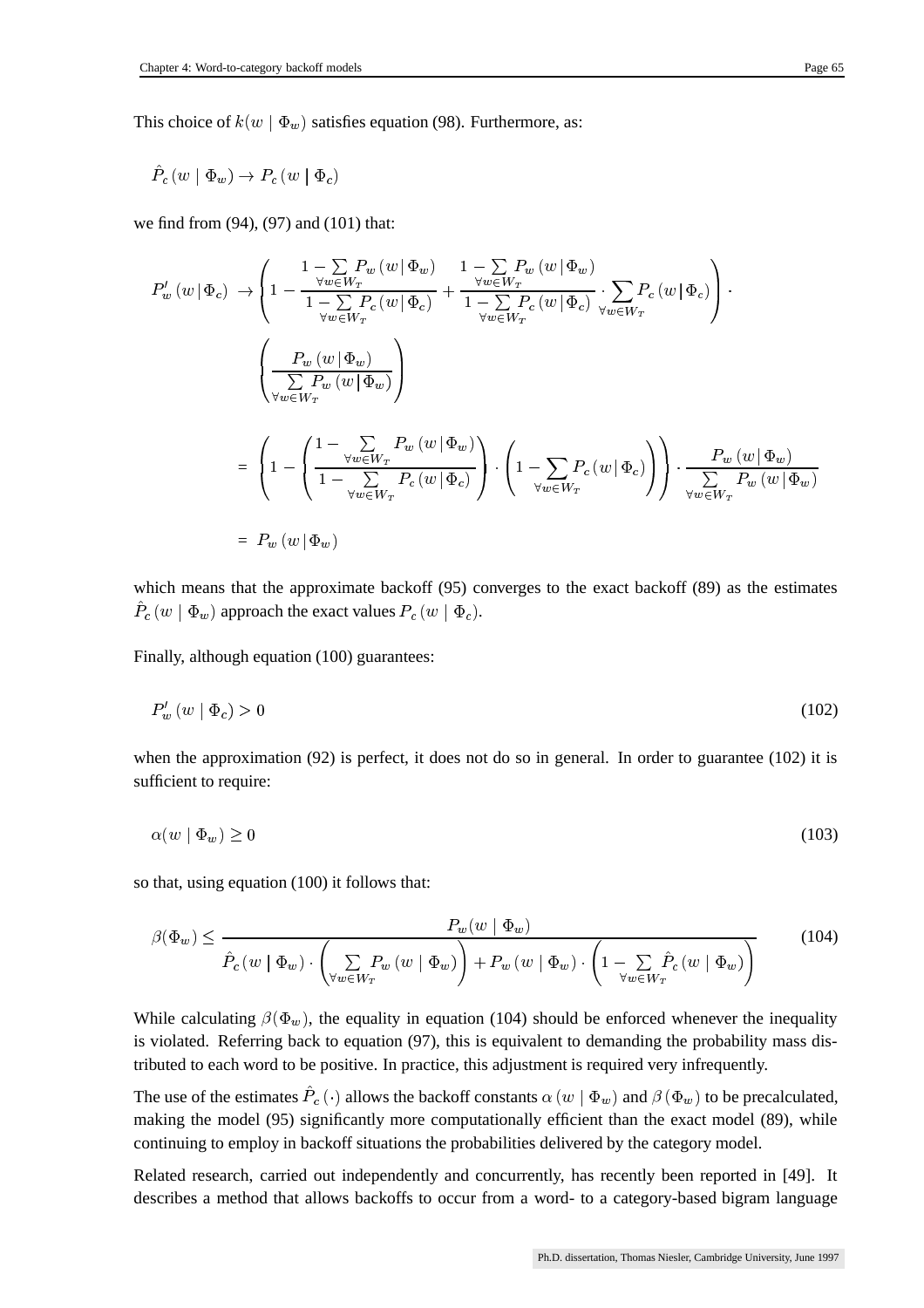model. In this case, however, words must belong to a unique category, which greatly simplifies the calculation of the backoff weights.

## **4.4. Model complexity : determining**

To this point it has been assumed that, for each word-level context  $\Phi_w$ , a set of words  $W_T$  has been established for which probabilities will be calculated according to the word-based language model. A simple choice for  $W_T$  would be the set of all words seen within the context  $\Phi_w$  in the training set. Denote this choice by  $W_T$ , and note that when  $W_T = W_T$ , backing-off occurs only for truly unseen events.

However, the approach taken here has been to reduce the size of  $W_T$  by eliminating words whose presence do not afford the word-based model much predictive power in relation to the category-based model. Since this process eliminates *n*-grams from the word-based model component, it allows the complexity<sup>30</sup> of the word-to-category backoff language model to be reduced. Note that since the category-based component is fixed, it determines the minimum overall complexity.

The number of words in  $W_T$  has been reduced in two ways, both leading to similar results.

### **4.4.1. Testing** *n***-gram counts**

Consider a word w which has been seen in in context  $\Phi_w$  a total of  $N(w | \Phi_w)$  times, and denote the number of times the context  $\Phi_w$  itself was seen by  $N(\Phi_w)$ . Based on the category-model probability estimate  $\overline{P}_c(w | \Phi_w)$ , the number of times we would expect to see w in  $\Phi_w$  is:  $\blacksquare$  . The contract of the contract of the contract of the contract of the contract of the contract of the contract of the contract of the contract of the contract of the contract of the contract of the contract of the

$$
\hat{N}_{c} \left( w \mid \Phi_{w} \right) \; =\; \hat{P}_{c} \left( w \mid \Phi_{w} \right) \cdot N \left( \Phi_{w} \right)
$$

Assuming words to occur independently within each context, thus exhibiting a binomial distribution, the variance of the count  $N(w | \Phi_w)$  is [18]:

$$
\sigma^2 \left( w \mid \Phi_w \right) \; = \; \hat{P}_c \left( w \mid \Phi_w \right) \cdot \left( 1 - \hat{P}_c \left( w \mid \Phi_w \right) \right) \cdot N \left( \Phi_w \right)
$$

Using the normal approximation of the binomial distribution, we determine whether the actual count  $N(w | \Phi_w)$  exceeds the expected count  $\hat{N}_c(w | \Phi_w)$  by a certain fraction  $\delta$  with a certain confidence  $\xi$ by testing whether:

$$
N(w | \Phi_w) - (1 + \delta) \cdot \hat{N}_c(w | \Phi_w) > \xi \cdot \sigma(w | \Phi_w)
$$
\n(105)

where w is retained in  $W_T$  when the test succeeds. In practice the value of  $\xi$  is fixed (e.g. to 2.33 for 1% or 1.645 for 5% confidence levels), and the value of  $\delta$  is varied to control the size of  $W_T$ .

#### **4.4.2. Testing the effect on the overall probability**

Testing the *n*-gram counts as described in the previous section allows *n*-grams to be retained in  $W_T$  when their counts are seen to differ from the expected ones in a statistically significant manner. The effect of such pruning decisions upon the perplexity of the resulting language model is not clear, however. More precisely, a frequent *n*-gram occurring only slightly more often in the word- than in the category-model might be discarded even though it has a significant effect on the overall probability due to its high

<sup>30</sup>The complexity of the word-to-category backoff model is taken to be the sum of the total number of *n*-grams in the word- and categorybased components.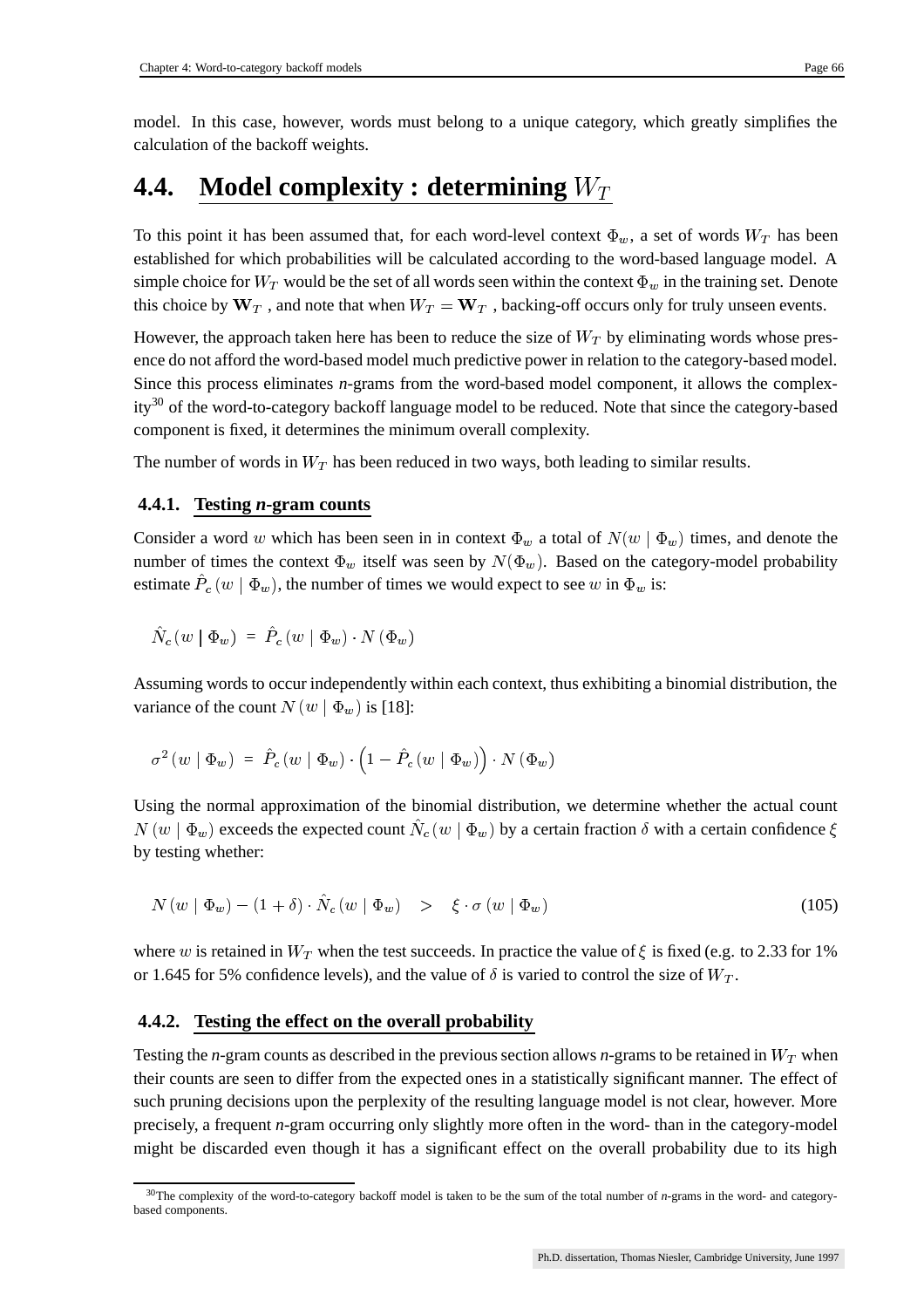frequency. To avoid this, a second pruning criterion has been implemented, which discards those *n*grams with the smallest effect on the training set log probability. The perplexity versus complexity tradeoff of the resulting models is similar to that achieved with the count-pruning method.

In particular, an *n*-gram is retained when:

$$
\Delta \overline{LP} > \delta \tag{106}
$$

where  $\Delta \overline{LP}$  is the change in mean per-word log probability when using the word-model instead of the category-model, and is calculated using:

$$
\Delta \overline{LP} = \frac{N(w \mid \Phi_w) \cdot \left(\log\left[P_w\left(w \mid \Phi_w\right)\right] - \log\left[\hat{P}_c\left(w \mid \Phi_w\right)\right]\right)}{N_c}
$$

where  $N_c$  is the total number of words in the training corpus  $31$ .

## **4.5. Model building procedure**

In summary of sections 4.3 and 4.4, the following steps need to be taken in order to construct a word-tocategory backoff language model:

- Build a category-based language model as described in chapter 3.
- Build a word-based *n*-gram model.
- By application of equation (93), determine the probabilities  $P_c(w | \Phi_w)$  for each *n*-gram in the  $\blacksquare$  . The contract of the contract of the contract of the contract of the contract of the contract of the contract of the contract of the contract of the contract of the contract of the contract of the contract of the word model.
- For each context in the word-model, determine the set  $W_T$  using either equation (105) or equation (106). This is essentially a process of pruning *n*-grams from the word model.
- For the remaining *n*-grams in the word-based model, calculate the  $\alpha$  and  $\beta$  values according to equations (100) and (94).
- Apply the language model according to equation (95).

## **4.6. Results**

To gauge its performance, the backoff technique has been applied to the LOB, Switchboard and WSJ text corpora<sup>32</sup>. In each case language models of various complexities were generated by varying the size of  $W_T$  as described in section 4.4, and the resulting perplexities compared with those achieved using a word trigram trained on the same data. The size of the latter was controlled by the standard technique of discarding *n*-grams occurring fewer than a threshold number of times in the training text (i.e. varying the *n*-gram cutoffs). Identical thresholds were employed for both bigrams and trigrams in all cases.

<sup>&</sup>lt;sup>31</sup> Normalisation by the quantity  $N_c$  makes  $\Delta \overline{LP}$  and thus also  $\delta$  fairly corpus-independent.

<sup>&</sup>lt;sup>32</sup>Descriptions of these corpora and their division into test- and training sets may be found in appendix D.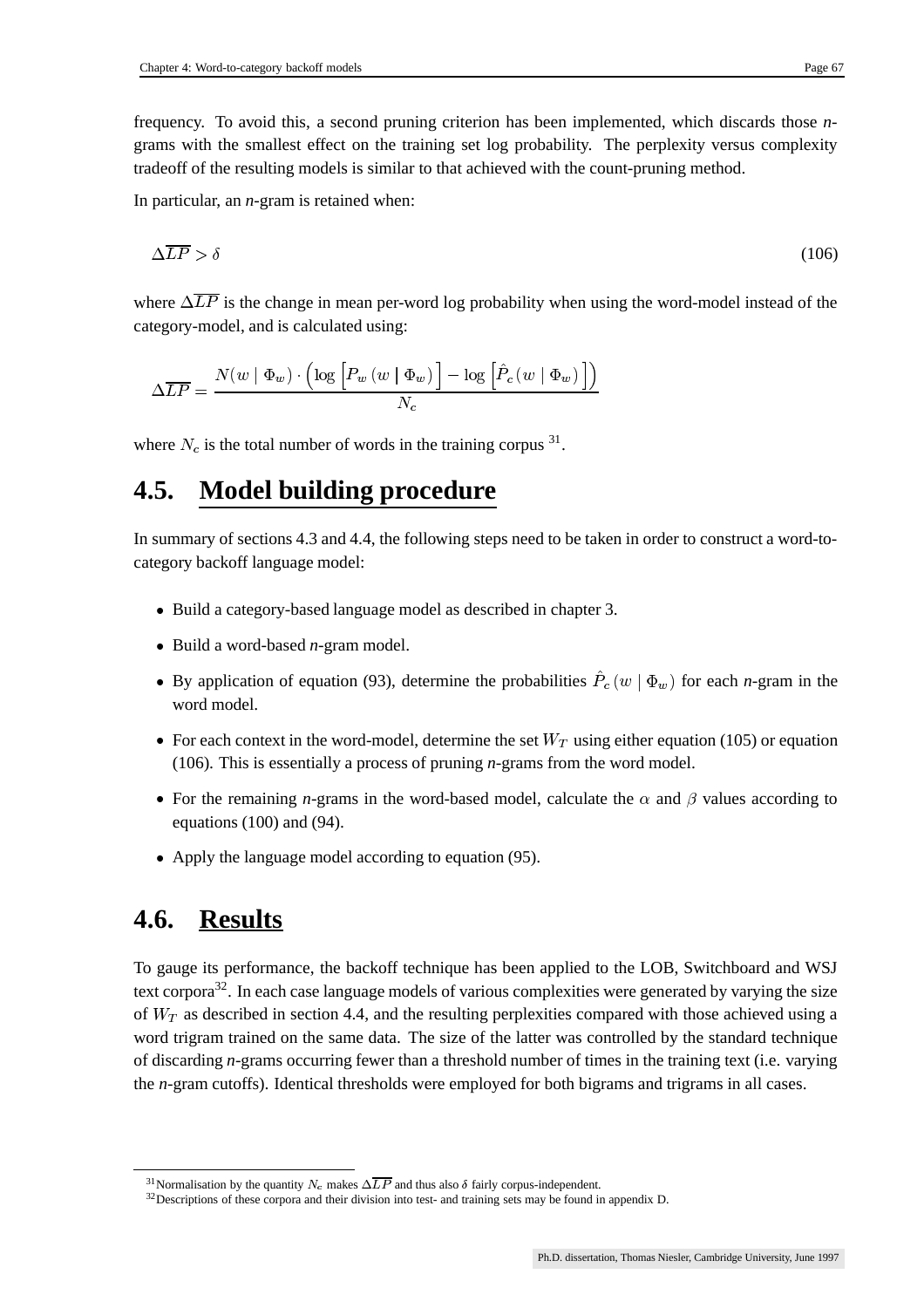Category language models of differing complexities were built using pruning thresholds of  $\lambda_{ct} = 1e - 4$ and  $\lambda_{ct} = 5e - 6$  as described in chapter 3. Table 4.1 shows details for these, and figure 4.1 the performance of the resulting two word-to-category backoff (WTCBO) models<sup>33</sup>.

|                   |        | Category model 1 (1e-4)   Category model 2 (5e-6)   Word trigram |           |
|-------------------|--------|------------------------------------------------------------------|-----------|
| <b>Parameters</b> | 13,585 | 44,380                                                           | 1,142,457 |
| <b>Perplexity</b> | 469.4  | 443.3                                                            | 413.1     |

**Table 4.1: Language models for the LOB corpus.**



**Figure 4.1: Performance of word-to-category backoff and trigram language models for the LOB corpus.**

For both WTCBO models, significant perplexity reductions are achieved. For example, a model with approximately 1 million *n*-grams results in a perplexity of 330.8, which is a 20% improvement over the word-based trigram. Furthermore, a more favourable size versus performance tradeoff is achieved, particularly for the smaller ( $\lambda_{ct} = 1e - 4$ ) category model.

<sup>33</sup>WTCBO 1 and 2 are built using category model 1 and 2 respectively.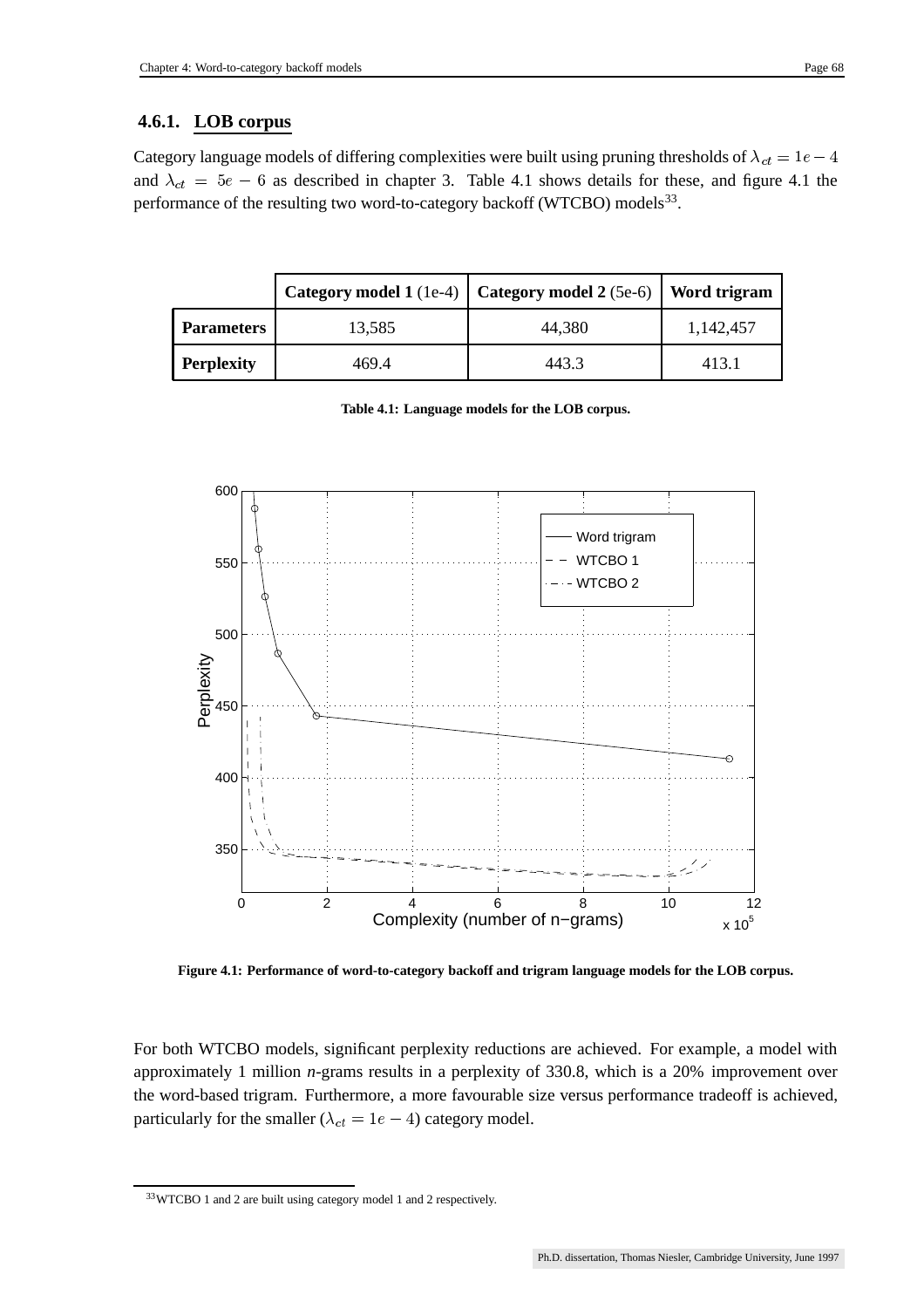## **4.6.2. Switchboard corpus**

Category-based language models were constructed again using pruning thresholds of  $\lambda_{ct} = 1e - 4$  and  $\lambda_{ct} = 5e - 6$ , and table 4.2 shows the characteristics of these individual models while figure 4.2 shows the performance of the resulting two word-to-category backoff (WTCBO) models.

|                   |        | Category model 1 (1e-4)   Category model 2 (5e-6)   Word trigram |           |
|-------------------|--------|------------------------------------------------------------------|-----------|
| <b>Parameters</b> | 13,627 | 54,547                                                           | 1,183,880 |
| <b>Perplexity</b> | 154.4  | 144.1                                                            | 96.57     |



#### **Table 4.2: Language models for the Switchboard corpus.**

**Figure 4.2: Performance of the word-to-category backoff and trigram models for the Switchboard corpus.**

The larger category model leads to a word-to-category backoff model with lower minimum perplexity and improved performance for model complexities exceeding approximately 60,000 *n*-grams, while the smaller leads to performance that is slightly diminished in this region but better for smaller numbers of *n*grams. The word-to-category backoff model offers a slight improvement in perplexity with respect to the trigram (approximately 2.7% in figure 4.2) and, depending on the choice of category model complexity, a significantly improved complexity versus performance tradeoff characteristic.

The limited number of conversational topics in the Switchboard corpus leads to a reduction in the training set sparseness and better coverage by the word trigram than for LOB (the trigram backoff rate drops by 41% from the latter to the former). Thus there is less need for the generalising ability of the categorymodel, and consequently a smaller perplexity improvement.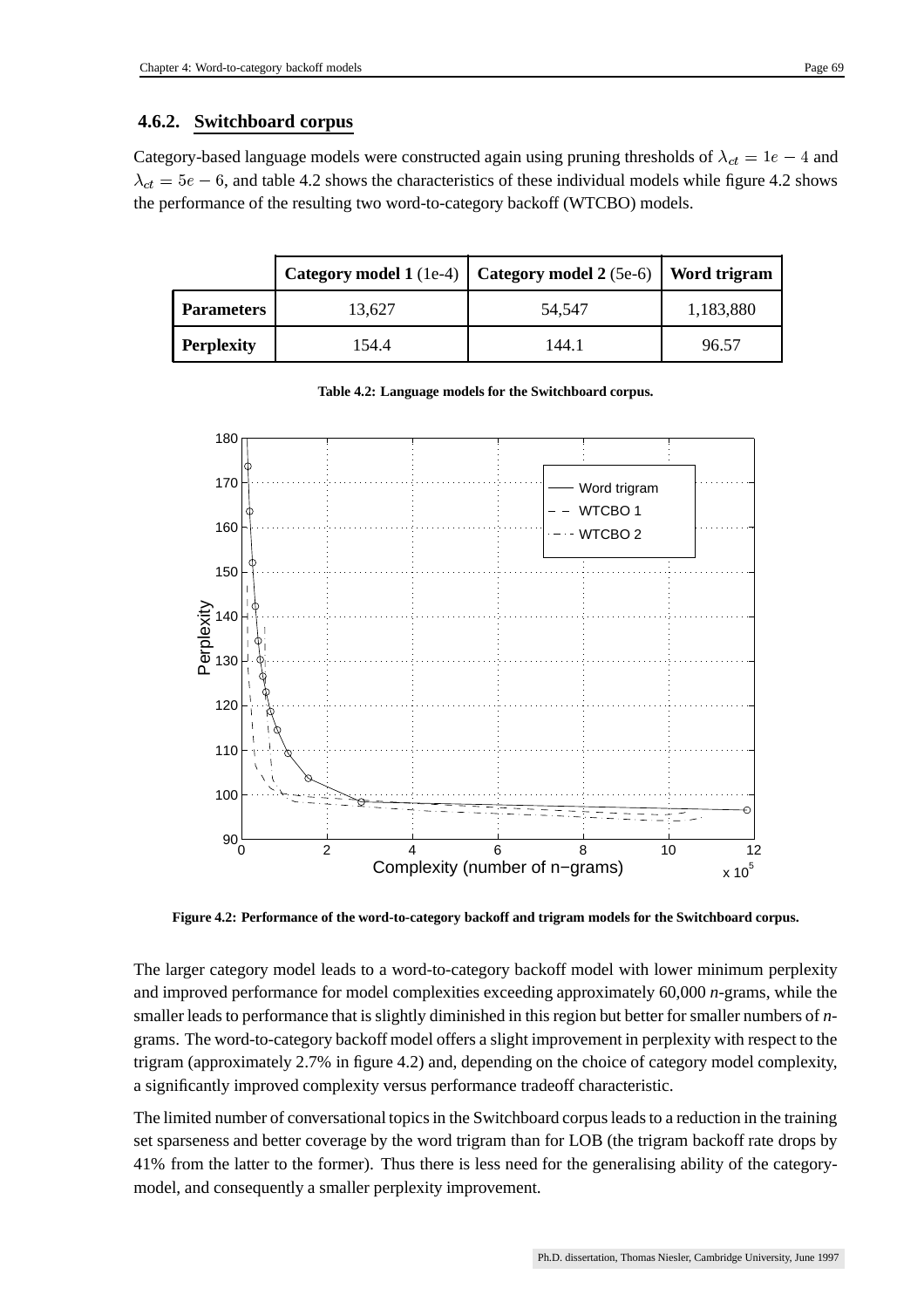## **4.6.3. WSJ corpus**

For this corpus, results were determined only for one category-based model, which was constructed using a pruning threshold of  $\lambda_{ct} = 5e - 6$ . Table 4.3 shows individual language model details, and figure 4.3 the performance of the word-to-category backoff (WTCBO) and trigram models.

|                   | <b>Category model</b> | Word trigram |
|-------------------|-----------------------|--------------|
| <b>Parameters</b> | 174,291               | 13,599,678   |
| <b>Perplexity</b> | 476.5                 | 144.4        |



**Table 4.3: Language models for the WSJ corpus.**

**Figure 4.3: Performance of word-to-category backoff and trigram language models for the WSJ corpus.**

From figure 4.3 we see that, in this case, the word-to-category backoff model does not offer substantial perplexity improvements over the word-based trigram when the number of parametersis large. However, it nevertheless continues to offer a better complexity versus performance tradeoff. As was found for the Switchboard corpus, perplexity improvements are small when the word-model is well-trained, which it is for WSJ due to the large quantity of training data.

## **4.7. Summary and conclusion**

This chapter has presented a language model which backs-off from a word-based to a category-based *n*-gram estimate. The category-model is able to generalise to unseen word sequences and therefore appropriate in backoff situations. When compared with standard trigram models, this technique greatly improves perplexities for sparse corpora, and offers significantly enhanced complexity versus performance tradeoffs.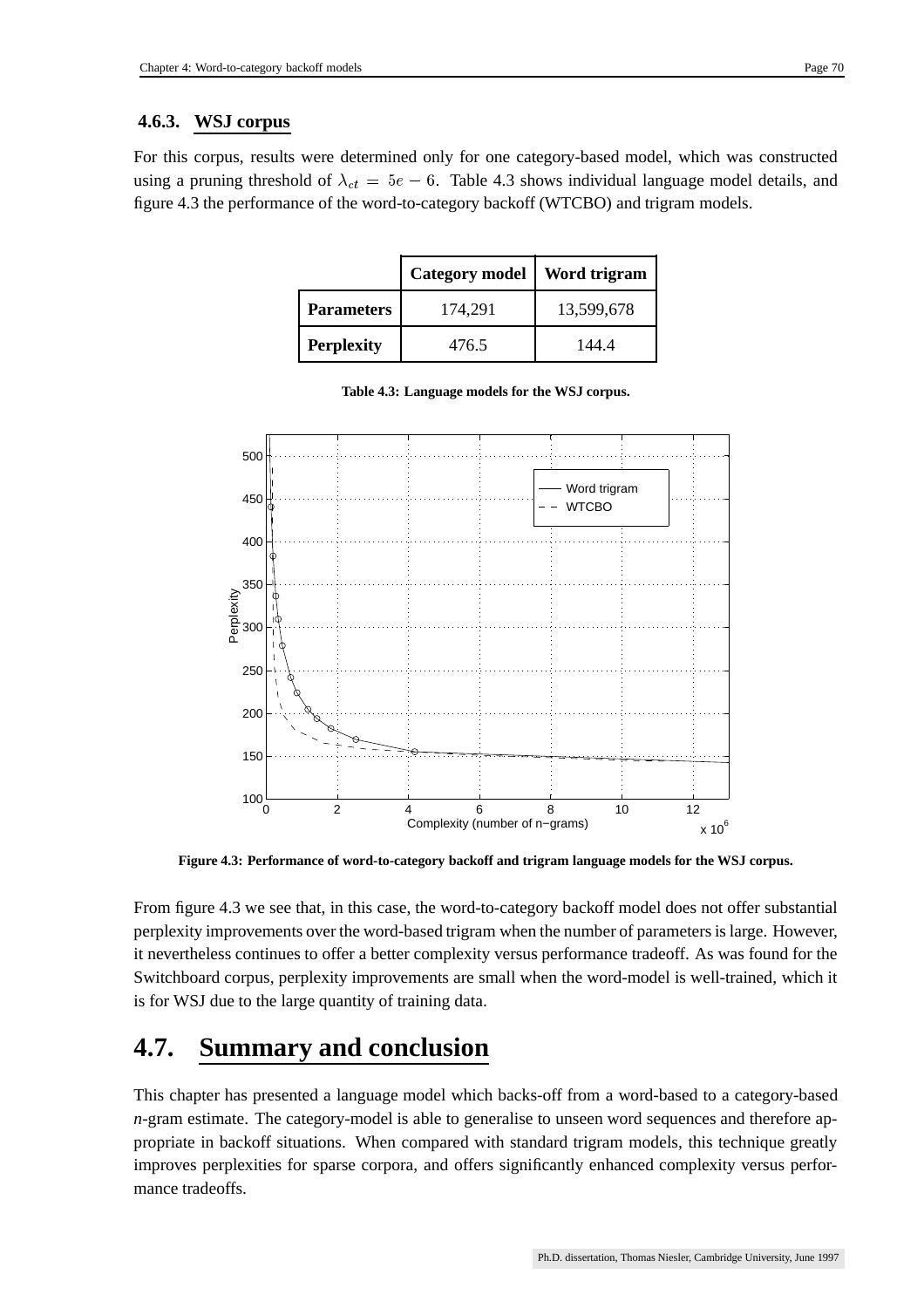## *Chapter 5*

# **Word-pair dependencies in category-based language models**

## **5.1. Introduction**

An underlying assumption of the category-based language model presented in chapter 3 is that the probability of a word depends only upon the category to which it belongs, and that its occurrence is therefore equally likely at any point in a corpus where this category occurs. However, factors such as the topic and the style of the text may cause certain words to occur in groups, thereby violating this assumption. While short-term fixed-length word dependencies may be incorporated by means of word *n*-grams as detailed in chapter 4, longer-term relations must be treated separately. This chapter presents a technique by means of which such long-range word associations may be captured by the category-based language model. Explicit account is taken of the transient strength of the relationship as a function of a particular definition of the separating distance [61], [62].

Word-pairs have been combined with word *n*-gram language models within a maximum-entropy framework [79] [80], by linear interpolation [53], and as long-distance bigrams [93]. The development here differs in that it takes explicit account of the distance between word occurrences, and takes specific advantage of the category-based language model.

## **5.2. Terminology**

Consider the effect which the occurrence of a **trigger** word-category pair  $(w_{trig}, v_{trig})$  has on the subsequent probability of occurrence of a **target** pair  $(w_{targ}, v_{targ})$ . Refer to the sequence consisting of all trigger occurrences as well as all words belonging to the target category as the **trigger-target stream**, and denote it by  $S(w_{trig}, v_{targ})$ . Let the total number of words in the stream  $S(w_{trig}, v_{targ})$  be  $N_s$ , and the number of occurrences of the trigger and target words respectively be  $N_s(w_{triq})$  and  $N_s(w_{targ})$ . It will henceforth be assumed that the stream has been taken from the training corpus, and under this condition we note that  $N_s(w_{trig}) = N_c(w_{trig})$  $) = N_c(w_{trig}, v_{trig})$  and  $N_s(w_{targ}) = N_c(w_{ta})$ is the number of times in the corpus  $w$  occurs as a member of category  $v$ . Furthermore:  $= N_c(w_{targ}, v_{targ})$  where  $N_c(w, v)$ 

$$
N_s = \begin{cases} N_c(v_{targ}) & \text{if } v_{trig} = v_{targ} \\ N_c(v_{targ}) + N_c(w_{trig}, v_{trig}) & \text{otherwise} \end{cases}
$$

where  $N_c(v)$  is the number of times category v occurs in the training corpus.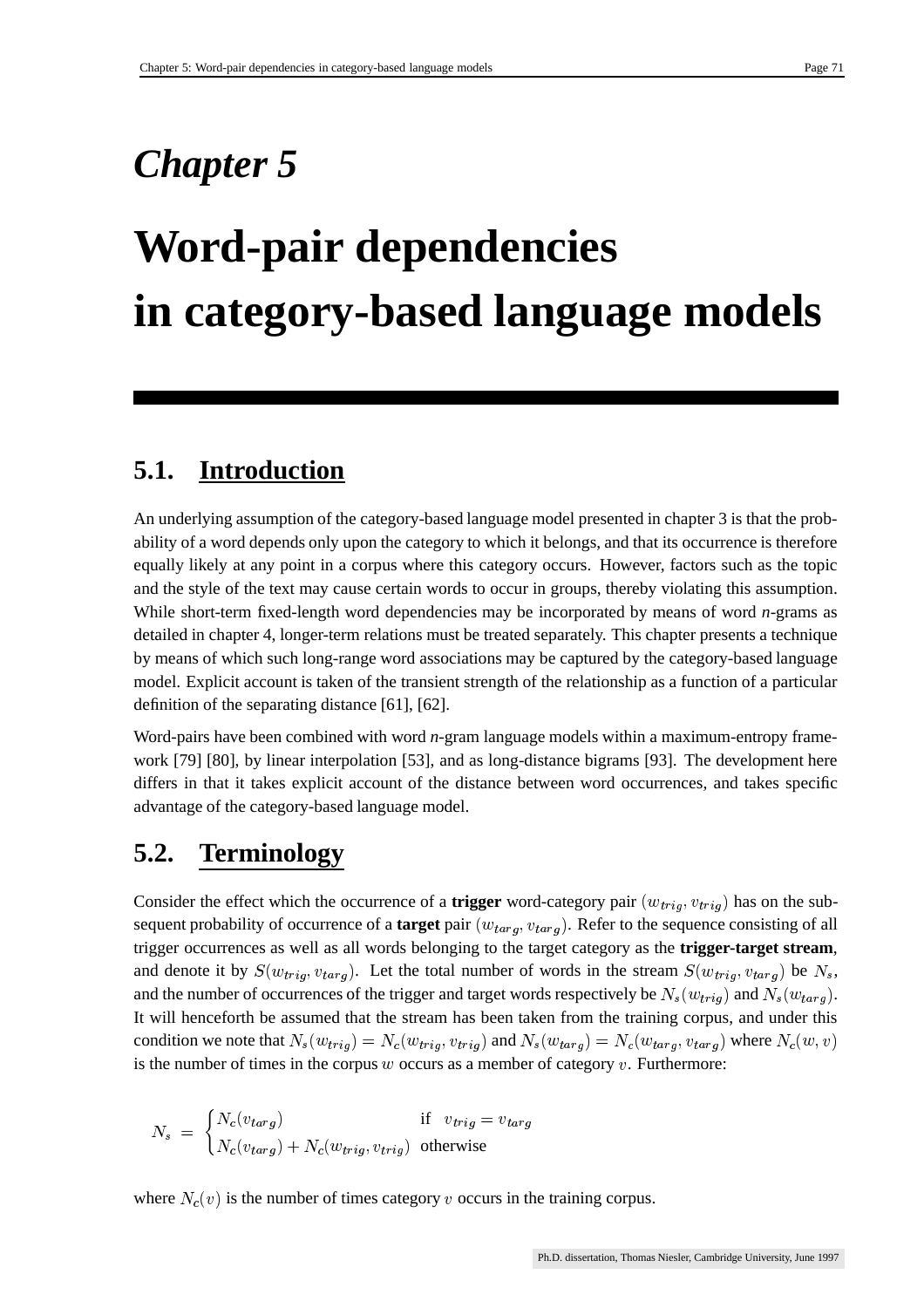Assuming the trigger and the target to be statistically independent, their occurrence probabilities within  $S(w_{trig}, v_{targ})$  are respectively given by:

$$
p_s(w_{trig}) = \frac{N_s(w_{trig})}{N_s} \tag{107}
$$

and

$$
p_s(w_{targ}) = \frac{N_s(w_{targ})}{N_s} \tag{108}
$$

but since:

$$
p(w_{targ}|v_{targ}) = \frac{N_c(w_{targ}, v_{targ})}{N_c(v_{targ})}
$$

we see that the stream and category-conditional word probabilities for the target are related by:

$$
p(w_{targ}|v_{targ}) = K_s \cdot p_s(w_{targ}) \tag{109}
$$

with:

$$
K_s = \frac{N_s}{N_c(v_{targ})} \tag{110}
$$

Define the **separating distance** d between a trigger-target pair as the number of times a word belonging to category  $v_{targ}$  is seen after witnessing the trigger and before the first sighting of the target itself. Hence  $d \in \{0, 1, 2, 3, \ldots, \infty\}$  is the separating distance in the trigger-target stream. This definition of distance has been employed as a way of minimising syntactic effects on word co-occurrences, notably the phenomenon that there are certain categories which rarely follow one another for grammatical reasons. Syntactic effects should be reduced as much as possible since they are already modelled by the category -gram component of the language model.

In the following a distinction will be drawn between the case where trigger and target are the same word (termed **self-triggers**) and the case where they differ (referred to as **trigger-target pairs**).

## **5.3. Probabilistic framework**

Let the assumption that the probability of a word depends only upon its designated category, as stipulated by equation (52), be referred to as the **independence assumption**. Empirical investigation of the category-conditional probability  $p(w_i|v_k)$  as a function of the distance d reveals an exponential decay towards a constant for words between which a correlation exists. Figure 5.1 illustrates this for the case where the trigger is the titular noun "*president*" and the target is the proper noun "*congress*". <sup>34</sup>

<sup>34</sup>The data are drawn from the WSJ corpus (refer to appendix D).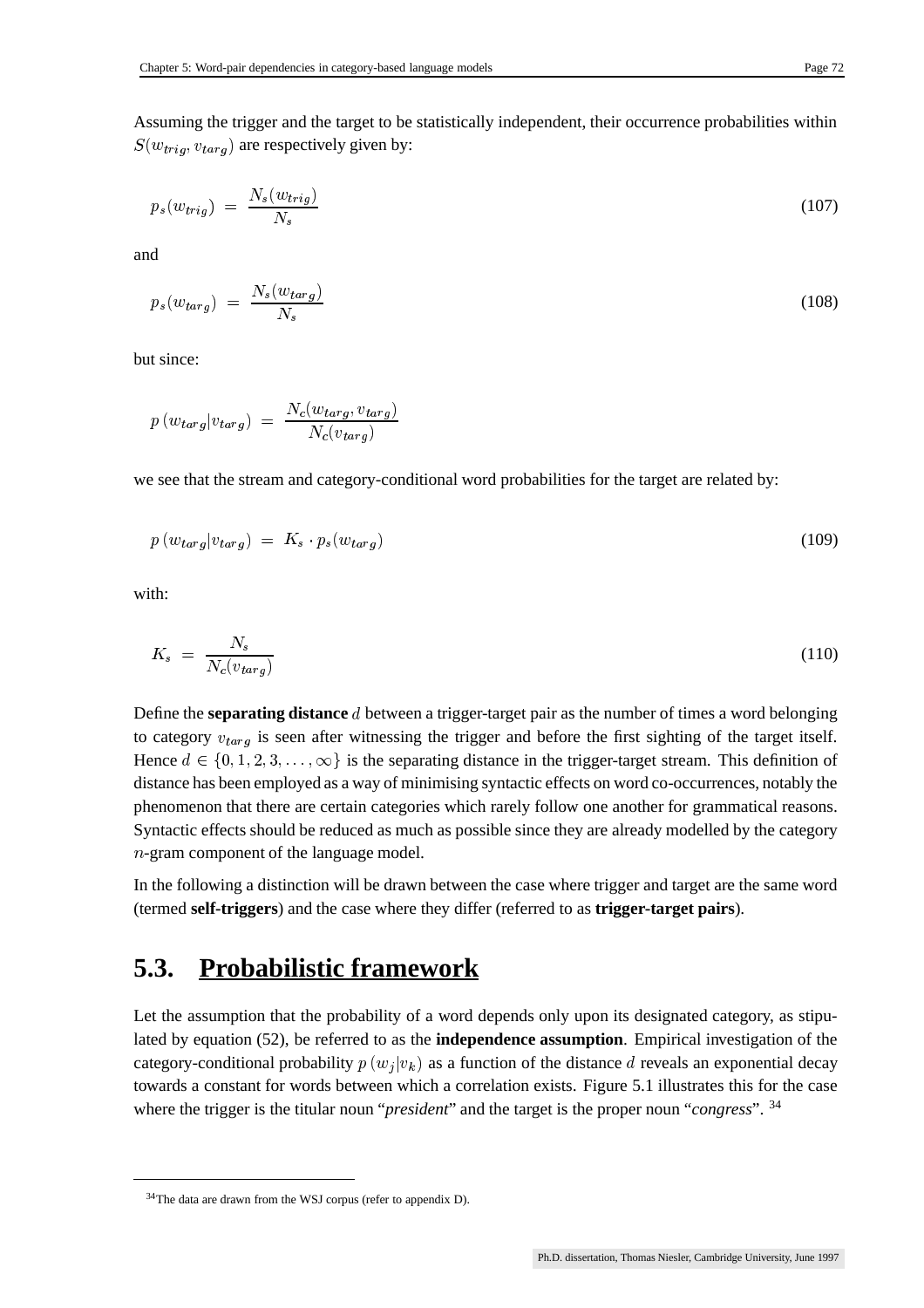

**Figure 5.1:** Measured conditional probability  $P(w_j|v_k, d)$  of "congress" having seen "president".

The transient behaviour displayed in this graph is typical, and has motivated the following postulated form of the category-conditional probability:

$$
p(w_{targ}|v_{targ},d) = P_v + \gamma_v \cdot e^{-\rho \cdot d} \tag{111}
$$

which is an exponential decay towards a constant probability  $P_v$  in which  $\gamma_v$  and  $\rho$  define the strength and rate of decay respectively. The stream-probability is found by scaling according to equation (109) :

$$
p_s(w_{targ}, d) = P_b + \gamma \cdot e^{-\rho \cdot d} \tag{112}
$$

with  $P_v = K_s \cdot P_b$  and  $\gamma_v = K_s \cdot \gamma$ . Assuming the triggers to occur independently in the stream, their probability  $P_a$  is given by equation (107):

$$
P_a = p_s(w_{trig}) \tag{113}
$$

It follows that the probability mass function  $p_s(d)$  for the target occurrence after sighting the trigger is:

$$
p_s(d) = \kappa \cdot \left( \prod_{i=0}^{d-1} \left( 1 - P_a - P_b - \gamma \cdot e^{-\rho \cdot i} \right) \right) \cdot \left( P_b + \gamma \cdot e^{-\rho \cdot d} \right) \tag{114}
$$

The normalising constant  $\kappa$  accounts for the probability mass associated with cases in which a trigger follows another trigger before sighting the target.

The empirical estimates of figure 5.1 have been obtained by binning counts over the graphed distance range. However, from a storage point of view, the potentially extremely large number of word-pair relations make this approach infeasible for large-scale application, and hence it is not possible to obtain the parameters of equation (112) from a direct fit to the data. The estimation of  $P_b$ , and then of  $\gamma$  and  $\rho$ , is treated in the following two sections.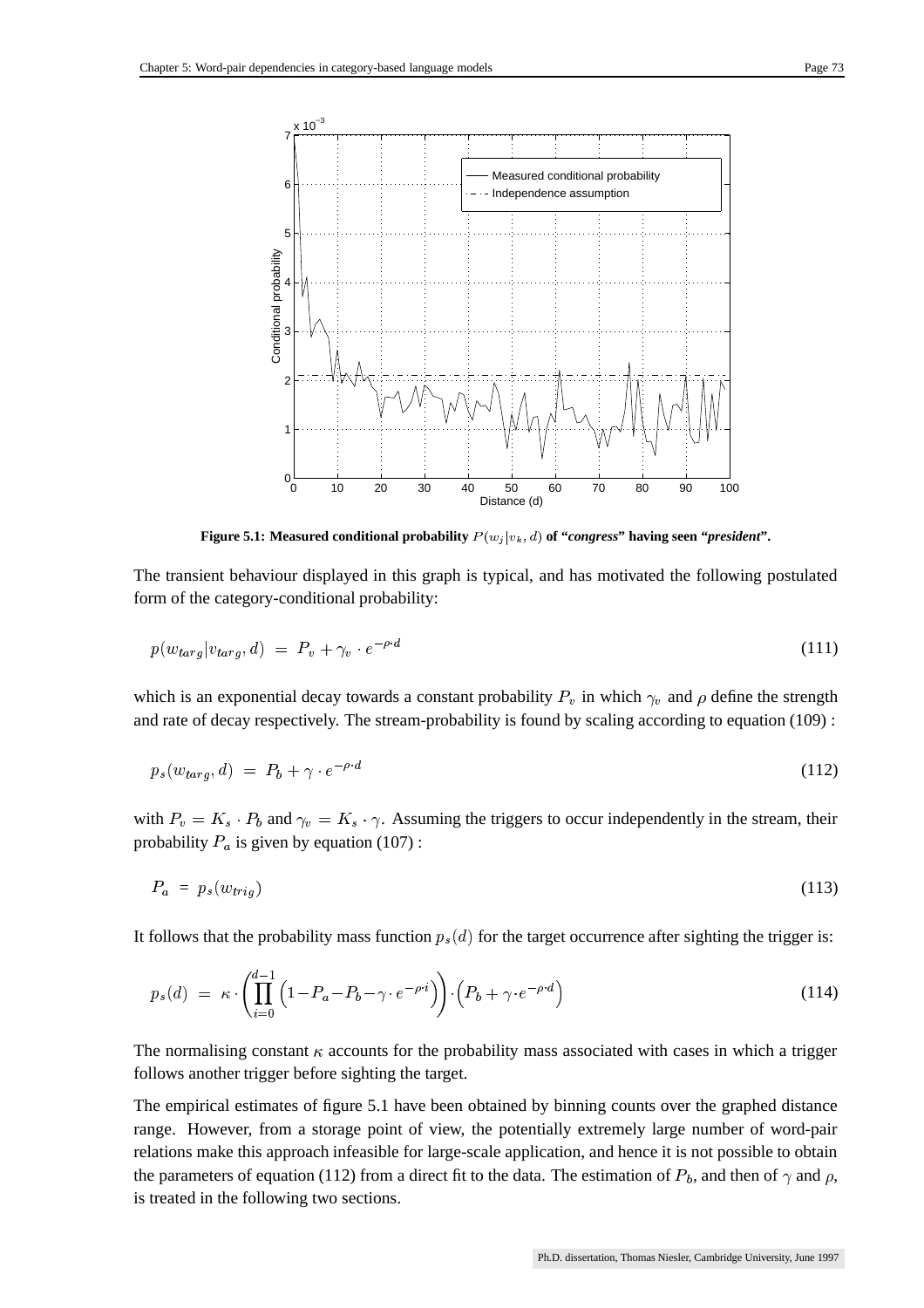#### **5.3.1. Estimating**

The probability  $P_b$  may be estimated from the tail of the distribution, where the transient effect of the exponential term in (112) is assumed to be insignificant. Were the trigger and target to occur independently, their separating distance would have a geometric distribution, and we use its mean  $\mu_q$  as a rough indication of the point at which the exponential term becomes negligible:

$$
\mu_g = \frac{N_s - N_s(w_{trig}) - N_s(w_{targ})}{N_s(w_{trig}) + N_s(w_{targ})} \tag{115}
$$

We could estimate  $P_b$  using counts of all trigger-pair occurrences with distances beyond this mean, i.e.:

$$
P_b = \frac{N_s(w_{targ})|_{d>\mu_g}}{N_s|_{d>\mu_g}}\tag{116}
$$

where:

$$
N_s|_{d>\mu_g} = \begin{cases} N_c(v_{targ})|_{d>\mu_g} & \text{if } v_{trig} = v_{targ} \\ N_c(v_{targ})|_{d>\mu_g} + N_c(w_{trig}, v_{trig})|_{d>\mu_g} & \text{otherwise} \end{cases}
$$

and where  $N_s(w_{tarq})|_{d>\mu_q}$ ,  $N_s(v_{tarq})|_{d>\mu_q}$  and  $N_s(w_{triq})|_{d>\mu_q}$  are the respective number of times the target word  $w_{targ}$ , the target category  $v_{targ}$ , and the trigger word  $w_{trig}$  have been seen at distances exceeding  $\mu_q$  in the trigger-target stream<sup>35</sup>. However, when  $N_s(w_{targ})|_{d>\mu_q}$  is small, this estimate may be unreliable, and therefore we introduce the following smoothed estimate:

$$
P_b = \varepsilon \cdot \frac{N_s(w_{targ})|_{d>\mu_g}}{N_s|_{d>\mu_g}} + (1-\varepsilon) \cdot p_s(w_{targ}) \tag{117}
$$

with the parameter  $\varepsilon$  chosen to be:

$$
\varepsilon = \frac{N_s(w_{targ})|_{d>\mu_g}}{N_s(w_{targ})|_{d>\mu_g} + \eta}
$$

Equation (117) is an interpolation of the relative frequency (116), and the relative frequency (108) obtained when pooling all the data (irrespective of d). The interpolation weight  $\varepsilon$  depends on the counts, and tends to unity<sup>36</sup> as the number of sightings beyond  $\mu_q$  increases. The value of  $\eta$  is related to the number of sightings we consider to give us confidence in the estimate (116), since it determines how quickly  $\varepsilon$  approaches 1. Hence it should be chosen to be a small constant greater than zero. All experiments were carried out with  $\eta = 5.0$ , and its particular value was observed not to influence performance strongly.

#### **5.3.2. Estimating**  $\gamma$  and  $\rho$

Expressions allowing the determination of  $\gamma$  and  $\rho$  from a knowledge of the mean and mean-square distances separating trigger and target have been derived. Since mean and mean-square calculation requires little storage, this represents a memory-efficient alternative to a direct fit of the conditional

<sup>&</sup>lt;sup>35</sup>In practice  $\rho$  was constrained always to exceed  $10^{-3}$ , and hence  $\mu_g$  was clamped to a maximum of 3000 (3 time constants).<br><sup>36</sup>As  $\varepsilon \to 1$ , equation (117) approaches equation (116).

<sup>&</sup>lt;sup>36</sup>As  $\varepsilon \to 1$ , equation (117) approaches equation (116).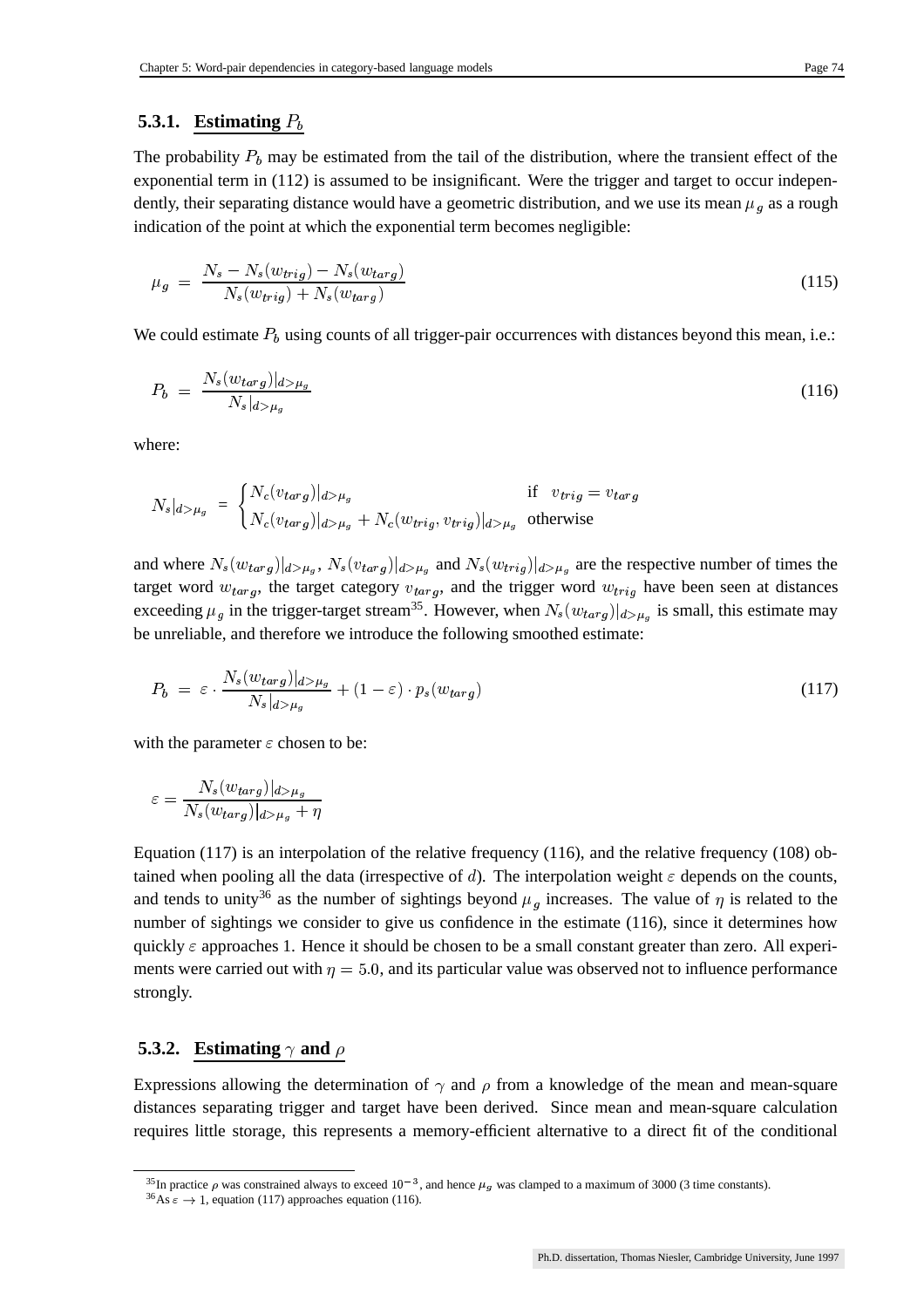probability function (111) to measured binned data. In order to obtain closed-form expressions for the mean and mean-square, the exact distribution was approximated by one of the form:

$$
\hat{p}(d) = \kappa \cdot \left[ \epsilon_1 \cdot (1 - P_1)^d \cdot P_1 + \epsilon_0 \cdot (1 - P_0)^d \cdot P_0 \right] \tag{118}
$$

where

$$
\kappa\left(\epsilon_{1}+\epsilon_{0}\right) = 1\tag{119}
$$

The following equations relate the parameters of the exact and approximate distributions; details of their derivation are shown in appendix G.

$$
\Psi = e^{\frac{-\gamma}{(1 - P_a - P_b) \cdot (1 - e^{-\rho})}} \tag{120}
$$

$$
P_0 = P_a + P_b \tag{121}
$$

$$
\epsilon_0 = \frac{P_b \cdot \Psi}{P_a + P_b} \tag{122}
$$

$$
P_1 = \frac{P_b + \gamma - \epsilon_0 \cdot P_0}{\epsilon_1} \tag{123}
$$

$$
P_1 = 1 - (1 - P_0) \cdot e^{\left[\frac{\rho \cdot \left[\left(P_b + \gamma\right) \cdot \ln \left(\Psi\right) - \gamma\right]}{P_b + \gamma - P_b \cdot \Psi}\right]}
$$
\n(124)

The values of  $P_a$  and  $P_b$  are calculated from the stream counts, using equations (113) and (117). In order to solve for  $\epsilon_0$ ,  $\epsilon_1 \gamma$  and  $\rho$ , using the above equations, the measured mean  $\overline{d}$  and mean-square  $d^2$  distance between trigger and target is employed. However, when estimated from data, these quantitie distance between trigger and target is employed. However, when estimated from data, these quantities have been found to be sensitive to outliers. In particular, it may happen that the trigger and target occur in unrelated parts of the training corpus and are consequently separated by large quantities of text<sup>37</sup>. Robustness is significantly improved by measuring the mean and mean-square within only a predetermined distance range,  $d \in \{0 \cdots N_T - 1\}$ . Expressions for the mean-and mean-square expected for such **truncated** measurements<sup>38</sup> under the independence assumption have been derived in appendix H. Since equation (118) is the superposition of two geometric terms, we may employ the results of this appendix and express the truncated mean  $\overline{d}(N_T)$  and mean-square  $d^2(N_T)$  as a linear combination of the corresponding terms for truncated geometric distributions:

$$
\overline{d}(N_T) = \kappa \cdot [\epsilon_1 \cdot \mu(P_1, N_T) + \epsilon_0 \cdot \mu(P_0, N_T)] \tag{125}
$$

and

$$
\overline{d^2}(N_T) = \kappa \cdot [\epsilon_1 \cdot \nu(P_1, N_T) + \epsilon_0 \cdot \nu(P_0, N_T)] \tag{126}
$$

Using equations (119), (120), (121), (122), (123), (124), (125) and (126), we may calculate  $d(N_T)$  and  $d^2(N_T)$  given values for  $P_a$ ,  $P_b$ ,  $\gamma$  and  $\rho$ . Since it was not possible to solve explicitly for  $\gamma$  and  $\rho$  in terms of the other four parameters, however, their values were determined numerically by means of nested bisection searches.

 $37$ This is a particular problem when information regarding the segmentation of the corpus, such as article boundary markers, is not available. <sup>38</sup>The geometric mean calculated using equation (115) was employed as a truncation interval in practice.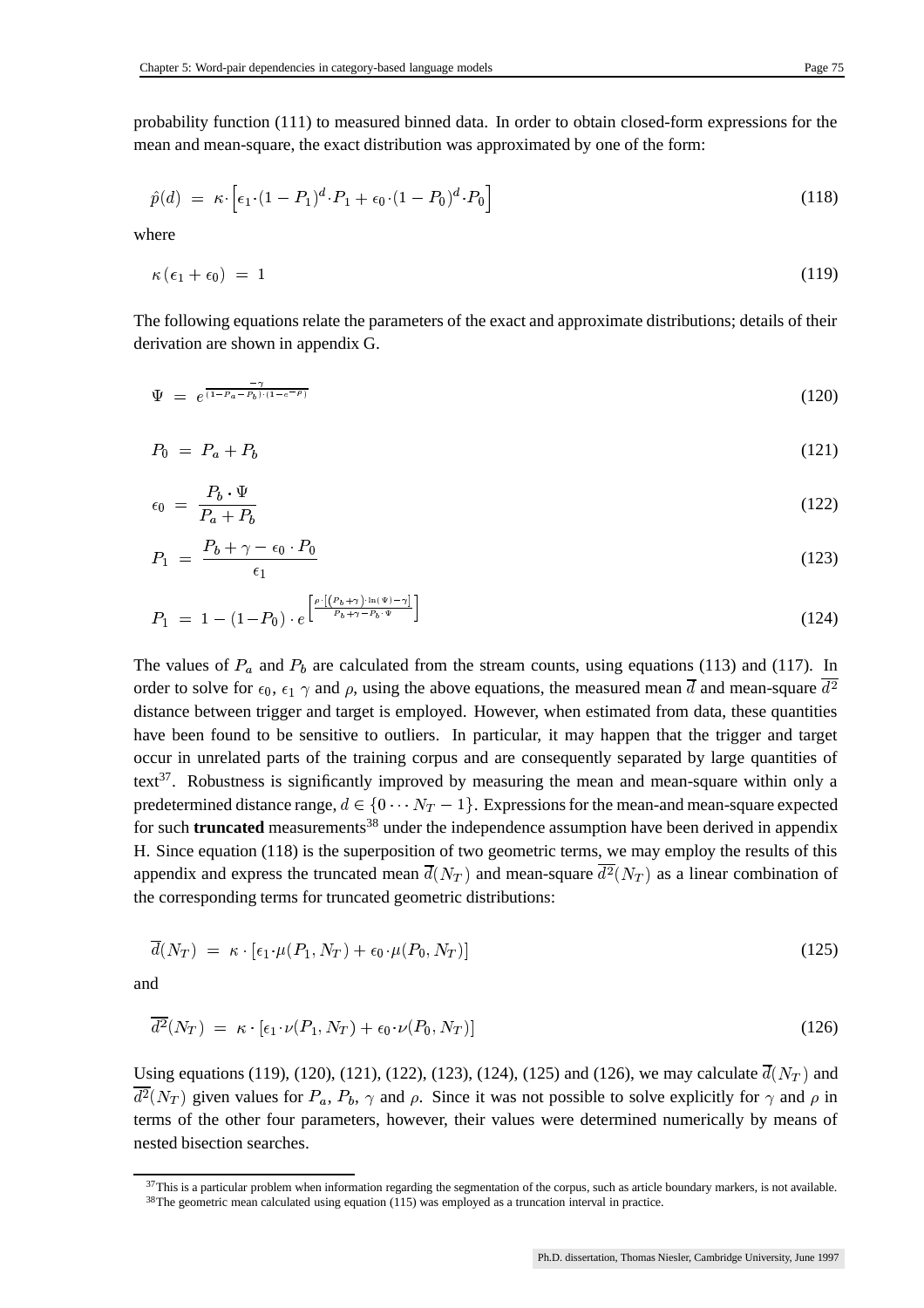#### **5.3.3. Typical estimates**

Figure 5.2 repeats the curves of figure 5.1, and adds the plot of equation (111) using the parameters  $P_b$ ,  $\gamma$  and  $\rho$  determined from the results of sections 5.3.1 and 5.3.2. The estimated conditional probability reflects the true nature of the data much more closely than that used under the independence assumption.



**Figure 5.2:** Measured and estimated conditional probability  $P(w_j|v_k, d)$  of "congress" having seen "president".

## **5.4. Determining trigger-target pairs**

While the number of possible self-triggers is bounded by the vocabulary size, the number of potential trigger-target pairs equals the square of this number, and it is not possible to consider these relations exhaustively except for very small vocabularies. In order to identify suitable candidates in a feasible manner, an approach employing two passes through the training corpus has been developed.

#### **5.4.1. First-pass**

This first stage of processing provides each potential target word in the lexicon with a **tentative-list** and a **fixed-list** for trigger candidates. The latter contains words for which a reliable correlation with the target has been established, while the former holds those for which no decision could yet be reached regarding the presence or absence of such relationship. The tentative-list includes storage for the cumulative totals required by distance-mean and -variance calculations, and is therefore more memory intensive than the fixed-list. At a certain point during processing, let the trigger-target pair have been seen  $N_m$  times at separations  $\{d_0, d_1, \ldots, d_{N_m-1}\}$ , each falling within the chosen truncation interval  $N_T$ , i.e.:

$$
d_k < N_T \quad \forall \quad k \in \{0, 1, \dots, N_m - 1\}
$$

so that the measured mean is given by:

$$
\mu_{meas} = \frac{1}{N_m} \cdot \sum_{k=0}^{N_m-1} d_k
$$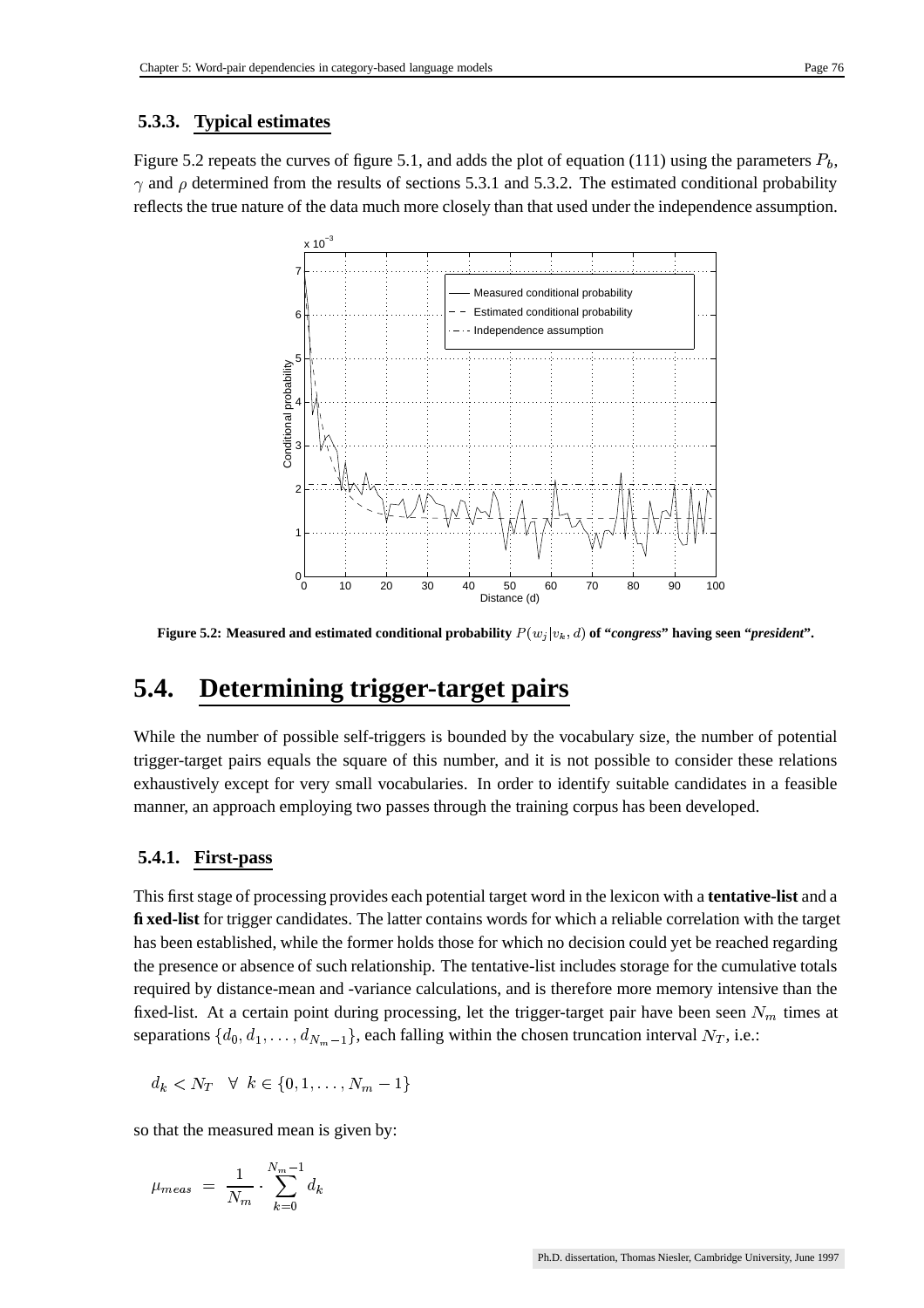$$
\sigma_{meas}^2 = \frac{1}{N_m - 1} \cdot \sum_{k=0}^{N_m - 1} (d_k - \mu_{meas})^2
$$

Finally, assuming that the trigger and target occur independently, the expected mean is obtained from the truncated binomial distribution. Drawing on the results of appendix H we may therefore write:

$$
\mu_{exp} \;=\; \frac{(1-P_{tt}) \cdot \left[1+\left(1-P_{tt}\right)^{N_T-1}\left[(N_T-1)\cdot(1-P_{tt})-N_T\right]\right]}{P_{tt} \cdot \left(1-\left(1-P_{tt}\right)^{N_T}\right)}
$$

where  $P_{tt} = P_s(w_{trig}) + P_s(w_{targ})$  is the probability of occurrence of either trigger or target, calculated uniformly over the stream. Truncated mean- and variance-measurements are used to reduce the sensitivity of the measurements to outliers. The statistics for members of the tentative list are updated on each sighting the associated target during the sequential processing of the corpus. After each such update two hypothesis tests, termed the **kill**- and **fix**-tests respectively, are used to decide upon the strength of the correlation. Since both the mean and the variance are measured from the data, and since empirical observation of the samples  $d_k$  has indicated that they possess approximately normal distributions, the *t*-test [18] has been employed to make this decision in the following manner:

#### **The kill-test.**

When the measured mean  $\mu_{meas}$  is found to exceed the expected mean  $\mu_{exp}$  by a specified margin  $\delta_{kill}$  and to a confidence of  $(1 - \alpha_{kill})100\%$ , the kill-test succeeds and the trigger candidate is deleted from the tentative list. In particular, let:

$$
\mu_{kill} = \mu_{exp} \cdot (1 + \delta_{kill})
$$

The critical value  $\mu_t$  of the mean is then:

$$
\mu_t = \mu_{meas} - t(\alpha_{kill}, N_m - 1) \cdot \frac{\sigma_{meas}}{\sqrt{N_m}}
$$

where  $t(\alpha_{kill}, N_m-1)$  is the value  $\lambda_{m}$   $\sim$  1) is the value obtained from the t-distribution for confidence  $(1-\alpha_{kill})100\%$ and  $N_m - 1$  degrees of freedom. The kill-test succeeds when  $\mu_t > \mu_{kill}$ , and figure  $_{kill}$ , and figure 5.3 illustrates these conditions.



**Figure 5.3: Illustration of the kill test.**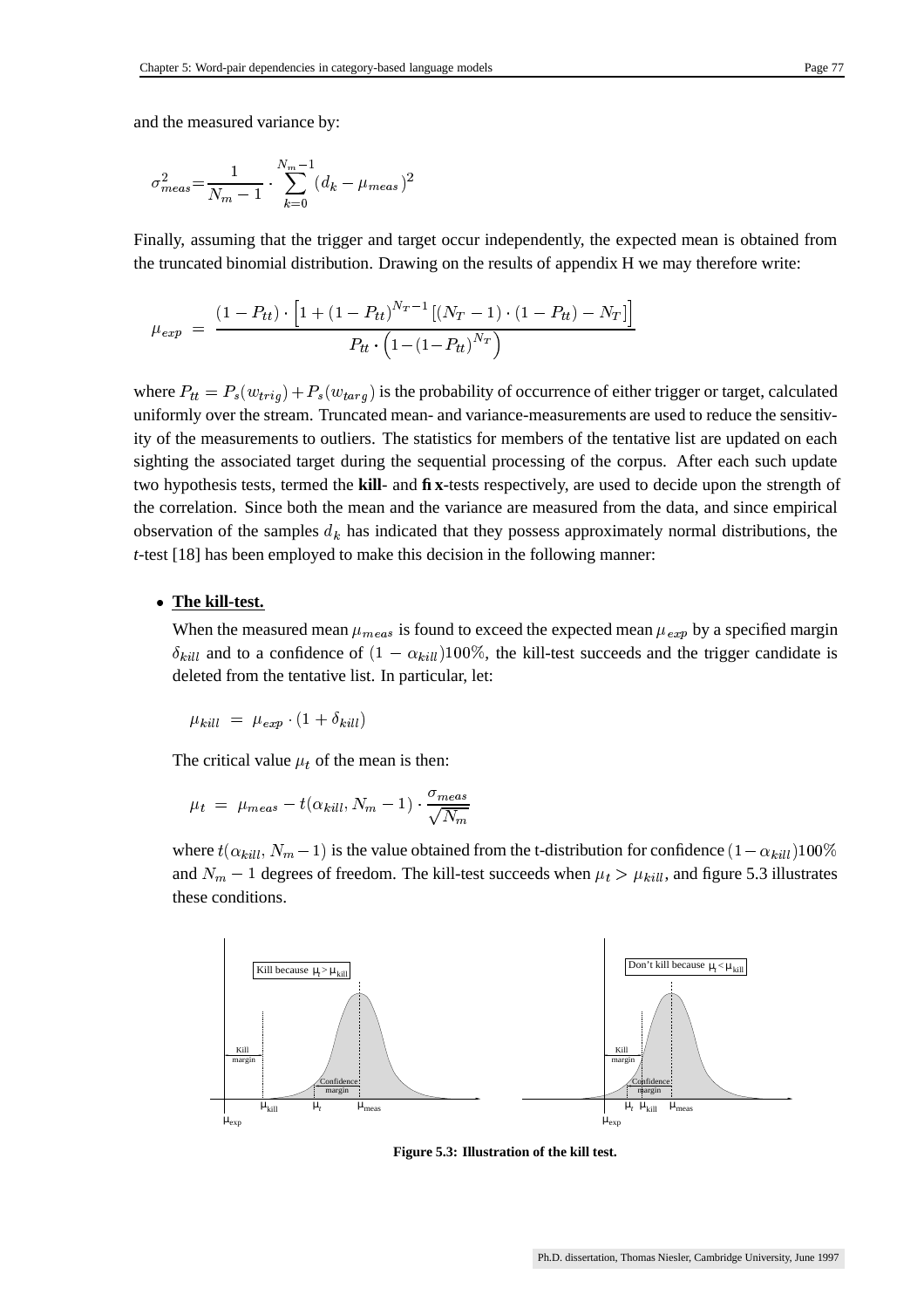#### **The fix-test**

When the expected mean  $\mu_{exp}$  is found to exceed the measured mean  $\mu_{meas}$  by a specified margin  $\delta_{fix}$  and to a confidence of  $(1 - \alpha_{fix})100\%$ , the fix-test succeeds and the trigger candidate is moved from the tentative- to the fixed-list. In particular, let:

$$
\mu_{fix}~=~\mu_{exp} \cdot (1-\delta_{fix})
$$

The critical value  $\mu_t$  of the mean is then:

$$
\mu_t = \mu_{meas} + t(\alpha_{fix}, N_m - 1) \cdot \frac{\sigma_{meas}}{\sqrt{N_m}}
$$

where  $t(\alpha_{fix}, N_m-1)$  is the value  $\lambda_{m}$   $\sim$  1) is the value obtained from the t-distribution for confidence  $(1-\alpha_{fix})100\%$ and  $N_m - 1$  degrees of freedom. The fix-test succeeds when  $\mu_t < \mu_{fix}$ , and figure 5.4 illustrates these conditions.



**Figure 5.4: Illustration of the fix test.**

The kill-test allows unpromising candidates to be pruned continually from the tentative list, thereby counteracting the explosion in the number of considered word-pairs that otherwise arises. Figure 5.5 illustrates this by showing the growth in the number of tentative triggers when the kill-test is disabled and when it is active.



**Figure 5.5: The effect of the kill-test on the total number of tentative triggers.**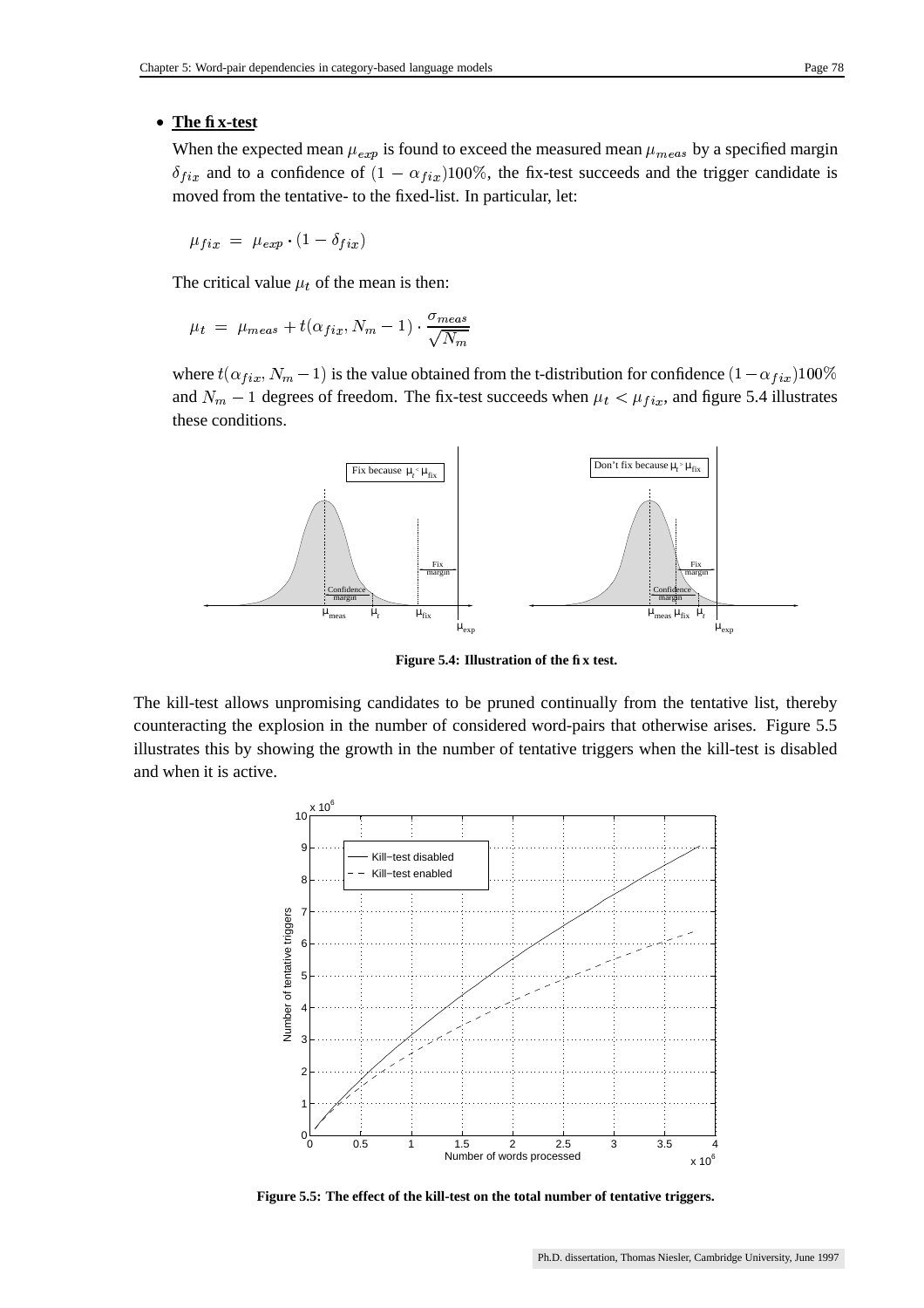Once a correlation has been established (and the fix-test succeeds), the trigger is moved from the tentative to the fixed list, and no further statistics need be gathered. Separate tentative- and fixed-lists are maintained since the latter can be made much more compact by not including storage for means or variances. This is extremely important in view of the generally very large number of trigger-target candidates considered during the first pass.

Initially all tentative- and fixed-lists are empty. Furthermore, a record of the  $H$  most recent unique words is maintained during processing. As each word in the corpus is processed sequentially, each member of this history is hypothesised as a possible trigger word, and for each such candidate the following processing steps are performed:

- If this is not the first sighting of the target since the trigger, then END.
- If the trigger is already in the fixed-list, then END.
- If the trigger is not yet in the tentative-list, then:
	- **–** Add it to the tentative-list.
	- **–** Initialise the cumulative sum-of-distance and sum-of-squared-distance fields with the first measurement.
	- **–** END.
- If the trigger is already in the tentative-list, then:
	- **–** Update the sum-of-distance and sum-of-squared-distance with the new measurement.
	- **–** Calculate the distance mean and variance.
	- **–** Calculate the expected mean under the independence assumption.
	- **–** Perform KILL and FIX *t*-tests :
		- \* Case A: The measured mean exceeds the independence-mean by a desired margin and to a desired level of confidence; conclude that there is no correlation.  $\Rightarrow$  **KILL**: remove the trigger from the tentative list.
		- \* Case B: The measured mean is lower than the independence-mean by a desired margin and to a desired level of confidence; conclude that there is a correlation.  $\Rightarrow$  FIX: remove the trigger from the tentative list and add it to the fixed-list.
		- \* Case C: neither of the above; conclude that there are as yet insufficient data to reach a decision; do nothing.
	- **–** END.

The result of the first-pass is the set of all trigger-target relations present in the fixed-lists on completion, those remaining in the tentative-lists being discarded.

### **5.4.2. Second-pass**

Since the fix-test in the first-pass uses means and variances often gathered only over a small portion of the training set, the detected correlations may be due to local anomalies which do not generalise to the corpus as a whole. Consequently the second-passrecalculates the means and variances for all candidates over the entire training corpus, and again applies the fix-test to each, discarding those which fail. Finally, the measured means and mean-squares of the remaining candidates are used to calculate the parameters  $P_b$ ,  $\gamma$  and  $\rho$  of the postulated conditional probability function.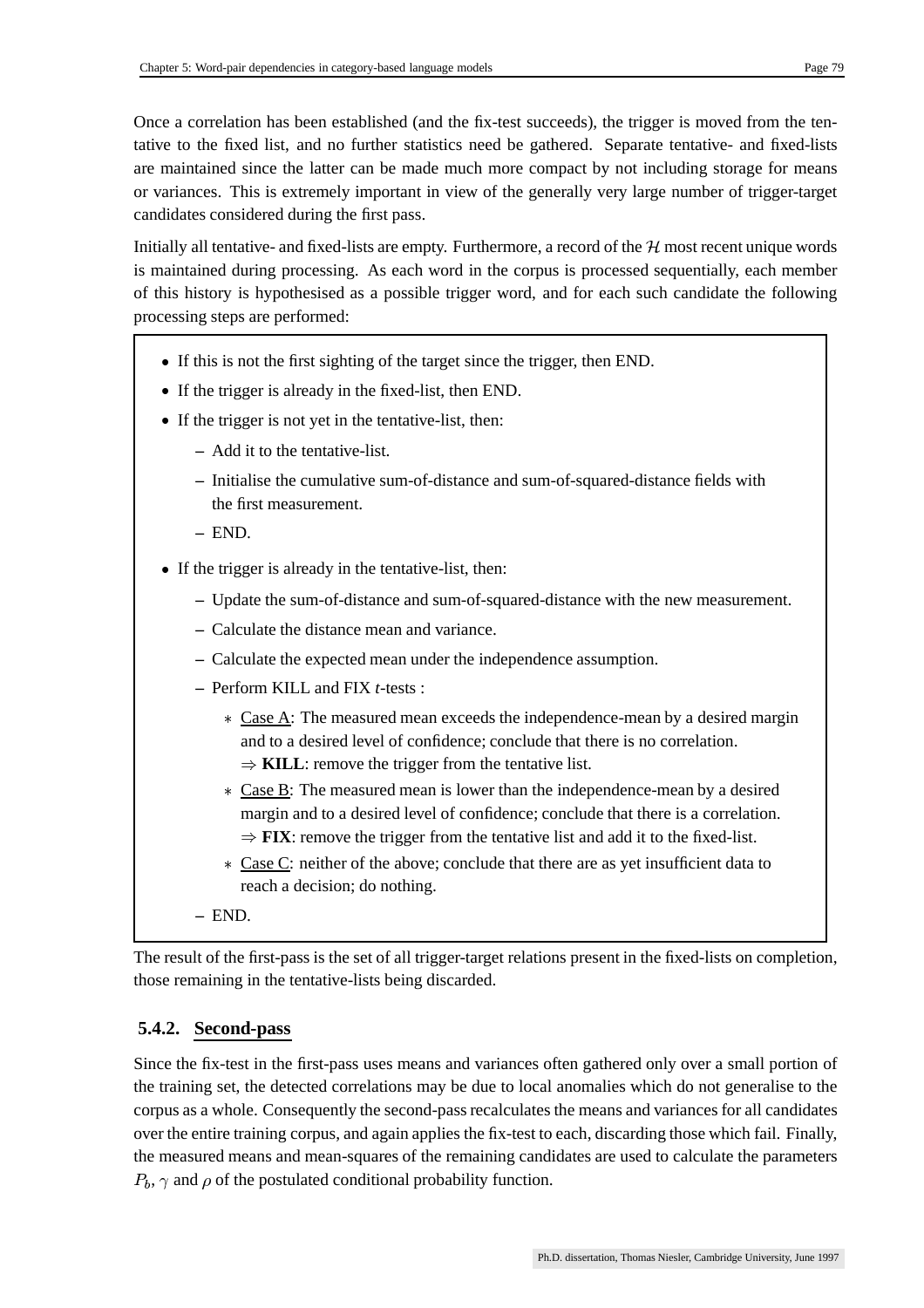## **5.4.3. Regulating memory usage**

Selection of the fix-test margin and confidence level allows the rate of transferrals from the tentative- to the fixed-list to be regulated, and thus provides control over the growth and the final number of fixedtriggers. The kill-test parameters, on the other hand, affect the rate of deletions from the tentative-list. Finally, the length of the history  $H$  determines the rate of addition of new tentative trigger candidates for the current target.

The size of the tentative-list is of prime practical importance during first-pass processing, since each entry requires significantly more storage than in the fixed-list. Despite the control over its size afforded by the choice of  $H$  and the kill-test parameters, it may still be difficult to limit the number of triggertarget pairs considered to practical levels. The following two refinements are employed as additional measures in this regard.

#### 1. **Exclusion lists**

Semantic correlations may be expected chiefly among content words, and since the grammatical functions of words are known, it is possible to exclude non-content words from consideration as triggers or targets during processing. Practically this is achieved by means of an **exclusion-list** containing all grammatical categories that should be disregarded in this way.

### 2. **Background culling**

Observations during first-pass processing have shown a large number of tentative-list members to be predominantly idle. These are infrequent trigger-target candidates which, once added to the list, are neither fixed nor killed due to an insufficient number of measurements and long periods between updates. In order to reduce the number of these cases, a process termed **background culling** has been introduced. During processing, the distance to the last update is monitored for members of the tentative list, and the decision boundary for the kill-threshold is moved gradually towards that of the fix-threshold as this time increases. This relaxes the kill-test and ultimately forces a kill decision. The rate at which this occurs is normalised with respect to the frequency of the trigger, so that a single global parameter may be used to set the severeness of pruning.

Background culling is an approximation necessitated by practical considerations, and generally introduces errors by eliminating valid but infrequent trigger-target relations. However it allows the size of the tentative list to be regulated to practical levels for large corpora and vocabularies, as illustrated in figure 5.6. Furthermore, the number of trigger-target pairs remaining after the secondpass appears in practice not to be affected strongly by the introduction of background culling. In particular, tests with the LOB corpus showed the number of tentative triggers after the first pass to be reduced by 67 % , while the number of fixed-triggers surviving the second-pass fell by only 3% . However, these figures depend on the fix- and kill-thresholds chosen during each pass.

### **5.4.4. Example pairs**

Table 5.1 lists some examples of typical targets and their triggers found by the described technique when applied to the LOB corpus. The bracketed designations are the grammatical categories of the words in question<sup>39</sup>. It is appealing to find such intuitive relationships in meaning between word pairs gathered according to purely statistical criteria.

 $39$ JJ = adjective, NN = common noun, NNS = plural common noun, NNU = unit of measurement, NP = proper noun,  $NR = singular$  adverbial noun,  $VB = verb$  base form,  $VBN = past$  participle.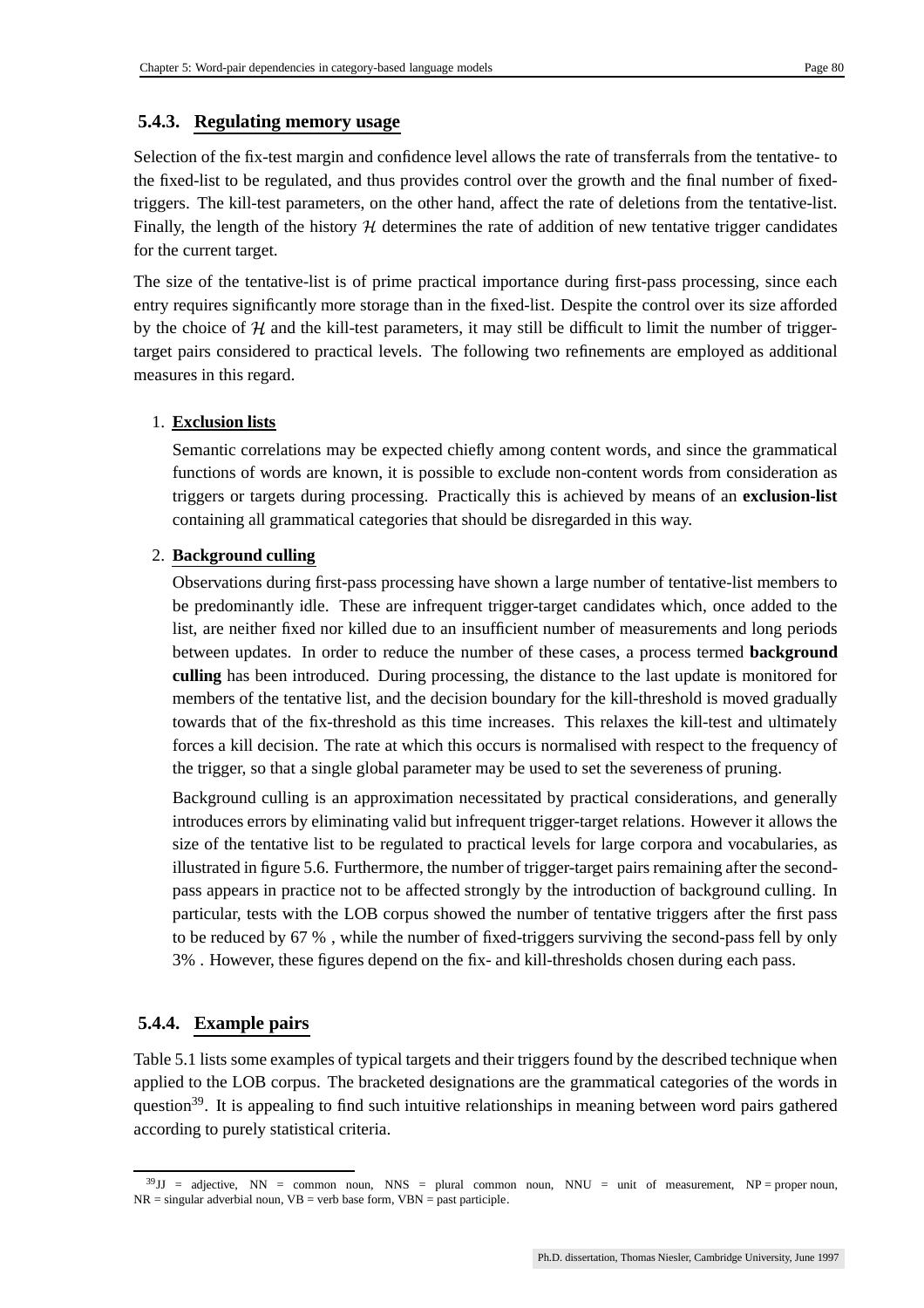

**Figure 5.6: The effect of background culling on the total number of tentative triggers.**

| <b>Target</b>           | <b>Triggers</b>                                                                                                                                                                                             |
|-------------------------|-------------------------------------------------------------------------------------------------------------------------------------------------------------------------------------------------------------|
| discharged (JJ)         | prison (NN), period (NN), supervision (NN), need (NN), prisoner (NN), volun-<br>tary (JJ), assistance (NN)                                                                                                  |
| advocate (NN)           | truth (NN), box (NN), defence (NN), honest (JJ), face (VB), case (NN), witness<br>(NN), evidence (NN)                                                                                                       |
| Cambridge (NP)          | university (NN), educational (JJ), affected (VBN), Oxbridge (NP), tomorrow<br>(NR), universities (NNS)                                                                                                      |
| worked (VBN)            | demand (NN), changes (NNS), cost (NN), strength (NN)                                                                                                                                                        |
| $\text{dry } (JJ)$      | currants (NNS), suet (NN), teasp. (NNU), wines (NNS), raisins (NNS)                                                                                                                                         |
| judicial (JJ)           | legal $(JJ)$ , binding $(JJ)$ , rules $(NNS)$                                                                                                                                                               |
| semiindustrialised (JJ) | world (NN), substantial (JJ), fall (NN), trade (NN), demand (NN), supply (NN)                                                                                                                               |
| cinema (NN)             | directors (NNS), viewing (NN), fi lm (NN), festival (NN), tastes (NNS)                                                                                                                                      |
| current (NN)            | inductance (NN), constant (NN), capacitor (NN), voltage (NN),                                                                                                                                               |
| drowning (NN)           | respiration (NN), failure (NN), inhaled (VBN), body (NN), spasm (NN), sea<br>(NN), salt (JJ), minutes (NNS), lethal (JJ), water (NN), resuscitation (NN), re-<br>covery (NN), asphyxia (NN), survival (NN)  |
| rotor $(NN)$            | r.p.m. (NNU), values (NNS), blade (NN), pitching (NN), speed (NN), fapping<br>(NN), wind (NN), tunnel (NN), helicopter (NN), body (NN), rotors (NNS)                                                        |
| syntax (NN)             | language (NN), categories (NNS), formal (JJ), syntactic (JJ), grammatical (JJ),<br>morphology (NN)                                                                                                          |
| transfusion (NN)        | bleeding (NN), blood (NN), cells (NNS), ml (NNU), reaction (NN), haematoma<br>(NN), transfusions (NNS), patient (NN), group (NN), treated (VBN)                                                             |
| increases (NNS)         | salary (NN), agreement (NN), salaries (NNS)                                                                                                                                                                 |
| raisins (NNS)           | list (NN), lemon (NN), milk (NN), salt (NN), teasp. (NNU), brandy (NN),<br>mixed (JJ), currants (NNS), suet (NN), sugar (NN), nutmeg (NN), oz (NNU),<br>sultanas (NNS), eggs (NNS), peel (NN), apples (NNS) |
| Orpheus (NP)            | Heurodis (NP), Orfeo (NP), tale (NN), fairy (NN), Eurydice (NP)                                                                                                                                             |
| Verwoerd (NP)           | policy (NN), Africa (NP), South (NP)                                                                                                                                                                        |

| Table 5.1: Examples of triggers and targets collected from the LOB corpus. |  |  |
|----------------------------------------------------------------------------|--|--|
|                                                                            |  |  |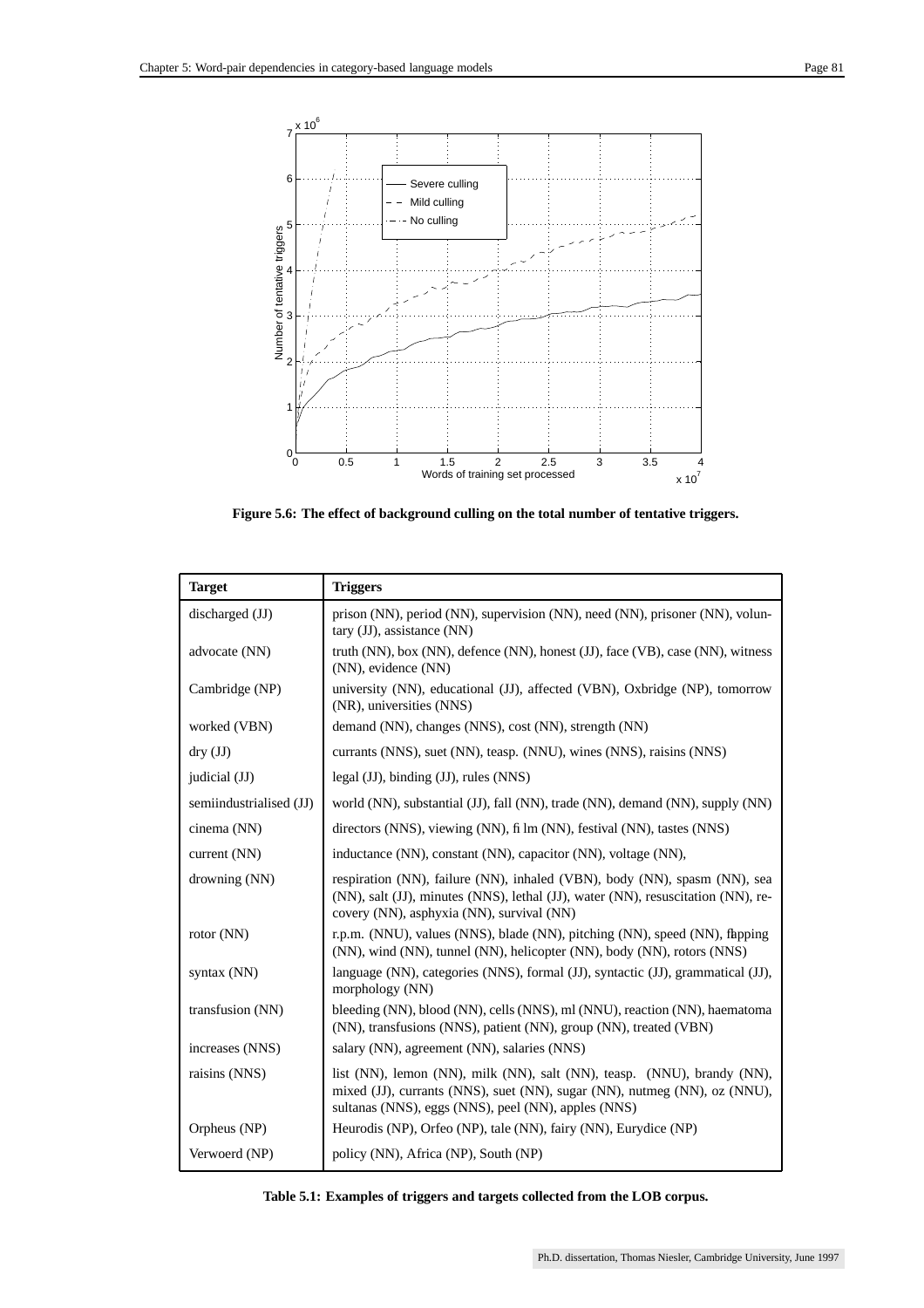## **5.5. Perplexity results**

The benefit of characterising trigger pairs as described in the previoussections was gauged by comparing the performance of a category-based language model employing the independence assumption with another using equation (111) but identical in all other respects. Experiments were carried out for the LOB and Wall-street Journal (WSJ) corpora<sup>40</sup>. Category-based language models were constructed for each corpus using respective pruning thresholds of  $\lambda_{ct} = 5e - 6$  and  $\lambda_{ct} = 2e - 7$  during construction of the variable-length category *n*-grams. Word-pair distances were not calculated across article boundaries.

The details of the language models constructed for each of these corpora are summarised in table 5.2. Information for a standard trigram language model using the Katz backoff and Good-Turing discounting [41] is given in order to establish a baseline. The symbols  $N_w$ ,  $N_{wng}$  and  $N_{cng}$  refer to the number  $\cdots$   $\sigma$ of words in the vocabulary, the number of *n*-grams in the trigram, and the number of *n*-grams in the category language model respectively. The number of self-triggers and trigger-target pairs for which parameters were estimated<sup>41</sup> are indicated by  $N_{st}$  and  $N_{tt}$ .

| <b>Corpus</b> | $N_w$  | $N_{wng}$                                       | $N_{c n q}$   | $N_{st}$ | $N_{tt}$ |
|---------------|--------|-------------------------------------------------|---------------|----------|----------|
| LOB           | 41,097 | 1,142,457                                       | 44,380 17,705 |          | 7,568    |
| WSJ           |        | 65,000   13,047,678   934,894   49,952   83,696 |               |          |          |

**Table 5.2: Language models and word-pair relations for the LOB and WSJ corpora.**

Table 5.3 shows perplexities (PP) for the the trigram (TG) and category model (CM), and then for the category model with self-triggers (CM+ST), with trigger-target pairs (CM+TT), and lastly with both self-triggers and trigger-target pairs (CM+ST+TT).

| <b>Corpus</b> | <b>TG</b> | <b>CM</b> | $CM+ST$      |               | $CM+TT$   |               | $CM+ST+TT$ |               |
|---------------|-----------|-----------|--------------|---------------|-----------|---------------|------------|---------------|
|               |           |           | PP           | $\frac{0}{0}$ | <b>PP</b> | $\frac{0}{0}$ | PP         | $\frac{0}{0}$ |
| <b>LOB</b>    | 413.1     | 443.3     | $369.2$ 15.6 |               | 439.9     | 0.8           | 368.9      | 16.8          |
| <b>WSJ</b>    | 144.4     | 450.5     | 380.1        | 16.7          | 437.4     | 2.9           | 368.4      | 18.2          |

**Table 5.3: Perplexities when including word-pair relations in the category-model.**

Finally, the following table shows the perplexities (PP) obtained when the word-to-category backoff language models (WTCBO) developed in chapter 4 are used in conjunction with a category model employing self-trigger and trigger-target pairs.

| Corpus     | TG    | <b>WTCBO</b>     |       | WTCBO+ST |           | WTCBO+ST+TT |
|------------|-------|------------------|-------|----------|-----------|-------------|
|            |       | Total $n$ -grams | PP    | PP       | <b>PP</b> | Total%      |
| <b>LOB</b> | 413.1 | 138,678          | 368.9 | 291.1    | 291.0     | 29.5        |
| <b>WSJ</b> | 144.4 | 12,023,129       | 144.4 | 128.5    | 128.1     | 11.0        |

**Table 5.4: Perplexities when including word-pair relations in the word-to-category backoff language model.**

<sup>40</sup>Descriptions of the corpora many be found in appendix D.

<sup>41</sup>Function words were excluded by means of a suitable exclusion list, as described in section 5.4.3.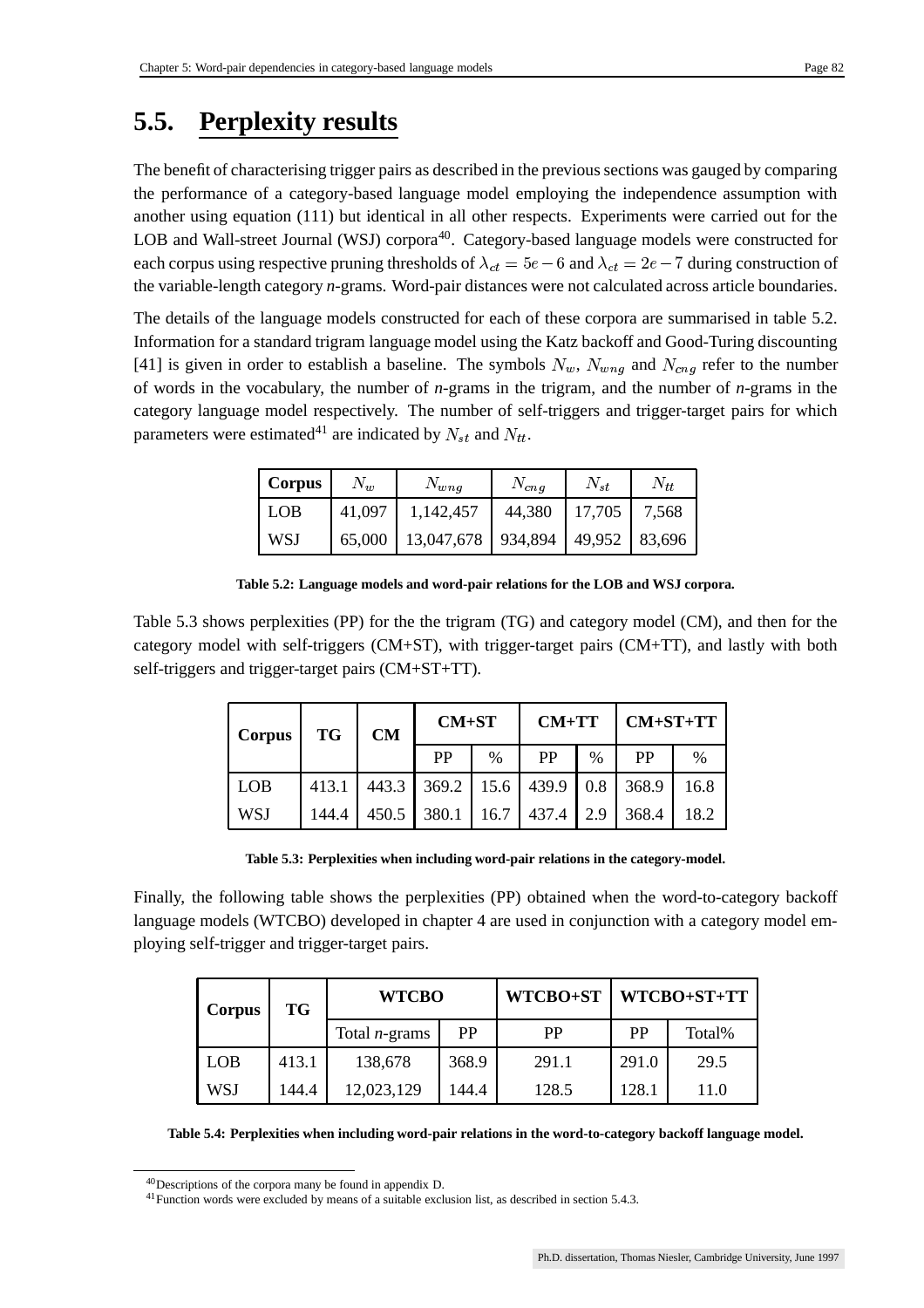From table 5.4 we see that considerable reductions are obtained by combining the three approaches described in chapters 3, 4 and 5 respectively. Note that, for the LOB corpus, the perplexity is reduced by almost 30% with respect to to the word-based trigram, while using only 12% as many parameters.

## **5.6. Discussion**

The largest perplexity improvement is obtained for the WSJ corpus, for which the largest number of self-trigger and trigger-target pairs were collected. This stems from the much greater corpus size and consequent lower sparseness. For LOB on the other hand, many words occur too infrequently to make estimation of the conditional probability parameters possible, thus leading to a reduced number of word relations.

For both corpora, the addition of self-triggers has a more significant impact on the perplexity than does the introduction of trigger-target pairs. This agrees with other reports in the literature [47], [53]. Selftriggers seem more reliable since the target, being its own trigger, is actually seen before being predicted to occur again. Trigger-target pairs, on the other hand, predict words that have either not yet been seen at all or have occurred in the distant past. Since such correlations are heavily dependent upon the topic of the passage, the effectiveness of a trigger-target association depends on how much the topics associated with a trigger coincide between the training- and test set. For the LOB corpus, which is very diverse in the material it contains, there is a significant mismatch in this regard, leading to the observed very small impact of self-triggers on performance. For the WSJ corpus the mismatch is smaller, leading to greater success.

Performance improvements obtained using the exponential decay self-trigger model (111) appears to compare favourably with those obtained using a cache component, which has a similar philosophy, but usually does not allow the cache probability to decay with distance in a comparable way. In [45], for example, the addition of a cache component decreases the perplexity of a part-of-speech language model by 14% for the LOB corpus. In our experiments, the addition of self-triggers causes this figure to fall by 16.7% (table 5.3). For the WSJ corpus, perplexity improvements of between 14% and 17% have been achieved [24], [70], though these are harder to compare directly with our results since they include also the effect of a bigram cache. Little information has been found in the literature regarding the performance of language models incorporating trigger-target pairs. Experiments in [53] found that their addition by means of equation (64) improves only the perplexity of a unigram language model. Although small, the improvements shown in table 5.3 are nevertheless promising in this respect. The work reported in [47] and [79] unfortunately does not show the individual impact on performance made by the cache, trigger-target pairs, or other added components. This is probably due to the numerically very intensive maximum entropy technique used to combine these additional knowledge sources with the baseline trigram language model. Finally, recent work affirms that also the performance of a standard cache component may be enhanced by allowing the probabilities to decay exponentially [16].

The addition of self-triggers increases the number of parameters in the category-based model by  $2 \cdot N_{st}$ (storage of  $\gamma$  and  $\rho$ ). This increase is mild, and offers a favourable size versus performance tradeoff. For instance, the category model with self-triggers for LOB uses 62,085 parameters and achieves a lower perplexity than the word-based trigram with 1.1 million parameters. Furthermore, the effectiveness of both types of word-pair modelling improves with corpus size, and since the parameter determination and final implementation of the model has low memory requirements, the technique is suitable for use with large training sets. This complements the category-based model, for which performance does not improve in the same way.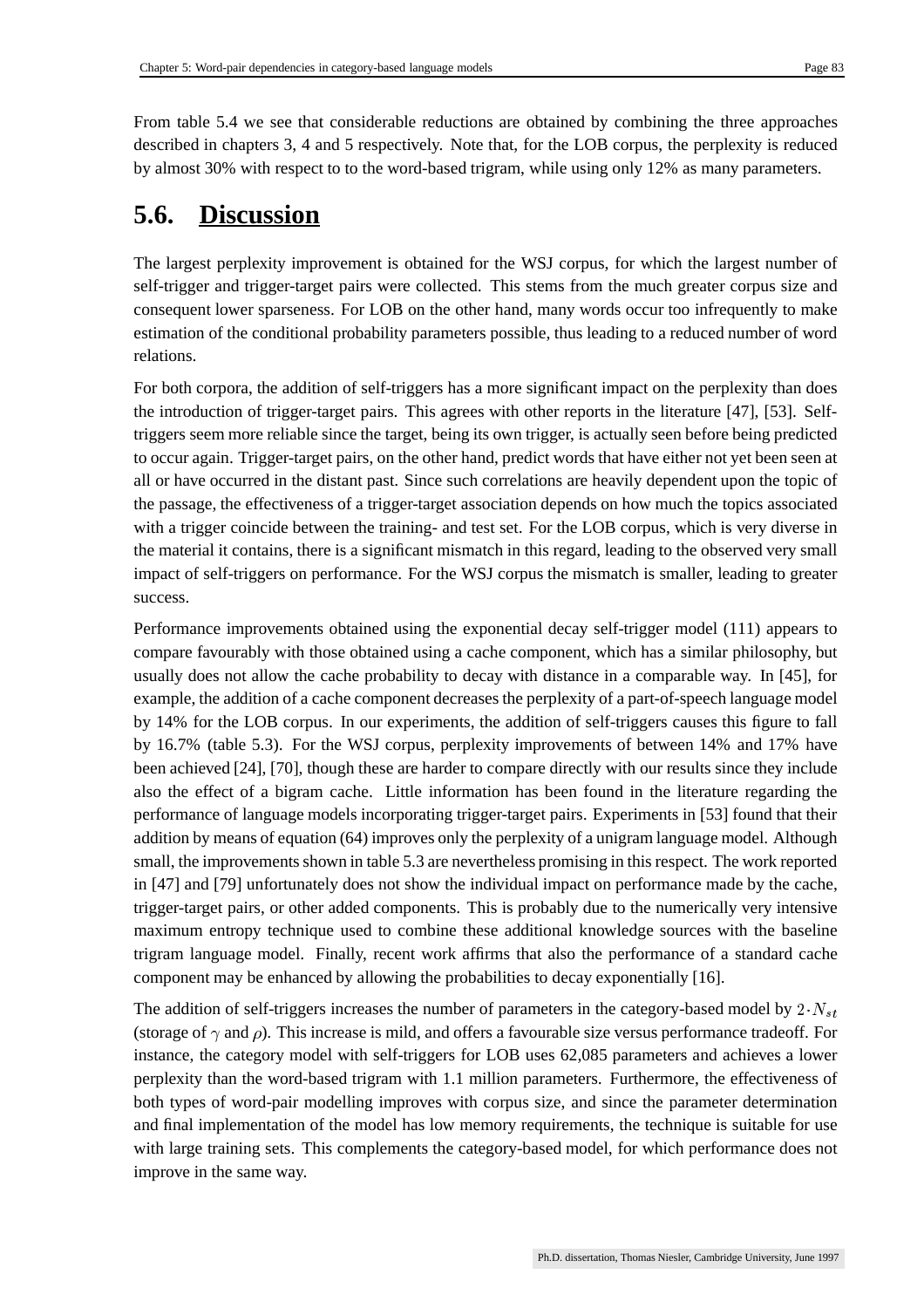Finally, inspection of the values of  $\rho$  assigned to trigger-target pairs, as well as cases in which a trigger successfully predicts a target, shows that correlations well beyond the range of conventional *n*-gram models are captured. Hence the proposed technique is indeed able to model long-range dependencies. This may also be deduced from the further reductions obtained when adding word-pair relations to the category-based model used within the word-to-category backoff framework (table 5.4). In particular, these improvements indicate that each of the three components contribute different information to the model as a whole. The final 3-component models exhibit significantly lower perplexity than the baseline word trigram. This is true for both the LOB as well as the larger WSJ corpus, although the figure of 29.5% for the former is particularly striking, and indicates that the imposition of the structure advocated in section 1.3 is particularly effective when the training set is sparse.

## **5.7. Summary and conclusion**

A new technique for modelling the empirically observed transient character of the occurrence probability between related words in a body of text has been introduced. Procedures both for the identification of such word pairs as well as for the estimation of the three parameters required for the parametric model have been developed. Experiments demonstrate that meaningful relations are indeed identified, and that the transient behaviour (which often spans many words) is successfully captured by the proposed model. Perplexity reductions of between 16.8 and 18.2% were achieved, with the greatest improvement for the largest and least-sparse corpus. Words correlated with themselves(self-triggers) had the most significant impact on performance. The modelling technique is able to reduce the performance limit displayed by category-based models for large corpora, while maintaining their good performance versus size tradeoff. Finally, when integrated into the word-to-category backoff framework, further improvements are achieved, allowing the baseline trigram language model perplexities to be surpassed. This reduction was particularly pronounced for the smaller LOB corpus, totalling 29.5% .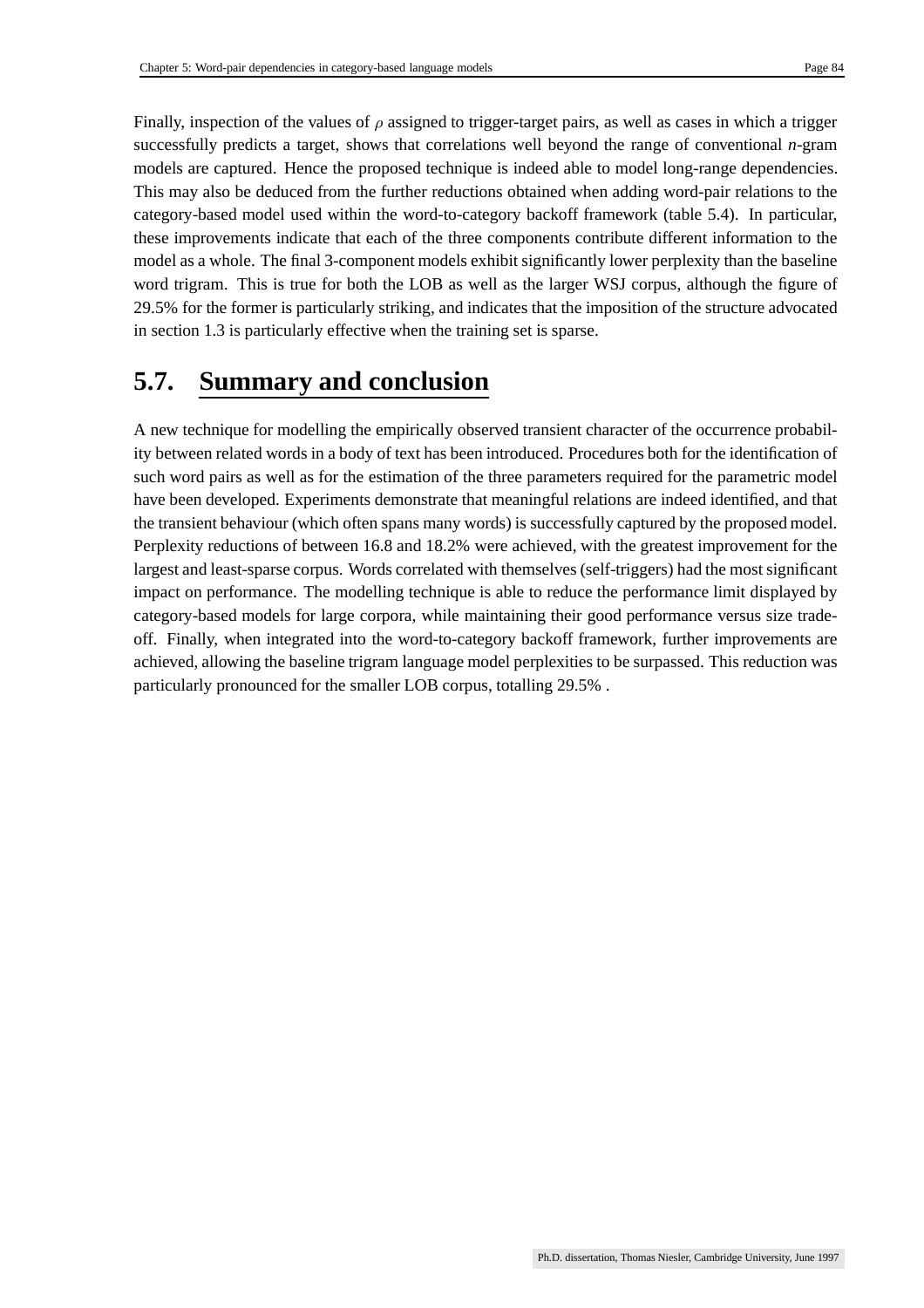## *Chapter 6*

## **Word error rate performance**

Perplexity is a popular measure of language model performance due to its lower computational demands when compared with a complete recognition experiment. However, reductions in perplexity do not guarantee reductions in recognition word error rates, which remain the ultimate measure of language model quality. The following sections introduce methods by means of which language models may be incorporated into the recognition search, and finally present recognition results obtained for a Wall Street Journal task using the language models developed in this thesis.

## **6.1. Language models in the recognition search**

Ideally a connected speech recogniser should search the space of all possible concatenations of words to find the most likely combination with respect to the acoustic evidence. However, even for small vocabularies this exhaustive approach may be impractical, and thus more refined methods are necessary. It is important from a practical standpoint to understand the mechanism of the decoding process, since the nature of the language model may heavily influence the complexity of the search problem. In particular, various alternative means of language model application are available, some of which are illustrated in the remainder of this section. Consider as an example a speech recogniser which must recognise any 3-word sentence containing the words "he", "says" and "hello". The set of possible sentences may be visualised as the tree structure depicted in figure 6.1.

For connected speech the times at which word boundaries occur are not known. Since these affect the probabilities obtained from the acoustic models by determining which segments of the observation sequence are assigned to which model, each possible choice of word-boundaries must be considered to be a separate hypothesis by the recogniser. The total number of distinct hypotheses considered in the search is therefore much larger than the number of sentences in the tree shown in figure 6.1, and hence it should come as no surprise that, even for small vocabularies, the search space is in practice too large to be considered exhaustively. The size of the search space is limited by practical constraints such as processing time and available storage, and hence the following two techniques are instrumental in making recognition practical [66].

1. **Path-pruning** : As the search proceeds, certain hypotheses will become very unlikely, and may be discarded to save computation and storage. However, since it cannot be guaranteed that one of these paths is indeed the correct result (becoming much more probable later on), pruning may lead to **search errors**.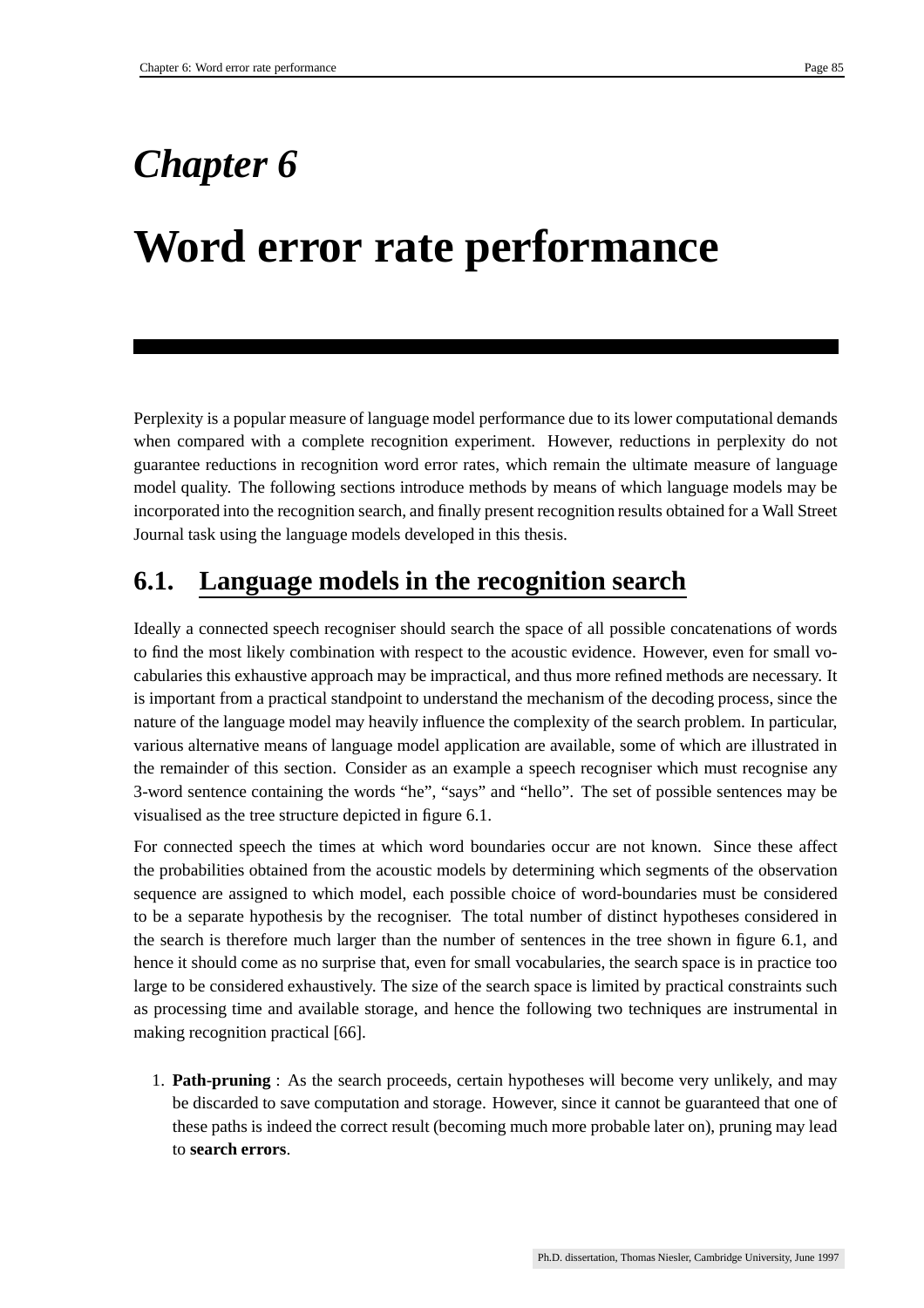

**Figure 6.1: A tree-representation of sentences to be considered in the search.**

2. **Path merging** : When two (or more) paths meet, it may be possible to merge them and consider only a single continuation. However, whether this is permissible depends on the extent to which the computation involved in extending each path is dependent on its history. In particular, paths may merge only when their histories are considered equivalent from a computational point of view. Since language models generally make use of more context than acoustic models $42$ , they often dictate the points at which merges may occur. In particular, merges may occur when the respective history equivalence classifications(discussed in section 2.2) match. Consider again the example of figure 6.1. The language model probabilities are calculated at word boundaries, so when a bigram is used, the search space illustrated in figure 6.1 is reduced to that shown in figure 6.2.



**Figure 6.2: The search space when using a bigram language model.**

When a trigram is employed, however, the language model probability calculation is based on the most recent word pair, and paths can merge only when exiting the same word as illustrated in figure 6.3. Path merging allows very substantial reductions in the number of separate paths requiring consideration at any one time.

<sup>&</sup>lt;sup>42</sup>When context-independent or word-internal context-dependent phone models are employed, the calculation of acoustic probabilities is dependent only upon the current word. However, when cross-word context-dependent models are used, these calculations may be influenced by the identity of one or more phones preceding the word boundary. Nevertheless, the information used by the language model generally exceeds this.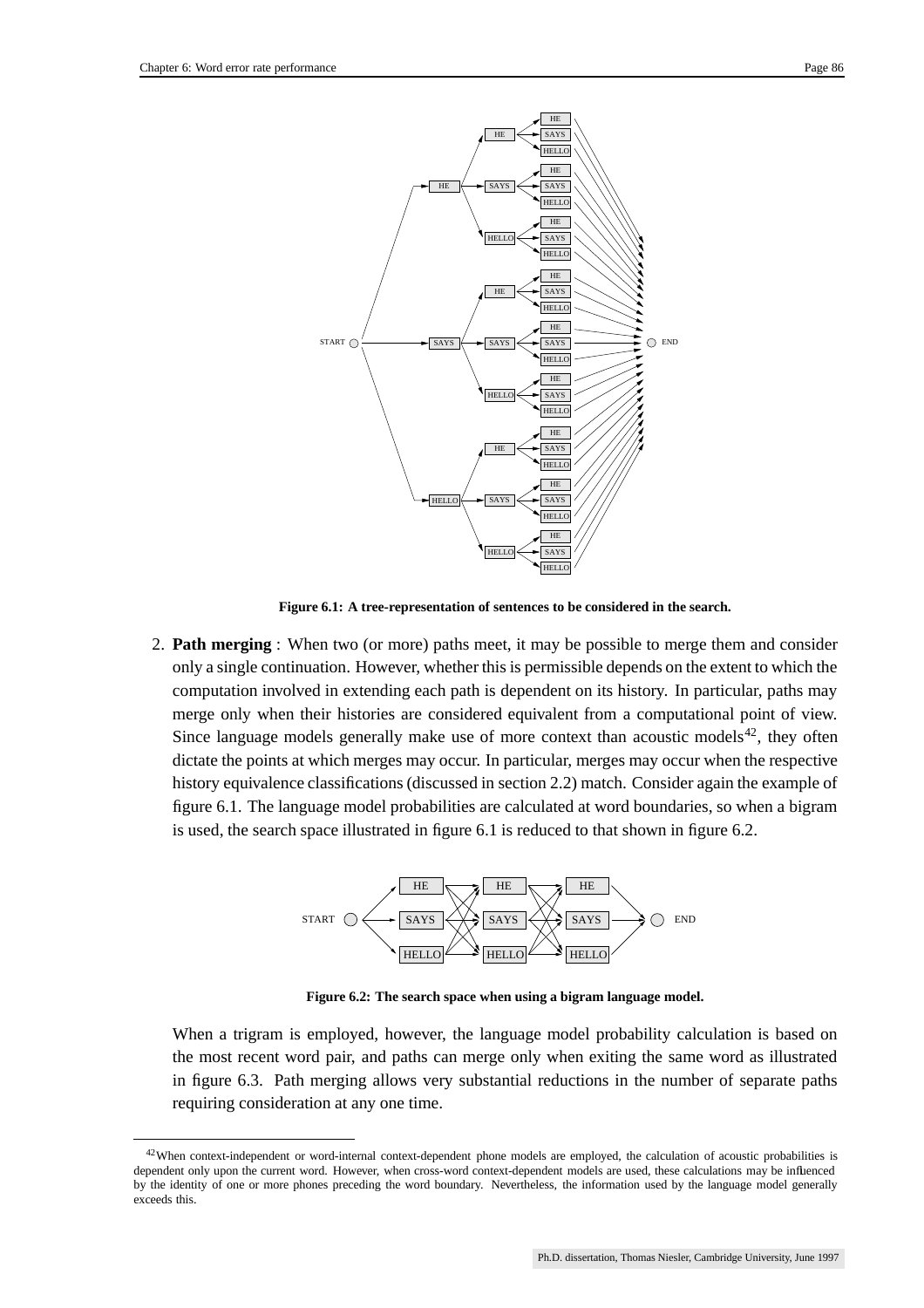

**Figure 6.3: The search space when using a trigram language model.**

For trigram and longer-span language models, the number of paths may become unmanageably large even with efficient path merging. Containing the search would require more severe pruning, which might unacceptably increase the number of search errors. In such cases we may adopt the following two-pass strategy:

- 1. Apply a simpler (e.g. bigram) language model during the recognition search, and output a subset of the search space containing a number of the most likely paths, termed the **intermediate hypotheses**.
- 2. Post-process, or **rescore**, the intermediate hypotheses by applying the more sophisticated language model, and pick the most likely as the final recognition result.

As long as the result that would be obtained after a recognition search using the more sophisticated language model is among the intermediate hypotheses, the final result will remain unaffected by the division of the recognition process into two stages. However, when the first-pass eliminates this hypothesis, a search error occurs which the second-pass is unable to correct. The **accuracy**<sup>43</sup> of the intermediate hypotheses is affected both by the exactness of the first pass as well as the size<sup>44</sup> of the intermediate hypotheses, and is an important issue when taking the two-pass approach.

Two forms of intermediate hypotheses, **N-best lists** and **lattices**, are described in the following sections.

## **6.1.1. N-best rescoring.**

The N-best method  $[82]$  determines during the recognition search a list containing the N most likely hypotheses, together with the acoustic and language model probabilities for each word. The new language model is used either to replace or to modify the existing probabilities for each hypothesis, after which the overall likelihood is recalculated. The recognition result is the highest ranking hypothesis in this new list.

<sup>43</sup>The proportion containing the result of a full recognition search.

<sup>44</sup>The number of alternatives.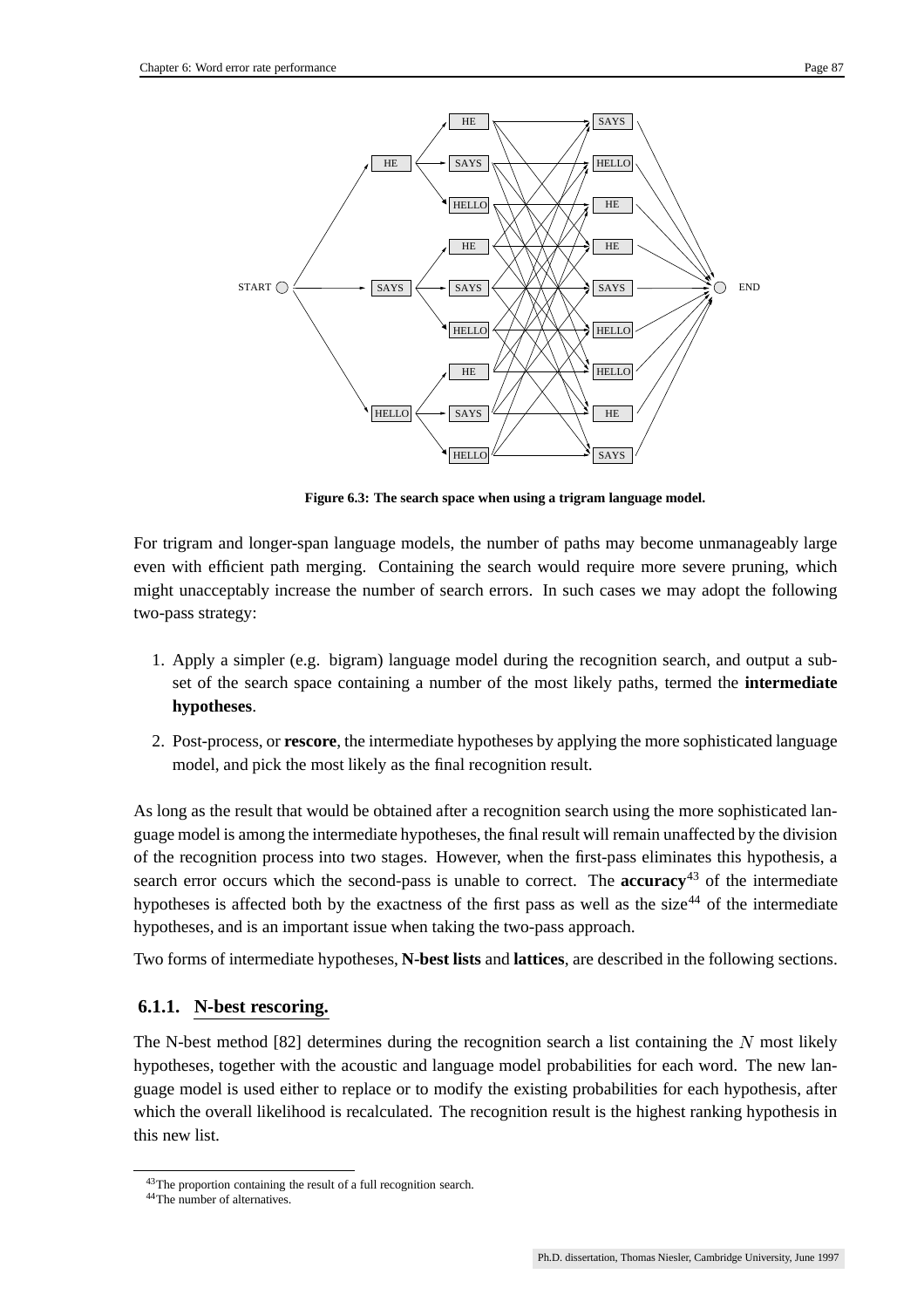## **6.1.2. Lattice rescoring.**

Instead of a list, the recognition search may output a network containing the most likely paths in the recognition search space. A **lattice** is a directed acyclical graph in which the nodes correspond to word boundaries in time, and the links between the nodes correspond to particular word hypotheses. Acoustic and language model likelihoods for each word are stored in the lattice, and each path from the start to the end node represents a distinct hypothesis. The most likely path through the lattice may be found using a suitable search algorithm, A\* having been applied successfully [66], [67]. A lattice is a much more compact representation of a set of alternatives than an N-best list, and in certain situations the lattice search may be performed very efficiently. However, a prerequisite is that significant path recombination is possible, else the number of separate paths maintained during the lattice search may become unmanageable. For N-best lists on the other hand, the storage and computational effort required during rescoring is well defined *a-priori*. Note that N-best lists may be generated from lattices.

## **6.2. Recognition experiments**

This section presents recognition results in terms or word error rates obtained using the language models developed in this thesis. The experiments were conducted on the WSJ corpus by using lattices generated at Cambridge University with the HTK large-vocabulary speech recognition system as part of the November 1994 ARPA CSR evaluation [91]. The HTK recogniser uses mixture Gaussian cross-word context dependent hidden Markov acoustic models and allows scoring in a single pass, while incorporating an *n*-gram language model to deliver state-of-the art performance. Lattices produced for the 65,000 word vocabulary 1994 H1 development test were rescored using the baseline bigram and trigram language models described in appendix D. The resulting trigram lattices were used to generate N-best lists, which were subsequently rescored by the new language models to obtain the final recognition results, as described in section 6.1.1. The following section presents the baseline recognition performance, while ensuing sections show how this performance changes on application of the various language models. Language model scaling factors used in the rescoring were optimised approximately for the test set in all cases, including the baseline.

### **6.2.1. Baseline results**

There are 310 lattices in the development test set, comprising approximately 15 sentences from each of 20 speakers, and leading to a total of 7,388 words in the reference transcription. The out-of-vocabulary rate of the 65,366 word vocabulary, with respect to the reference transcription, is 0.28% . Since the original lattices were constructed using a language model trained on substantially more data than WSJ 87-89, they were rescored using the bigram and trigram language models described in appendix D to obtain baseline recognition accuracies, and these are shown in the following table. Perplexities are shown both for the language model (LM) test set (appendix D), as well as the H1 development test reference transcription.

|                                      | <b>Perplexity</b> | % Word error |       |  |
|--------------------------------------|-------------------|--------------|-------|--|
| LM test set $\vert$ H1 dev-test ref. |                   |              |       |  |
| <b>Baseline bigram</b>               | 215.4             | 275.6        | 13.66 |  |
| <b>Baseline trigram</b>              | 144.4             | 204.3        | 11.84 |  |

**Table 6.1: Baseline performance for the 1994 H1 development test set.**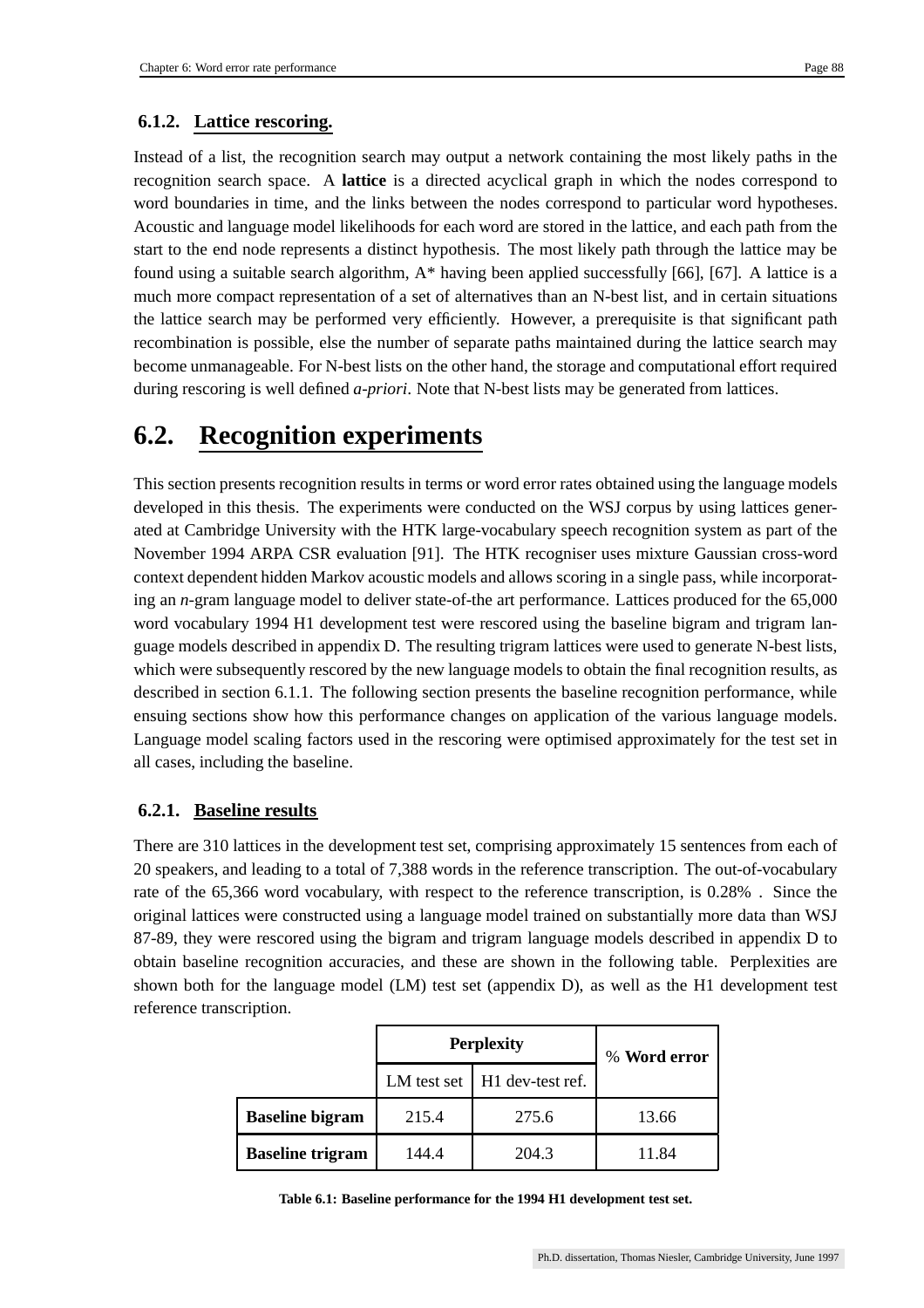Changes in system performance after application of the language models will be measured relative to the baseline trigram error rate of 11.84% . To obtain an indication of the best possible recognition performance obtainable with the lattices and N-best lists, the error rate for each is shown in table 6.2.

|                  | <b>Error</b> rate |
|------------------|-------------------|
| Lattices         | 1.57 %            |
| $N-best (N=100)$ | 5.36 %            |

**Table 6.2: Lower bounds on word error rates.**

Since all recognition experiments in the following sections will rescore the 100 best hypotheses of each of the lattices, the lowest achievable word error rate is 5.36% .

## **6.2.2. Rescoring results**

The Entropic Lattice and Language Modelling Toolkit [67] was employed as an interface allowing convenient N-best rescoring with the new language models. In particular, the tools were used to determine the 100 best hypothesesfrom each lattice, to rescore these using the new language models, to re-rank the result, and finally to output the best hypothesisin the rescored list. The new language models were either used to replace the baseline language model probabilities entirely, or were combined with the baseline trigram by linear interpolation. Various combinations of the language model components presented in this thesis were used in the rescoring process, and results for each are shown in the following sections.

## *6.2.2.1. Category model*

The variable-length category-based *n*-gram model developed in chapter 3 and constructed with pruning threshold  $\lambda_{ct} = 2e - 7$  was used to rescore the N-best lists by means of linear interpolation with the baseline trigram probabilities, which are already present in the lattice. The following table summarises the results obtained for various interpolation conditions, perplexities again being shown for both the test set described in appendix D as well as the reference transcription. The interpolation parameter weights the category-model, and thus a value of zero corresponds to rescoring using the baseline trigram only.

| Weight |             | <b>Perplexity</b> | % Word error | % Improvement |  |
|--------|-------------|-------------------|--------------|---------------|--|
|        | LM test set | H1 dev-test ref.  |              |               |  |
| 0.0    | 144.4       | 204.3             | 11.84        |               |  |
| 0.15   | 134.6       | 183.2             | 11.64        | 1.7           |  |
| 0.25   | 135.4       | 181.7             | 11.45        | 3.3           |  |
| 0.5    | 147.5       | 192.3             | 11.44        | 3.4           |  |
| 0.75   | 180.4       | 228.1             | 11.76        | 0.7           |  |
| 1.0    | 450.5       | 508.6             | 12.49        | $-5.5$        |  |

#### **Table 6.3: Rescoring using the category-based model interpolated with the baseline trigram.**

Interpolation is able to reduce the perplexity of the baseline trigram by approximately 7 % on the test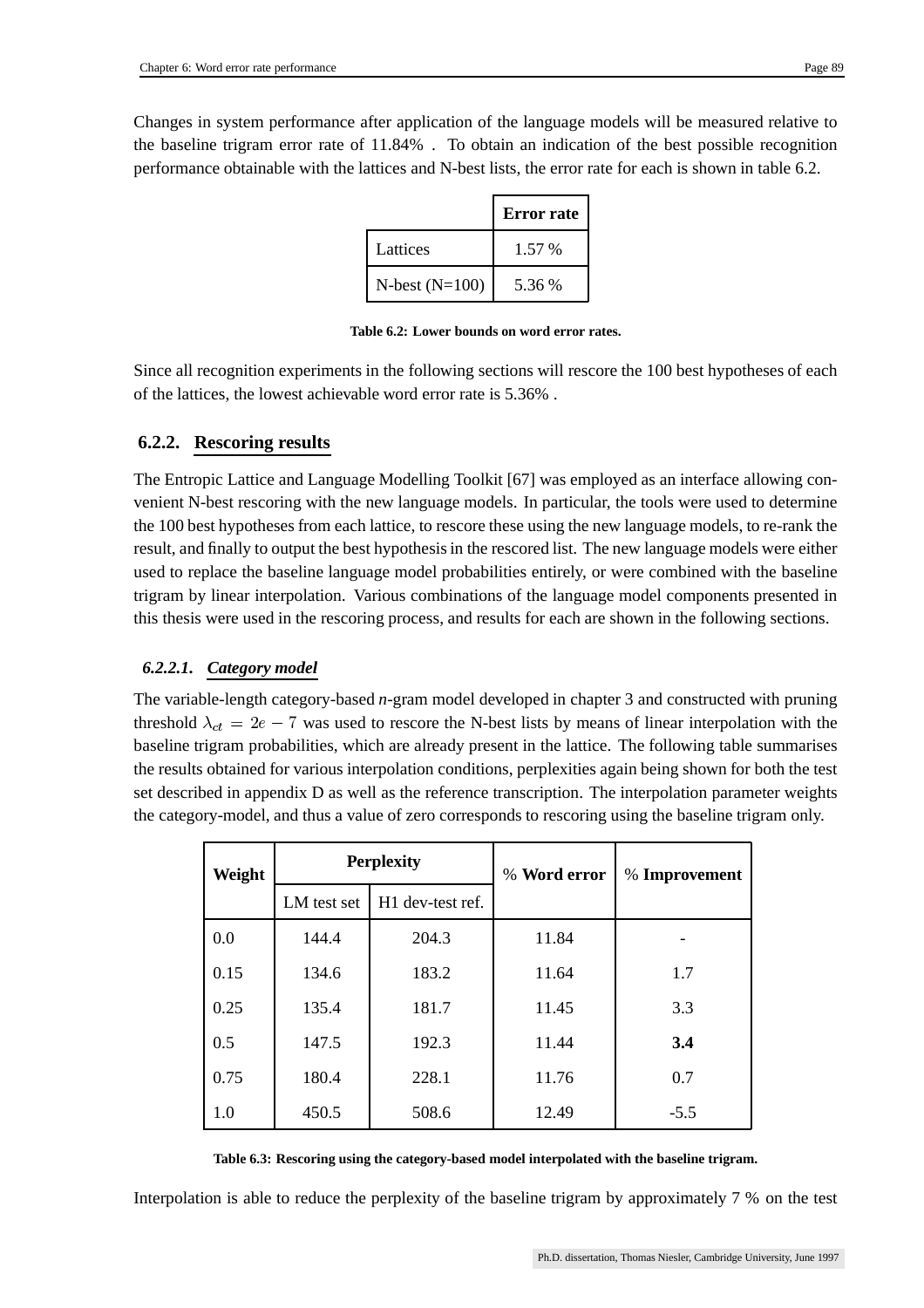set and 11 % on the reference transcription, while resulting in a 3.4% improvement in the error rate. Note however that optimum performance is not achieved at the lowest perplexity on the test set. Similar observations have been made in [21] and [80]. Performance appears to be relatively insensitive to the interpolation weight while this is in the range 0.25 to 0.5.

## *6.2.2.2. Word-to-category backoff model*

The word-to-category backoff models developed in chapter 4 were used to rescore the N-best lists by replacing the lattice scores entirely. The category model constructed with a pruning threshold of  $2e-7$  was used, and experiments were carried out for word-to-category backoff models of different complexities, as shown in the following table.

| Number of $n$ -grams | <b>Perplexity</b> |                  | % Word error | % Improvement |
|----------------------|-------------------|------------------|--------------|---------------|
|                      | LM test set       | H1 dev-test ref. |              |               |
| 12.0M                | 144.4             | 197.8            | 11.52        | 2.7           |
| 11.6M                | 144.8             | 198.2            | 11.53        | 2.6           |
| 6.7M                 | 151.3             | 204.5            | 11.69        | 1.3           |
| 1.0M                 | 238.0             | 298.5            | 12.09        | $-2.1$        |

#### **Table 6.4: Rescoring using only the word-to-category language model.**

These results show a word error rate improvement of 2.6% for the most complex model (which retains most of the word model's *n*-grams), but smaller improvements and eventual deterioration in performance when the number of parameters is reduced. Better performance both in terms of perplexity and word error rate is achieved by linear interpolation with the baseline, as was shown in table 6.3.

### *6.2.2.3. Category model with long-range correlations*

Since the word-pair relations described in chapter 5 require the determination of their separating distance, a record must be kept of the document history. This is achieved by retaining the best recognition output for each lattice to the beginning of the current article, while processing the lattices in the order they were spoken. The following table shows perplexities and recognition results obtained when incorporating first self-triggers (ST) and then also trigger-target (TT) pairs into the category model used in section 6.2.2.1. Linear interpolation with a weight of 0.5 was employed in the rescoring process.

| Configuration        | <b>Perplexity</b> |                                          | % Word error | % Improvement |
|----------------------|-------------------|------------------------------------------|--------------|---------------|
|                      |                   | LM test set $\parallel$ H1 dev-test ref. |              |               |
| $Category + ST$      | 127.3             | 161.8                                    | 11.22        | 5.2           |
| $Category + ST + TT$ | 126.7             | 160.8                                    | 11.18        | 5.6           |

#### **Table 6.5: The category-based model with word-pair correlations interpolated with the baseline trigram.**

The linear interpolation of the category-based model including word-pair relations has decreased the perplexities with respect to the baseline by 12.3 % and 21.3 % on the test set and reference transcription respectively, and has led to a word error rate improvement of 5.6% . This improvement has been verified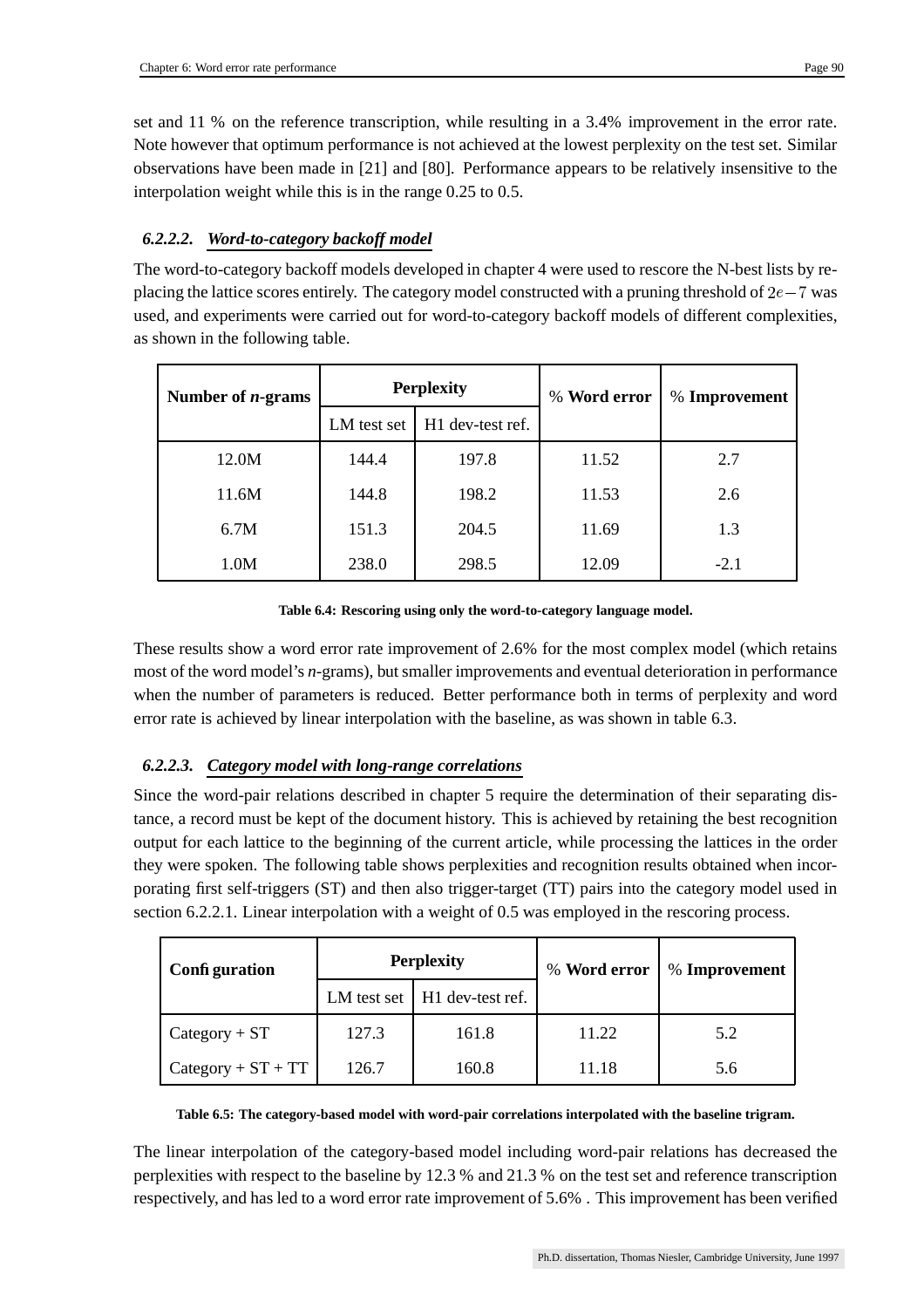to be significant at the 5% level<sup>45</sup> using a NIST scoring package [63]. As is the case for the perplexity, the largest part of the reduction in word error rate has been brought about by the addition of self-triggers.

## *6.2.2.4. Word-to-category backoff model with long-range correlations*

Finally, the word-to-category backoff (WTCBO) model with 12.0 million parameters was used to rescore the N-best lists as in section 6.2.2.2, however now employing the category-based model with wordpair relations evaluated on its own in the previous section. Perplexities and recognition results when including both self-triggers (ST) and trigger-target (TT) pairs are shown in the following table.

| Configuration     | <b>Perplexity</b> |                                  | % Word error | % Improvement |
|-------------------|-------------------|----------------------------------|--------------|---------------|
|                   |                   | $LM$ test set $H1$ dev-test ref. |              |               |
| $WTCBO + ST + TT$ | 128.1             | 167.5                            | 11.59        | 21            |

|  |  | Table 6.6: Rescoring using the word-to-category backoff model with word-pair correlations. |
|--|--|--------------------------------------------------------------------------------------------|
|  |  |                                                                                            |

Although the perplexities are similar to those reported in table 6.5, improvements in the word error rate are smaller. Furthermore, it is disappointing to note that the addition of the word-pair relations has led to a deterioration of the word-to-category backoff model, results for which were shown in table 6.4.

## **6.3. Summary and conclusion**

The use of the category-based language model in the N-best rescoring framework has led to improvements in recognition word error rate, when applied either by linear interpolation with the lattice-internal trigram probabilities or by means of the word-to-category backoff method. Subsequent addition of longdistance word correlation models lead to further improvements when interpolating the category model with the baseline trigram, but not in conjunction with the word-to-category backoff method. Since the baseline trigram language model probabilities are already present in the lattice, linear interpolation is both simpler to implement and less memory intensive, and should therefore be the method of choice for similar recognition problems. Interpolation with the category-based model employing both self-triggers and trigger-target pairs led to a relative word error rate improvement of 5.6% over the baseline, and this figure has been verified to be statistically significant.

<sup>45</sup>There is a less than 5% probability that the improvement is by chance.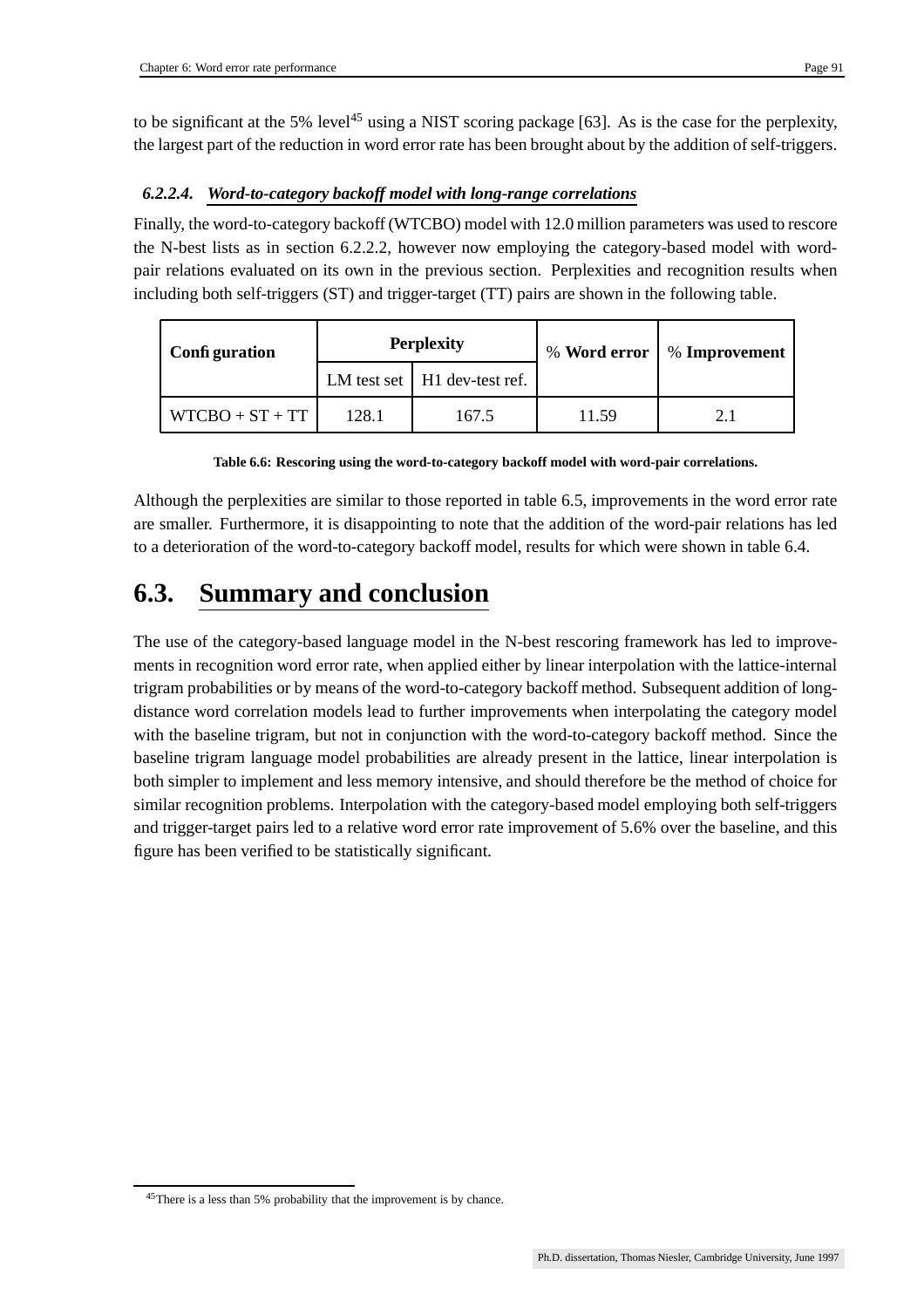## *Chapter 7*

# **Summary and conclusions**

This thesis has focussed on the use of linguistically-defined word categories as a means of improving the performance of statistical language models. In particular, an approach that aims to capture both general grammatical patterns as well as particular word dependencies by different model components was developed and evaluated.

## **7.1. Review of conducted work**

The separate treatment of patterns due to syntax and patterns due to semantic relationships has led to three distinct sections in this document. The first section, in chapter 3, develops a model for syntactic dependencies based on word-category *n*-grams. The second section, in chapter 4, extends this model by allowing short-range word relations to be captured through the incorporation of selected word *n*-grams. Finally, a technique which permits also the inclusion of long-range word-pair relationships is presented in chapter 5.

## **7.1.1. The category-based syntactic model**

The *n*-gram has proved a very successful model for short-term word dependencies. Noting that English grammatical constructs are often quite local in nature, *n*-grams of part-of-speech word-categories were adopted as a means of capturing general sequential grammatical patterns.

Since there are significantly fewer parts-of-speech than there are words in a typical vocabulary, these models contain a much smaller number of *n*-grams than a comparable word-based model. This reduces the sparseness of the data with respect to the number of parameters, which in turn allows us to capture longer-range effects by increasing *n*. Furthermore, an important advantage of category *n*-grams is their intrinsic ability to generalise to word *n*-tuples not seen during training. Part-of-speech categories embed syntactic information, and hence this generalisation proceeds according to the measure of grammatical correctness assigned to the unseen sequence by the model.

Chapter 3 proposes, develops, and evaluates a model employing category-based *n*-grams of variable length. Each word may belong to more than one category in order to account for different grammatical functions. The length of individual *n*-grams is optimised by allowing it to increase as long as further extension benefits the overall predictive quality. In order to avoid overfitting of the training set, the criterion used to estimate this predictive quality is based on leaving-one-out cross validation. The language models produced in this way are seen to contain *n*-grams whose length varies between one (unigram) and a maximum of four to fifteen, depending on the nature and amount of training material, as well as the parameters used during model construction.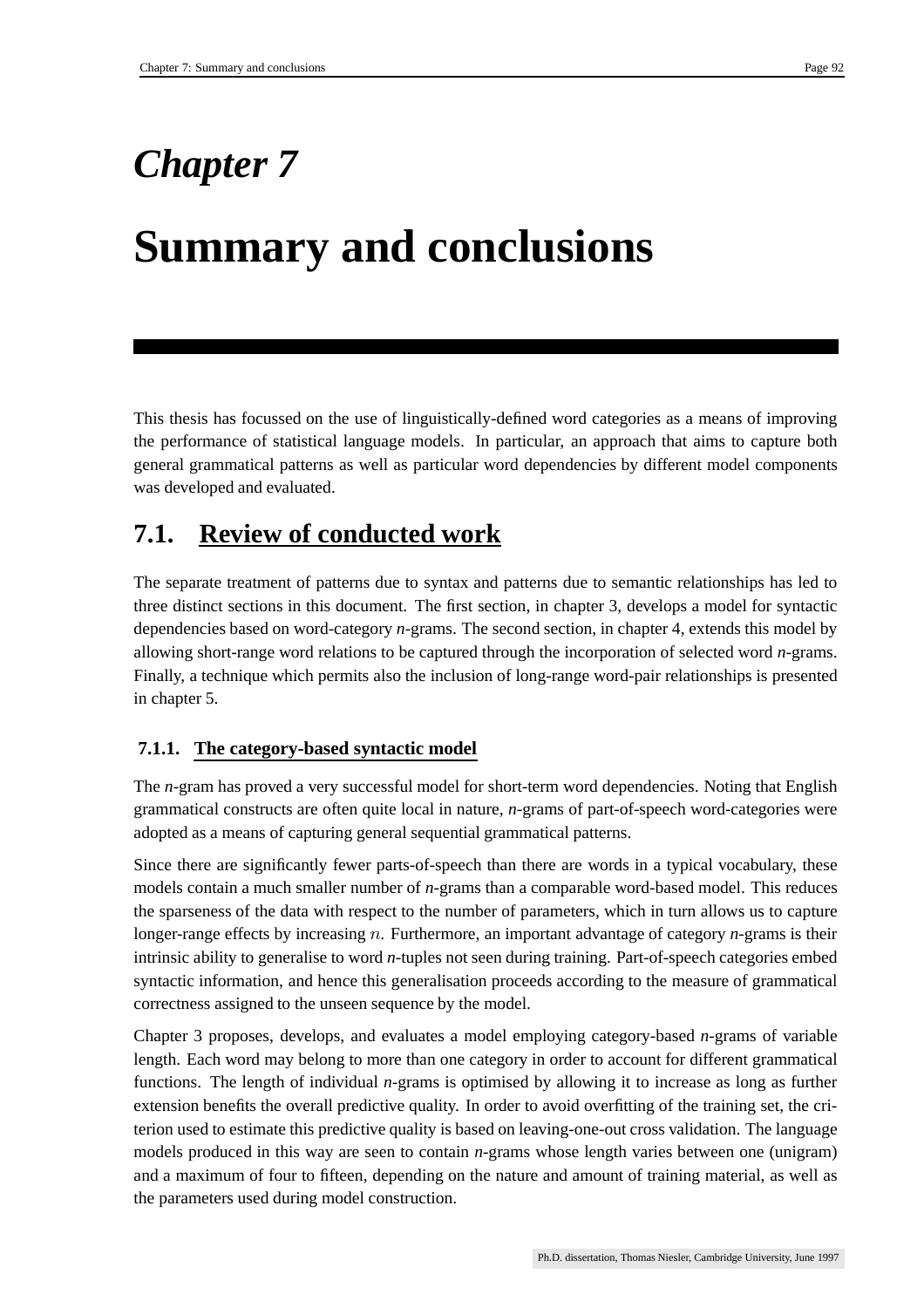Words may belong to several part-of-speech categories to account for multiple grammatical functions. Therefore, when calculating the probability of a particular word in a sentence based on the words seen before, the language model must take into account the many possible category sequences that correspond to this word history. An algorithm by means of which this may be achieved for the variable-length category-based model was developed in chapter 3. This algorithm consists of a recursive procedure that maintains a set of possible category sequences for the word history, with an associated probability for each. These probabilities have been employed also in assigning category classifications to new text, hence configuring the language model as a tagger. In this way 1.9 million words of transcribed telephone conversations and 37 million words of Wall Street Journal text were assigned part-of-speech tags, thus making it possible for category-based language models to be trained on both corpora.

Experimental evaluation has shown that, when used as a tagger, the variable-length category-based language model is able to deliver better results than a baseline system. Particularly significant improvements were achieved when tagging out-of-vocabulary words as a result of the proposed method for category-membership probability estimation based on cross validation. The algorithm developed to selectively extend the length of individual *n*-grams has led to better results than achieved by commonly used pruning methods based on count thresholds. Consequently, the variable-length models outperform conventional fixed-length approaches. Language model perplexities are seen to be competitive for sparse training sets, but not for larger ones, although large reductions in the number of model parameters are found in all cases. When interpolated with a word-based trigram, the category-based model has led to a 3.4% word error rate improvement for a Wall Street Journal recognition experiment within an N-best rescoring framework.

#### **7.1.2. Inclusion of word** *n***-grams**

A language model based purely on category *n*-grams is not able to capture relationships between particular words, but only between the categories to which these words belong. In chapter 3, a detailed comparison between a conventional trigram and the variable-length category-based language model has shown that the former gives better estimates for word *n*-grams seen in the training set, but not in other cases. Word *n*-grams are an effective means of encoding short-term relationships between particular words, while category *n*-grams generalise to unseen word sequences and are therefore particularly appropriate in backoff situations. Chapter 4 develops a technique that allows a word-based *n*-gram language model to back-off to the category-based model presented in chapter 3, thereby combining the strengths of both approaches. An exact formulation would require an excessive number of backoff weights, due to the complex representation of the word history used by the category model in its probability calculations. Hence, an approximate model is developed which continues to employ the category model in backoff situations, and ensures correct normalisation by approximating the word-model probabilities. Furthermore, a procedure is proposed which selects only the most important word *n*-grams for inclusion into the word model, thus allowing the overall number of parameters to be traded for modelling accuracy. Experiments show these methods to deliver greatly reduced perplexities for sparse training sets, and significantly improved size versus performance tradeoffs when compared with standard trigram models, even for large corpora. Recognition experiments performed within an N-best rescoring framework show that the proposed technique fares approximately as well as a linear interpolation of the category-based model with the baseline trigram.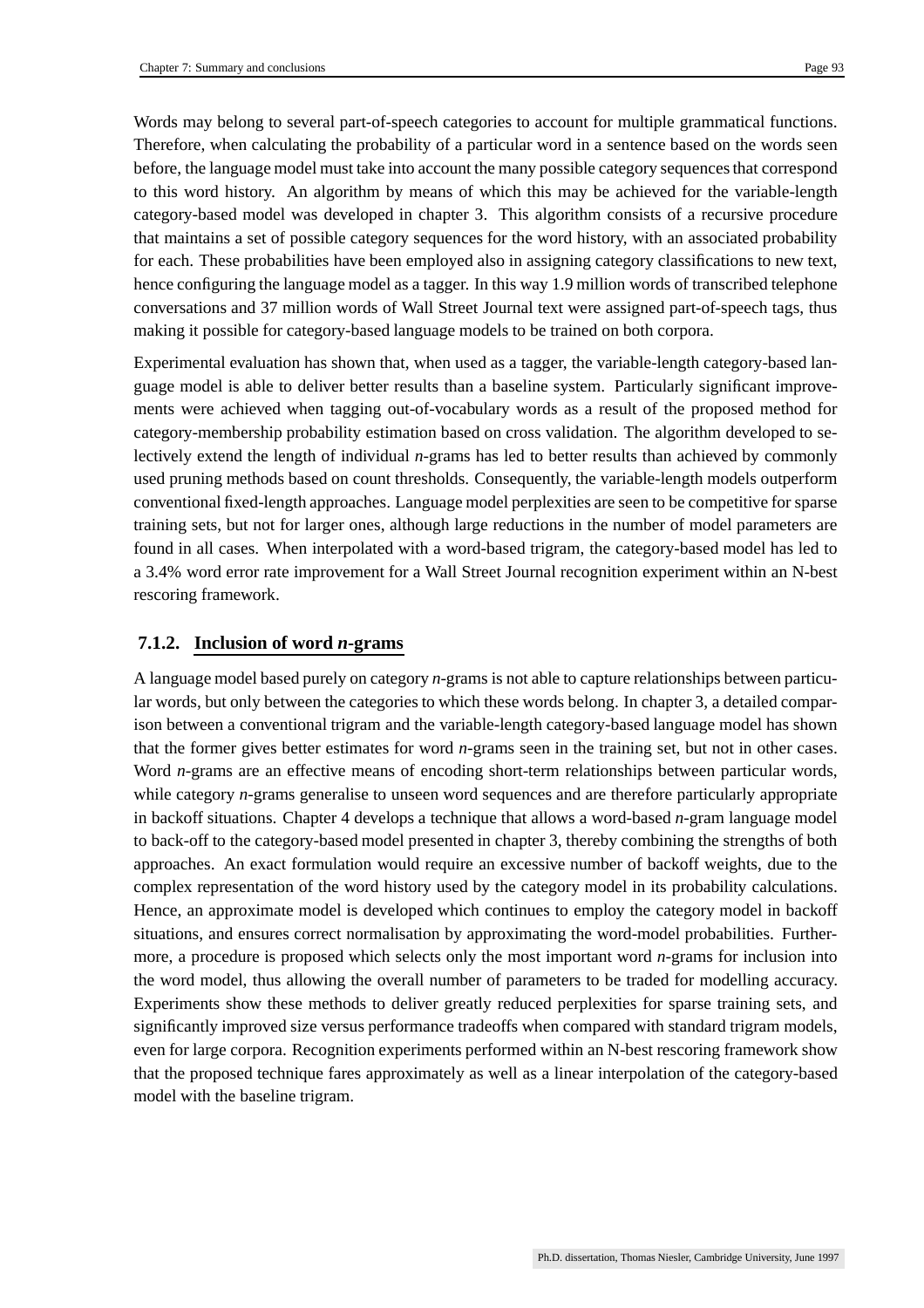### **7.1.3. Inclusion of long-range word-pair relations**

An underlying assumption of the category-based model is that the probability of a word depends only upon the category to which it belongs, and that its occurrence is therefore equally likely at any point in a corpus at which this category occurs. However, factors such as the topic and the style of the text cause certain words to occur in groups, thereby violating this assumption. While the inclusion of word *n*-grams, as described in the previous section, allows short-term relationships to be taken into account, it is not possible to capture dependencies spanning more than 3 or perhaps 4 words in this way. In view of this, chapter 5 presents a technique by means of which long-range relationships may be considered. Central to the technique is a definition of the distance between words, made in terms of word categories. Empirical observations using this measure of distance indicate that the conditional probability of a word, given its category, exhibits an exponential decay towards a constant, rather than maintaining the uniform value normally assumed. Consequently, a functional dependence of the occurrence probability upon this separation is postulated. Methods are then developed for determining both the related word pairs, as well as the function parameters, from a large corpus. Using these methods it has been possible to identify word-pairs that subjectively appear to be strongly related in semantic content, and which are often separated by many words in the text. Incorporation of these word-pair relations into the category-based language model leads to significant perplexity reduction on both sparse and large corpora. This is also true when employed within the word-to-category backoff scheme, demonstrating that additional information is captured by the word-pairs. When interpolating the category-based language model incorporating word-pair dependencies with a baseline word trigram, a significant 5.6% word error rate reduction was achieved for a Wall Street Journal recognition task employing the N-best rescoring framework.

## **7.2. Conclusion and topics for future investigation**

In conclusion, the results obtained with the techniques proposed in this thesis have illustrated that grammatical word category classifications may be used to improve the performance of language models. This applies to large bodies of text, and especially to small or sparse corpora, for which conventional word-based *n*-gram language models are poorly trained. In particular, both category *n*-grams and wordpair relations convey useful information not captured by standard word-based *n*-gram language models. In this respect, the imposition of the classification scheme for word patterns advocated in section 1.3 has proved successful. Significant improvements were obtained even for a high-performance baseline recognition system, and hence further attention to the proposed approaches is warranted.

The developed techniques, and the manner in which they have finally been integrated into a speechrecognition system, leave room for refinement and further research. Some proposals in this respect are given below.

## **7.2.1. Tagging**

The nature of the category definitions and the accuracy with which the words of the training corpus are tagged are key factors in the effectiveness of the category-based language modelling approach. Although the category-based language model used as a tagger in this work performs well in controlled tests, no further particular attention was given to the tagging operation itself, and it may be worthwhile investigating methods by means of which large quantities of new text may be tagged more accurately and in greater detail. A related topic is the use of larger training corpora, such as the British National Corpus [10], from which it should be possible to obtain a more reliable tagging language model.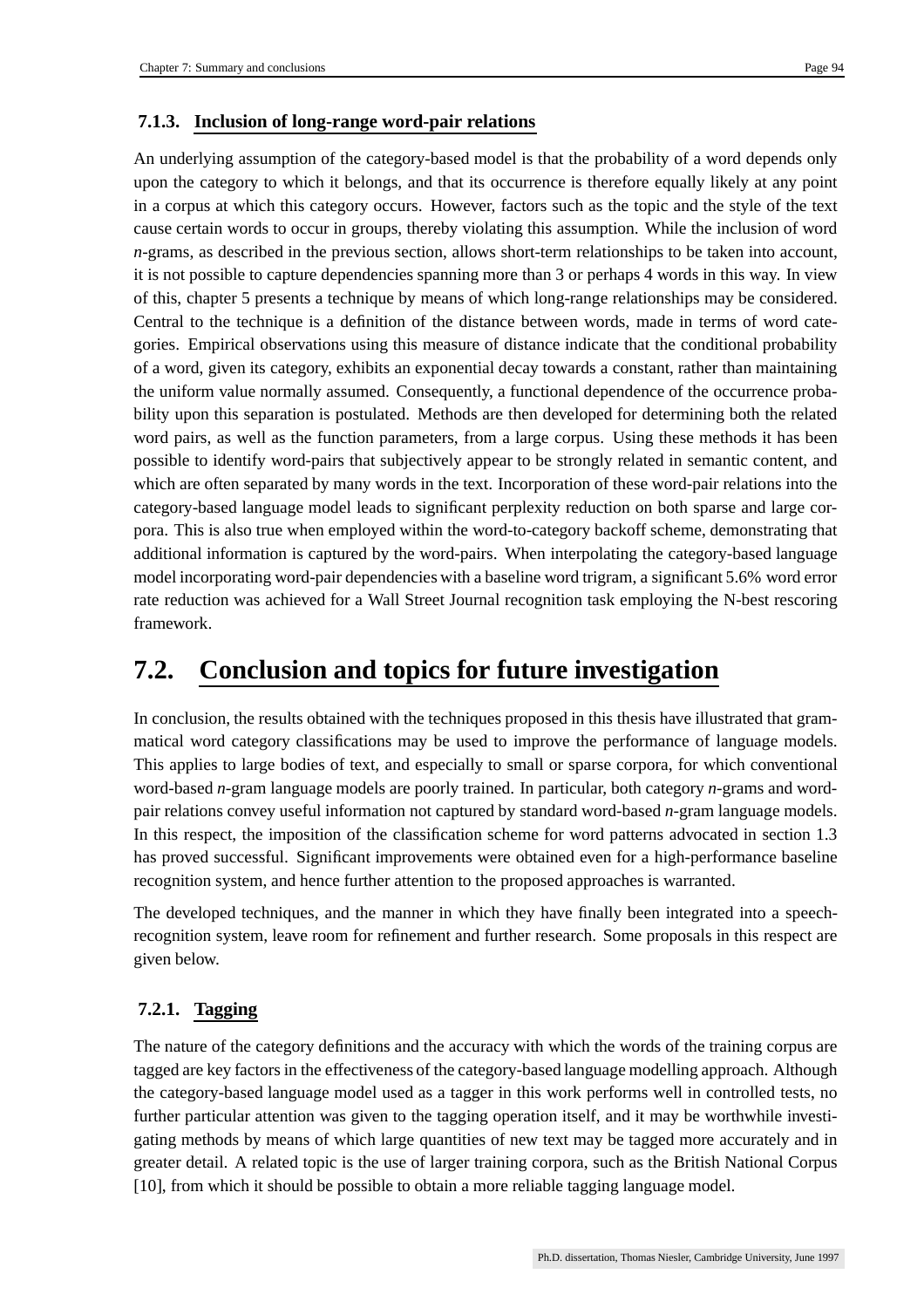## **7.2.2. Data-driven refinement of category definitions**

At present the category definitions used by the syntactic model are fixed at the outset, based on a lexicon constructed from the training corpus, and on other information sources such as electronic dictionaries. While this takes advantage of *a-priori* grammatical knowledge in a clear and fundamental way, these definitions are not necessarily optimal for the modelling task at hand. In particular, for many members of a category the assignments are too general, since there are sufficient training data for better predictive discrimination to be attained with more refined definitions. Future research could therefore investigate automatic procedures for determining more refined categories. This would allow the extent to which the model generalises to be balanced against the extent to which it captures more detailed patterns. Hence it would become possible to optimise language model performance in accordance with the size and character of particular training corpora, as well as the ultimate application, in a well-defined and controlled way.

## **7.2.3. Punctuation**

Although grammatically-motivated category definitions have been employed as a means of capturing syntactic patterns in text, punctuation has been ignored because it is generally not included in the output of a speech-recognition system. However, punctuation marks have grammatical function, and retaining them could improve the grammatical consistency of the training material. It may therefore be of benefit to investigate methods which allow the category-based model to include punctuation symbols, possibly by interaction with other features such as pitch, pauses, and stress in the acoustic signal.

## **7.2.4. Lattice rescoring**

Recognition results have been presented using N-best rescoring. However, the accuracy of these lists is generally considerably lower than that of the lattices from which they were generated, and hence it would be better to allow the lattices to be rescored directly. This is not straightforward, due to the complex representation of the document history employed both by the category-based language model, and by the word-pair relations. Suitable approximations, and possibly specialised search strategies, therefore need to be investigated.

## **7.3. Final summary**

A language modelling approach centred around grammatical word categories has been proposed, developed and evaluated. Variable-length *n*-grams of categories are employed to capture general grammatical patterns, while *n*-grams of words and long-range word-pair correlations are used to model semantic relationships between particular words. This language modelling approach has been shown experimentally to offer improved generalisation to previously unseen word sequences, while employing fewer parameters and offering better performance than standard word-based *n*-gram techniques. When incorporated into a high-performance baseline speech-recognition system, the proposed language models have led to significant improvements in word error rate.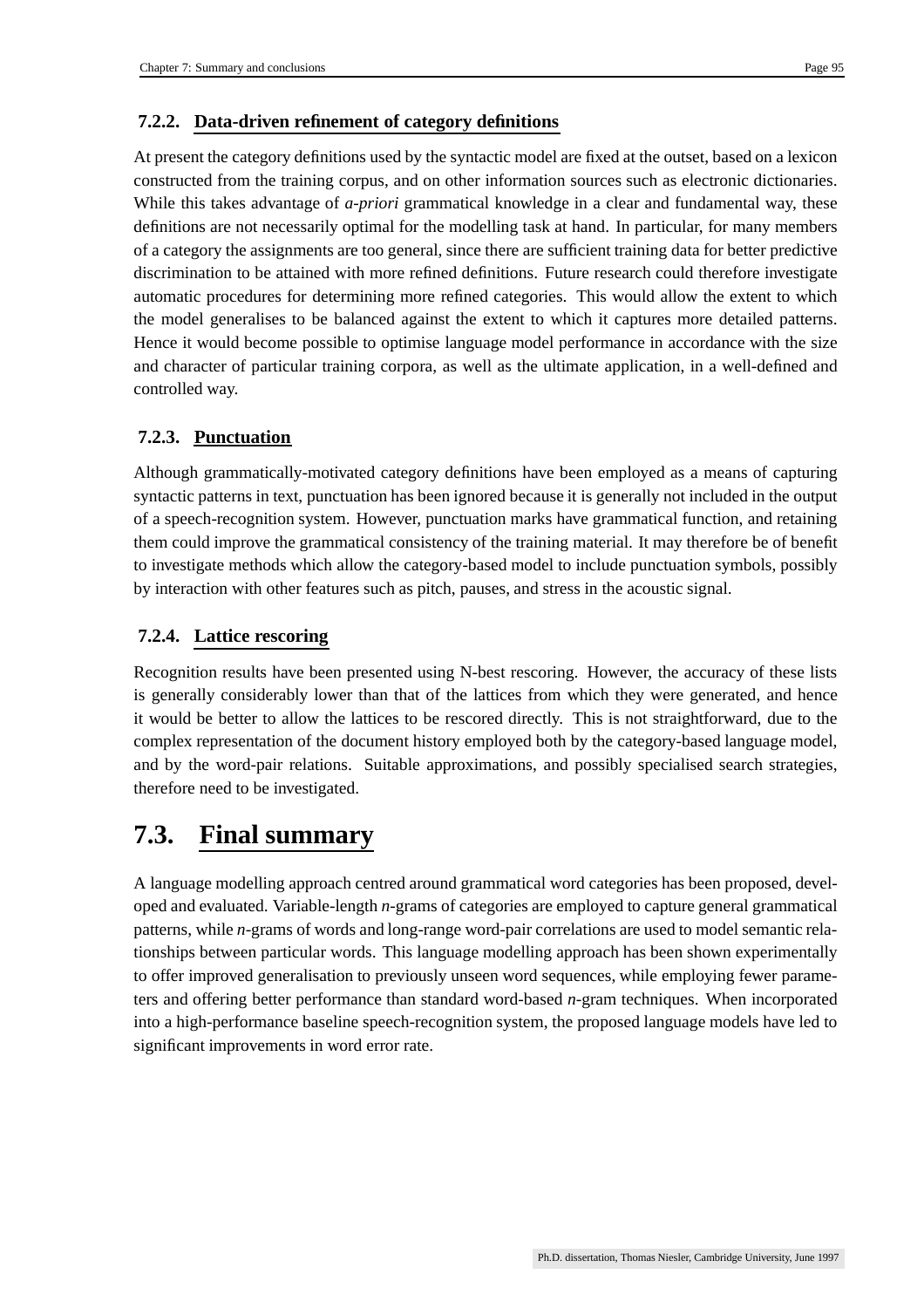## **References**

- [1] Antoniol, G; Brugnara, F; Cettolo, M; Federico, M; *Language model estimations and representations for real-time continuous speech recognition*, Proceedings of the International Conference on Spoken Language Processing, Yokohama, vol. 2, pp. 859-862, 1994.
- [2] Bahl, L; Jelinek, P.F; Mercer, R.L; *A maximum likelihood approach to continuous speech recognition*, IEEE Transactions on Pattern Analysis and Machine Intelligence, vol. 5, no. 2, March 1983.
- [3] Bahl, L; Brown, P; de Souza, P; Mercer, R. *A tree-based statistical language model for natural language speech recognition*, IEEE Transactions on Acoustics, Speech and Signal Processing, vol. 37, no. 7, July 1989.
- [4] Berger, A.L; Brown, P.F; Della Pietra, S.A; Della Pietra, V.J; Gillett, J.R; Lafferty, J.D; Mercer, R.L; Printz, H; Ures, L; *The Candide system fo machine translation*, Proceedings of the Human Language Technology Workshop, pp. 157-162, March 1994.
- [5] Breiman, L; Friedman, J.H; Olschen, R; Stone, C.J; *Classification and regression trees*, Wadsworth and Brooks/Cole, 1984.
- [6] Brew, C; Thompson, H.S; *Automatic evaluation of computer generated text: a progress report on the TEXTEVAL project*, Proceedings of the Human Language Technology Workshop, pp. 108-113, March 1994.
- [7] Brown, P.F; Cocke, J; Della Pietra, S.A; Della Pietra, V.J; Jelinek, F; Lafferty, J.D; Mercer, R.L; Roossin, P.S; *A statistical approach to machine translation*, Computational Linguistics, vol. 16, no. 2, pp. 79-85, 1990.
- [8] Brown, P.F; de Souza, P.V; Mercer, R.L; Della Pietra, V.J; Lai, J.C; *Class-based n-gram models of natural language*, Computational Linguistics, vol. 8, no. 4, 1992.
- [9] Brown, P.F; Chen, S.F; Della Pietra, S.A; Della Pietra, V.J; Kehler, A.S; Mercer, R.L; *Automatic speech-recognition in machine-aided translation*, Computer Speech and Language, vol. 8, pp. 177- 187, 1994.
- [10] Burnard, L; *Users Reference Guide for the British National Corpus*, Oxford University Computing Services, May 1995.
- [11] Byrne, W; *LM95 Switchboard*, Opening and Closing Day Reports for the 1995 Language Modelling Workshop (LM95), Centre for Language and Speech Processing, John's Hopkins University, Baltimore, July-August 1995.
- [12] Chase, L; Rosenfeld, R; Ward, W; *Error-responsive modifications to speech-recognisers: negative n-grams*, Proceedings of the International Conference on Spoken Language Processing, Yokohama, pp. 827-830, 1994.
- [13] Church, K.W; *A stochastic parts program and noun phrase parserfor unrestricted text*, Proceedings of the Second Conference on Applied Natural Language Processing (ACL), pp. 136-143, 1988.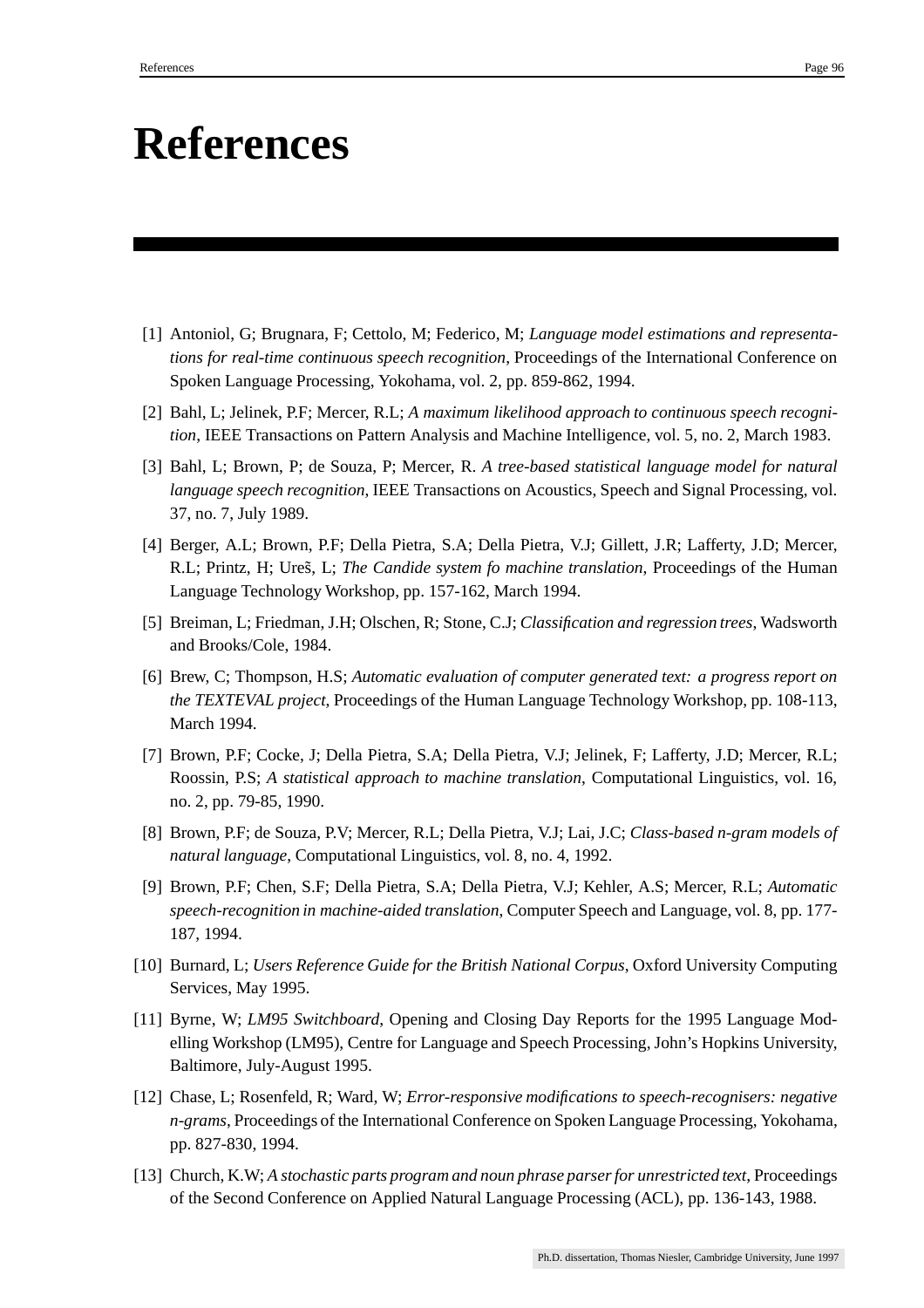- [14] Church, K.W; Hanks, P; *Word association norms, mutual information, and lexicography*, Computational Linguistics, vol. 16, no. 1, pp. 22 - 29, March 1990.
- [15] Church, K.W; Gale, W.A; *A comparison of the enhanced Good-Turing and deleted estimation methods for estimating probabilities of English bigrams*, Computer Speech and Language, vol. 5, pp. 19-54, 1991.
- [16] Clarkson, P.R; Robinson, A.J; *Language model adaptation using mixtures and an exponentially decaying cache*, Proceedings of the International Conference on Acoustics, Speech and Signal Processing, Munich, vol. 2, pp. 799-802, April 1997.
- [17] Cutting, D; Kupiec, J; Pedersen, J; Sibun, P; *A practical part-of-speech tagger*, Proceedings of the Third Conference on Applied Natural Language Processing (ACL), pp. 133-140, 1992.
- [18] Dougherty, E.R; *Probability and statistics for the engineering, computing and physical sciences*, Prentice-Hall, Englewood Cliffs, 1990.
- [19] Duda, R., Hart, P. ; *Pattern classification and scene analysis*; Wiley, New York, 1973.
- [20] Elworthy, D. *Tagger suite user's manual*, May 1993.
- [21] Farhat, A; Isabelle, J.F; O'Shaughnessy, D; *Clustering words for statistical language models based on contextual word similarity*, Proceedings of the International Conference on Acoustics, Speech and Signal Processing, Atlanta, vol. 1, pp. 180-183, 1996.
- [22] Federico, M; *Bayesian estimation methods for n-gram language model adaptation*, Proceedings of the International Conference on Spoken Language Processing, Philadelphia, vol. 1, pp. 240-243, 1996.
- [23] Geutner, P; *Introducing linguistic constraints into statistical language modelling*, Proceedings of the International Conference on Spoken Language Processing, Philadelphia, vol. 1, pp. 402-405, 1996.
- [24] Generet, M; Ney, H; Wessel, F; *Extensions of absolute discounting for language modelling*, Proceedings of Eurospeech, Madrid, pp. 1245-1248, 1995.
- [25] Giachin, E; Baggia, P; Micca, G; *Language models for spontaneous speech-recognition: a bootstrap method for learning phrase bigrams*, Proceedings of the International Conference on Spoken Language Processing, Yokohama, pp. 843-846, 1994.
- [26] Good, I.J; *The population frequencies of species and the estimation of population parameters*, Biometrika, vol. 40, pp. 237 - 264, 1953.
- [27] Hull, J.J; *Incorporating lng syntax in visual text recognition with a statistical model*, IEEE Transactions on Pattern Analysis and Machine Intelligence, vol. 18, no. 12, pp. 1251-1256, December 1996.
- [28] Iyer, R; Ostendorf, M; Rohlicek, R; *Language modelling with sentence-level mixtures*, Proceedings ARPA Human Language Technology Workshop, Princeton, pp. 82-96, 1994.
- [29] Iyer, R; Ostendorf, M; *Modelling long distance dependence in language: topic mixtures vs. dynamic cache models*, Proceedings of the International Conference on Spoken Language Processing, Philadelphia, vol. 1, pp. 236-239, 1996.
- [30] Jardino, M., Adda, G; *Automatic word classification using simulated annealing language modelling*, Proceedings of the International Conference on Acoustics, Speech and Signal Processing, vol. 2, pp. 1191-1194, 1993.
- [31] Jardino, M., Adda, G; *Language modelling for CSR of large corpus using automatic classification of words*, Proceedings of Eurospeech, Berlin, pp. 1191-1194, 1993.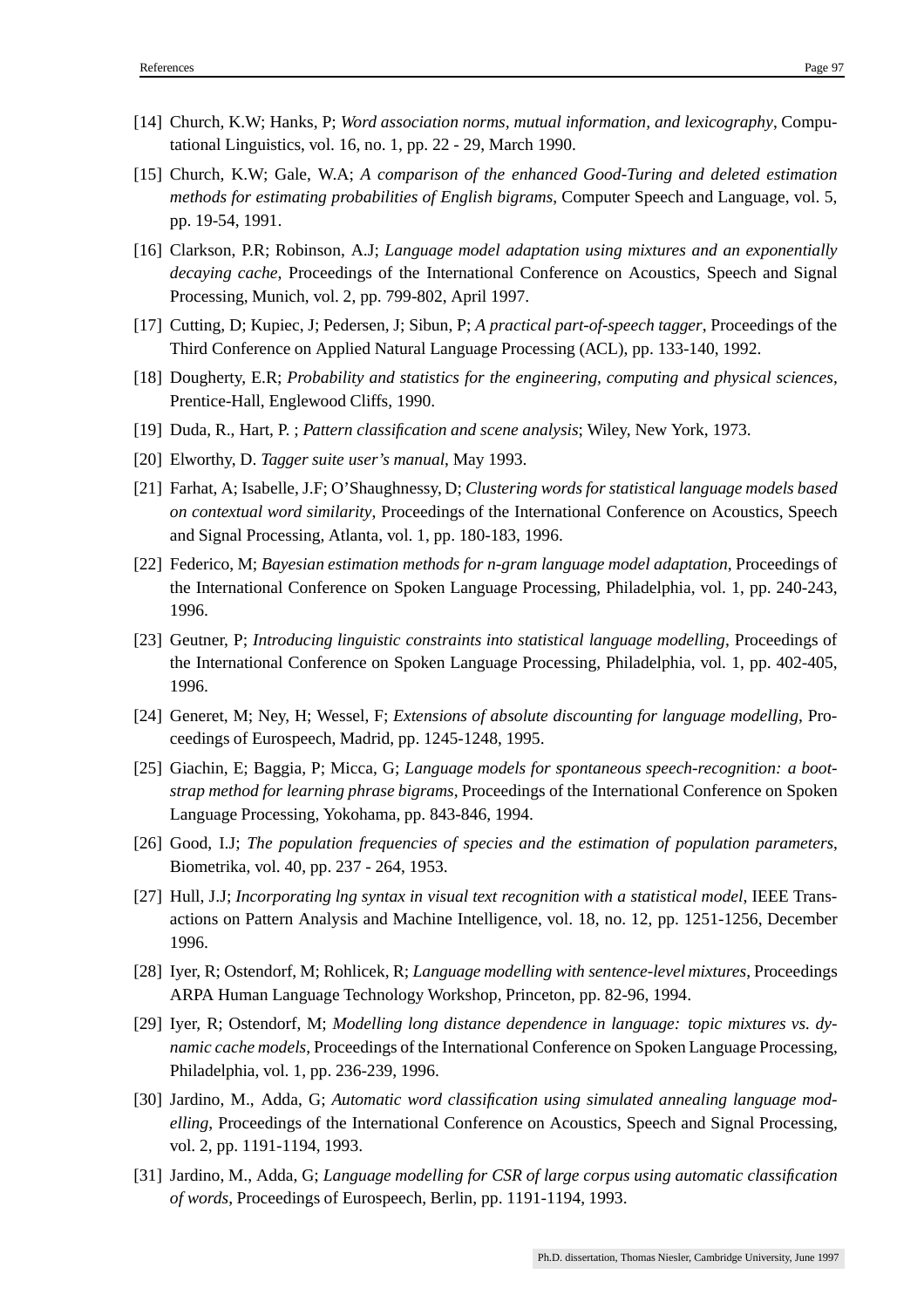- [32] Jardino, M; *A class bigram model for very large corpus*, Proceedings of the International Conference on Spoken Language Processing, Yokohama, vol.2, pp. 867-870, 1994.
- [33] Jardino, M; *Multilingual stochastic n-gram classlanguage models*, Proceedings of the International Conference on Acoustics, Speech and Signal Processing, Atlanta, vol 1, pp. 161-163, 1996.
- [34] Jelinek, F; Mercer, R.L; Bahl, L.R; *A maximum likelihood approach to continuous speech recognition*, IEEE Transactions on Pattern Analysis and Machine Intelligence, vol. 5, pp. 179 - 190, March 1983.
- [35] Jelinek, F. Mercer, R.L; *Probability distribution estimation from sparse data*, IBM Technical Disclosure Bulletin, 1984.
- [36] Jelinek, F; *The development of an experimental discrete dictation recogniser*, Proceedings of the IEEE, vol. 73, no. 11, pp. 1616 - 1624, November 1985.
- [37] Jelinek, F. *Up from trigrams: the struggle for improved language models*, Proceedings of Eurospeech, Genoa, vol. 3, pp. 1037-1040, 1991.
- [38] Jelinek, F; Mercer, R.L; Roukos, S; *Principles of lexical language modelling for speech recogni*tion, in "Advances in speech signal processing", Furui, S. and Sondhi, M.M. (eds.), Marcel Dekker Inc., 1991.
- [39] Jelinek, F; Merialdo, B; Roukos, S; Strauss, M; *A dynamic language model for speech-recognition*, Proceedings of the DARPA Speech And Language Workshop, pp. 293-295, February 1991.
- [40] Johansson, S; Atwell, R; Garside, R; Leech, G; *The Tagged LOB corpus user's manual*; Norwegian Computing Centre for the Humanities, Bergen, Norway 1986.
- [41] Katz, S. *Estimation of probabilitiesfrom sparse data for the language model component of a speech recogniser*; IEEE Transactions on Acoustics, Speech and Signal Processing, vol. 35, no. 3, pp. 400- 401, March 1987.
- [42] Kneser, R; Ney, H; *Improved clustering techniques for class-based statistical language modelling*, Proceedings of Eurospeech, Berlin, vol. 2, pp. 973-976, 1993.
- [43] Kneser, R; Personal communication, 1994.
- [44] Kneser, R; Ney, H; *Improved backing-off for m-gram language modelling*, Proceedings of the International Conference on Acoustics, Speech and Signal Processing, Detroit, pp. 181-184, 1995.
- [45] Kuhn, R; de Mori, R. ; *A cache-based natural language model for speech recognition*, IEEE Transactions On Pattern Analysis And Machine Intelligence, vol. 12, no. 6, pp. 570-583, June 1990. Corrected IEEE Transactions on Pattern Analysis and Machine Intelligence, vol. 14, pp. 691-692, 1992.
- [46] Kukich, K; *Techniques for automatically correcting words in text*, ACM Computing Surveys, vol. 24, no. 4, December 1992.
- [47] Lau, R. Rosenfeld, R; Roukos, S; *Trigger-based language models a maximum entropy approach*, Proceedings of the International Conference on Acoustics, Speech and Signal Processing, vol. 2, pp. 45-48, 1993.
- [48] Martin, S; Liermann, J; Ney, H; *Algorithms for bigram and trigram clustering*, Proceedings of Eurospeech, Madrid, pp. 1253-1256, 1995.
- [49] Miller, J.W; Alleva, F; *Evaluation of a language model using clustered model backoff*, Proceedings of the International Conference on Spoken Language Processing, Philadelphia, pp. 390-393, 1996.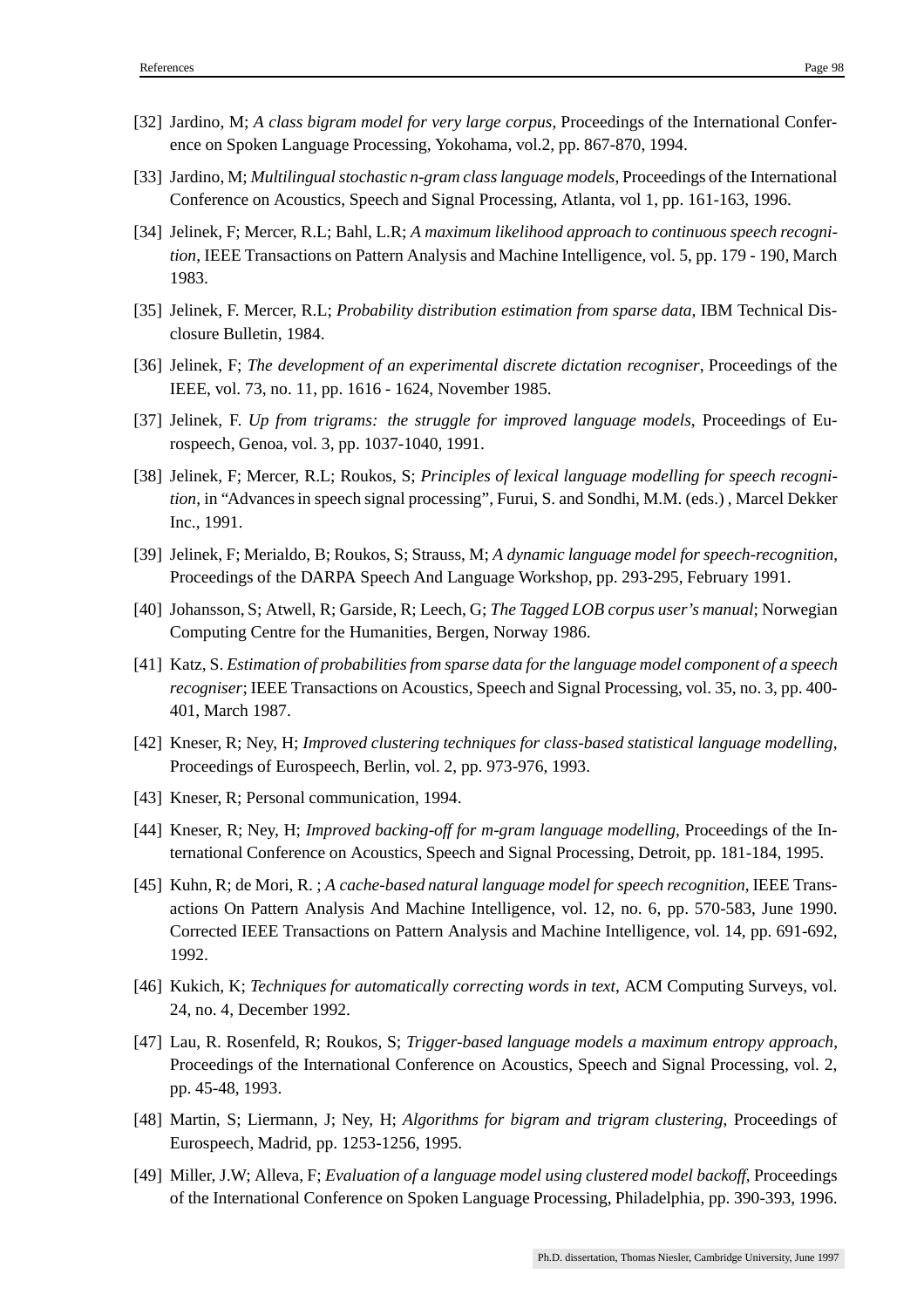- [50] Mitton, R; *A description of a computer-usable dictionary file based on the Oxford Advanced Learner's Dictionary of Current English*, Department of Computer Science, Birkbeck College, University of London, June 1992.
- [51] Nadas, ´ A; *Estimation of probabilities in the language model of the IBM speech recognition system*, IEEE Transactions on Acoustics, Speech and Signal Processing, vol. 32, no. 4, pp. 859 - 861, August 1984.
- [52] Nádas, A; *On Turing's formula for word probabilities*, IEEE Transactions on Acoustics, Speech and Signal Processing, vol. 33, no. 6, pp. 1414-1416, December 1985.
- [53] Ney, H; Essen, U; Kneser, R; *On structuring probabilistic dependencies in stochastic language modelling*, Computer Speech and Language, vol. 8, pp. 1-38, 1994.
- [54] Ney, H; Personal communication, 1994.
- [55] Ney, H; Essen, U; Kneser, R; *On the estimation of "small" probabilities by leaving-one-out*, IEEE Transactions on Pattern Analysis and Machine Intelligence, vol. 17, no. 12, December 1995.
- [56] Niesler, T.R; Woodland, P.C. *Variable-length category-based n-grams for language modelling*, Technical report CUED/F-INFENG/TR.215, Dept. Engineering, University of Cambridge, U.K., April 1995.
- [57] Niesler, T.R; Woodland, P.C; *A variable-length category-based n-gram language model*, Proceedings of the IEEE International Conference on Acoustics, Speech and Signal Processing, Atlanta, vol. 1, pp. 164-7, April 1996.
- [58] Niesler, T.R; Woodland, P.C; *Word-to-category backoff language models*, Technical report CUED/F-INFENG/TR.258, Department of Engineering, University of Cambridge, U.K., May 1996.
- [59] Niesler, T.R; Woodland, P.C; *Comparative evaluation of word- and category-based language models*, Technical report CUED/F-INFENG/TR.265, Department of Engineering, University of Cambridge, U.K., July 1996.
- [60] Niesler, T.R; Woodland, P.C; *Combination of word-based and category-based language models*, Proceedings of the Fourth International Conference on Spoken Language Processing, Philadelphia, vol. 1, pp. 220-3, October 1996.
- [61] Niesler, T.R; Woodland, P.C. *Word-pair relations for category-based language models*, Technical report CUED/F-INFENG/TR.281, Department of Engineering, University of Cambridge, U.K., February 1997.
- [62] Niesler, T.R; Woodland, P.C; *Modelling word-pair relations in a category-based language model*, Proceedings of the International Conference on Acoustics, Speech and Signal Processing, Munich, vol. 2, pp. 795-798, April 1997.
- [63] NIST (National Institute of Standards and Technology) *The NIST Speech Recognition Scoring Package (SCORE)*, version 3.6.2, available by anonymous ftp from jaguar.ncsl.nist.gov/pub/score3.6.2.tar.Z.
- [64] O'Boyle, P; Owens, M; Smith, F.J; *A weighted average n-gram model of natural language*, Computer Speech And Language, vol. 8, pp. 337-349, 1994.
- [65] O'Boyle, P; Ming, J; McMahon, J; Smith, F.J; *Improving n-gram models by incorporating enhanced distributions*, Proceedings of the IEEE International Conference on Acoustics, Speech and Signal Processing, Atlanta, vol. 1, pp. 168-171, April 1996.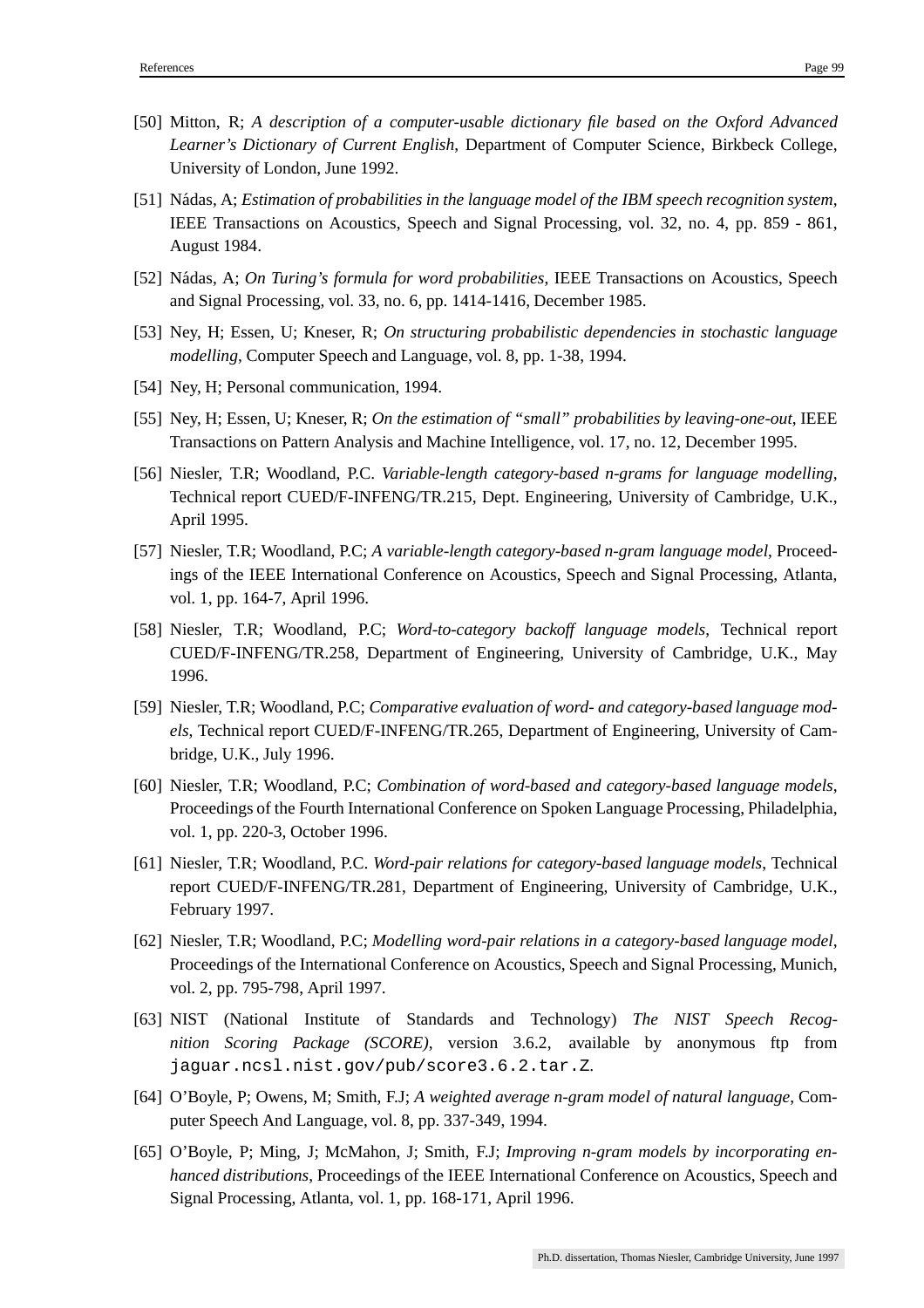- [66] Odell, J.J; *The use of context in large vocabulary speech recognition*, Ph.D. Thesis, Department of Engineering, University of Cambridge, 1995.
- [67] Odell, J.J; Niesler, T.R; *Lattice and language modelling toolkit v2.0*, Reference manual, Entropic Cambridge Research Laboratories Inc., 1996.
- [68] Paul, D.B; Baker, J.M; *The design for the Wall Street Journal-based CSR corpus*, Proceedings of the International Conference on Spoken Language Processing, pp. 899-902, 1992.
- [69] Placeway, P; Schwartz, R; Fung, P; Nguyen, L; *The estimation of powerful language models from small and large corpora*, Proceedings of the International Conference on Acoustics, Speech and Signal Processing, vol. 1, pg. 33-36, 1993.
- [70] Pye, D; Woodland, P.C; *Large vocabulary speech recognition using cache-based language model adaptation*, Technical report CUED/F-INFENG/TR.285, Department of Engineering, University of Cambridge, U.K., January 1997.
- [71] Rabiner, L.R; *A tutorial on hidden Markov models and selected applications in speech recognition*, Proceedings of the IEEE, vol. 77, pp. 257-285, February 1989.
- [72] Rabiner, L.R, Juang, B.H; *Fundamentals of Speech recognition*, Prentice-Hall, 1993.
- [73] Rao, P.S; Monkowski, M.D; Roukos, S; *Language model adaptation via minimum discrimination information*, Proceedings of the International Conference on Acoustics, Speech and Signal Processing, Detroit, pp. 161-164, 1995.
- [74] Reza, F.M; *An introduction to information theory*, McGraw-Hill, 1961.
- [75] Ries, K; Buo, F.D; Waibel, A; *Class phrase models for language modelling*, Proceedings of the International Conference on Spoken Language Processing, Philadelphia, pp. 398-401, 1996.
- [76] Riseman, E.M; Ehrich, R.W; *Contextual word recognition using binary diagrams*, IEEE Transactions on Computers, vol. 20, no. 4, pp. 397-403, 1971.
- [77] Robinson, A; Hochberg, M; Renals, S; *IPA: Improved phone modelling with recurrent neural networks*, Proceedings of the International Conference on Acoustics, Speech and Signal Processing, Adelaide, vol. 1, pp. 37-40, 1994.
- [78] Rosenfeld, R; Huang, X; *Improvements in stochastic language modelling*, Proceedings of the DARPA Speech and Natural Language Workshop, New York, pp. 107-111, 1994.
- [79] Rosenfeld, R; *Adaptive statistical language modelling: a maximum entropy approach"*, Ph.D. Dissertation CMU-CS-94-138, School of Computer Science, Carnegie Mellon University, April 1994.
- [80] Rosenfeld, R; *A hybrid approach to adaptive statistical language modelling*, Proceedings ARPA Human Language Technology Workshop, Princeton, pp. 76-81, 1994.
- [81] Rosenfeld, R; *The CMU statistical language modelling toolkit, and its use in the 1994 ARPA CSR evaluation*, ARPA Spoken Language Technology Workshop, Austin Texas, January 1995.
- [82] Schwartz, R; Chow, Y-L; *The N-best algorithm: an efficient and exact procedure for finding the N most likely sentence hypotheses*, Proceedings of the International Conference on Acoustics, Speech and Signal Processing, pp. 81-84, Albuquerque, April 1990.
- [83] Senior, A.W; *Off-line cursive handwriting recognition using recurrent neural networks*, Ph.D. Thesis, Department of Engineering, University of Cambridge, 1994.
- [84] Shanmugan, K.S; Breipohl, A.M; *Random Signals: Detection, Estimation and Data Analysis*, Wiley, 1988.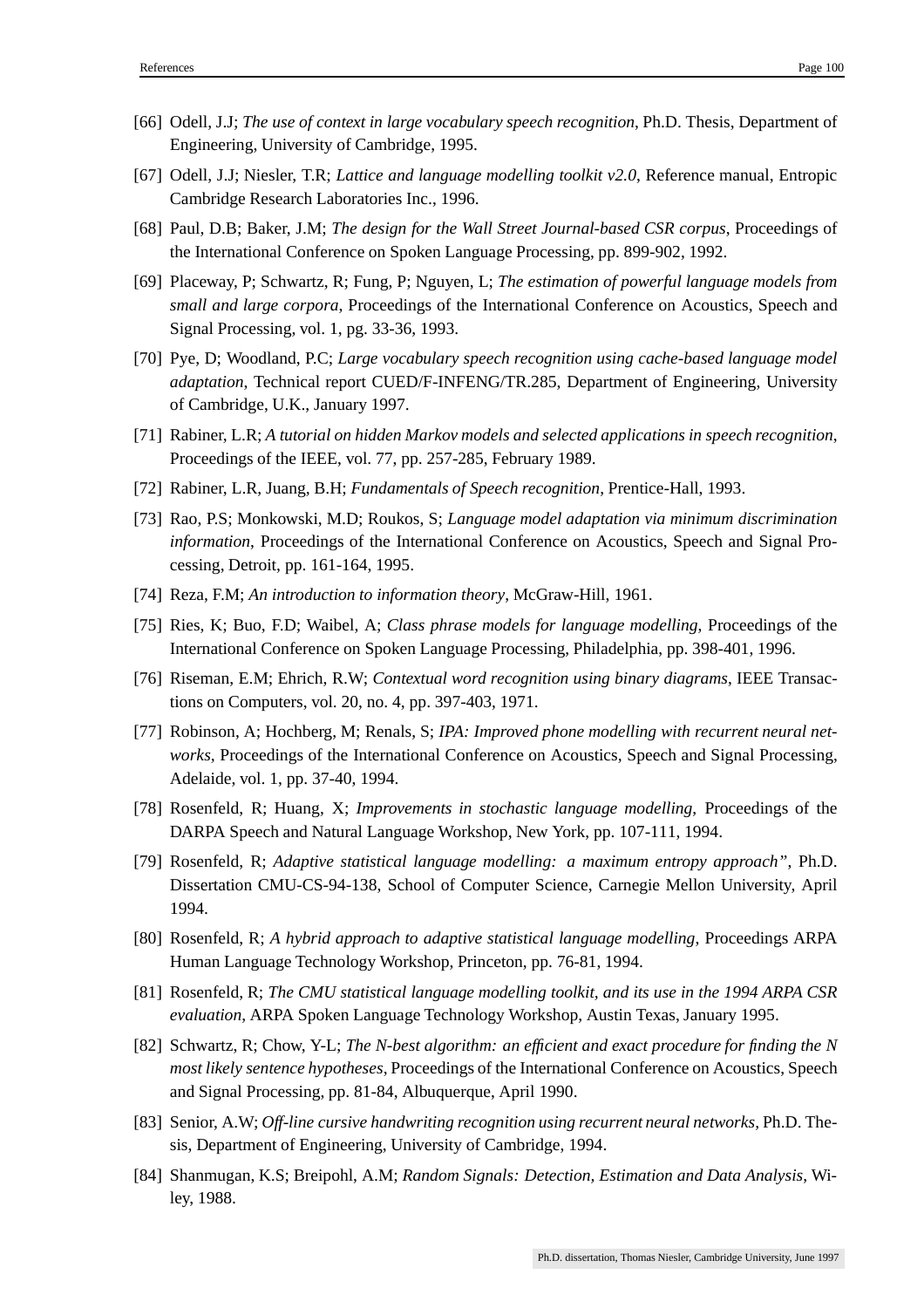- [85] Shannon, C.E. *Communication theory : exposition of fundamentals*, IRE Transactions on Information Theory, no. 1, Feb. 1950.
- [86] Smadja, F; McKeown, K; *Translating collocations for use in bilingual lexicons*, Proceedings of the Human Language Technology Workshop, pp. 152-156, March 1994.
- [87] Starner, T; Makhoul, J; Schwartz, R; Chou, G; *On-line cursive handwriting recognition using speech recognition methods*, Proceedings of the International Conference on Acoustics, Speech and Signal Processing, Adelaide, vol. 5, pp. 125-128, 1994.
- [88] Suhm, B; Waibel, A; *Towards better language models for spontaneous speech*, Proceedings of the International Conference on Spoken Language Processing, Yokohama, pp. 831-834, 1994.
- [89] Waegner, N. P; *Stochastic modelsfor language acquisition*, Ph.D. Thesis, University of Cambridge, Department of Engineering, 1993.
- [90] Witschel, P; *Constructing linguistic oriented language models for large vocabulary speech recognition*, Proceedings of Eurospeech, Berlin, vol. 2, pp. 1199-1202, 1993.
- [91] Woodland, P.C; Leggetter, C.J; Odell, J.J; Valtchev, V; Young, S.J; *The 1994 HTK large vocabulary speech-recognition system*, Proceedings of the International Conference on Acoustics, Speech and Signal Processing, Atlanta, pp. 73-76, 1995.
- [92] Woodland, P.C; Gales, M.J.F; Pye,D; Valtchev, V; *The HTK Large Vocabulary Recognition System for the 1995 ARPA H3 Task*, Proceedings of the ARPA Speech Recognition Workshop, Harriman House, New York, 1996.
- [93] Wright, J.H; Jones, G.J.F; Lloyd-Thomas, H; *A consolidated language model for speechrecognition*, Proceedings of Eurospeech, Berlin, vol. 2, pp. 977-980, 1993.
- [94] Young, S.J; Jansen, J; Odell, J; Ollason, D; Woodland, P.C; *The HTK book (for HTK version 2.0)*, Cambridge University, March 1996.
- [95] Zaho, R , Kenny, P; Labute, P; O'Shaughnessy, D; *Issues in large-scale statistical language modelling*, Proceedings of Eurospeech, Berlin, vol. 2, pp. 965-968, 1993.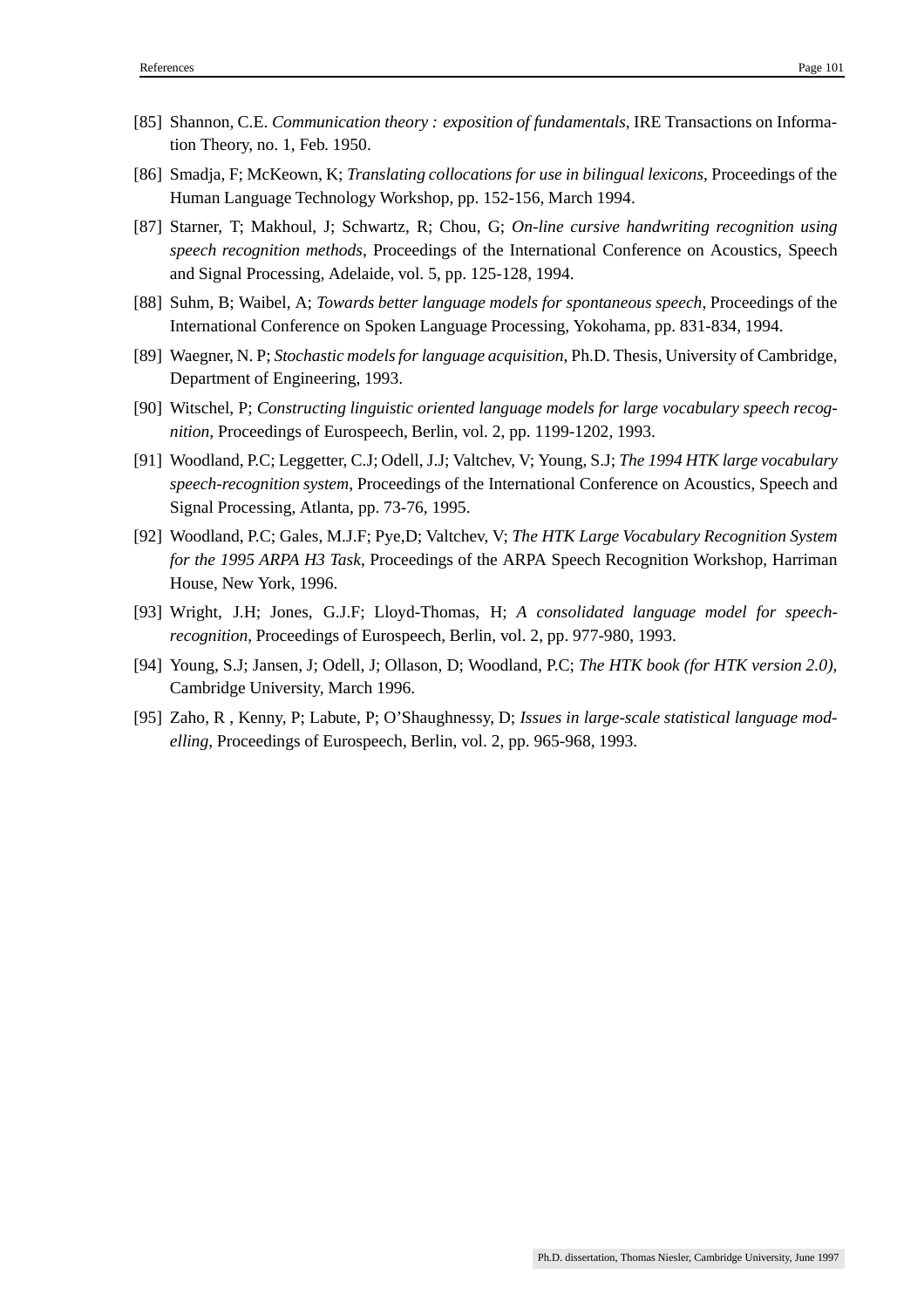# *Appendix A* **Major text corpora**

Statistical language models derive their parameters from a large body of example text, referred to as the **training corpus** or alternatively the **training set**. The Table below briefly describes some of the corpora most frequently encountered in the literature.

| Corpus      | Size (in words)        | <b>Details</b>                                             |  |
|-------------|------------------------|------------------------------------------------------------|--|
| name        |                        |                                                            |  |
| AP          | $AP(1987): 15$ million | General news reportage.                                    |  |
|             | $AP(1988): 36$ million |                                                            |  |
| <b>ATIS</b> | 150 thousand           | Air travel enquiries.                                      |  |
| <b>WSJ</b>  | 87-89: 38 million      | Press reportage from the Wall Street Journal.              |  |
|             | $90-92: 35$ million    |                                                            |  |
| NAB1        | 227 million            | Superset of WSJ and AP, including press reportage from     |  |
|             |                        | the San José Mercury (general business news) and fur-      |  |
|             |                        | ther material.                                             |  |
| <b>LOB</b>  | 1.1 million            | 15 different text categories, including press reportage,   |  |
|             |                        | fiction and scientific writing. Tagged with part-of-speech |  |
|             |                        | classifications                                            |  |
| Verbmobil   | 278 thousand           | Appointment negotiations, in German.                       |  |
| Switchboard | 1.9 million            | Spontaneous telephone conversations concerning 70 dif-     |  |
|             |                        | ferent predetermined topics.                               |  |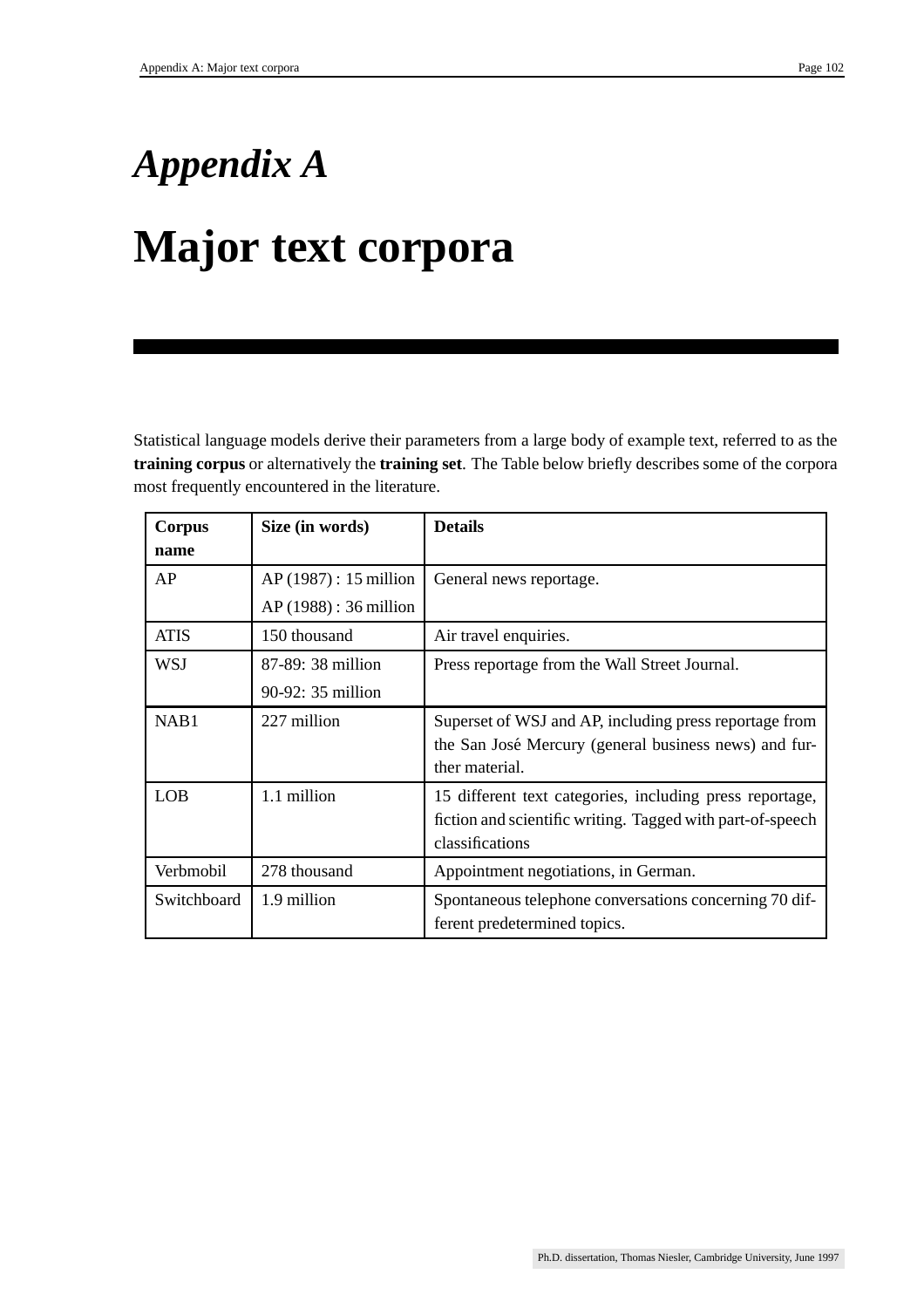## *Appendix B*

## **Leaving-one-out cross-validation**

Use of the training set probability as a performance criterion when testing the quality of a statistical model may lead to overfitting and consequent poor generalisation. Techniques based on cross-validation normally remedy this by employing a heldout set, but this reduces the amount of material available for training purposes. Leaving-one-out cross validation is an approximate way of modelling a heldout set while nevertheless making maximum use of the training data.

Consider a training set  $\Omega^{tot}$ , containing  $N_\omega$  members, that is divided into two subsets,  $\Omega^{RT}$  (termed the **retained** part) and  $\Omega^{\text{HO}}$  (termed the **heldout** part). Cross-validation approaches select models for  $\Omega^{\text{RT}}$  so as to optimise the model performance on  $\Omega^{HO}$ . In the case of probabilistic models, this may be achieved by maximising the probability of  $\Omega^{HO}$ .

The leaving-one-out method [19] is a special case of this procedure in which  $\Omega^{HO}$  is chosen to contain exactly one member of  $\Omega^{tot}$ , while  $\Omega^{RT}$  consists of the remaining  $N_\omega - 1$ . Let  $\Omega^{tot}$  comprise the events  $\{x(0), x(1), \ldots, x(N_{\omega}-1)\}\$  where each  $x(i)$  is drawn from a finite alphabet  $\mathbf{A}_x = (x_0, x_1, \ldots, x_{N_A-1})$  $\{x(0), x(1), \ldots, x(N_{\omega}-1)\}\$  where each  $x(i)$  is drawn from a finite alphabet  $\mathbf{A}_x = (x_0, x_1, \ldots, x_{N_A-1})\$  and where  $N_A$  is the alphabet size. Denoting the single member in  $\Omega^{HO}$  by  $x(i)$ , the log probability of the heldout part may be written as :

$$
LL\big(\Omega^{\textrm{HO}}\,\vert\,\Omega^{\textrm{RT}}\big)~=~\log\Big[P\Big(x(i)\,\vert\,\Omega^{\textrm{RT}}\Big)\Big]
$$

where the probability estimate  $P(\cdot)$  is made exclusively on the grounds of the data in the retained part  $\Omega^{\rm RT}$ . Leaving-one-out cross-validation involves the consideration of all  $N_\omega$  possible ways in which  $\Omega^{\rm tot}$ may be partitioned into  $\Omega^{HO}$  and  $\Omega^{RT}$ . Denote the  $N_{\omega}$  partitions formed by assigning  $x(i)$  to  $\Omega^{HO}$  by  $\Omega_i^{\text{HO}}$  and  $\Omega_i^{\text{RT}}$  respectively, where  $i = \{0, 1, \dots, N_{\omega}-1\}$ . The cumulative log probability over all these partitions is:

$$
LL_{\text{cum}}(\Omega^{\text{tot}}) = \sum_{i=0}^{N_{\omega}-1} \log \left[ P\left(x(i) \, \vert \, \Omega_i^{\text{RT}}\right) \right] \tag{127}
$$

Now denote the number of occurrences of  $x(i)$  in  $\Omega^{tot}$  by  $N^{tot}(x_i)$ , and rewrite (127) as:

$$
LL_{\text{cum}}(\Omega^{\text{tot}}) = \sum_{i=0}^{N_{v}-1} N^{\text{tot}}(x_i) \cdot \log \left[ P(x(i) | \Omega_i^{\text{RT}}) \right]
$$
(128)

Additional assumptions regarding the form of  $P(x(i) | \Omega_i^{RT})$  may allow (128) to be simplified further.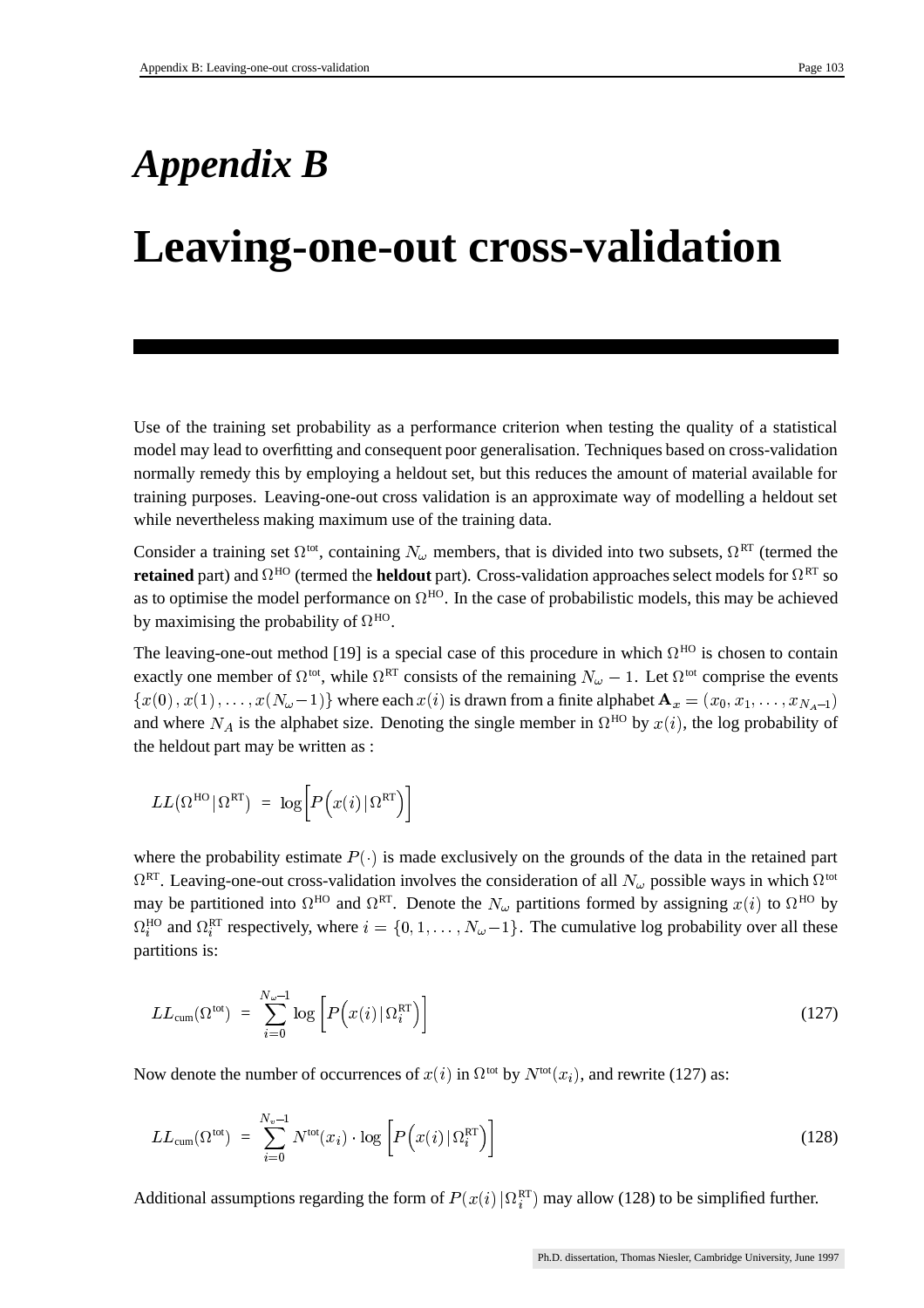In making use of all possible subdivisions into retained and heldout parts, the leaving-one-out approach makes optimal use of the available training data, an important consideration in situations where the data are sparse, as is indeed often the case for language modelling problems. Its drawback is the increased computation implied by the exhaustive partitioning operation, although efficient results may sometimes be obtained by simplifications possible for specific forms of  $P(x(i) | \Omega_i^{\text{RT}})$ .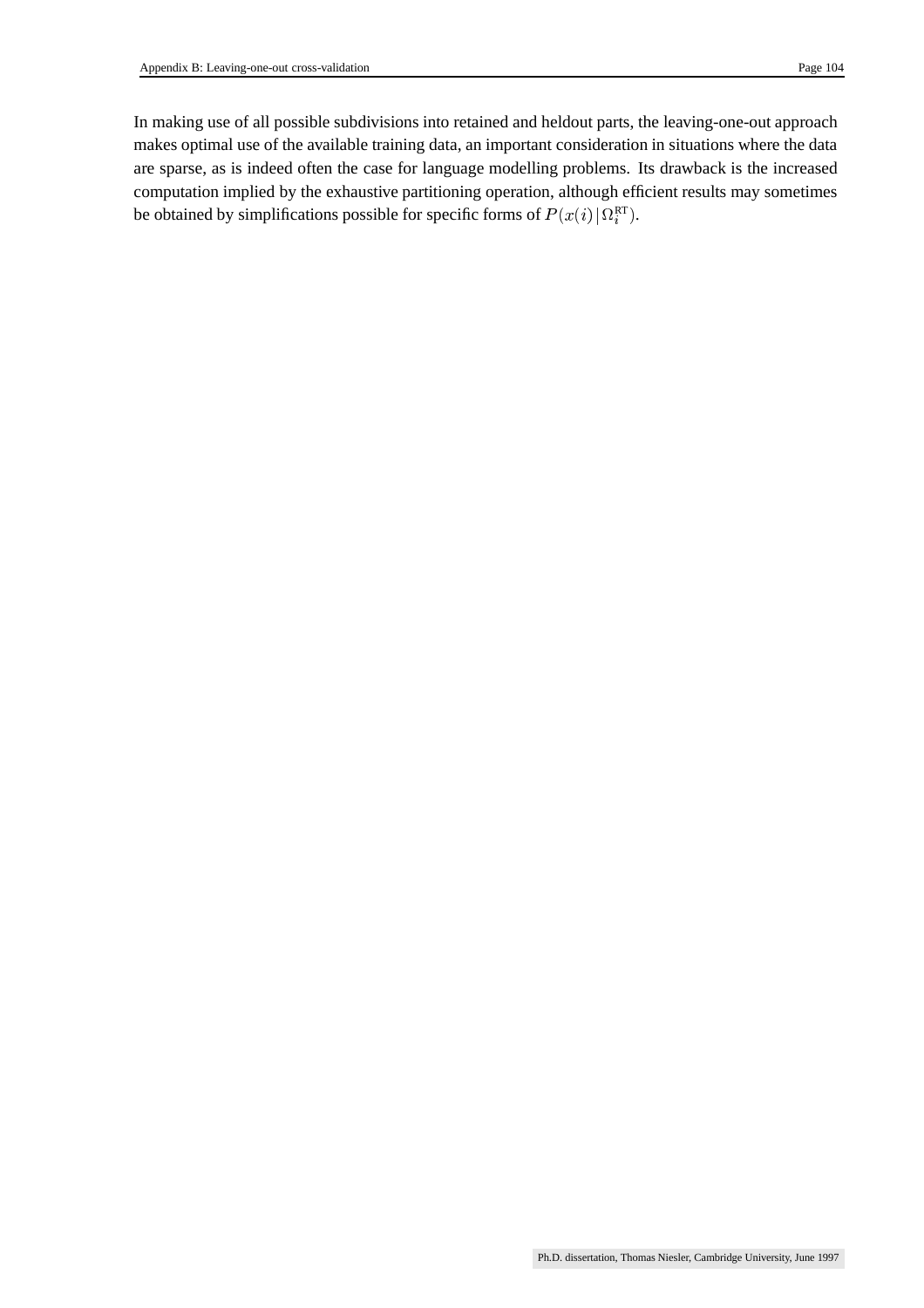# *Appendix C* **Dealing with unknown words**

For open-vocabulary tasks, the test set generally contains words not present in the training corpus. In order to process such **out-of-vocabulary** (or simply **OOV**) words, we will add a dedicated entry labelled "UW" to the language model lexicon. As this entry refers not to a particular but to any unknown word, it is in fact a word category with an undetermined number of members. The UW entry will allow the language model both to predict the occurrence of OOV words, as well as to employ them as part of the context upon which further probability estimates can be based. This appendix describes the incorporation of the UW entry into a category-based language model.

Since by definition OOV words are not encountered during training<sup>46</sup>, we will employ the leaving-oneout cross validation framework [19]. In particular, we will estimate the probability of an unknown word  $P(\text{UW} \mid v_i)$  for each category  $v_j$  in the lexicon. Let  $N_c$  be the total number of words in the training corpus. Consider now the  $N_c$  possible ways in which we may split the training corpus into the two partitions  $\mathbf{W}_i^{\text{RT}}$  and  $w_i^{\text{HO}}$ , where the first contains  $N_c-1$  members and the second exactly one, and where  $i = \{0, 1, \ldots, N_c-1\}$ . Denote the set of categories to which the word  $w_i$  belongs in the training corpus by  $V(w_i)$ , and define:

$$
\delta\left(w_i^{\text{HO}}, v_j\right) = \begin{cases} 1 & \text{if } \left(w_i^{\text{HO}} \notin \mathbf{W}_i^{\text{RT}}\right) \cap \left(v_j \in V(w_i^{\text{HO}})\right) \\ 0 & \text{otherwise} \end{cases}
$$

The probability  $P(\text{UW} | v_i)$  of encountering an unknown event in category  $v_i$  within the sub-corpus  $\mathbf{W}_i^{\text{RT}}$ of size  $N_c - 1$  may then be estimated by the relative frequency :

$$
P(\text{UW} | v_j) = \mathcal{E}\{\delta(w_i^{\text{HO}}, v_j)\} = \frac{\sum\limits_{i=0}^{N_c-1} \delta(w_i^{\text{HO}}, v_j)}{N(v_j)}
$$
(129)

where  $N(v_i)$  is the total number of events that have been seen in category  $v_i$ . Note that the numerator is simply the number of events which occur in this category and which also occur only once in the entire corpus. The number of unknown events  $N_{uw}(v_j)$  that may be expected to be seen in category  $v_j$  in a

<sup>46</sup>Here we assume that the vocabulary contains all distinct words in the training corpus.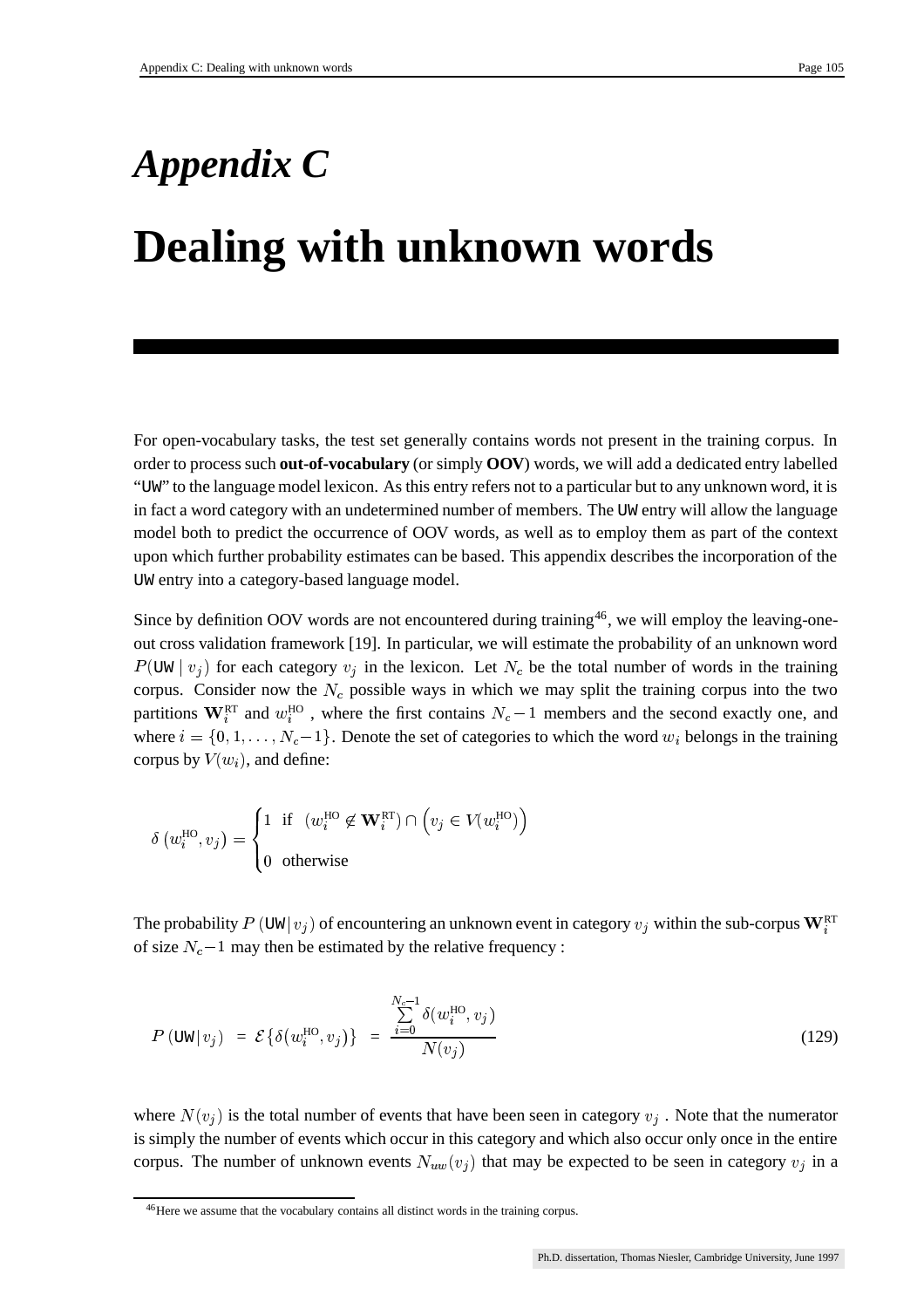sub-corpus of size  $N_c - 1$  may be estimated by again using the relative frequencies:

$$
P(\text{UW} | v_j) = \frac{N_{uw}(v_j)}{N(v_j) + N_{uw}(v_j)}
$$
  
\n
$$
\Rightarrow N_{uw}(v_j) = \frac{P(\text{UW} | v_j) \cdot N(v_j)}{1 - P(\text{UW} | v_j)}
$$
\n(130)

This equation may be used to estimate the count that should be assigned to the UW entry in every category  $v_i$ . Precautions must be taken, however, when the training data for certain categories are sparse, since it may then happen that the numerator of (129) approaches or even equals the denominator, leading to an extremely large estimate for  $N_{uw}(v_i)$  according to (130). In order to avoid this, the probability estimate (129) has been altered heuristically as follows :

$$
P(\text{UW}|\,v_j) \stackrel{def}{=} \frac{\sum_{i=0}^{N_c-1} \delta(w_i^{\text{HO}}, v_j)}{N(v_j) + \eta} \quad \text{where} \quad \eta > 0 \tag{131}
$$

The constant  $\eta$  ensures that the denominator is always larger than the numerator, thus never permitting  $P(\text{UW} | v_i) = 1$ . When  $N(v_i)$  is small, indicating the category  $v_i$  to be sparsely trained,  $\eta$  will have a significant limiting effect on  $P(\text{UW} | v_i)$ . However, as  $N(v_i)$  increases,  $\eta$  becomes less significant and the estimate (131) approaches (129). Intuitively, the quantity  $\eta$  may be interpreted as an indication of the number of observations that should be made in a category  $v_j$  for the relative frequency estimates to be used with confidence. The effect  $\eta$  on the language model performance was seen to be weak, and a value between 5 and 10 was found to yield satisfactory results for the LOB corpus.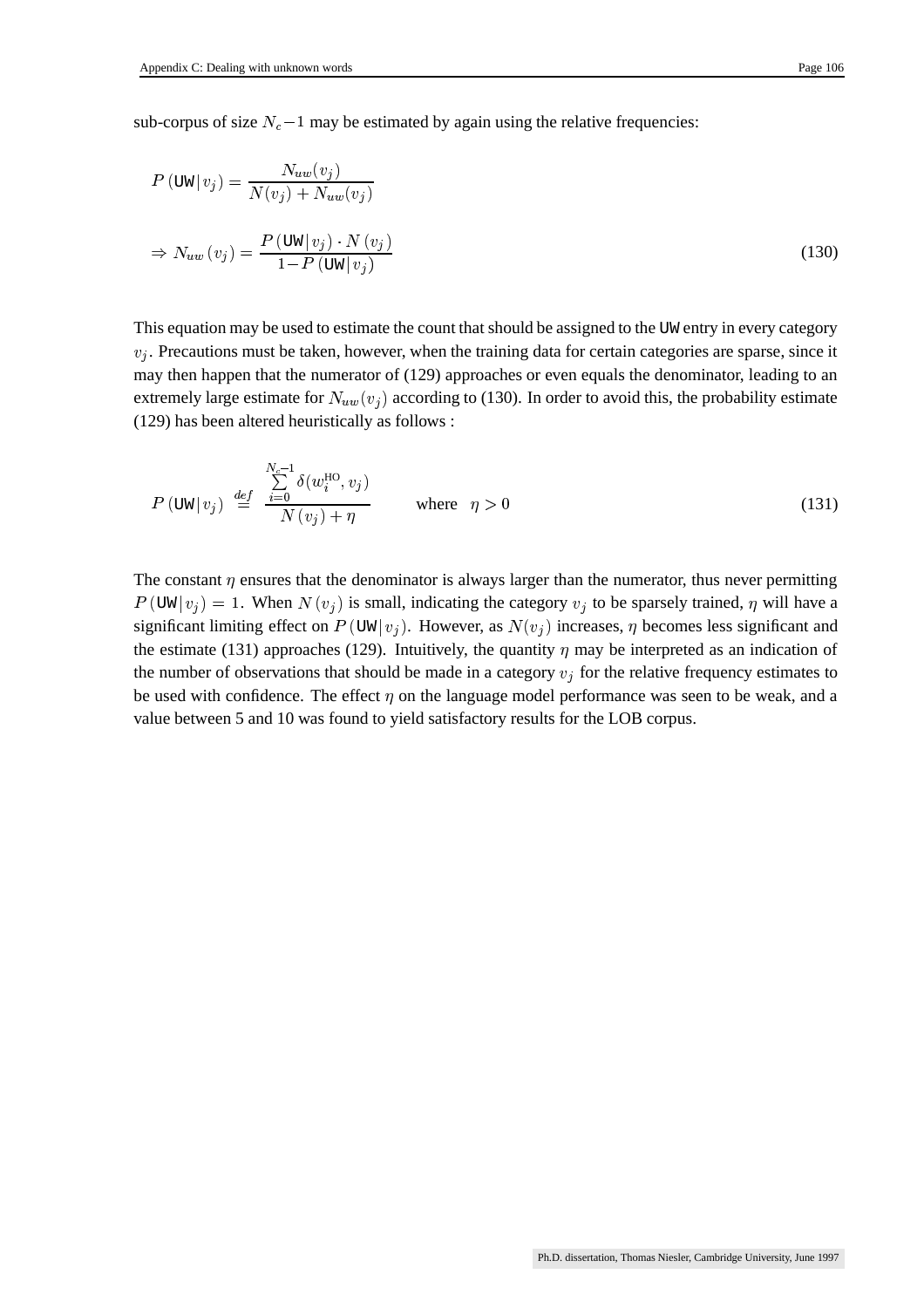## *Appendix D*

## **Experimental corpora and baseline language models**

## **D.1. Introduction**

The three different text corpora that will be used for practical evaluation of the proposed language models are described in the following sections. In addition, word-based bigram and trigram models employing the Katz back-off in conjunction with Good-Turing discounting [41] are constructed for each corpus, and will serve as benchmarks for experimental results.

## **D.2. The LOB corpus**

The Lancaster-Oslo/Bergen (LOB) [40] consists of approximately one million words of British English text drawn from a wide spectrum of sources, including: press reportage, religious writing, popular lore, scientific matter, fiction, and humorous writings. Each word in the corpus is tagged with its part-ofspeech (POS) classification, which describes its grammatical function within the sentence it appears in. A list of the classifications as used in this work is given in appendix E.

#### **D.2.1. Preprocessing**

In order to ensure compatibility with the other two corpora, the following preprocessing steps were applied to the LOB corpus:

- **Headings**: Headings were discarded from the corpus, since they are in general not grammatically correct sentences.
- **Numbers**: Numerics found in the corpus were converted to text, for instance: "510" was converted to "five hundred and ten".
- **Punctuation**: All punctuation except sentence start and end markers was discarded and not used by any language model.
- **Contractions**: Contractions, which are tagged separately in the LOB corpus, are collapsed and tagged as single words, e.g.: "I" (PP1A) "'m" (BEM) becomes "I'm" (CPPBEM). This has been done because contractions have their own pronunciations, and therefore need to be treated as distinct words by the language model, and also because they appear as single words in the other two corpora. Appendix E describes how each individual contraction was tagged.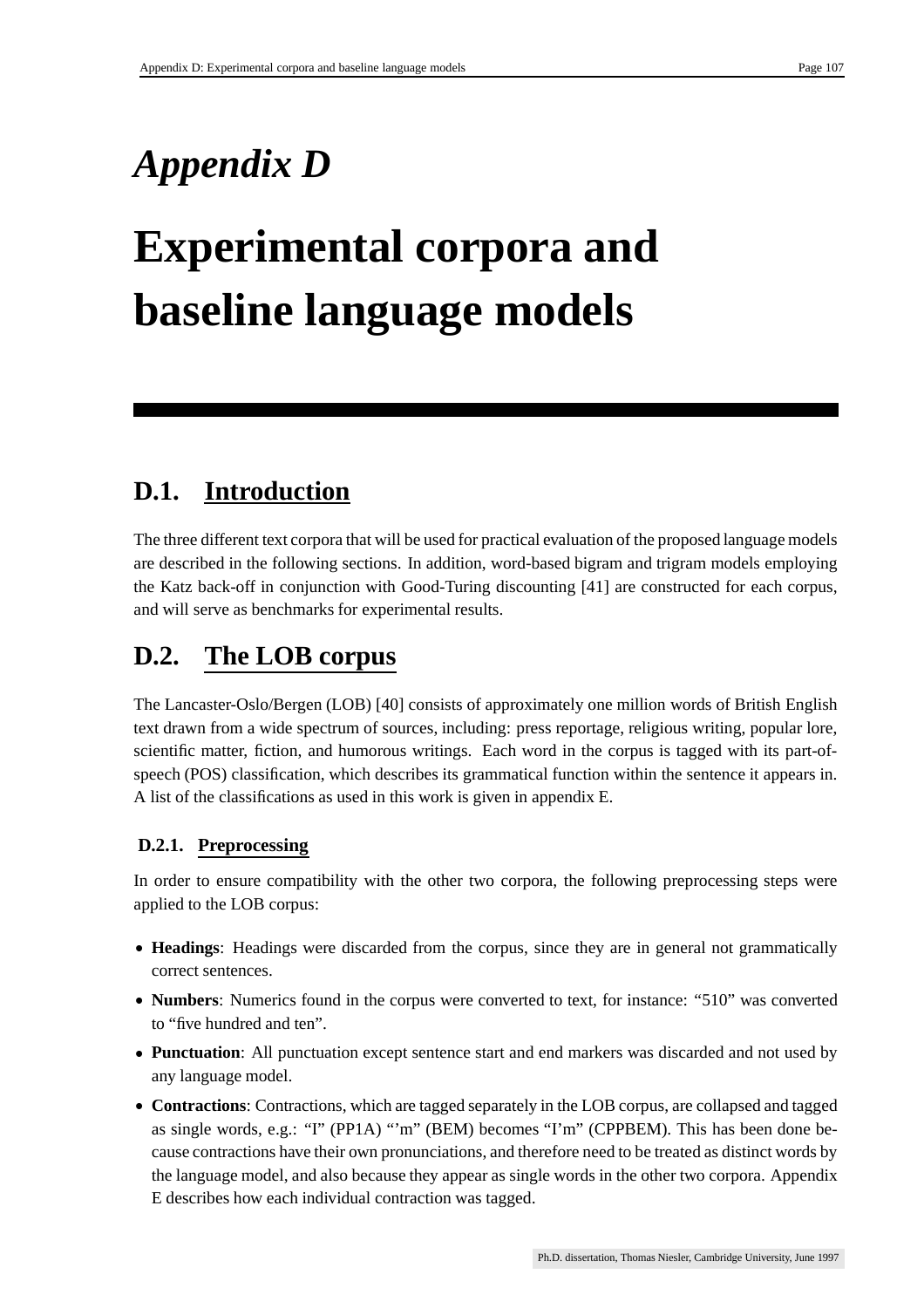**De-hyphenation**: Hyphenated words were treated separately, since this is the convention for the Switchboard and WSJ corpora. This also reduces the lexicon size and OOV rate, since a hyphenated pair might not appear in the vocabulary while the constituent words do. Some of the most common examples of this were numbers, like "two-hundred".

The removal of a hyphen leads to the introduction of an untagged word. This was remedied in the following way:

- 1. When the untagged word is found to belong to only one category in the lexicon<sup>47</sup>, it is assigned this tag.
- 2. The remaining words were assigned the most likely category using a statistical tagger trained on the part of the corpus which was already intact.

#### **D.2.2. Corpus statistics**

Of the preprocessed corpus, 95% was allotted to the training corpus and 5% to the test set. This was done evenly across all text categories by assigning the first 95% of each of the 54 source files to the training set and the remainder to the test set, the division occurring at the closest sentence break. The following table summarises the important corpus statistics:

|                        | <b>Whole corpus</b> | <b>Training set</b> | <b>Test set</b> |
|------------------------|---------------------|---------------------|-----------------|
| <b>Total sentences</b> | 48,132              | 45,696              | 2,436           |
| <b>Total words</b>     | 1,059,772           | 1,003,839           | 55,933          |
| <b>Vocabulary size</b> | 42,258              | 41,097              |                 |
| <b>Lexicon size</b>    | 51,936              | 50,462              |                 |
| <b>OOV-rate</b>        |                     |                     | 2.51%           |

**Statistics for the LOB corpus.**

#### **D.2.3. Baseline word-based** *n***-gram models**

The following word-based bigram and trigram language models were constructed on the training corpus to serve as benchmarks in evaluations. The models employ the Katz back-off [41] in conjunction with Good-Turing discounting [26].

|                        | <b>Bigram</b> | <b>Trigram</b> |
|------------------------|---------------|----------------|
| <b>Unique bigrams</b>  | 388,614       | 388,614        |
| <b>Unique trigrams</b> |               | 753,843        |
| <b>Total n-grams</b>   | 388,614       | 1,142,457      |
| <b>Perplexity</b>      | 434.3         | 413.1          |

|  |  | Baseline word-based language models for the LOB corpus. |
|--|--|---------------------------------------------------------|
|--|--|---------------------------------------------------------|

<sup>47</sup>The **lexicon** refers to the collection of unique word-category pairs. Since words may belong to more than one category, the lexicon always has at least as many entries as the vocabulary.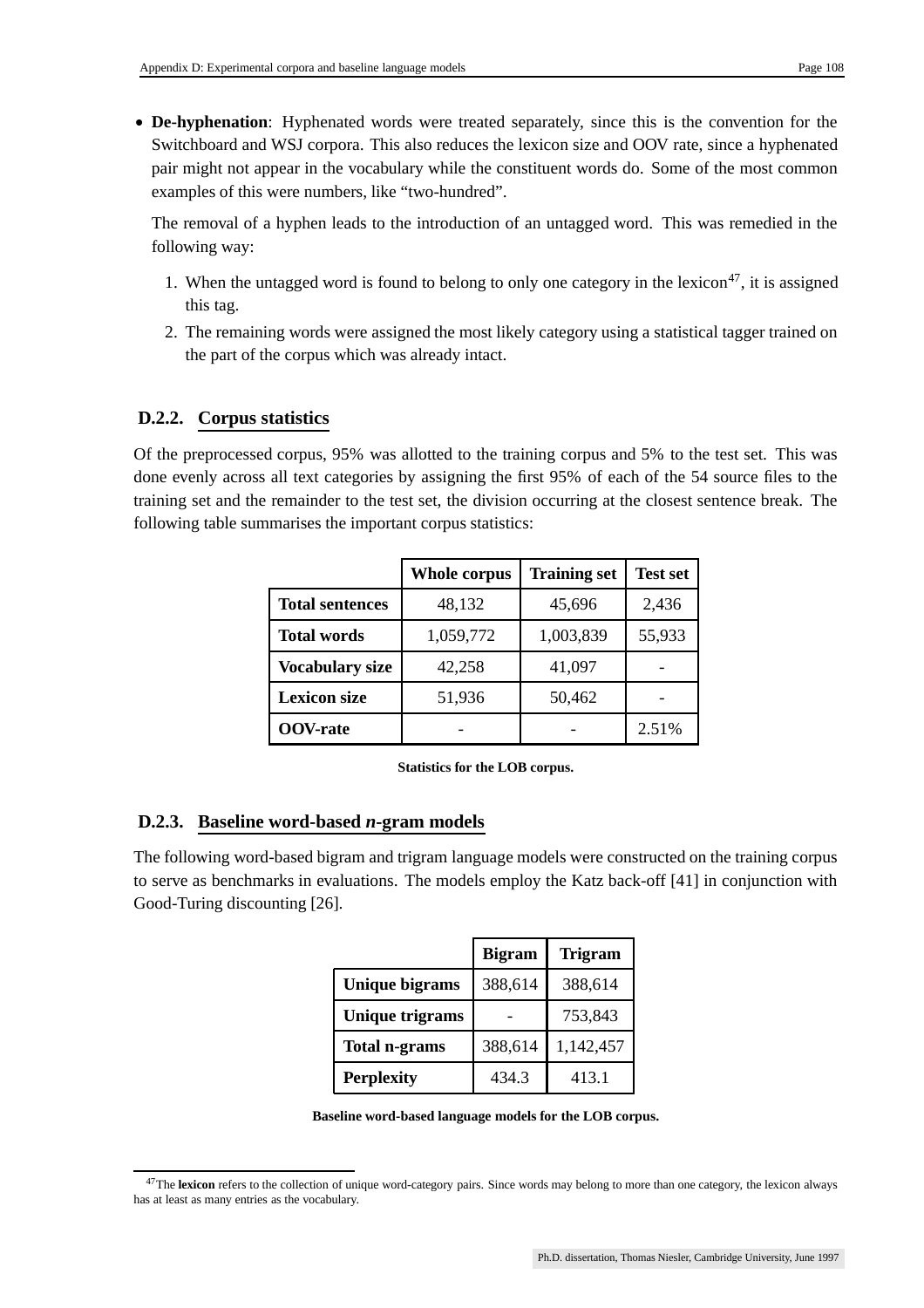### **D.3. The Switchboard (SWBD) corpus**

This corpus consists of transcribed spontaneous telephone conversations concerning a predefined set of topics, as used at the 1995 Language Modelling Workshop (LM95) [11]. Part-of-speech information is not present in this corpus.

#### **D.3.1. Preprocessing**

Since a tagger based on the LOB corpus will be used to supply part-of-speech information, punctuation and spelling conventions must agree between the two. To achieve this, the following steps were taken:

- **Noises**: Noise markers such as "[LIPSMACK]", "[LAUGHTER]" and "[SIGH]" were removed.
- **Spelling**: Conversion of American to British spelling was effected to maintain compatibility with the LOB corpus, which consists of British English. For example, all occurrences of "color" were replaced with "colour". In total, 3,152 such changes were made automatically using software developed as part of this research.

#### **D.3.2. Corpus statistics**

The Switchboard dev-test text was used as a test set, and a closed vocabulary was employed. The following table summarises the important corpus statistics:

|                        | <b>Training set</b> | <b>Test set</b> |
|------------------------|---------------------|-----------------|
| <b>Total words</b>     | 1,860,178           | 10,179          |
| <b>Total sentences</b> | 225,437             | 1,192           |
| <b>Vocabulary size</b> | 22,643              |                 |
| <b>Lexicon size</b>    | 28,423              |                 |
| <b>OOV-rate</b>        |                     | Zero            |

**Statistics for the Switchboard corpus.**

#### **D.3.3. Baseline word-based** *n***-gram models**

The following word-based bigram and trigram language models were constructed on the training corpus to serve as benchmarks in evaluations. The models employ the Katz back-off [41] in conjunction with Good-Turing discounting [26].

|                        | <b>Bigram</b> | <b>Trigram</b> |
|------------------------|---------------|----------------|
| <b>Unique bigrams</b>  | 305,793       | 305,793        |
| <b>Unique trigrams</b> |               | 878,087        |
| <b>Total n-grams</b>   | 305,793       | 1,183,880      |
| <b>Perplexity</b>      | 111.3         | 96 6           |

**Baseline word-based language models for the Switchboard corpus.**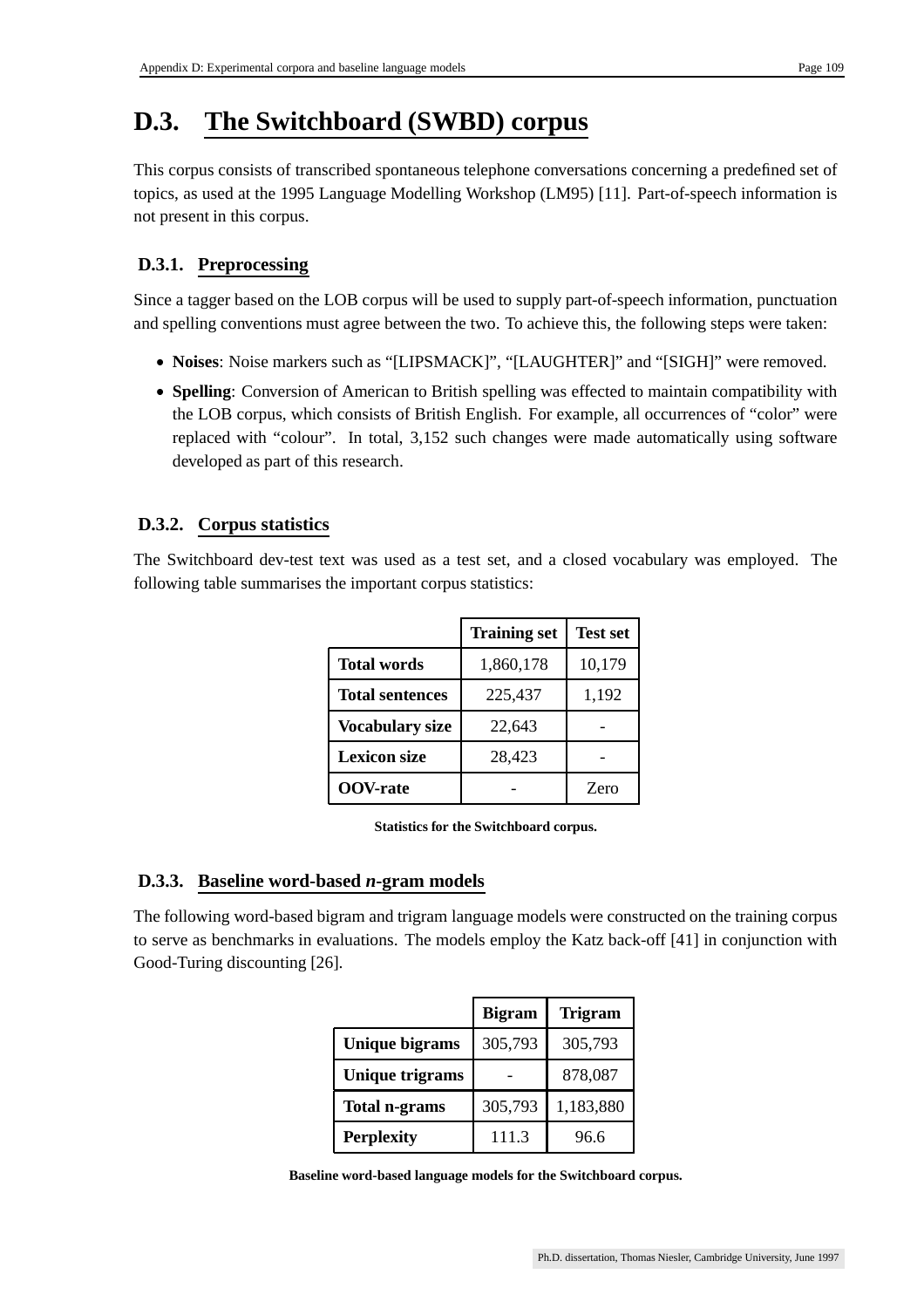### **D.4. The Wall Street Journal (WSJ) corpus**

The WSJ corpus contains newspaper text collected from the Wall Street Journal over the period 1987-89 inclusive [68]. Since it is a considerably sized body of text, findings made using it are expected to hold also for larger corpora such as NAB1, on which state-of-the-art speech recognition systems have been based [91],[92].

#### **D.4.1. Preprocessing**

The verbalised pronunciation processed version of the WSJ corpus was used to build all language models. The filters vp2svp1 and sgml2text<sup>48</sup> were employed to obtain plain text output, after which the following steps of preprocessing were carried out prior to model construction :

- **Trailing periods**: Remove all periods from the ends of words (e.g. "Mr."  $\Rightarrow$  "Mr"), as this is the convention in both LOB and Switchboard corpora.
- **Typographical errors**: Correct common misspellings present in the WSJ corpus (e.g "million" is frequently misspelled as "milllion"). A total of 3,238 corrections of this type were made.
- **Spelling**: American to British spelling conversion was effected to maintain compatibility with the LOB corpus. A total of 134,109 such corrections were made automatically using software developed as part of this research.

#### **D.4.2. Corpus statistics**

Approximately the first 19,000 words of the standard WSJ setaside dev-test text for each of the years 1987-89 was employed as a test set and subjected to the same preprocessing steps as the training corpus. The vocabulary was that used in the 1994 DARPA evaluation [91]. The following table summarises the important corpus statistics:

|                        | <b>Training set</b> | <b>Test set</b> |
|------------------------|---------------------|-----------------|
| <b>Total words</b>     | 37, 346, 118        | 56,820          |
| <b>Total sentences</b> | 1,625,606           | 2,517           |
| Different words        | 162,002             |                 |
| <b>Vocabulary size</b> | 65,464              |                 |
| <b>Lexicon size</b>    | 110,487             |                 |
| <b>OOV-rate</b>        |                     | 0.67%           |

**Statistics for the WSJ corpus.**

<sup>48</sup>These filters are part of the CMU language modelling toolkit [81].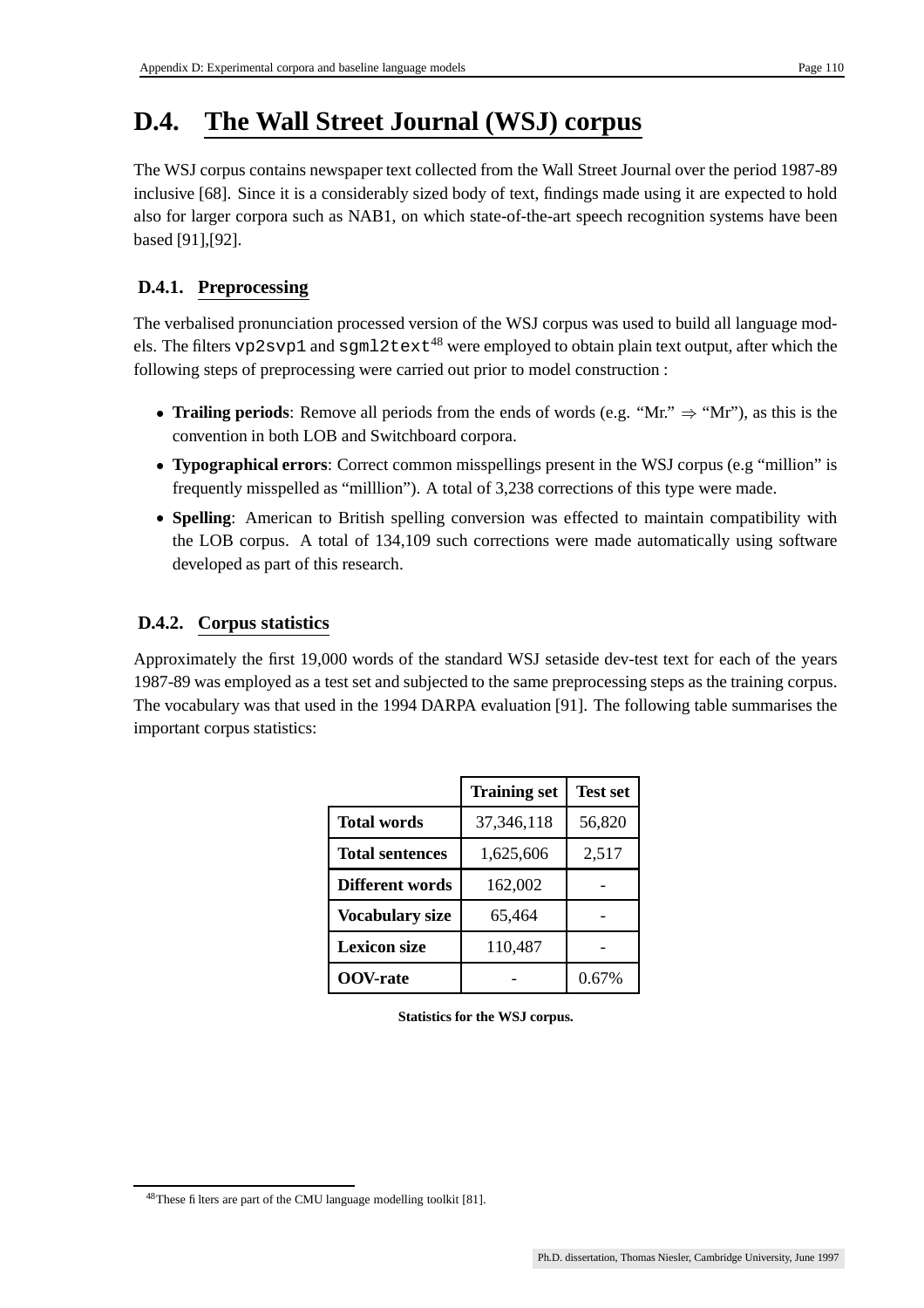#### **D.4.3. Baseline word-based** *n***-gram models**

The following word-based bigram and trigram language models were constructed on the training corpus to serve as benchmarks in evaluations. The models employ the Katz back-off [41] in conjunction with Good-Turing discounting [26].

|                        | <b>Bigram</b> | <b>Trigram</b> |
|------------------------|---------------|----------------|
| <b>Unique bigrams</b>  | 4,051,165     | 4,051,165      |
| <b>Unique trigrams</b> |               | 9,548,230      |
| <b>Total n-grams</b>   | 4,051,165     | 13,599,395     |
| <b>Perplexity</b>      | 215.4         | 144.4          |

**Baseline word-based language models for the WSJ corpus.**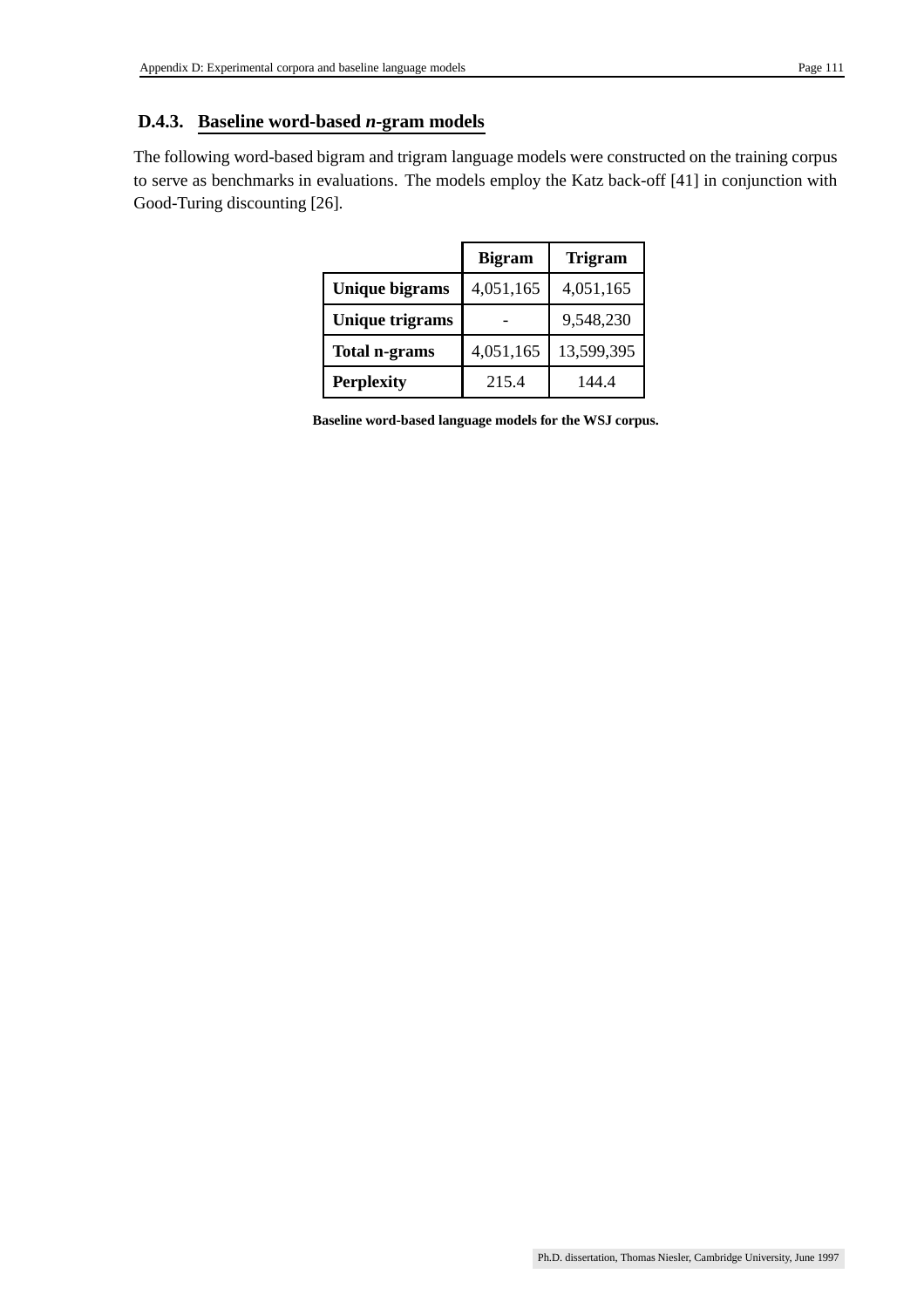## *Appendix E*

## **LOB corpus word-categories**

### **E.1. Part-of-speech tags found in the LOB corpus**

The following table lists the grammatical word classifications found in the LOB corpus [40]. Punctuation symbols have been omitted, and the tag "SE" referring to the end-of-sentence marker was added.

| <b>Category</b> name | <b>Description</b>                                                            |
|----------------------|-------------------------------------------------------------------------------|
| &FW                  | foreign word                                                                  |
| <b>ABL</b>           | pre-quantifier (quite, rather, such)                                          |
| <b>ABN</b>           | pre-quantifier (all, half)                                                    |
| <b>ABX</b>           | pre-quantifier / double conjunction (both)                                    |
| AP                   | post-determiner (few, fewer, former, last, latter, least, less, little, many, |
|                      | more, most, much, next, only, other, own, same, several, very)                |
| AP\$                 | other's                                                                       |
| <b>APS</b>           | others                                                                        |
| APS\$                | others'                                                                       |
| AT                   | singular article (a, an, every)                                               |
| ATI                  | singular or plural article (the, no)                                          |
| BE                   | be                                                                            |
| <b>BED</b>           | were                                                                          |
| <b>BEDZ</b>          | was                                                                           |
| <b>BEG</b>           | being                                                                         |
| <b>BEM</b>           | am, 'm                                                                        |
| <b>BEN</b>           | been                                                                          |
| <b>BER</b>           | are, 're                                                                      |
| <b>BEZ</b>           | is, $'s$                                                                      |
| CC                   | coordinating conjunction (and, and/or, but, nor, only, or, yet)               |
| CD                   | cardinal (two, three, etc; hundred, thousand, etc; dozen, zero)               |
| CD\$                 | $cardinal + genitive$                                                         |
| CD-CD                | hyphenated pair of cardinals                                                  |
| CD1                  | one, 1                                                                        |
| CD1\$                | one's                                                                         |
| CD1S                 | ones                                                                          |
| <b>CDS</b>           | $cardinal + plural$ (tens, millions, dozens, etc)                             |
| CS                   | subordinating conjunction (after, although, etc)                              |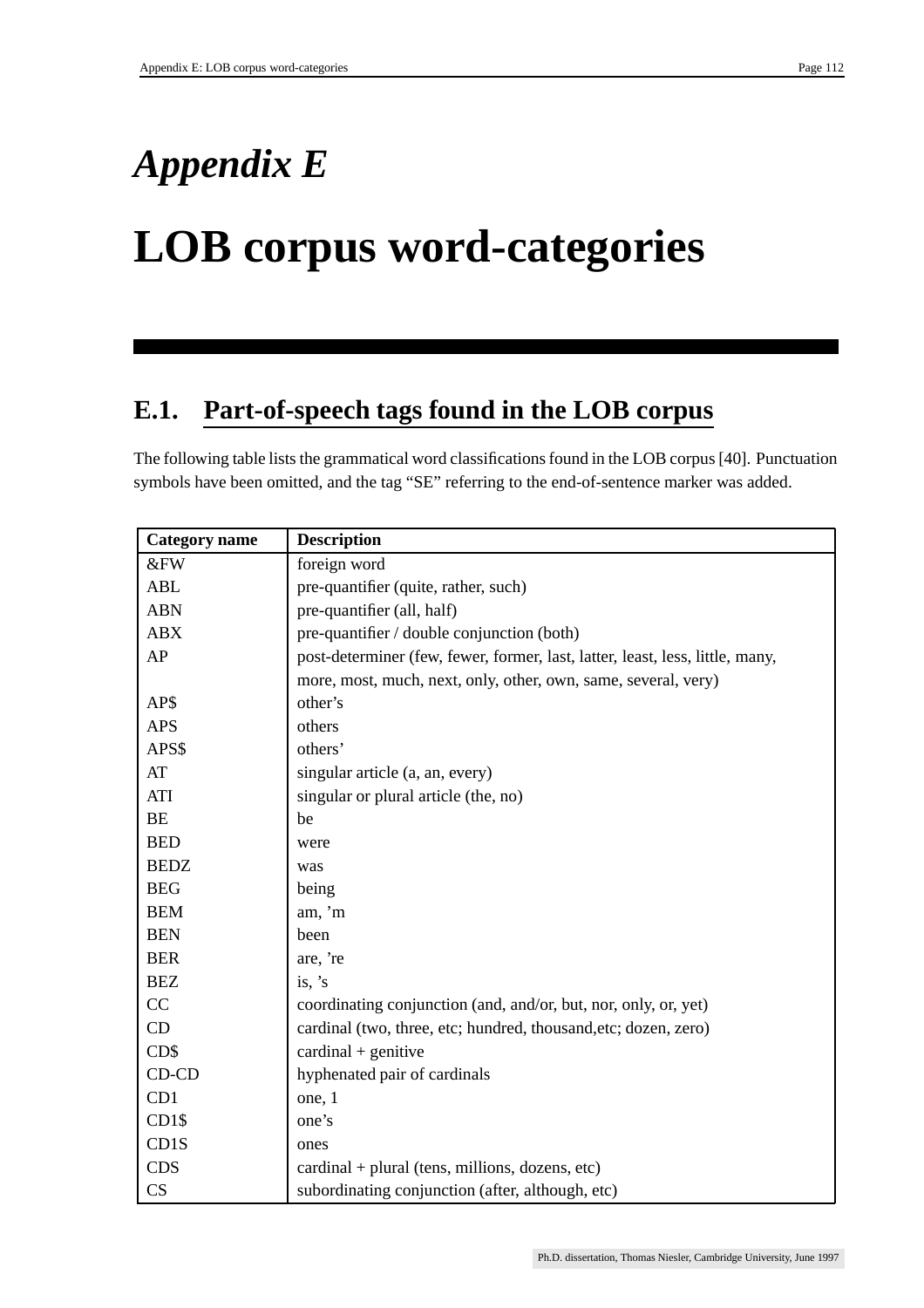| <b>Category</b> name | <b>Description</b>                                                         |
|----------------------|----------------------------------------------------------------------------|
| D <sub>O</sub>       | do                                                                         |
| <b>DOD</b>           | did                                                                        |
| <b>DOZ</b>           | does, 's                                                                   |
| DT                   | singular determiner (another, each, that, this)                            |
| DT\$                 | singular determiner + genitive (another's)                                 |
| DTI                  | singular or plural determiner (any, enough, some)                          |
| <b>DTS</b>           | plural determiner (these, those)                                           |
| <b>DTX</b>           | determiner/double conjunction (either, neither)                            |
| EX                   | existential there                                                          |
| <b>HV</b>            | have                                                                       |
| <b>HVD</b>           | had, 'd                                                                    |
| <b>HVG</b>           | having                                                                     |
| <b>HVN</b>           | had (past participle)                                                      |
| <b>HVZ</b>           | has, 's                                                                    |
| IN                   | preposition (about, above, etc)                                            |
| JJ                   | adjective                                                                  |
| JJB                  | attributive-only adjective (chief, entire, main, etc)                      |
| <b>JJR</b>           | comparative adjective                                                      |
| <b>JJT</b>           | superlative adjective                                                      |
| <b>JNP</b>           | adjective with word-initial capital (English, German, etc)                 |
| <b>MD</b>            | modal auxiliary ('ll, can, could, etc)                                     |
| NC                   | cited word                                                                 |
| NN                   | singular common noun                                                       |
| NN\$                 | singular common noun + genitive                                            |
| <b>NNP</b>           | singular common noun with word-initial capital (Englishman, German, etc)   |
| NNP\$                | singular common noun with word-initial capital $+$ genitive                |
| <b>NNPS</b>          | plural common noun with word-initial capital                               |
| NNPS\$               | plural common noun with word-initial capital + genitive                    |
| <b>NNS</b>           | plural common noun                                                         |
| NNS\$                | plural common noun $+$ genitive                                            |
| <b>NNU</b>           | abbreviated unit of measurement unmarked for number                        |
| <b>NNUS</b>          | abbreviated plural unit of measurement                                     |
| <b>NP</b>            | singular proper noun                                                       |
| NP\$                 | singular proper noun $+$ genitive                                          |
| <b>NPL</b>           | singular locative noun with word-initial capital (Abbey, Bridge, etc)      |
| NPL\$                | singular locative noun with word-initial capital $+$ genitive              |
| <b>NPLS</b>          | plural locative noun with word-initial capital                             |
| NPLS\$               | plural locative noun with word-initial capital $+$ genitive                |
| <b>NPS</b>           | plural proper noun                                                         |
| NPS\$                | plural proper noun $+$ genitive                                            |
| <b>NPT</b>           | singular titular noun with word-initial capital (Archbishop, Captain, etc) |
| NPT\$                | singular titular noun with word-initial capital $+$ genitive               |
| <b>NPTS</b>          | plural titular noun with word-initial capital                              |
| NPTS\$               | plural titular noun with word-initial capital $+$ genitive                 |
| <b>NR</b>            | singular adverbial noun (January, February, etc; Sunday, Monday, etc;      |
|                      | east, west, etc; today, tomorrow, tonight, downtown, home)                 |
| NR\$                 | singular adverbial noun $+$ genitive                                       |
| <b>NRS</b>           | plural adverbial noun                                                      |
| NRS\$                | plural adverbial noun + genitive                                           |
| <b>OD</b>            | ordinal (1st, first, etc)                                                  |
| OD\$                 | $\text{ ordinal} + \text{genitive}$                                        |
|                      |                                                                            |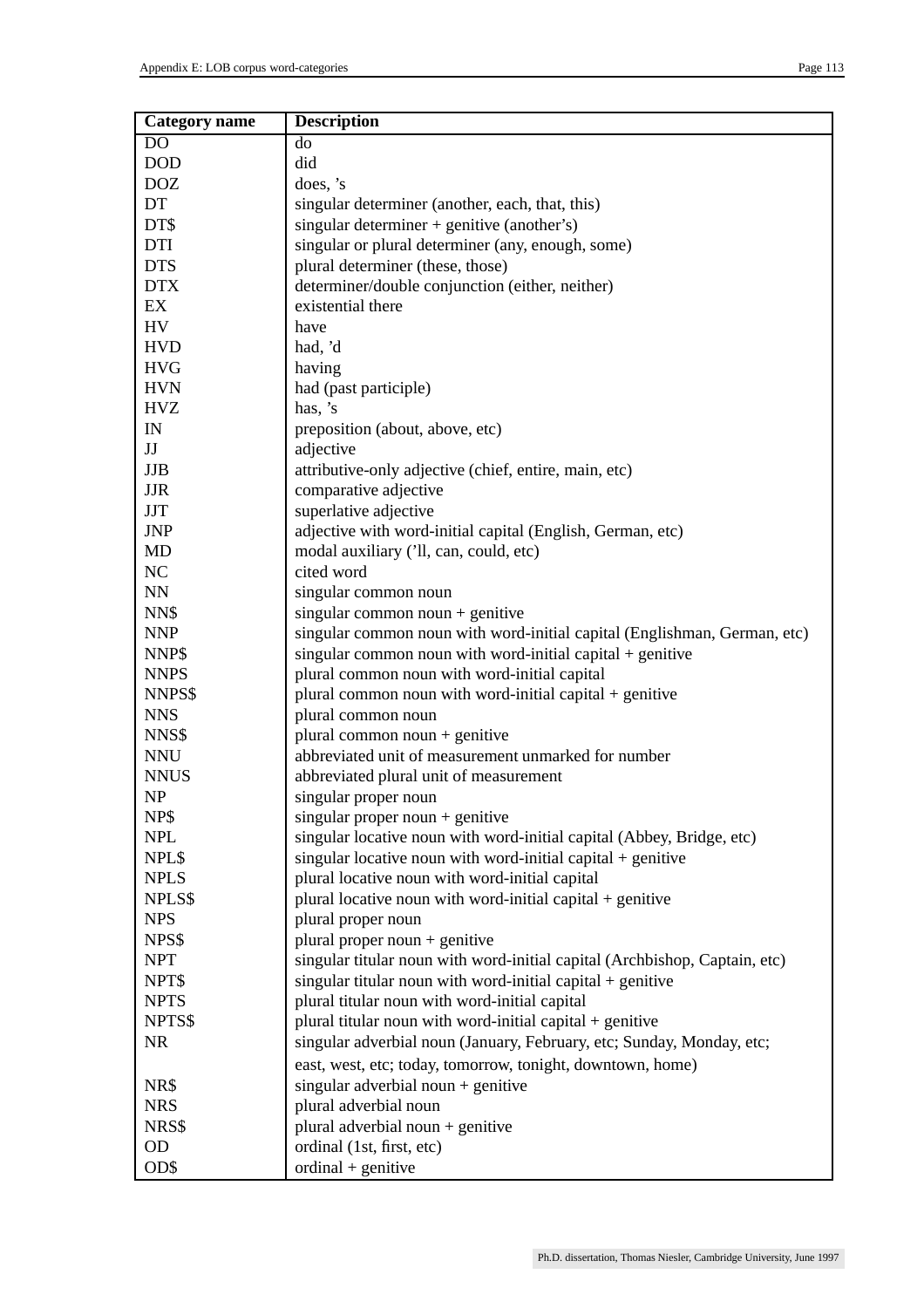| <b>Category</b> name | <b>Description</b>                                                   |
|----------------------|----------------------------------------------------------------------|
| <b>PN</b>            | nominal pronoun (anybody, anyone, anything; everybody, everyone,     |
|                      | everything; nobody, none, nothing; somebody, someone, something; so) |
| PN\$                 | nominal pronoun $+$ genitive                                         |
| PP\$                 | possessive determiner (my, your, etc)                                |
| PP\$\$               | possessive pronoun (mine, yours, etc)                                |
| PP1A                 | personal pronoun, 1st person singular nominative (I)                 |
| PP1AS                | personal pronoun, 1st person plural nominative (we)                  |
| PP <sub>10</sub>     | personal pronoun, 1st person singular accusative (me)                |
| PP1OS                | personal pronoun, 1st person plural accusative (us, 's)              |
| PP <sub>2</sub>      | personal pronoun, 2nd person (you, thou, thee, ye)                   |
| PP3                  | personal pronoun, 3rd person singular nominative + accusative (it)   |
| PP3A                 | personal pronoun, 3rd person singular nominative (he,she)            |
| PP3AS                | personal pronoun, 3rd person plural nominative (they)                |
| PP <sub>3</sub> O    | personal pronoun, 3rd person singular accusative (him, her)          |
| PP3OS                | personal pronoun, 3rd person plural accusative (them, 'em)           |
| <b>PPL</b>           | singular reflexive pronoun                                           |
| <b>PPLS</b>          | plural reflexive pronoun, reciprocal pronoun                         |
| QL                   | qualifier (as, awfully, less, more, so, too, very, etc)              |
| <b>QLP</b>           | post-quantifier (enough, indeed)                                     |
| RB                   | adverb                                                               |
| RB\$                 | $adverb + genitive (else's)$                                         |
| <b>RBR</b>           | comparative adverb                                                   |
| <b>RBT</b>           | superlative adverb                                                   |
| RI                   | adverb (homograph of preposition: below, near, etc)                  |
| Rn                   | nominal adverb (here, now, thee, then, etc)                          |
| RP                   | adverbial particle (back, down, off, etc)                            |
| <b>SE</b>            | end-of-sencence marker                                               |
| <b>TO</b>            | infinitival to                                                       |
| UH                   | interjection                                                         |
| <b>VB</b>            | base form of verb                                                    |
| <b>VBD</b>           | past tense of verb                                                   |
| <b>VBG</b>           | present participle, gerund                                           |
| VBN                  | past participle                                                      |
| <b>VBZ</b>           | 3rd person singular of verb                                          |
| <b>WDT</b>           | WH-determiner (what, whatever, whatsoever, interrogative which,      |
|                      | whichever, whichsoever)                                              |
| <b>WDTR</b>          | WH-determiner relative (which)                                       |
| <b>WP</b>            | WH-pronoun, interrogative, nominative + accusative (who, whoever)    |
| WP\$                 | WH-pronoun, interrogative, gen (whose)                               |
| WP\$R                | WH-pronoun, relative, gen (whose)                                    |
| <b>WPA</b>           | WH-pronoun, nominative (whosoever)                                   |
| <b>WPO</b>           | WH-pronoun, interrogative, accusative (whom, whomsoever)             |
| <b>WPOR</b>          | WH-pronoun, relative, accusative (whom)                              |
| <b>WPR</b>           | WH-pronoun, relative, nominative $+$ accusative (that, relative who) |
| <b>WRB</b>           | WH-adverb (how, when, etc)                                           |
| <b>XNOT</b>          | not, n't                                                             |
| ZZ                   | letter of the alphabet (e, pi, x, etc)                               |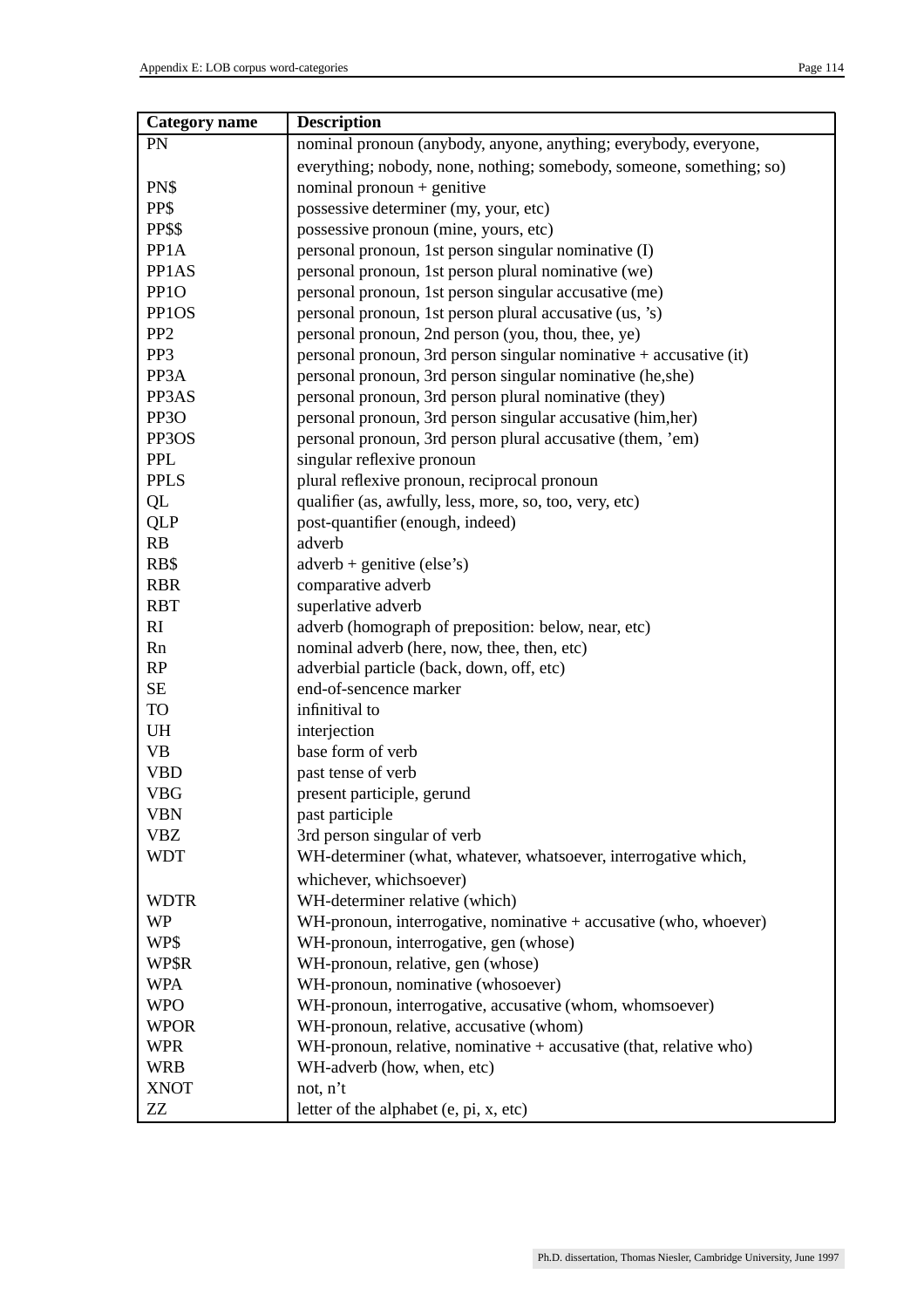### **E.2. Contactions and their part-of-speech tag assignments**

| Contraction(s)                        | POS tag        | Contraction(s) | POS tag          |
|---------------------------------------|----------------|----------------|------------------|
| he'll, it'll, I'll, she'll, that'll   | <b>CPPMD</b>   | gonna          | <b>CTOGO</b>     |
| they'll, we'll                        | <b>CPPSMD</b>  | gotta          | <b>CTOGT</b>     |
| what'll                               | <b>CWDTMD</b>  | I'd            | CPPMD, CPPHVD    |
| who'll                                | <b>CWPMD</b>   | she'd          | CPPMD, CPPHVD    |
| you'll                                | <b>CPPMD</b>   | he'd           | CPPMD, CPPHVD    |
| there'll                              | <b>CEXMD</b>   | it'd           | CPPMD, CPPHVD    |
| $\Gamma$ m                            | <b>CPPBEM</b>  | who'd          | CWPMD, CWPHVD    |
| I've, you've                          | <b>CPPHV</b>   | that'd         | CPPMD, CPPHVD    |
| we've                                 | <b>CPPSHV</b>  | we'd           | CPPSMD, CPPSHVD  |
| who've                                | <b>CWPHV</b>   | you'd          | CPPMD, CPPHVD    |
| they've                               | <b>CPPSHV</b>  | they'd         | CPPSHVD, CPPSMD  |
| they're, we're                        | <b>CPPSBE</b>  | he's           | CPPBEZ, CPPHVZ   |
| who're                                | <b>CWPBE</b>   | it's           | CPPBEZ, CPPHVZ   |
| you're                                | <b>CPPBE</b>   | she's          | CPPBEZ, CPPHVZ   |
| what're                               | <b>CWDTBE</b>  | that's         | CPPBEZ, CPPHVZ   |
| let's                                 | <b>CLET</b>    | what's         | CWDTBEZ, CWDTHVZ |
| here's, there's                       | <b>CRNBEZ</b>  | who's          | CWPBEZ, CWPHVZ   |
| wanna                                 | <b>CWNTO</b>   |                |                  |
| when's, how's, where's                | <b>CWRBBEZ</b> |                |                  |
| ain't, isn't                          | <b>CNBEZ</b>   |                |                  |
| aren't                                | <b>CNBER</b>   |                |                  |
| wasn't                                | <b>CNBDZ</b>   |                |                  |
| weren't                               | <b>CNBED</b>   |                |                  |
| hadn't                                | <b>CNHVD</b>   |                |                  |
| hasn't                                | <b>CNHVZ</b>   |                |                  |
| cannot, can't, couldn't, daren't      | <b>CNMD</b>    |                |                  |
| didn't                                | <b>CNDOD</b>   |                |                  |
| doesn't                               | <b>CNDOZ</b>   |                |                  |
| don't                                 | <b>CNDO</b>    |                |                  |
| haven't                               | <b>CNHV</b>    |                |                  |
| mayn't, mightn't, mustn't, needn't,   | <b>CNMD</b>    |                |                  |
| oughtn't, shan't, shaln't, shouldn't, |                |                |                  |
| won't, wouldn't                       |                |                |                  |

**Notes:**

- Tags for contractions have been chosen by considdering the part-of-speech assignments of the two constituent words.
- Contractions ending in "'d" may have two tags, depending on whether this is a contraction with "would" (MD) or with "had" (HVD).
- Contractions ending in "'s" may have two tags, depending on whether this is a contraction with "is" (BEZ) or with "has" (HVZ).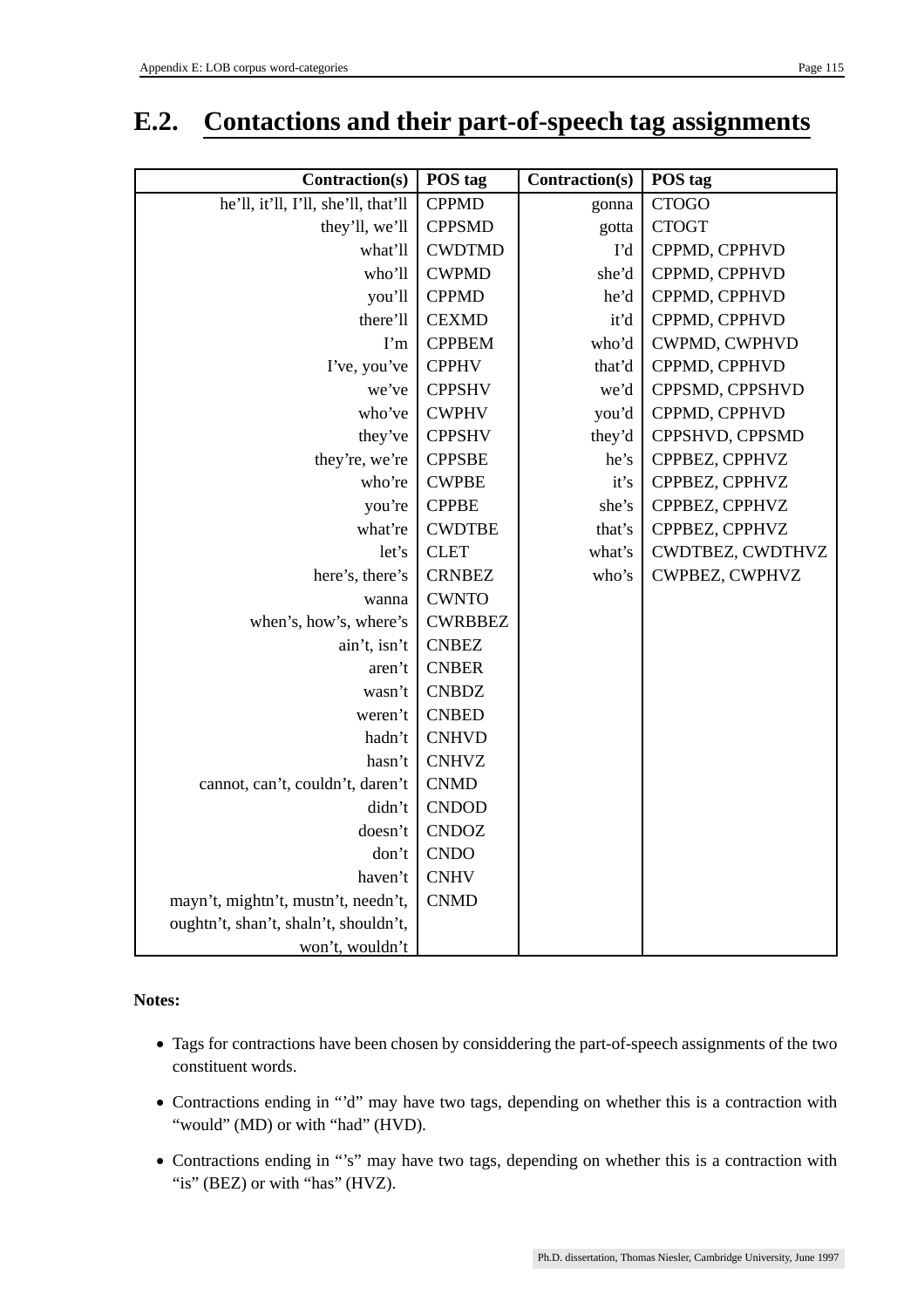# *Appendix F* **OALD tag mappings**

An electronic version of the Oxford Advanced Learner's Dictionary (OALD) containing sufficiently detailed word tagging information was used to augment the lexicon extracted from the LOB corpus with the purpose of reducing the OOV rate [50]. The following table lists the OALD tags used in this process, as well as the LOB tags to which they were mapped. In a few cases it was necessary to map an OALD tag to more than one LOB tag, this being indicated by separating the latter with colons.

| <b>OALD</b> tag        | LOB tag                 | <b>OALD</b> tag         | LOB tag                |
|------------------------|-------------------------|-------------------------|------------------------|
| $\overline{Gb}$        | <b>VBG</b>              | Ki                      | $\overline{\text{NN}}$ |
| $\overline{\text{Gc}}$ | <b>VBD</b>              | $\overline{Kj}$         | <b>NNS</b>             |
| Gd                     | <b>VBN</b>              | K <sub>6</sub>          | <b>NN</b>              |
| Ha                     | VBZ                     | K7                      | <b>NN</b>              |
| Hb                     | <b>VBG</b>              | K8                      | $\overline{\text{NN}}$ |
| Hc                     | <b>VBD</b>              | K <sub>9</sub>          | NN:NNS                 |
| Hd                     | <b>VBN</b>              | Lk                      | <b>NN</b>              |
| H <sub>0</sub>         | $\overline{VB}$         | L@                      | <b>NN</b>              |
| H1                     | VB                      | Mi                      | <b>NN</b>              |
| H2                     | $\overline{VB}$         | Mj                      | <b>NNS</b>             |
| H3                     | $\overline{VB}$         | M6                      | <b>NN</b>              |
| H4                     | $\overline{VB}$         | $\overline{M7}$         | <b>NN</b>              |
| H <sub>5</sub>         | $\overline{VB}$         | $\overline{\text{M8}}$  | NN                     |
| Ia                     | VBZ                     | M <sub>9</sub>          | NN:NNS                 |
| Ib                     | VBG                     | M@                      | <b>NN</b>              |
| $I_{\mathcal{C}}$      | <b>VBD</b>              | $\overline{\mathrm{N}}$ | NP                     |
| Id                     | <b>VBN</b>              | Nm                      | $\overline{\text{NP}}$ |
| 10                     | VB                      | Nn                      | NP                     |
| $\overline{11}$        | $\overline{VB}$         | N <sub>o</sub>          | NP                     |
| $\overline{12}$        | VB                      | <b>OA</b>               | $\overline{\text{JJ}}$ |
| I3                     | $\overline{VB}$         | $\overline{OB}$         | $\overline{\text{JJ}}$ |
| I4                     | $\overline{VB}$         | OC                      | JJ                     |
| $\overline{15}$        | $\overline{VB}$         | OD                      | $\overline{JJ}$        |
| Ja                     | VBZ                     | $\overline{OE}$         | $\overline{\text{JJ}}$ |
| Jb                     | VBG                     | Op                      | $\overline{JJ}$        |
| Jc                     | <b>VBD</b>              | $\overline{Oq}$         | JJB                    |
| Jd                     | $\overline{\text{VBN}}$ | $\overline{Or}$         | <b>JJR</b>             |
| $\overline{J}0$        | $\overline{VB}$         | $\overline{Os}$         | <b>JJT</b>             |
| $\overline{J1}$        | $\overline{\text{VB}}$  | $\overline{Ot}$         | $\overline{\text{JJ}}$ |
| J2                     | $\overline{VB}$         | Pu                      | RB                     |
| J3                     | VB                      | $P+$                    | RP                     |
| J <sub>4</sub>         | $\overline{VB}$         | T-                      | $\overline{\text{IN}}$ |
| J5                     | $\overline{VB}$         | W-                      | UH                     |

| <b>OALD</b> tag          | LOB tag                  |
|--------------------------|--------------------------|
| Ki                       | $\overline{\text{NN}}$   |
| Kj                       | <b>NNS</b>               |
| K6                       | $\overline{\text{NN}}$   |
| K7                       | $\overline{\text{NN}}$   |
| K8                       | <b>NN</b>                |
| K <sub>9</sub>           | NN:NNS                   |
| Lk                       | $\overline{\text{NN}}$   |
| L@                       | N <sub>N</sub>           |
| Mi                       | $\overline{\text{NN}}$   |
| Mj                       | <b>NNS</b>               |
| M6                       | $\overline{\text{NN}}$   |
| $\overline{M7}$          | $\overline{\text{NN}}$   |
| $\overline{\text{M8}}$   | <b>NN</b>                |
| M <sub>9</sub>           | NN:NNS                   |
| M@                       | $\overline{\text{NN}}$   |
| $\overline{\text{NI}}$   | $\overline{\text{NP}}$   |
| $\overline{\mathrm{Nm}}$ | $\overline{\text{NP}}$   |
| $\overline{Nn}$          | $\overline{\text{NP}}$   |
| No                       | $\overline{\text{NP}}$   |
| <b>OA</b>                | $\overline{\text{JJ}}$   |
| $\overline{OB}$          | $\overline{\text{JJ}}$   |
| $\overline{OC}$          | $\overline{\mathrm{JJ}}$ |
| $\overline{OD}$          | JJ                       |
| <b>OE</b>                | JJ                       |
| $\overline{Op}$          | $\overline{\text{JJ}}$   |
| $\overline{O}q$          | JJB                      |
| $\overline{0r}$          | <b>JJR</b>               |
| $\overline{Os}$          | <b>JJT</b>               |
| $\overline{Ot}$          | $\overline{\text{JJ}}$   |
| Pu                       | $\overline{RB}$          |
| $\overline{P+}$          | $\overline{RP}$          |
| T-                       | IN                       |
| W-                       | $\overline{\text{UH}}$   |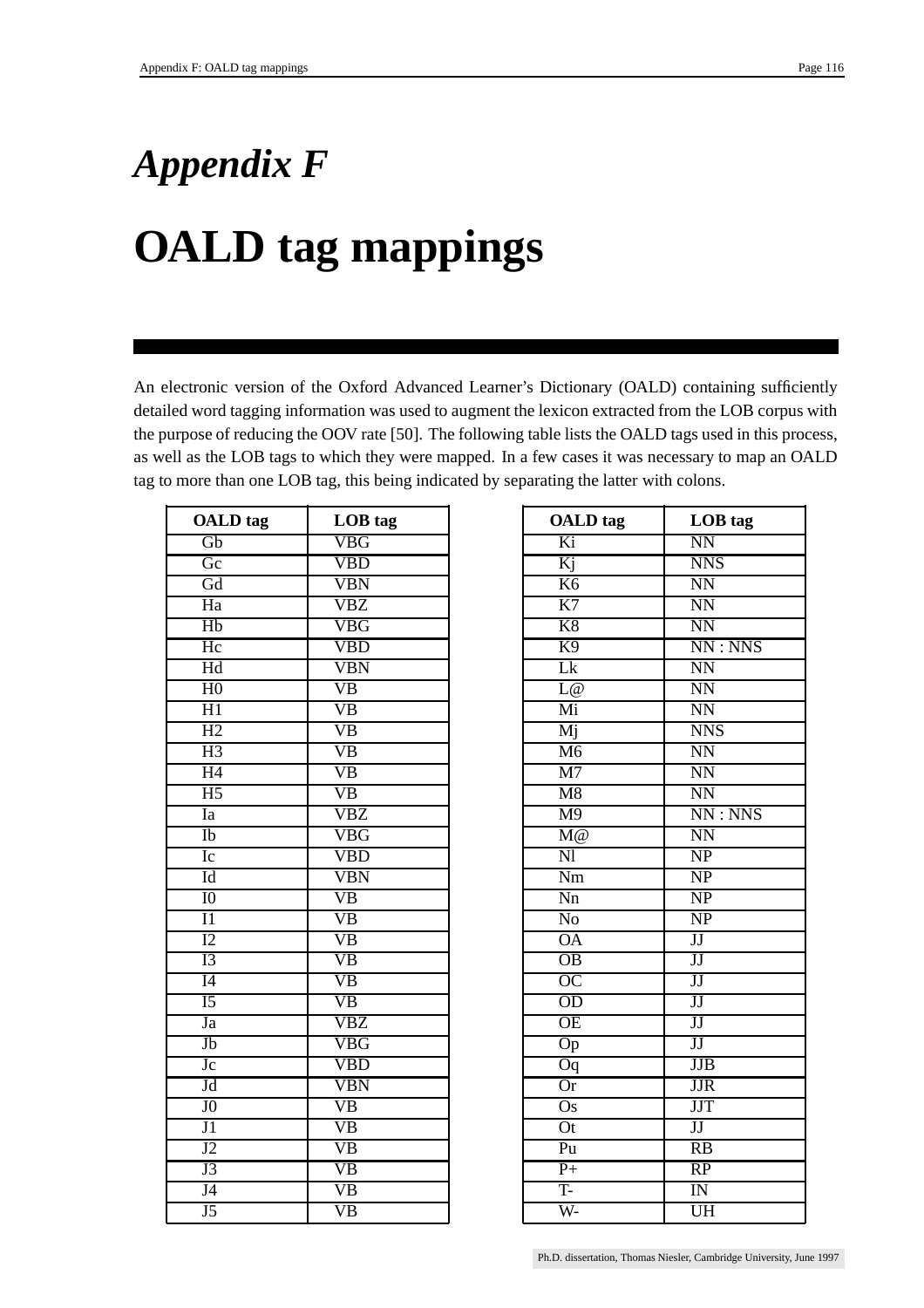## *Appendix G*

## **Trigger approximations**

By virtue of the category-conditional probability function chosen to model occurrence correlations between trigger and target words, the distribution function is :

$$
p(d) = \kappa \cdot \left(\prod_{i=0}^{d-1} \left(1 - P_a - P_b - \gamma \cdot e^{-\rho \cdot i}\right)\right) \cdot \left(P_b + \gamma \cdot e^{-\rho \cdot d}\right) \tag{132}
$$

where

- $\bullet$  d is the distance separating trigger and target.
- $\bullet$   $P_a$  is the probability of occurrence of the trigger.
- $P_b$ ,  $\gamma$  and  $\rho$  are the parameters describing the transient occurrence probability of the target with respect to a trigger sighting.
- $\kappa$  is a normalising constant.

This appendix describes the two-stage algebraic approximation of (132) by a distribution of the form

$$
\hat{p}(d) = \kappa \cdot \left[ \epsilon_1 \cdot (1 - P_1)^d \cdot P_1 + \epsilon_0 \cdot (1 - P_0)^d \cdot P_0 \right]
$$

### **G.1. First approximation**

The objective here is to eliminate the product operator from equation (132), since its presence makes algebraic manipulation difficult. Consider the first term on the right-hand side of (132) :

$$
\prod_{i=0}^{d-1} \left(1 - P_a - P_b - \gamma \cdot e^{-\rho \cdot i}\right) = \left(1 - P_a - P_b\right)^d \cdot \left(\prod_{i=0}^{d-1} \left(1 - \zeta \cdot e^{-\rho \cdot i}\right)\right)
$$

where

$$
\zeta = \frac{\gamma}{1 - P_a - P_b} \tag{133}
$$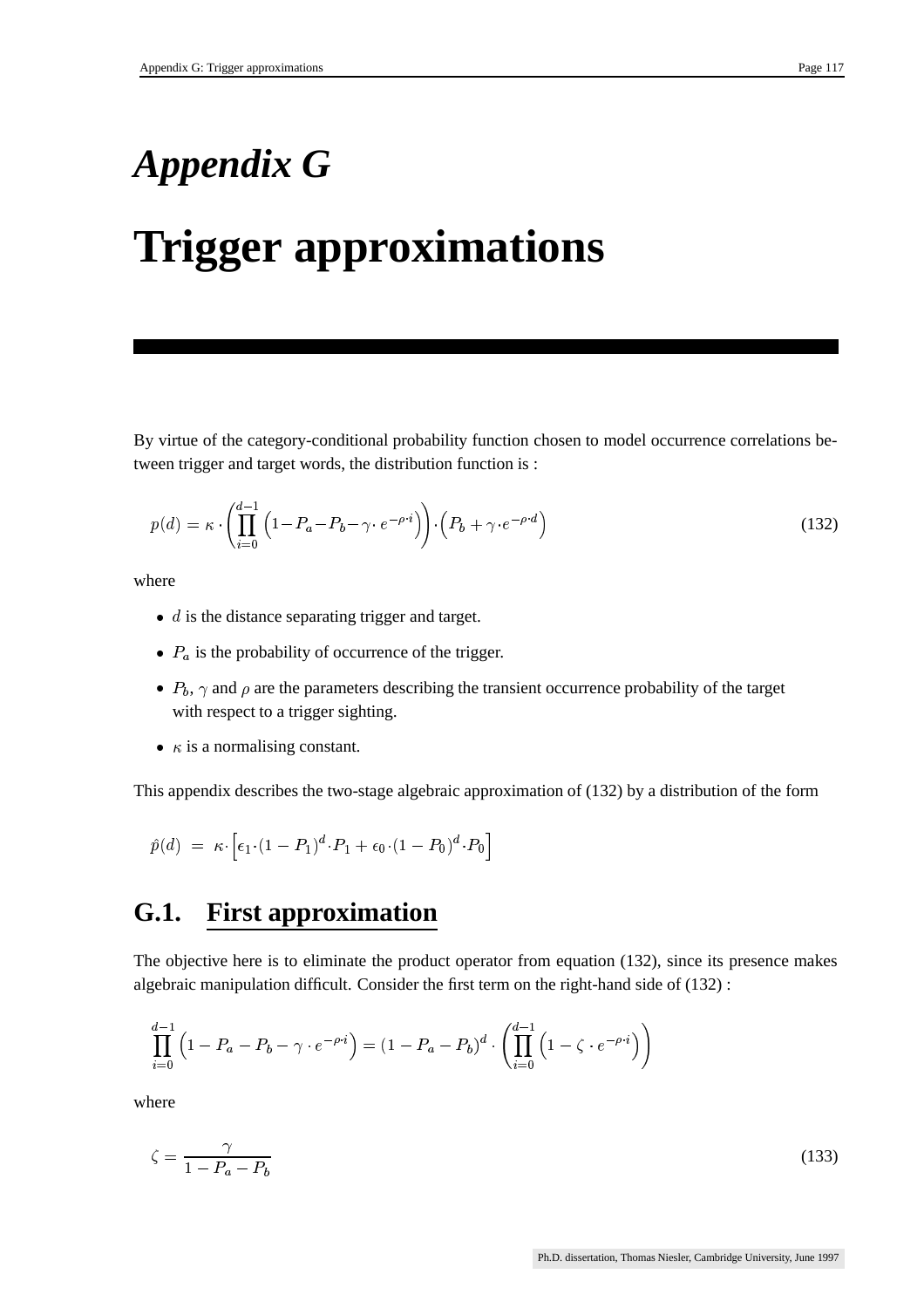Take the logarithm and apply the first-order Taylor approximation  $\ln(1+x) \approx x$  to find:

$$
\ln \left( \prod_{i=0}^{d-1} \left( 1 - P_a - P_b - \gamma \cdot e^{-\rho \cdot i} \right) \right) \approx d \cdot \ln(1 - P_a - P_b) - \sum_{i=0}^{d-1} \zeta \cdot e^{-\rho \cdot i}
$$

$$
= d \cdot \ln(1 - P_a - P_b) - \frac{\zeta \left( 1 - e^{-\rho \cdot d} \right)}{1 - e^{-\rho}}
$$

Now, take the inverse logarithm and resubstitute (133) into the above we obtain:

$$
\prod_{i=0}^{d-1} \left( 1 - P_a - P_b - \gamma \cdot e^{-\rho \cdot i} \right) \approx \left( 1 - P_a - P_b \right)^d \cdot \left[ e^{-\frac{\gamma \cdot (1 - e^{-\rho \cdot d})}{(1 - P_a - P_b) \cdot (1 - e^{-\rho})}} \right]
$$
\n(134)

For clarity now define:

$$
\Psi = e^{-\frac{\gamma}{(1 - P_a - P_b) \cdot (1 - e^{-\rho})}} \tag{135}
$$

and it follows from (132), (134) and (135) that:

$$
p(d) \approx \tilde{p}(d) = \kappa \cdot \left( P_b + \gamma \cdot e^{-\rho \cdot d} \right) \cdot \left( 1 - P_a - P_b \right)^d \cdot \Psi^{1 - e^{-\rho \cdot d}} \tag{136}
$$

This approximation is good when  $\frac{\gamma}{1-P_a-P_b} \ll 1$ , v may be expected for content words. . . . .  $\frac{1}{-P_b} \ll 1$ , which is true when  $P_a \ll 1$ ,  $P_b \ll 1$  and  $\gamma \ll 1$ , as may be expected for content words.

### **G.2. Second approximation**

Since we would ultimately like to find closed-form expressions for the approximate mean and meansquare of the probability distribution (132), and this is not yet possible using (136), we will further approximate the latter by:

$$
\hat{p}(d) = \kappa \cdot [\epsilon_1 \cdot (1 - P_1)^d \cdot P_1 + \epsilon_0 \cdot (1 - P_0)^d \cdot P_0]
$$
\n(137)

where

$$
\kappa\left(\epsilon_{1}+\epsilon_{0}\right)=1\tag{138}
$$

The functional form of (137) has the following motivations:

- As the superposition of two geometric terms, it retains the overall geometric character exhibited empirically by the distribution  $p(d)$ .
- The faster geometric component should model the initially more rapid decay of the observed distribution (which is in turn due to the higher conditional probability at small  $d$ ).
- The slower geometric component should model the tail of the observed distribution.
- Closed form expressions for the mean and mean-square exist.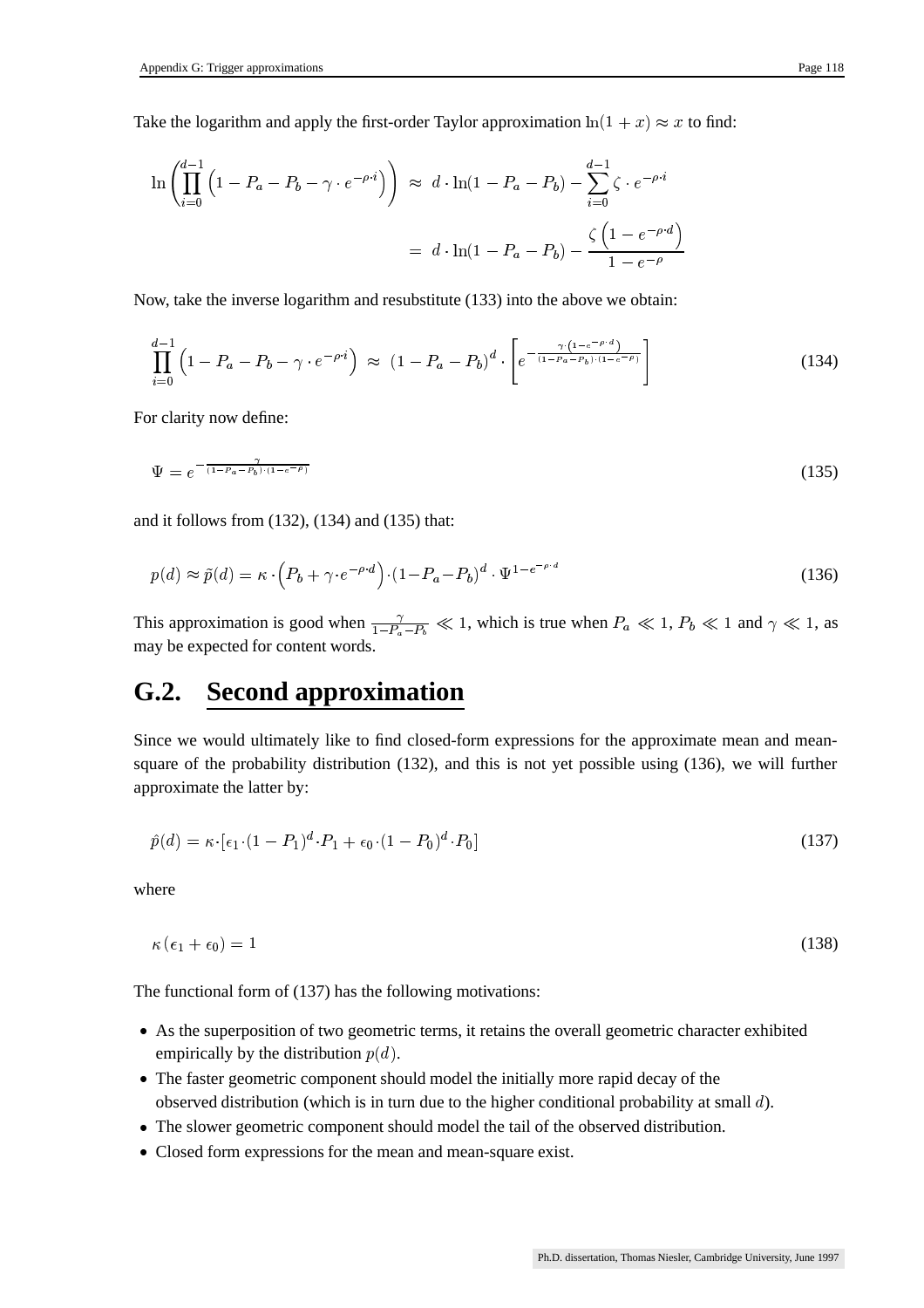Note firstly that

$$
\sum_{d=0}^{\infty} \hat{p}(d) \; = \; 1
$$

and that for  $0 \le P_0 \le 1$  and 0  $\leq 1$  and  $0 \leq P_1 \leq 1$  :  $\blacksquare$ 

$$
0 \le \hat{p}(d) \le 1 \qquad \forall \ d \in (0, 1, 2, \dots, \infty)
$$

so that equation (137) represents a valid probability mass function. In order to solve for the parameters of (137) in terms of the parameters of (136), we impose the following three constraints :

1. Equality in the limit as  $d \to \infty$ : From (136) we find that:

$$
\lim_{d \to \infty} \tilde{p}(d) = \kappa \cdot P_b \cdot (1 - P_a - P_b)^d \cdot \Psi
$$

and from (137), assuming  $P_0 < P_1$ :

$$
\lim_{d\to\infty} \hat{p}(d) = \kappa \cdot \epsilon_0 \cdot (1-P_0)^d \cdot P_0
$$

and so by requiring

$$
\lim_{d \to \infty} \tilde{p}(d) = \lim_{d \to \infty} \hat{p}(d)
$$

we may choose

$$
P_0 = P_a + P_b \tag{139}
$$

and

$$
\epsilon_0 = \frac{P_b \cdot \Psi}{P_a + P_b} \tag{140}
$$

2. Equality at  $d = 0$ : From (136) we find that:

$$
\tilde{p}(0) = \kappa \cdot (P_b + \gamma)
$$

and from (137) :

$$
\hat{p}(0) = \kappa[\epsilon_1 \cdot P_1 + \epsilon_0 \cdot P_0]
$$

so that, for  $\tilde{p}(0) = \hat{p}(0)$  we find

$$
P_1 = \frac{P_b + \gamma - \epsilon_0 \cdot P_0}{\epsilon_1} \tag{141}
$$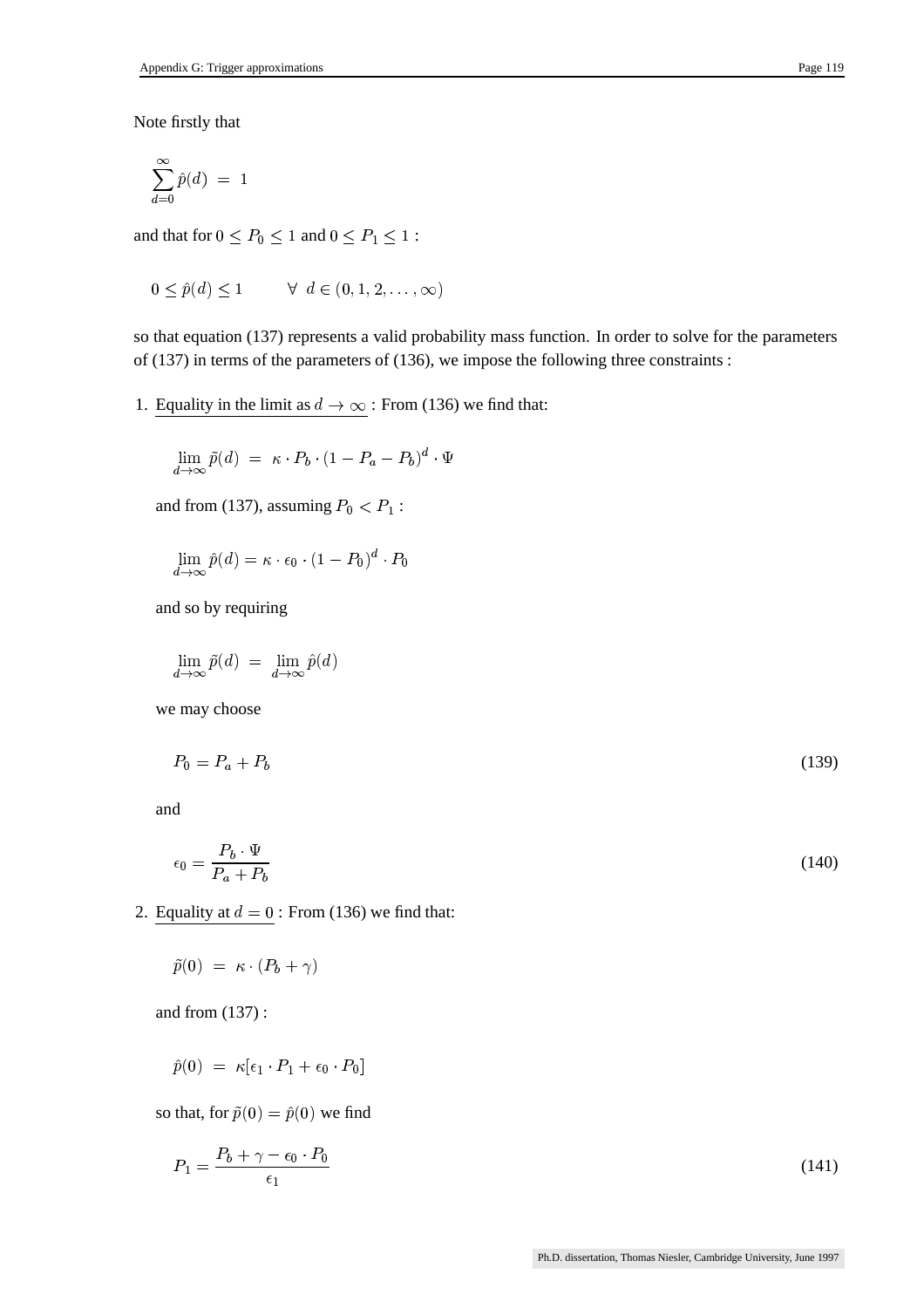3. Equality of the first derivative at  $d = 0$ : From (136) we find that:

$$
\frac{\partial}{\partial d}\tilde{p}(d) = \kappa \left[ -\rho \cdot \gamma \cdot e^{-\rho d} + \ln(1 - P_a - P_b) \cdot (P_b + \gamma \cdot e^{-\rho d}) + \ln(\Psi) \cdot \rho \cdot e^{-\rho d} \cdot (P_b + \gamma \cdot e^{-\rho d}) \right] \cdot (1 - P_a - P_b)^d \cdot \Psi^{1 - e^{-\rho d}}
$$

from which, taking  $d = 0$ , we obtain:

$$
\frac{\partial}{\partial d}\tilde{p}(d)\Big|_{d=0} = \kappa \cdot \left[ -\rho \cdot \gamma + (P_b + \gamma) \cdot \ln(1 - P_a - P_b) + \rho \cdot (P_b + \gamma) \cdot \ln(\Psi) \right]
$$
(142)

Similarly, from (137):

$$
\frac{\partial}{\partial d}\hat{p}(d) = \kappa \cdot \left[ \epsilon_1 \cdot \ln(1 - P_1) \cdot (1 - P_1)^d \cdot P_1 + \epsilon_0 \cdot \ln(1 - P_0) \cdot (1 - P_0)^d \cdot P_0 \right]
$$

from which, taking  $d = 0$ , we obtain:

$$
\left. \frac{\partial}{\partial d} \hat{p}(d) \right|_{d=0} = \kappa \cdot \left[ \epsilon_1 \cdot \ln(1 - P_1) \cdot P_1 + \epsilon_0 \cdot \ln(1 - P_0) \cdot P_0 \right] \tag{143}
$$

Using (139) and (140) we may write:

$$
\epsilon_0 \cdot \ln(1 - P_0) \cdot P_0 = \frac{P_b \cdot \Psi}{P_a + P_b} \cdot \ln(1 - P_0) \cdot (P_a + P_b)
$$

$$
= P_b \cdot \Psi \cdot \ln(1 - P_0)
$$
(144)

Now, by requiring:

$$
\left.\frac{\partial}{\partial d}\tilde{p}(d)\right|_{d=0} = \left.\frac{\partial}{\partial d}\hat{p}(d)\right|_{d=0}
$$

we find from (139), (141), (142), (143) and (144) that:

$$
\epsilon_1 \cdot \ln(1 - P_1) \cdot P_1 = \ln(1 - P_0) \cdot \left[ P_b + \gamma - P_b \cdot \Psi \right] + \rho \cdot \left[ (P_b + \gamma) \cdot \ln(\Psi) - \gamma \right]
$$
  
\n
$$
\Rightarrow (P_b + \gamma - P_b \cdot \Psi) \cdot \ln(1 - P_1) = \ln(1 - P_0) \cdot \left[ P_b + \gamma - P_b \cdot \Psi \right] + \rho \cdot \left[ (P_b + \gamma) \cdot \ln(\Psi) - \gamma \right]
$$
  
\n
$$
\Rightarrow \ln(1 - P_1) = \frac{\ln(1 - P_0) \cdot \left[ P_b + \gamma - P_b \cdot \Psi \right] + \rho \cdot \left[ (P_b + \gamma) \cdot \ln(\Psi) - \gamma \right]}{P_b + \gamma - P_b \cdot \Psi}
$$
  
\n
$$
= \ln(1 - P_0) + \frac{\rho \cdot \left[ (P_b + \gamma) \cdot \ln(\Psi) \right]}{P_b + \gamma - P_b \cdot \Psi}
$$

so that, finally, we obtain:

$$
P_1 = 1 - (1 - P_0) \cdot e^{\left[\frac{\rho \cdot [(P_b + \gamma) \cdot \ln(\Psi) - \gamma]}{P_b + \gamma - P_b \cdot \Psi}\right]}
$$
\n(145)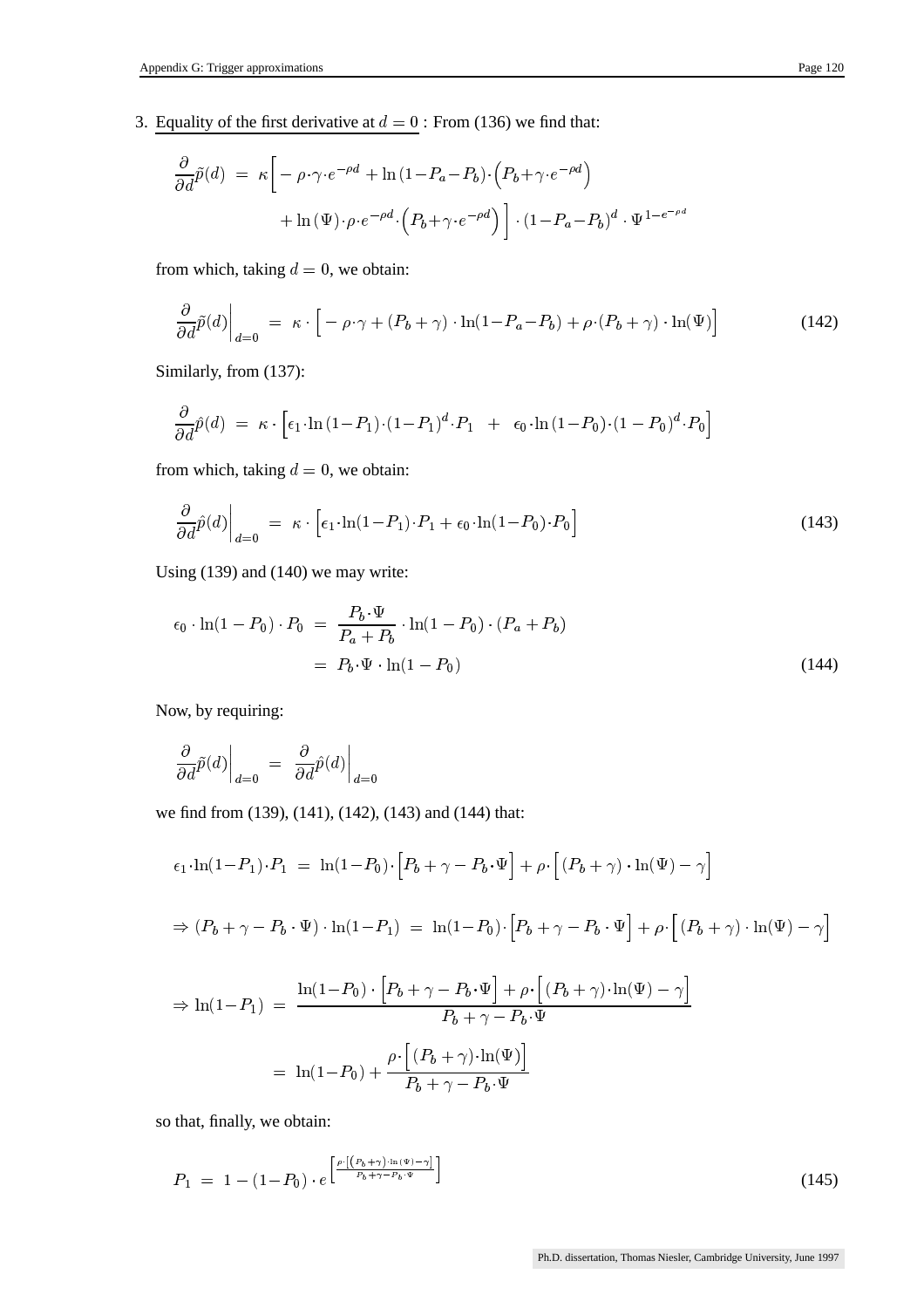## *Appendix H*

## **The truncated geometric distribution**

Consider an experiment consisting of Bernoulli trials with probability of success  $P_x$ . The number of repetitions before witnessing the first positive result is described by the geometric distribution:

$$
P_{gtc}(d) = (1 - P_x)^d \cdot P_x \tag{146}
$$

Now select the subset of trials for which  $d < N$ , where N is an integer greater than zero. The probability distribution over this interval  $P(d)$  may be determined by applying the normalisation requirement

$$
\sum_{d=0}^{N-1} P(d) \; = \; 1
$$

to equation (146) and obtaining:

$$
P(d) = \frac{P_{gtc}(d)}{\sum_{d=0}^{N-1} P_{gtc}(d)} = \frac{(1 - P_x)^d \cdot P_x}{1 - (1 - P_x)^N} \quad \text{with} \quad d \in \{0, 1, \dots, N-1\}
$$
 (147)

In this appendix we find expressions for the mean and mean-square of this **truncated geometric distribution**, and begin by calculating the moment generating function:

$$
M_d(t) = \sum_{d=0}^{N-1} e^{t \cdot d} \cdot P(d)
$$
  
= 
$$
\frac{P_x}{1 - (1 - P_x)^N} \cdot \sum_{d=0}^{N-1} (1 - P_x)^d \cdot e^{t \cdot d}
$$
  
= 
$$
\frac{P_x \cdot (1 - [e^t \cdot (1 - P_x)]^N)}{(1 - (1 - P_x)^N) \cdot (1 - e^t \cdot (1 - P_x))}
$$
  
= 
$$
\Upsilon \cdot \frac{1 - (e^t \cdot (1 - P_x))^N}{1 - e^t \cdot (1 - P_x)}
$$
(148)